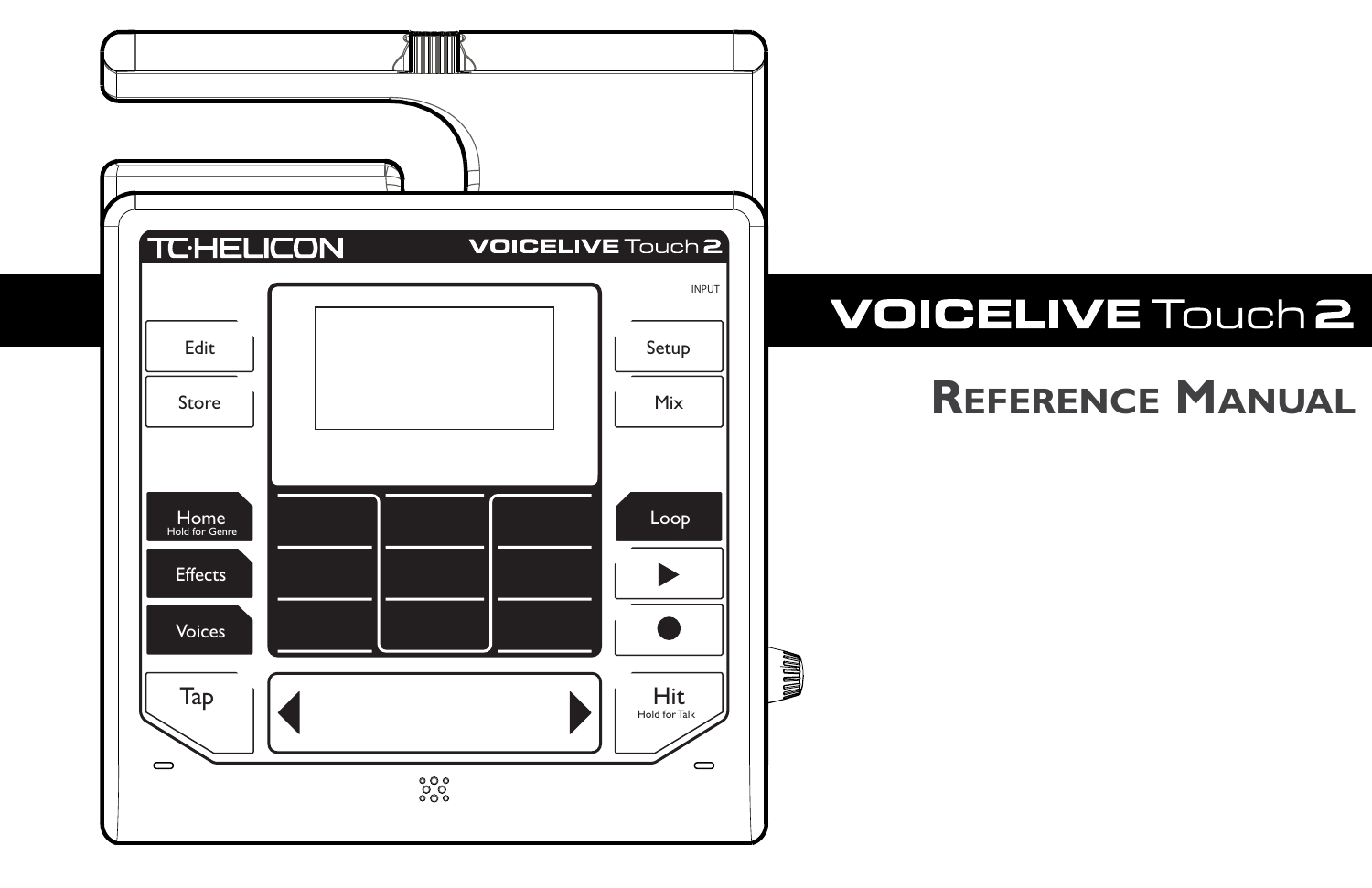## **Table of contents**

| About this manual                    |   |
|--------------------------------------|---|
| <b>The Mix Menu</b>                  | 3 |
| $FX$ Mix page $\ldots \ldots \ldots$ | 4 |
| Guitar parameter                     | 4 |
| Aux parameter                        | 4 |
| Roomsense parameter                  | 4 |
| Harmony parameter                    | 4 |
| Delay/Reverb parameter               | 4 |
| Loops parameter                      | 4 |
| Using the Loops parameter creatively | 4 |
| Output Mix page                      | 5 |
| USB In parameter                     | 5 |
| USB Out parameter                    | 5 |
| Headphone parameter                  | 5 |
| Analog Out parameter                 | 5 |
| The Store menu                       | 6 |
| <b>The Edit Menu</b>                 |   |

| Chapter overview                          | 8              |
|-------------------------------------------|----------------|
| Anatomy of a preset                       | 8              |
|                                           | 8              |
| Locating the Edit menu                    | 8              |
| Main and Advanced edit pages              | 9              |
| Selecting edit parameters with the Matrix | 9              |
| Understanding effect styles               | 9              |
| Understanding levels                      | $\overline{0}$ |
| Linked vs. unlinked effect parameters     | 10             |
| Dry Level                                 | $\overline{0}$ |
| The Mod effect                            | П              |
| Mod effect – main edit page               | П              |
| Mod effect – advanced edit page           | П              |
|                                           | 12             |
| Delay effect – main edit page             | 12             |
| Delay effect - advanced edit page         | 12             |
|                                           | 4              |
| Reverb effect – main edit page            | 4              |
| Reverb effect – advanced edit page        | 4              |
| The Harmony effect                        | 15             |
| Harmony effect – main edit page           | 15             |
| Harmony effect – advanced edit page       | 16             |
| Scale definitions                         | 16             |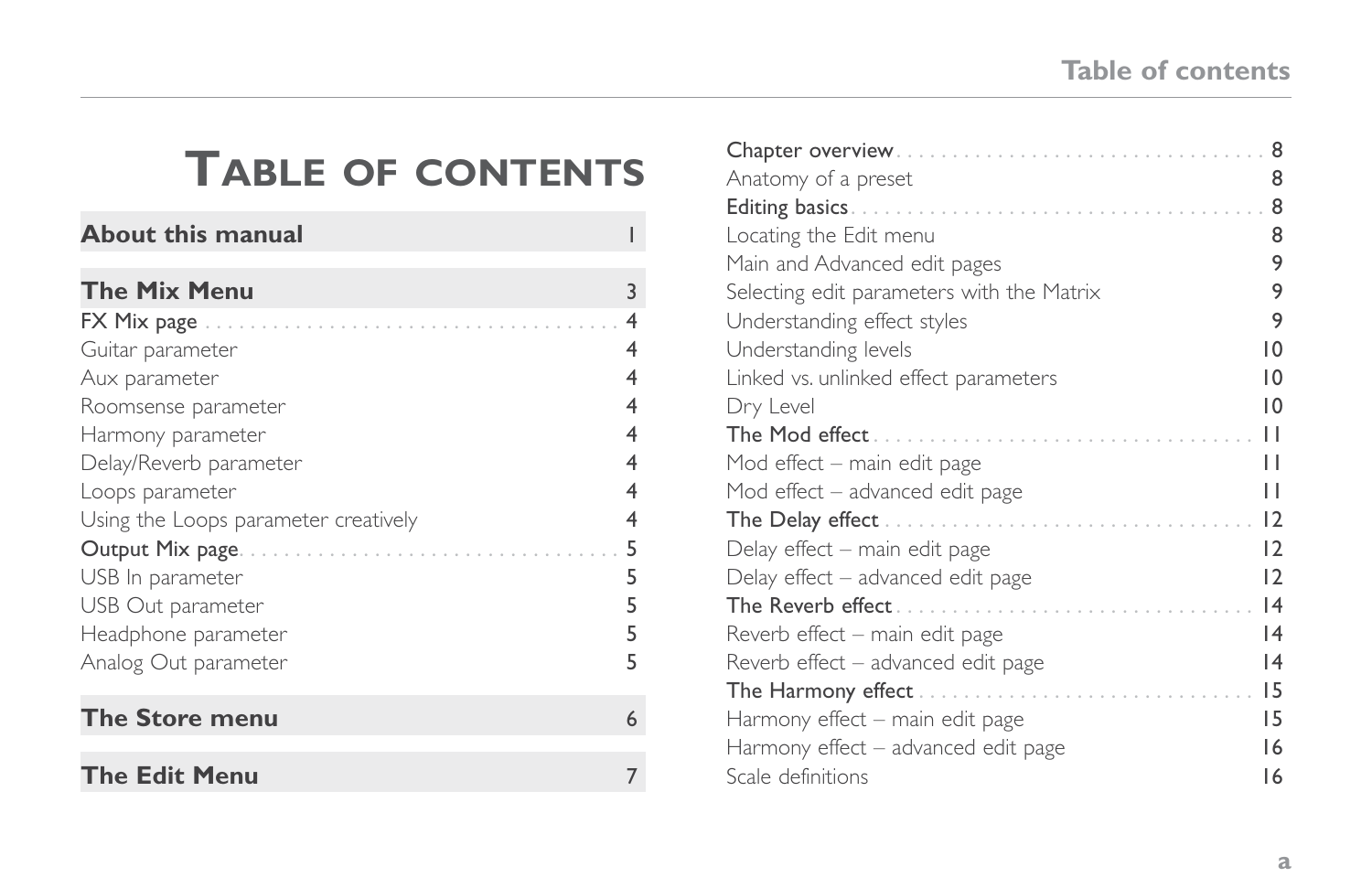| Harmony and the Voices menu                       | 17 |
|---------------------------------------------------|----|
| The Voice Edit pages 1/9 through 9/9              | 18 |
| Naturalplay, Scale, Shift and Notes harmony       | 9  |
| The Choir effect                                  | 21 |
| Choir effect edit page                            | 21 |
| The Double effect                                 | 22 |
| Double effect – main edit page                    | 22 |
| Double effect – advanced edit page                | 22 |
| The Transducer effect                             | 23 |
| A note about feedback                             | 23 |
| Transducer effect - main edit page                | 23 |
| Transducer effect - advanced edit page            | 24 |
| The Rhythm effect                                 | 25 |
| Rhythm effect – main edit page                    | 25 |
| Rhythm effect – advanced edit page                | 25 |
| The Hardtune effect                               | 27 |
| Hardtune effect edit page                         | 27 |
| Assigning effects to the Hit button               | 29 |
| Assigning Hit effects in Effects mode             | 30 |
| Assigning Hit effects using the Control parameter | 30 |
| The Slider FX                                     | 31 |
|                                                   |    |

| Gender Warp effect           | 32  |
|------------------------------|-----|
| Delay Feedback effect        | 32  |
| Harmony Hold effect          | 32  |
| Dual Filter effect           | 32  |
| Harmony Bend effect          | 32  |
| Shift Wide effect            | 33  |
| Shift Narrow effect          | 33  |
| Rhythm Div effect            | 33  |
| Rhythm Depth effect          | 33  |
| Stutter effect.              | 33  |
| Hmny (Harmony) Rhythm effect | 33  |
| Slider FX actions            | 33  |
|                              |     |
| <b>The Loop Menu</b>         | 35  |
|                              | 36  |
| Loop Assist                  | 36  |
|                              | -37 |
|                              |     |

[The Loop Tools page . . . . . . . . . . . . . . . . . . . . . . . . . . . . .](#page-43-0) 38 [Recording a basic loop . . . . . . . . . . . . . . . . . . . . . . . . . . . .](#page-43-0) 38 [Stopping and starting loops . . . . . . . . . . . . . . . . . . . . . . . .](#page-44-0) 39 [Erasing loops . . . . . . . . . . . . . . . . . . . . . . . . . . . . . . . . . . . .](#page-44-0) 39 [Notes about erasing loops](#page-44-0) 39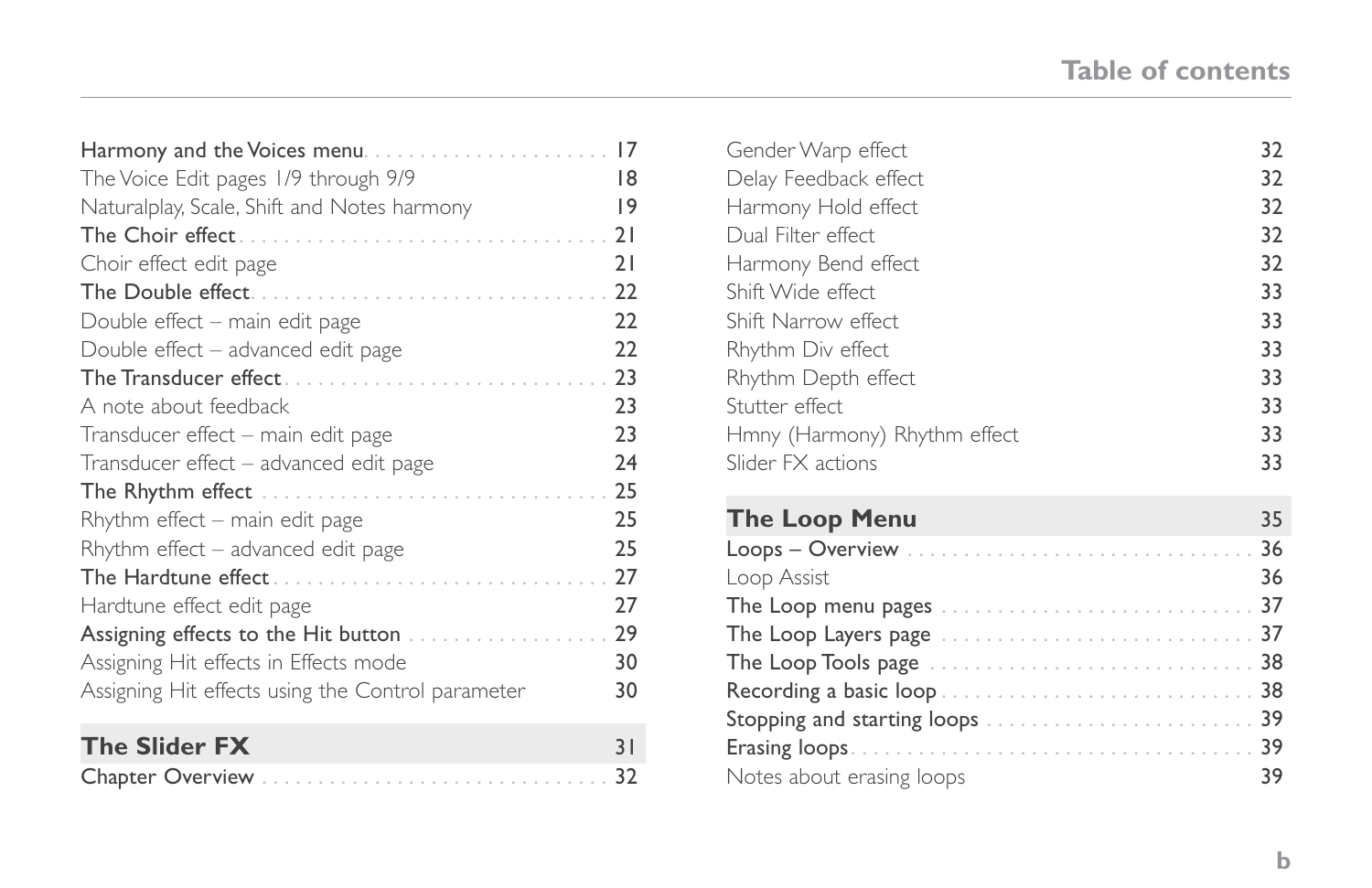## **Table of contents**

|                                      | 40             |
|--------------------------------------|----------------|
| Notes about overdubbing              | 40             |
|                                      | 4 <sub>1</sub> |
| What can be undone?                  | 41             |
| Undoing and redoing a recording      | 4 <sub>1</sub> |
| Limitations of the Undo feature      | 41             |
| Extending loop length with 2x 42     |                |
| Notes about using the 2x feature     | 42             |
|                                      |                |
|                                      |                |
|                                      |                |
| Metronome - Off setting              | 43             |
| Metronome - On setting               | 44             |
| Metronome – Shh setting              | 44             |
| Other metronome-related parameters   | 44             |
| Recording a loop using the metronome | 44             |
| Notes about using the metronome      | 45             |
| Recording multitrack loops           | 45             |
| Recording your first multitrack loop | 45             |
|                                      | 47             |
| Muting vs. selecting loops           | 47             |
| Muting and recording                 | 47             |
| Muting loops in Select mode          | 47             |

| Triggering loops in Shots mode  48 |    |
|------------------------------------|----|
| Shots mode and playback            | 49 |
|                                    |    |
| What are Loop FX?                  | 49 |
| Using Loop FX                      | 49 |
| Changing Loop FX                   | 49 |
| Loop FX descriptions               | 50 |
| Making the most of Loop FX         | 50 |
|                                    |    |
|                                    |    |
|                                    |    |
| <b>The Setup menu</b>              | 53 |
|                                    |    |
|                                    |    |
| Input parameter                    | 54 |
| Roomsense parameter                | 55 |
| Guitar parameter                   | 55 |
| Mic Control parameter              | 56 |
| Tone Style parameter               | 57 |
| Pitch Cor Amt                      | 58 |
|                                    | 59 |
| Output parameter                   | 59 |

[Output parameter](#page-64-0)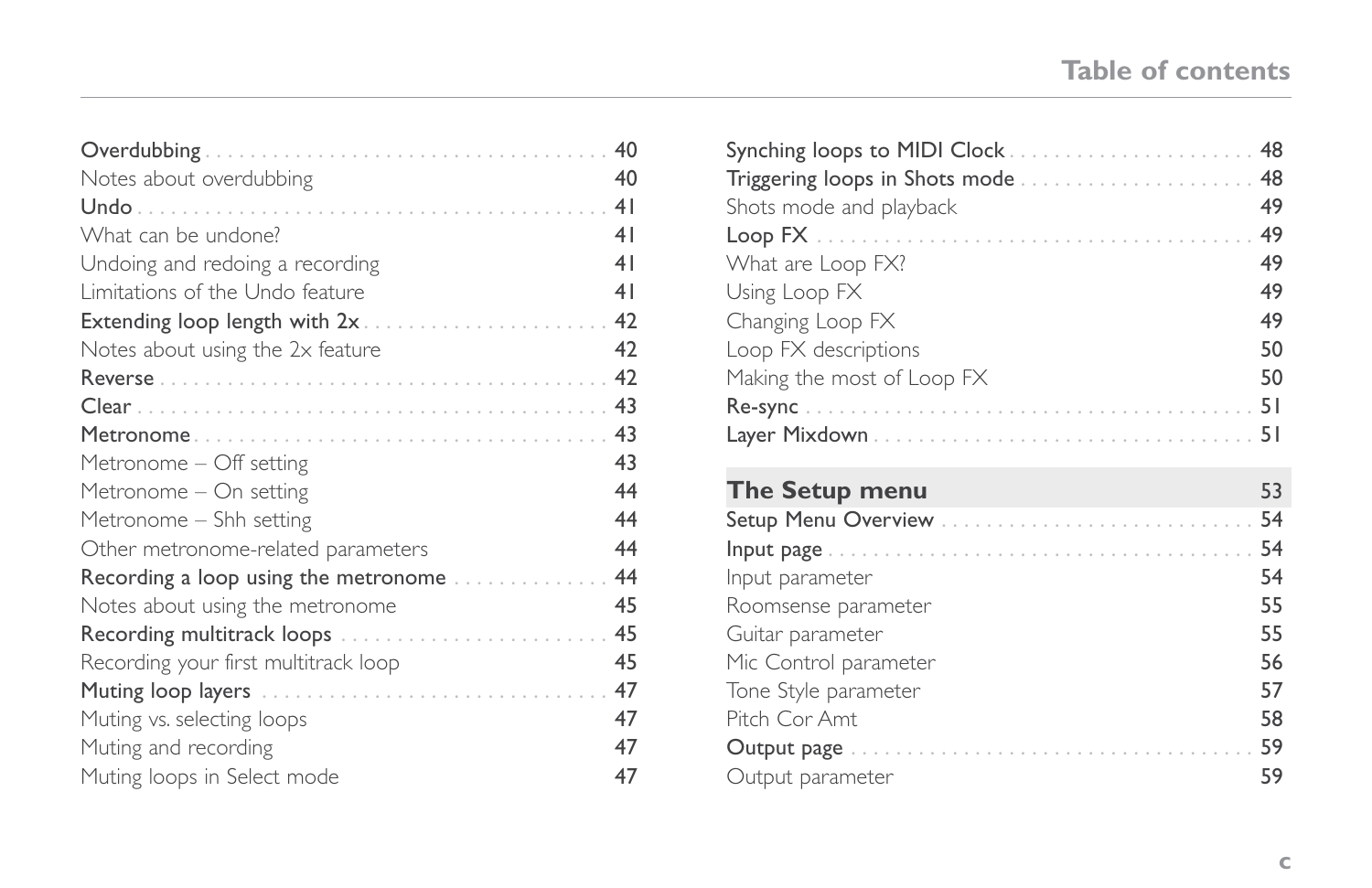## **Table of contents**

| Vocal Cancel feature                               | 59 |
|----------------------------------------------------|----|
| Lead Mute parameter                                | 59 |
| Headphone Limiter parameter                        | 59 |
| Lead Delay parameter                               | 60 |
| Guitar page $(1)$                                  | 61 |
| Reverb Style parameter                             | 61 |
| Reverb Level parameter                             | 61 |
| Mod Style parameter                                | 61 |
| Mod Level parameter                                | 61 |
| Compressor Ratio parameter                         | 61 |
| Compressor Threshold parameter                     | 61 |
| A note regarding compression on an acoustic guitar | 62 |
| Guitar page $(2)$                                  | 63 |
| High Frequency parameter                           | 63 |
| High Gain parameter                                | 63 |
| Mid Frequency parameter                            | 63 |
| Mid Gain parameter                                 | 63 |
| Low Frequency parameter                            | 63 |
| Low Gain parameter                                 | 63 |
| Loop page                                          | 64 |
| Input parameter                                    | 64 |
| Filter Resonance parameter                         | 64 |
| Undo parameter                                     | 64 |

| Loop Feedback parameter                                 | 64 |
|---------------------------------------------------------|----|
| MIDI Control parameter                                  | 65 |
| Queued Mode parameter                                   | 65 |
| Metronome page                                          | 66 |
| Routing parameter                                       | 66 |
| MIDI Tempo parameter                                    | 66 |
| Sound parameter                                         | 66 |
| Level parameter                                         | 66 |
|                                                         | 67 |
| MID Channel parameter                                   | 67 |
| Filter parameter                                        | 67 |
| CC Channel parameter                                    | 67 |
| Transpose parameter                                     | 67 |
| SplitDir (Split Direction) parameter                    | 67 |
| Split Note parameter                                    | 68 |
| MIDI page $(2)$                                         | 69 |
| SysEx ID parameter                                      | 69 |
| PB Range parameter                                      | 69 |
| MIDI CTRL parameter                                     | 69 |
| Switch-3 page $\ldots \ldots \ldots \ldots \ldots$<br>. | 70 |
| Customizing Switch-3 footswitch assignments             | 70 |
| Control parameter                                       | 70 |
| Switch 1, Switch 2 and Switch 3 parameters              | 70 |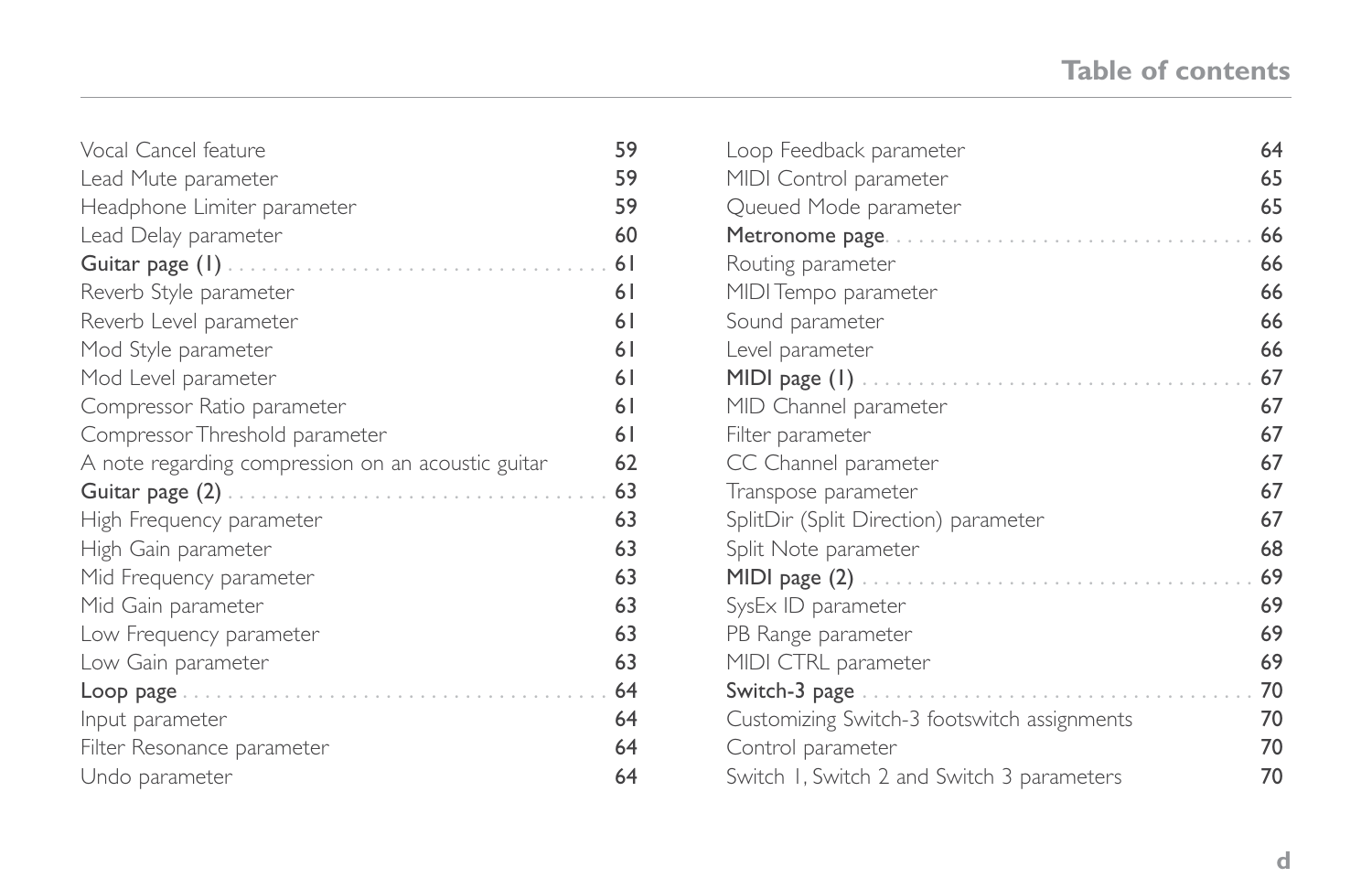|                                  | 74             |
|----------------------------------|----------------|
| LCD Contrast parameter           | 74             |
| Mic Boost parameter              | 74             |
| Global Key parameter             | 74             |
| Tune Reference parameter         | 74             |
| Aux In Type parameter            | 74             |
| Global Tempo parameter           | 75             |
| Product Info page                | 76             |
| Factory initialization procedure | 76             |
| <b>MIDI</b> Implementation       | 77             |
| <b>Preset list</b>               | 8 <sub>1</sub> |
| Styles list                      | 87             |
| Mod Styles                       | 88             |
| Delay Styles                     | 88             |
| Reverb Styles                    | 89             |
| Harmony Styles                   | 89             |
| Doubling Styles                  | 90             |
| Hardtune Styles                  | 90             |
| Transducer Styles                | 91             |
|                                  |                |

## [Getting Support](#page-97-0) 92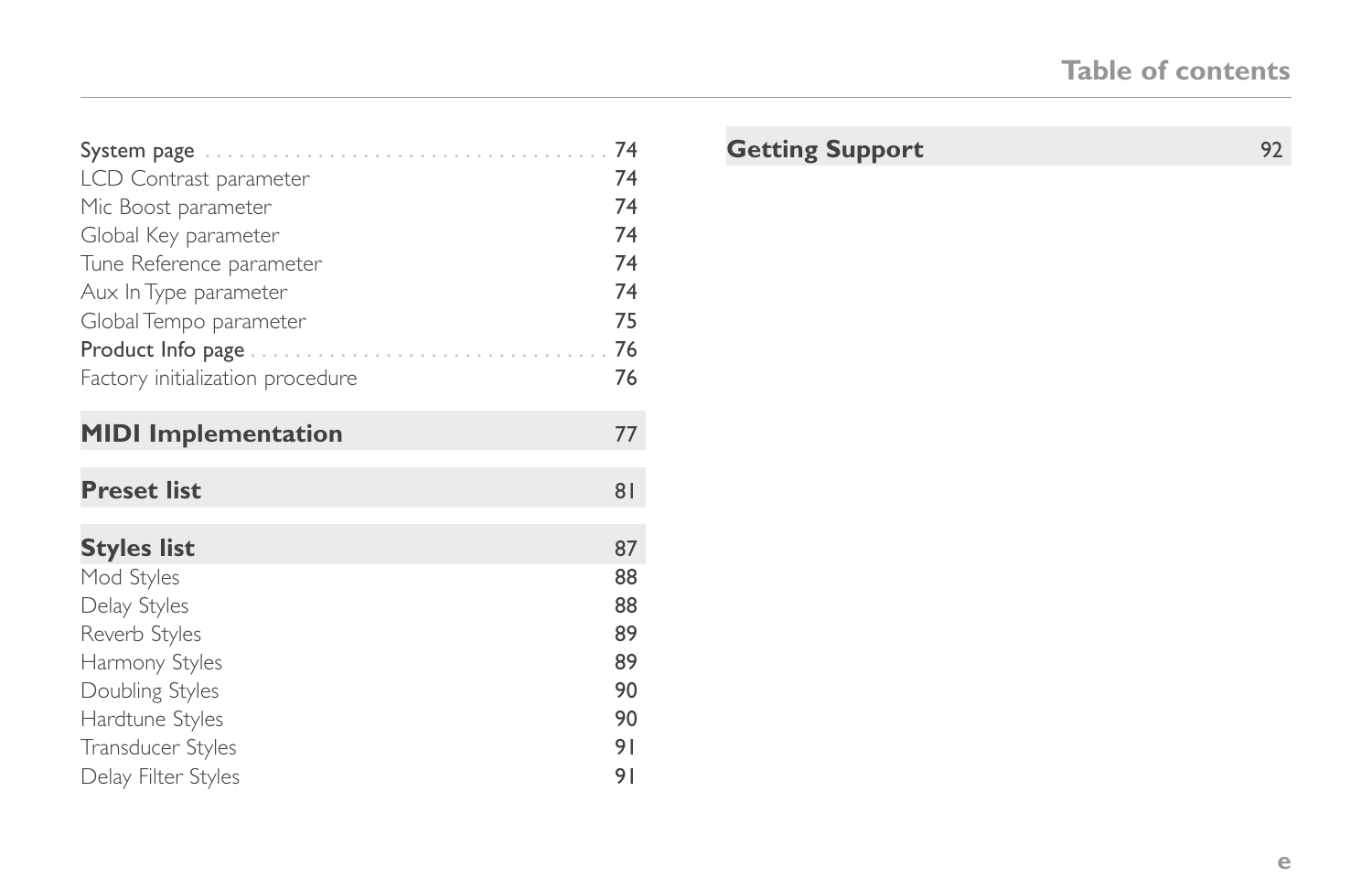## <span id="page-6-0"></span>**About this manual**

This is version *1.2* of the reference manual pertaining to Firmware version 1.0.02 build 37 of VoiceLive Touch 2. The information in this manual takes up where the VoiceLive Touch 2 Quick Guide left off, so **please make sure to read the VoiceLive Touch 2 Quick Guide first.**

To make the most of the information in this reference manual, you should be able to navigate the VoiceLive Touch 2 as described in the Quick Guide.

This document has been optimized for on-screen reading. If you still have questions about the product after reading this manual, please get in touch with TC-Helicon Support: <http://support.tc-helicon.com/home>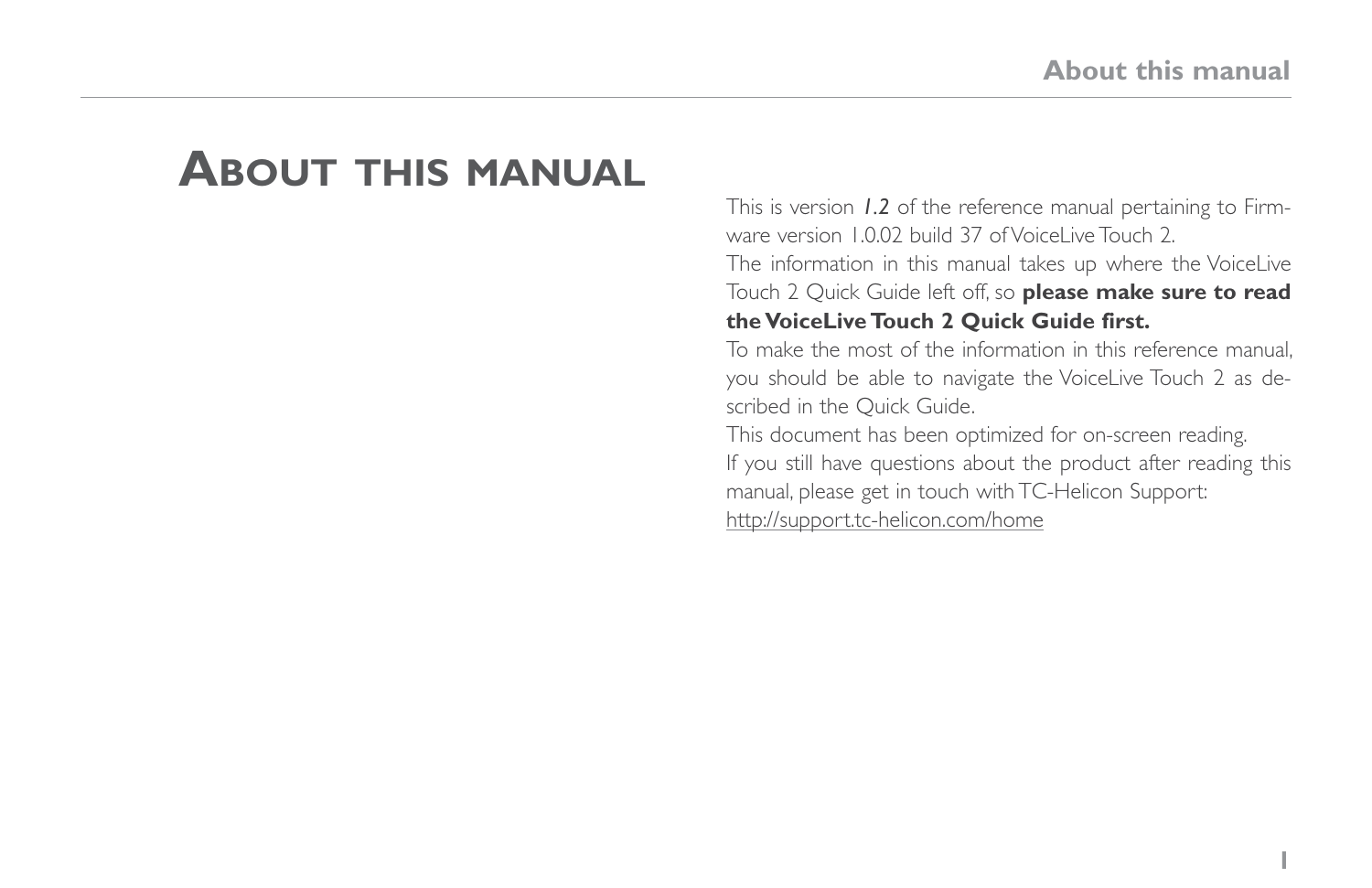

- 1. Edit button
- 2. Store button<br>3. Home / Hold
- 3. Home / Hold for Genre button
- 4. Effects button
- 5. Voices button
- 6. Tap button<br>7. Setup butto
- Setup button
- 8. Mix button
- 9. Loop button
- 10. Play & Record buttons (Loop transport controls)
- 11. Hit / Hold for talk button
- 12. Matrix (9 buttons)
- 13. Slider FX Bar
- 14. Arrow buttons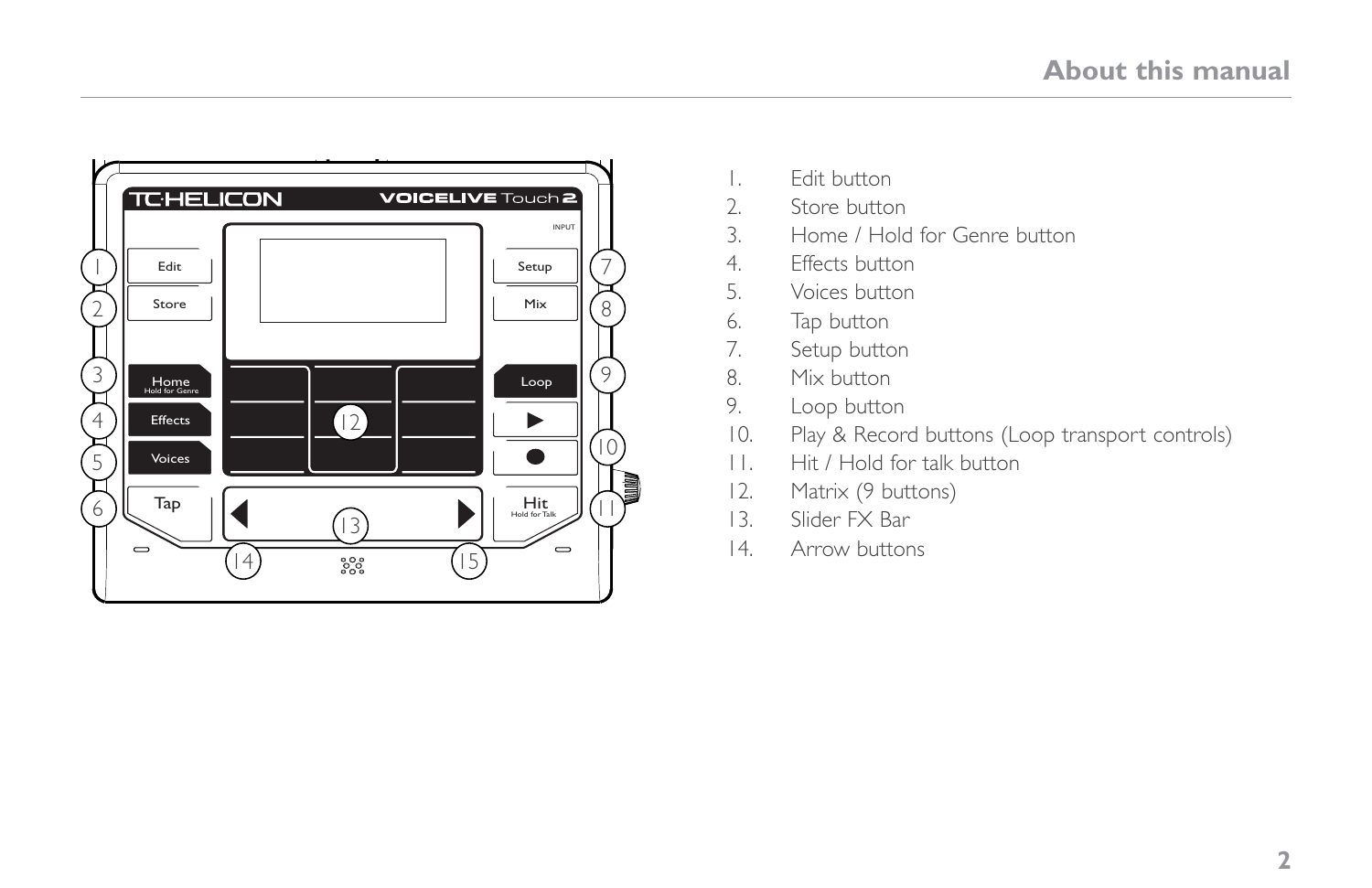## <span id="page-8-0"></span>**The Mix Menu**

This chapter of the VoiceLive Touch 2 reference manual introduces the Mix menu, where you set up the levels of the signals coming into the device, the levels of the effects and the output levels.

There are two pages of faders that control global mix levels of the various inputs and generated effects within the device:

- the FX Mix page and
- the Output Mix page.

To switch Mix pages, either tap the Mix button or use the Arrow buttons on the Slider FX bar.

To display mix levels, tap on any Matrix button corresponding to a mix level. The value will be shown briefly.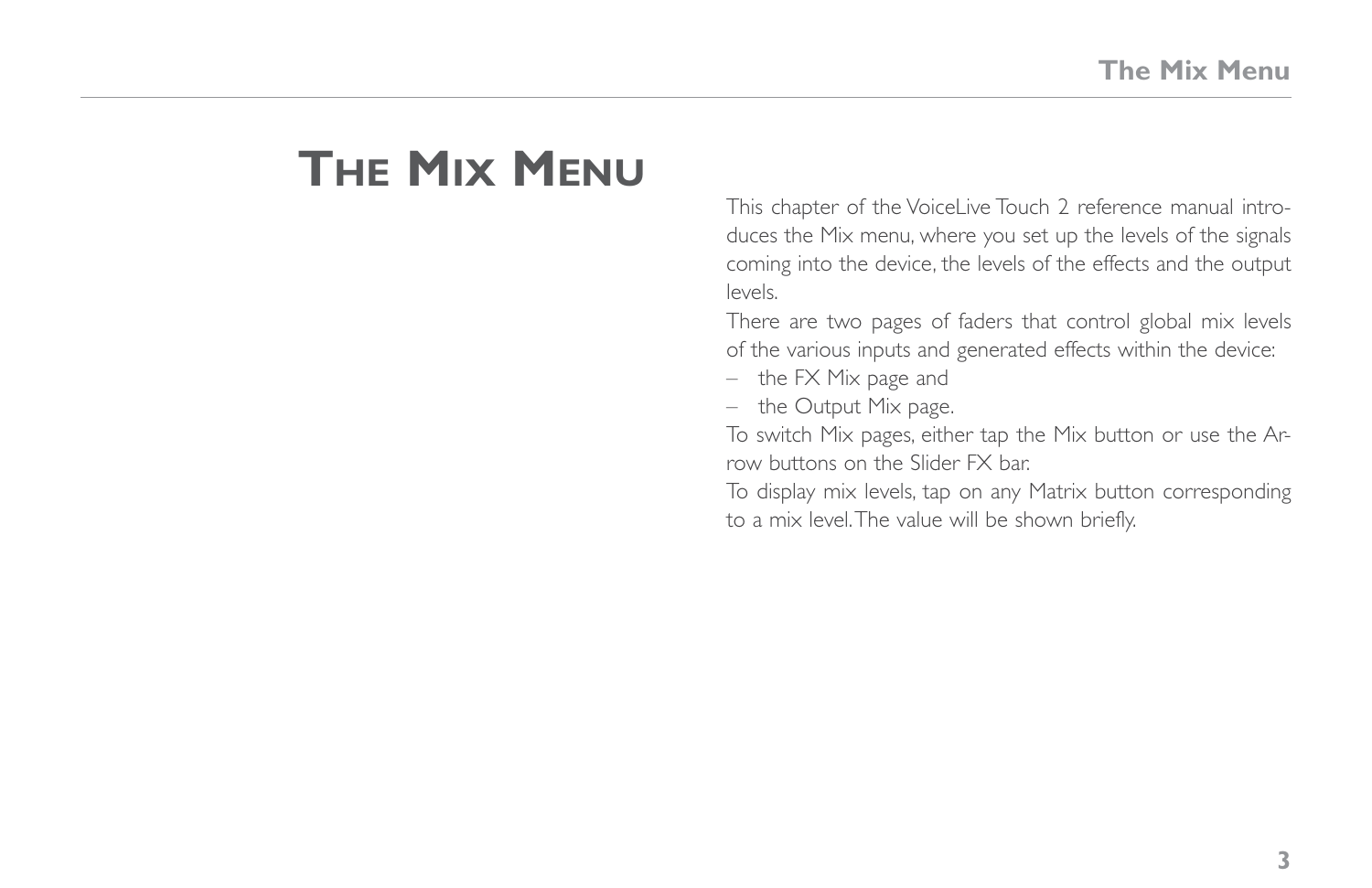## <span id="page-9-0"></span>**FX Mix page**

### Guitar parameter

The Guitar parameter sets the level of the guitar signal plus all applied effects.

### Aux parameter

The Aux parameter sets the level of audio received on the Aux input jack.

## Roomsense parameter

The Roomsense parameter sets the level of the Roomsense microphones *for the headphones only.* When the Roomsense parameter in the Setup menu is set to Voice, this control is unavailable.

## Harmony parameter

The Harmony parameter trims the global mix level of the Harmony and Doubling effects. Factory presets were created with this parameter set to 0 dB. There is an additional 6 dB of gain available.

## Delay/Reverb parameter

The Delay/Reverb parameter trims the global mix level of the Delay and Reverb effects. Factory presets were created with this parameter set to 0 dB. There is an additional 6 dB of gain available.

### Loops parameter

The Loops parameter sets the level of loop playback. Note that if you set this parameter below 0 dB, your initial recording pass will sound louder than the looped playback, though this may be desirable.

## Using the Loops parameter creatively

The Loops parameter in the FX Mix page can also be useful for fading out loop playback: Slowly slide your finger along the Slider FX bar while the Loops parameter is highlighted, then release. Once you get the slide rate correct, the level will continue to drop. The same is true for *fading in* loop playback.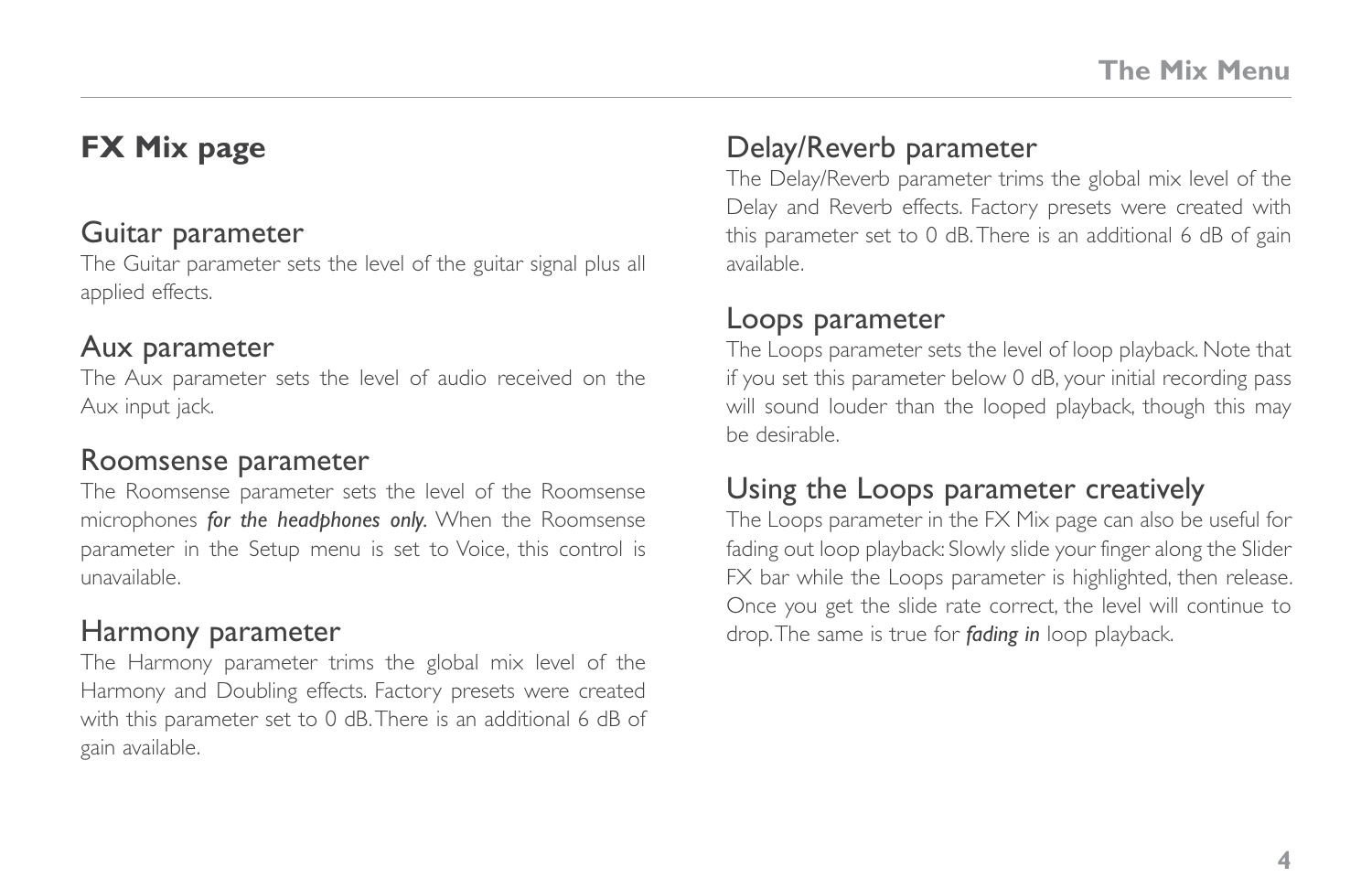## <span id="page-10-0"></span>**Output Mix page**

#### USB In parameter

The USB In parameter sets the mix level for the audio signal arriving from a computer via the USB connector.

#### USB Out parameter

The USB Out parameter sets the output level of the overall main mix output going to a computer via USB.

#### Headphone parameter

The Headphone parameter controls headphone volume. This level is independent of the Analog Out control.

## Analog Out parameter

The Analog Out parameter sets the main output level for the XLR and TRS Left and Right outputs. If you set the Analog Out parameter to 0 dB and with the input gain set correctly, the outputs will deliver approximately the same level as a microphone. There is 6 dB of additional gain available from this level control if required. Please be careful when raising the output level as feedback can occur.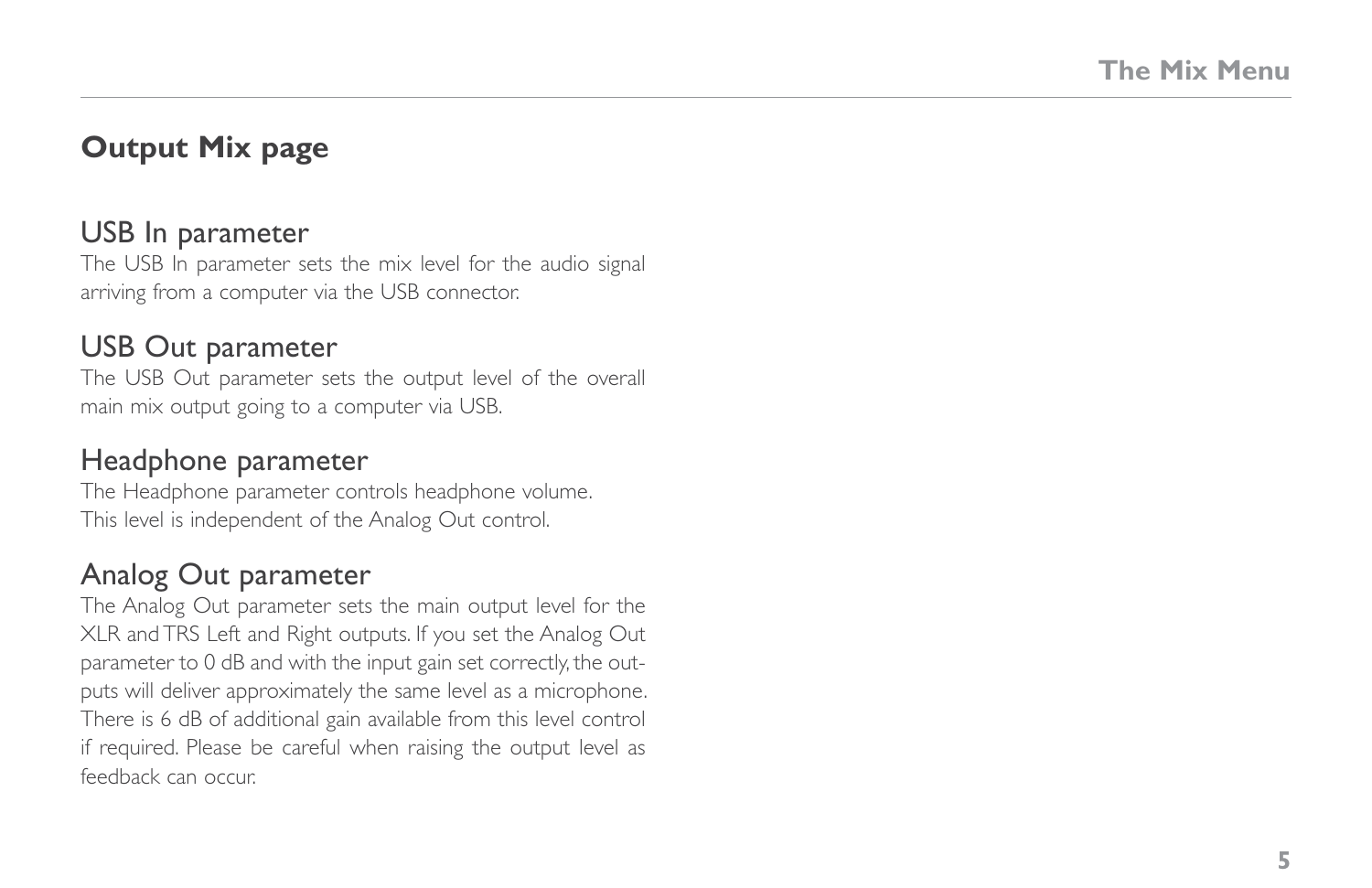## <span id="page-11-0"></span>**The Store menu**

Preset edits can be saved for later use and named in the Store menu. Please note that changes to parameters on the **Setup** and **Mix** pages do not require storing.



- 1. Selects the preset destination number.
- 2. Deletes the currently highlighted letter.
- 3. Selects the letter for the current cursor position.
- 4. Inserts empty letter at the current cursor position.

When you have selected either the Delete, Letter or Insert option, you can use the arrow buttons on the Slider FX Bar to set the cursor position.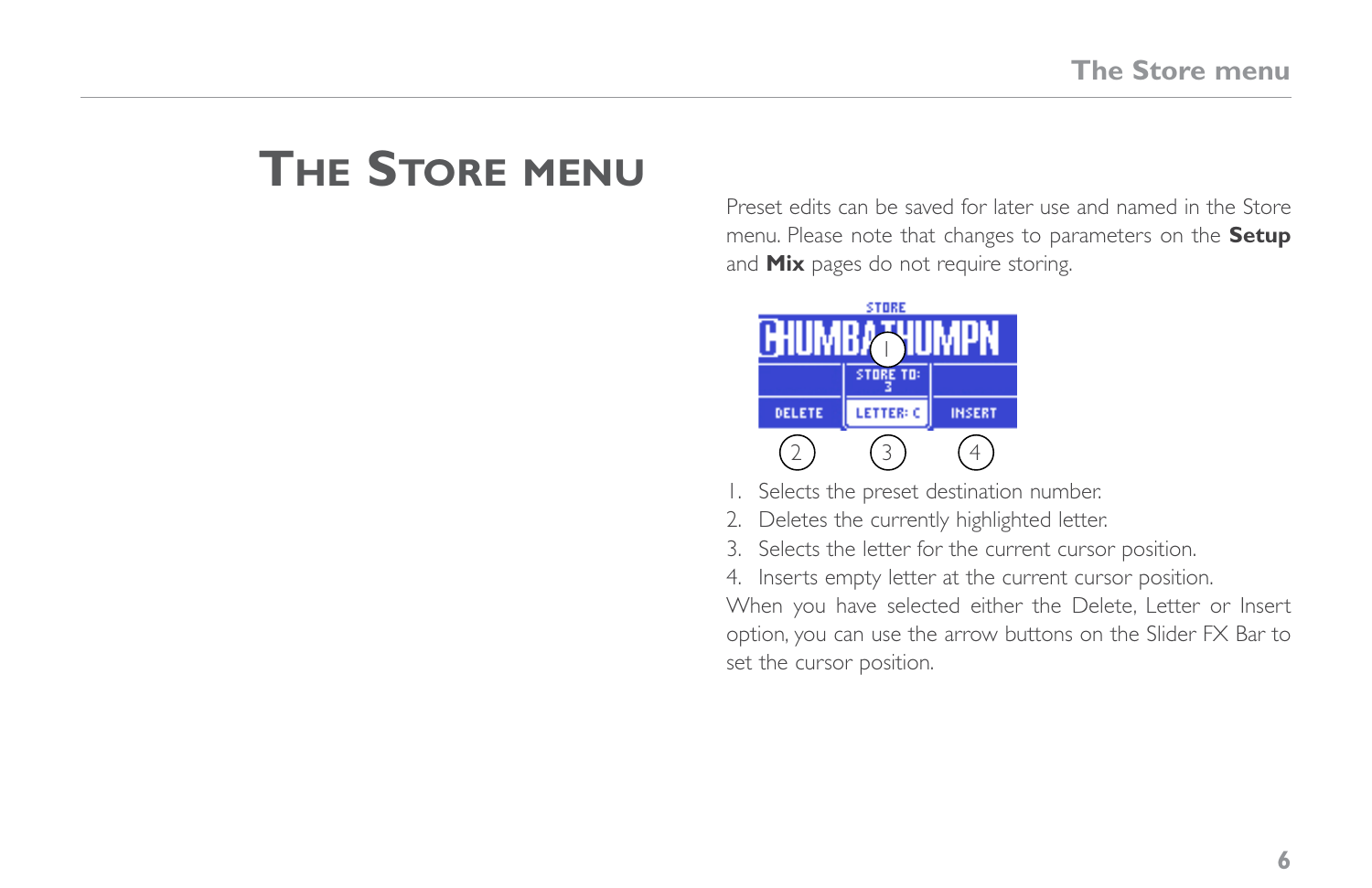## <span id="page-12-0"></span>**The Edit Menu**

This chapter of the VoiceLive Touch 2 reference manual details the nine effect blocks of the VoiceLive Touch 2, the editing screens and all effect parameters.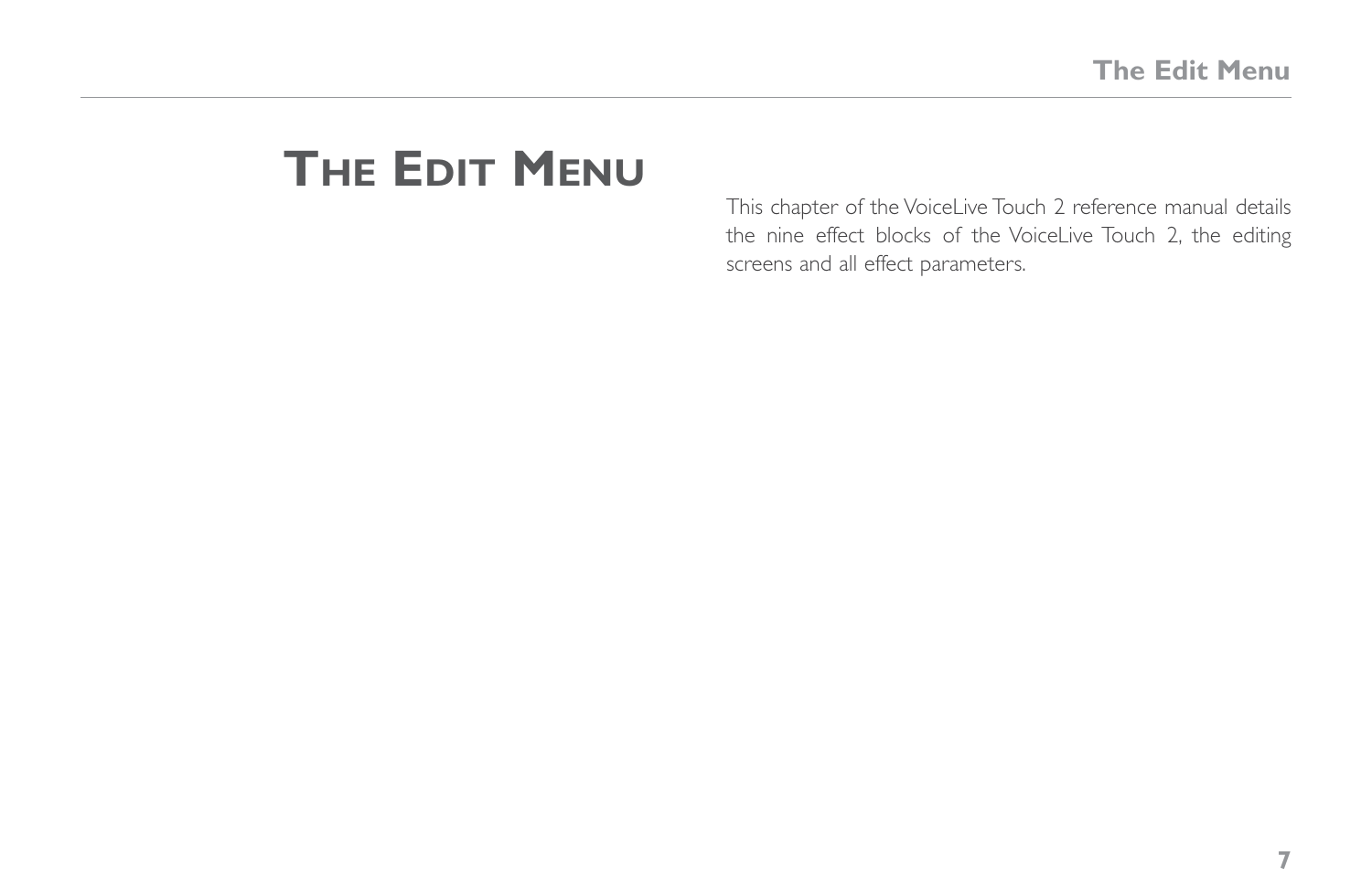## <span id="page-13-0"></span>**Chapter overview**

Making changes to the preset effects in VoiceLive Touch 2 and storing them to use later is called editing. The Edit menu is where you make these changes.

#### Anatomy of a preset

Each VoiceLive Touch 2 preset is made up of:

– nine different vocal effects

– an assignment for the Slider FX bar. You can

- turn effects on or off within presets,
- edit them and
- store each preset to any of 300 preset locations for recall later.

There is no limit to how many of the effects shown in the Matrix display can be active at one time.

## **Editing basics**

## Locating the Edit menu

A single menu containing all effect pages can be accessed in two ways:

1. Tap the Edit button, then use the arrow buttons to scroll left or right to see the desired effect's edit page.

For convenience, the edit page you were on previously is always shown first when you tap the Edit button.

2. Tap the Effects button then hold the Matrix button corresponding to an effect to jump directly to the edit page for this effect. For example, to access the Mod Edit page, tap and hold the upper left Matrix button.

When you access an effect page using the Matrix buttons, the effect will temporarily switch on/off state before displaying the edit menu. If you do not want to interrupt audio during effect editing, use the Edit button to access edit the menu instead.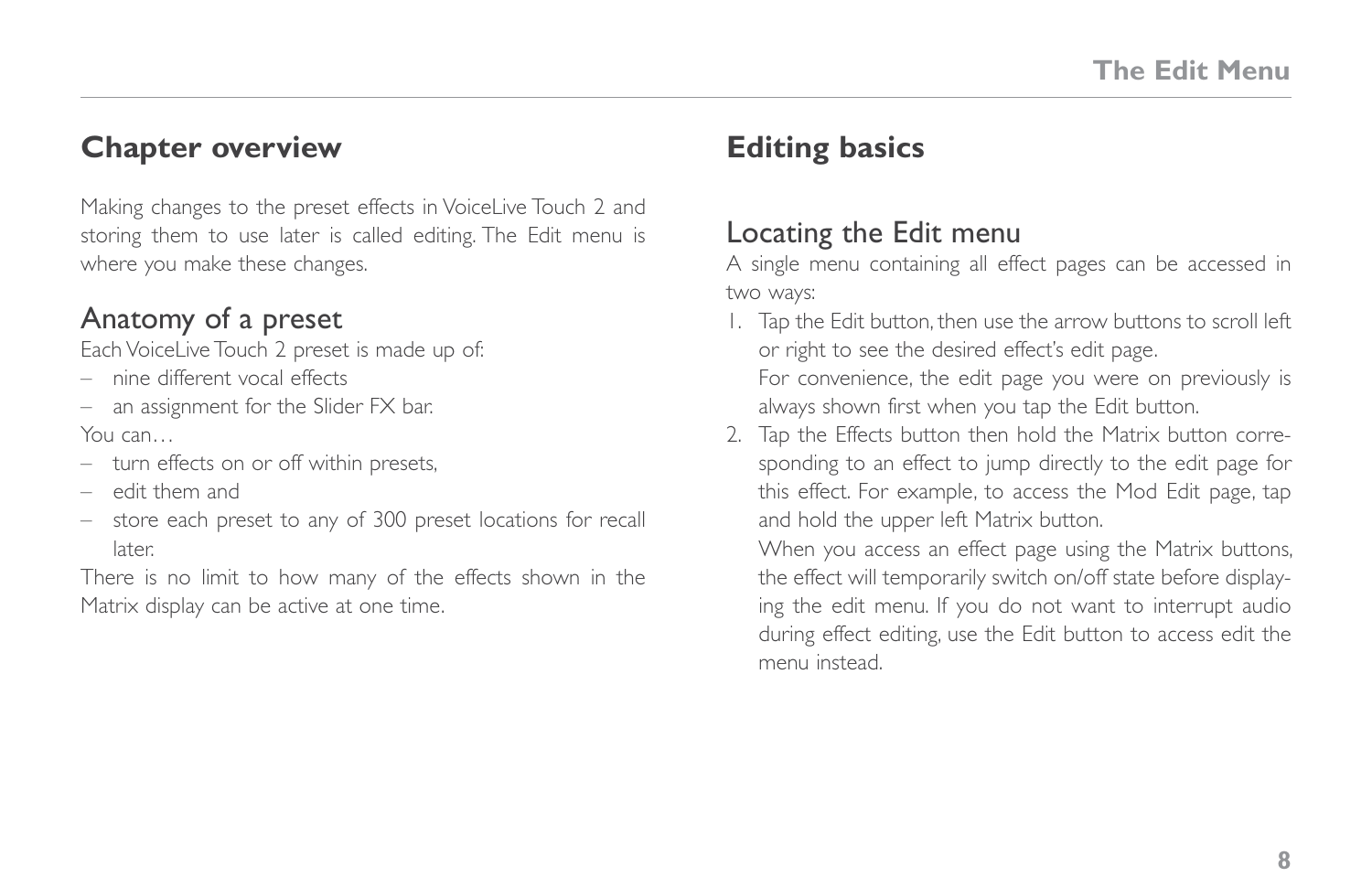## <span id="page-14-0"></span>Main and Advanced edit pages

Most effects have a main page and an advanced edit page containing additional settings. You can switch between these two pages by tapping the Edit button.

The main effect pages are numbered to help with navigation such as "Transducer 7/9" showing this page is 7th of a total of 9 effect pages. When no arrow is shown to the left or to the right of the current effect page, you have reached the first or last page in the menu.

## Selecting edit parameters with the Matrix

When the Effects page is displayed, each effect shown corresponds to one of the nine Matrix buttons. In the example below, the leftmost button in the lowest row corresponds to the Transducer effect.

The leftmost button in the bottom row (2) of the Matrix corresponds to the Transducer effect (1).

## Understanding effect styles

Styles allow you to quickly load different variations of a particular effect without editing a large number of individual parameters.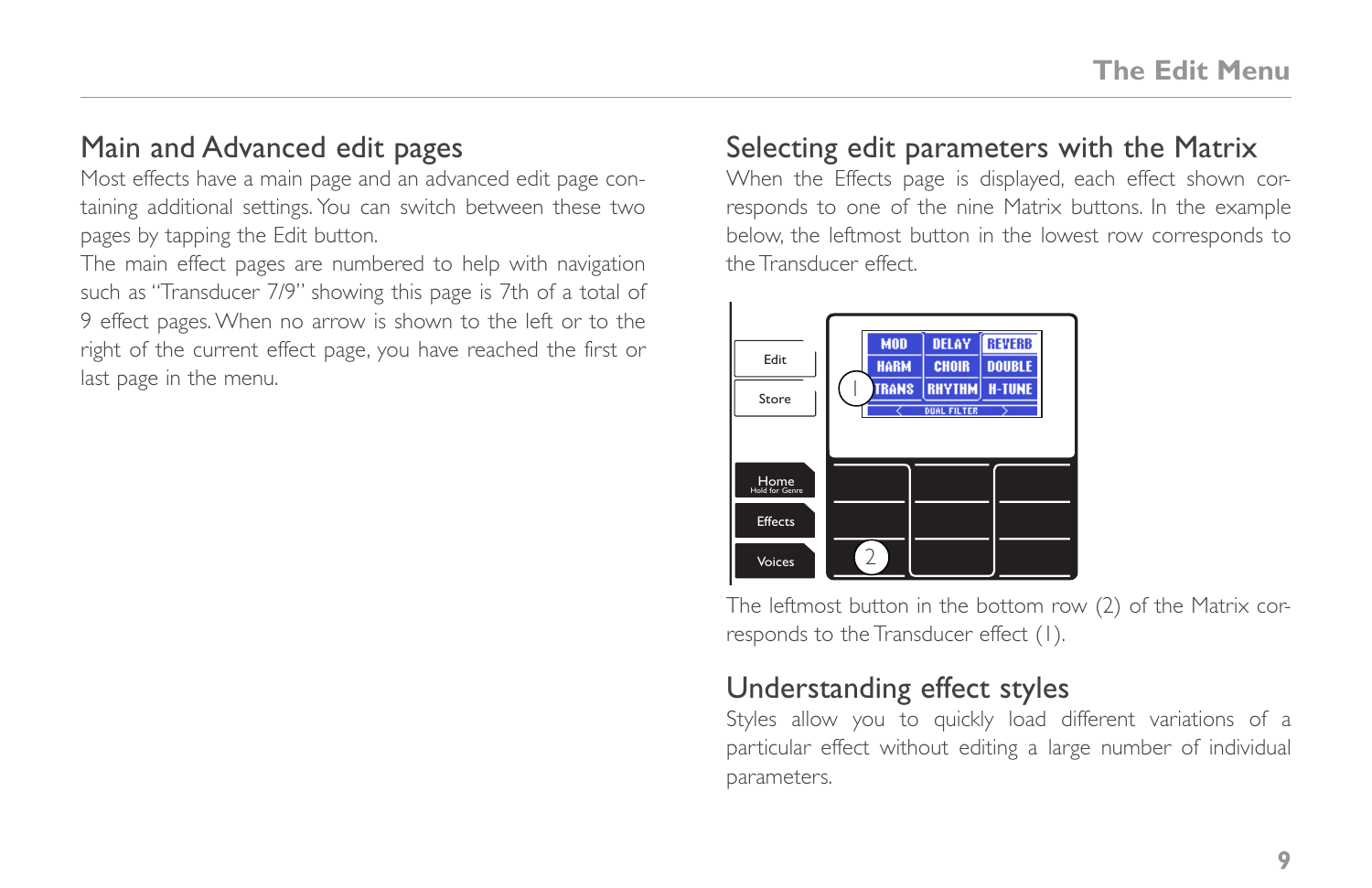<span id="page-15-0"></span>Most Styles have editable **modifiers** that can be stored as part of a preset – for example Speed in the Mod effect.

## Understanding levels

The mix level – or "volume" – of effects and inputs is displayed in decibels (dB).

- Full level is 0 (zero) dB.
- Lower levels are shown as negative values, e.g. -10 dB.
- Off is shown as "Off".

This is true for levels displayed in all menus, including Mix, Setup and Voices.

## Linked vs. unlinked effect parameters

Some edit parameters are linked and will change with the current style – e.g. Speed in the Mod effect. This ensures that the style sounds as intended when it was created.

Other parameters are not linked to the current style such as Reverb Width, which allows you to browse a number of effect styles while Width is set to mono for example.

In the following descriptions of all effect parameters, effect parameters that *are* linked to the style are shown with an asterisk (\*).

## Dry Level

This setting is available on the advanced edit pages of the Mod, Delay, Reverb, Harmony and Double effects. It sets your dry voice level when that individual effect is turned on. This allows a unique wet/dry mix for individual effects. **When multiple effects are active, the lowest Dry Level value is used.**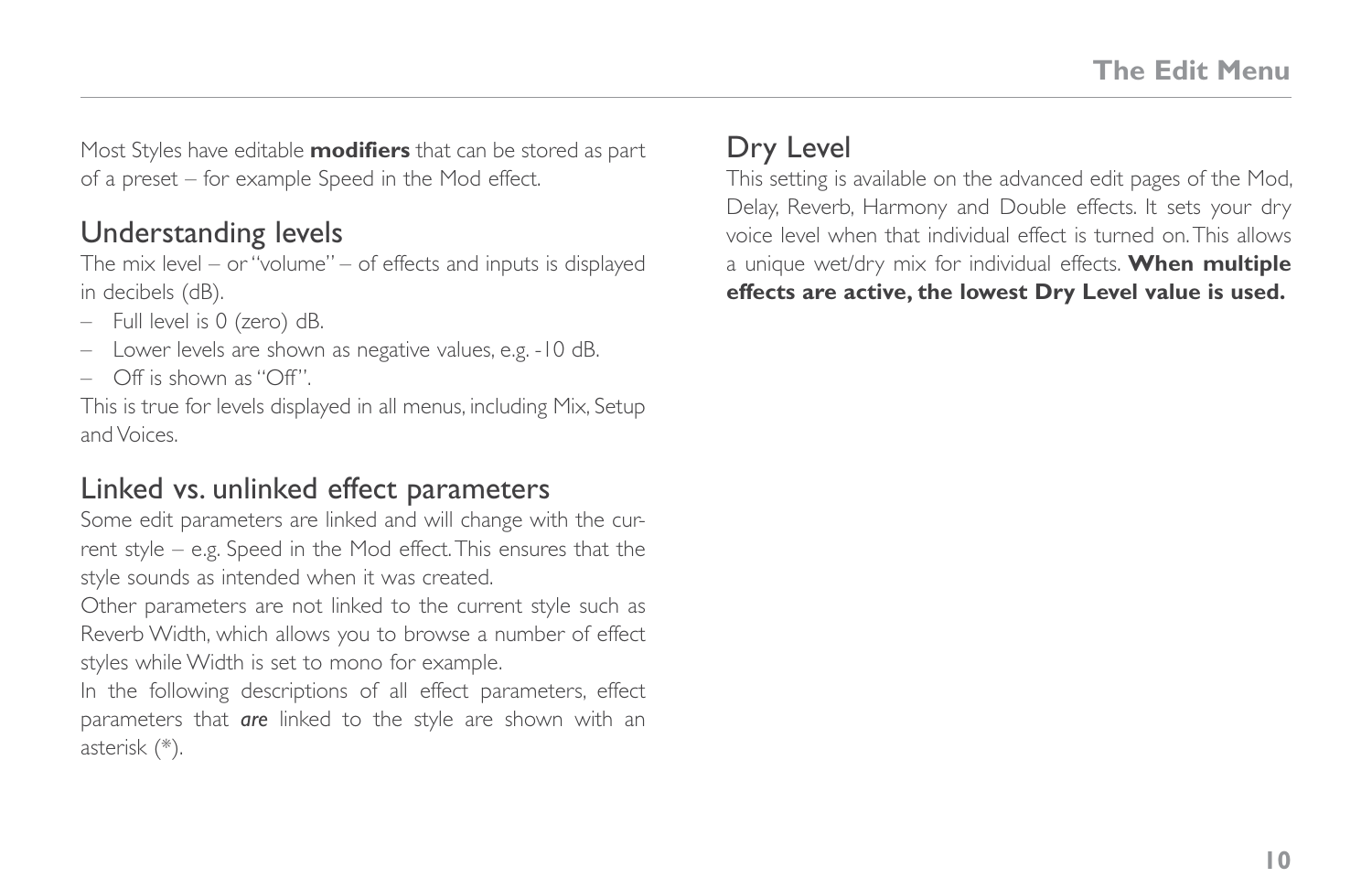## <span id="page-16-0"></span>**The Mod effect**

The Mod (modulation) effect is where you will find lush chorus, detune and flanger effects plus a collection of bizarre pitch effects.

## Mod effect – main edit page

#### **Style parameter**

The Style parameter lets you select from a range of preauthored styles.

#### **Level parameter**

The Level parameter controls the output level of the effect.

#### **Speed parameter\***

The Speed parameter sets the speed of modulation *if* the currently selected style uses modulation *and* the Depth parameter is set to a value greater than zero.

#### **Control parameter**

The Control parameter sets Hit on/off status. See "[Assigning Hit effects using the Control parameter"](#page-35-1).

## Mod effect – advanced edit page **Dry Level parameter**

The Dry Level parameter sets the dry voice level.

#### **Depth parameter\***

The Depth parameter sets the amount of modulation. Speed may have to be increased to hear the Depth effect.

#### **Width parameter**

The Width parameter sets the stereo pan width from mono (0 %) to full (100 %).

This parameter is linked to the currently selected style.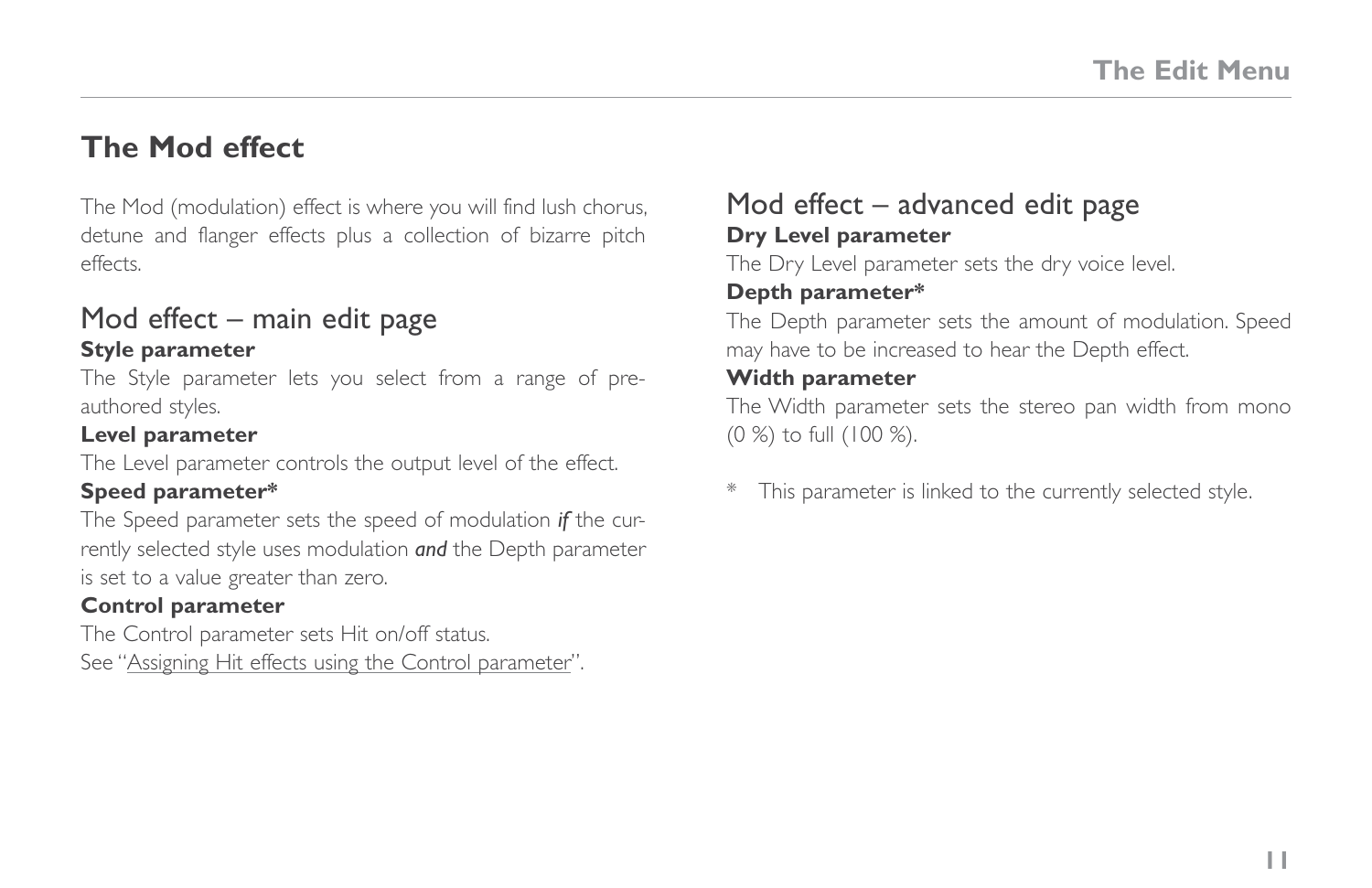## <span id="page-17-0"></span>**The Delay effect**

The Delay effect block produces tap tempo echo, fixed time echoes and quick slap echo effects.

#### Delay effect – main edit page **Style parameter**

The Style parameter selects from a range of pre-authored styles.

All styles with the exception of Classic Slap and Set Time are synced to the tempo you have tapped in with the Tap button. Classic Slap and Set Time delay times are not controlled by the Tap tempo. These delay times are set on the Delay edit page.

#### **Level parameter**

The Level parameter controls the output level of the effect.

#### **Feedback parameter\***

The Feedback parameter sets the number of echo repeats: 0: no repeats

100: continuous/self oscillation.

#### **Control parameter**

The Control parameter sets Hit on/off status. See "[Assigning Hit effects using the Control parameter"](#page-35-1).

## Delay effect – advanced edit page

The last two parameters on this page vary depending on the current Delay style.

#### **Dry Level parameter**

The Dry Level parameter sets the dry voice level.

#### **Filter Style parameter**

The Filter Style parameter determines the tone of the echoes by applying a filter to the echo path. The filters range from none (setting "Digital") to steep (setting "Lo-Fi").

#### **Mod to Delay parameter**

The Mod to Delay parameter determines the amount of signal sent from the Mod block to the Delay block. At 0 dB, this will pass modulation effects into the echoes. Set to Off, modulation effects will not be heard in the echoes.

#### **Width parameter**

For Ping Pong and Multitap styles only, the Width parameter sets the stereo pan width from mono (0 %) to full (100 %).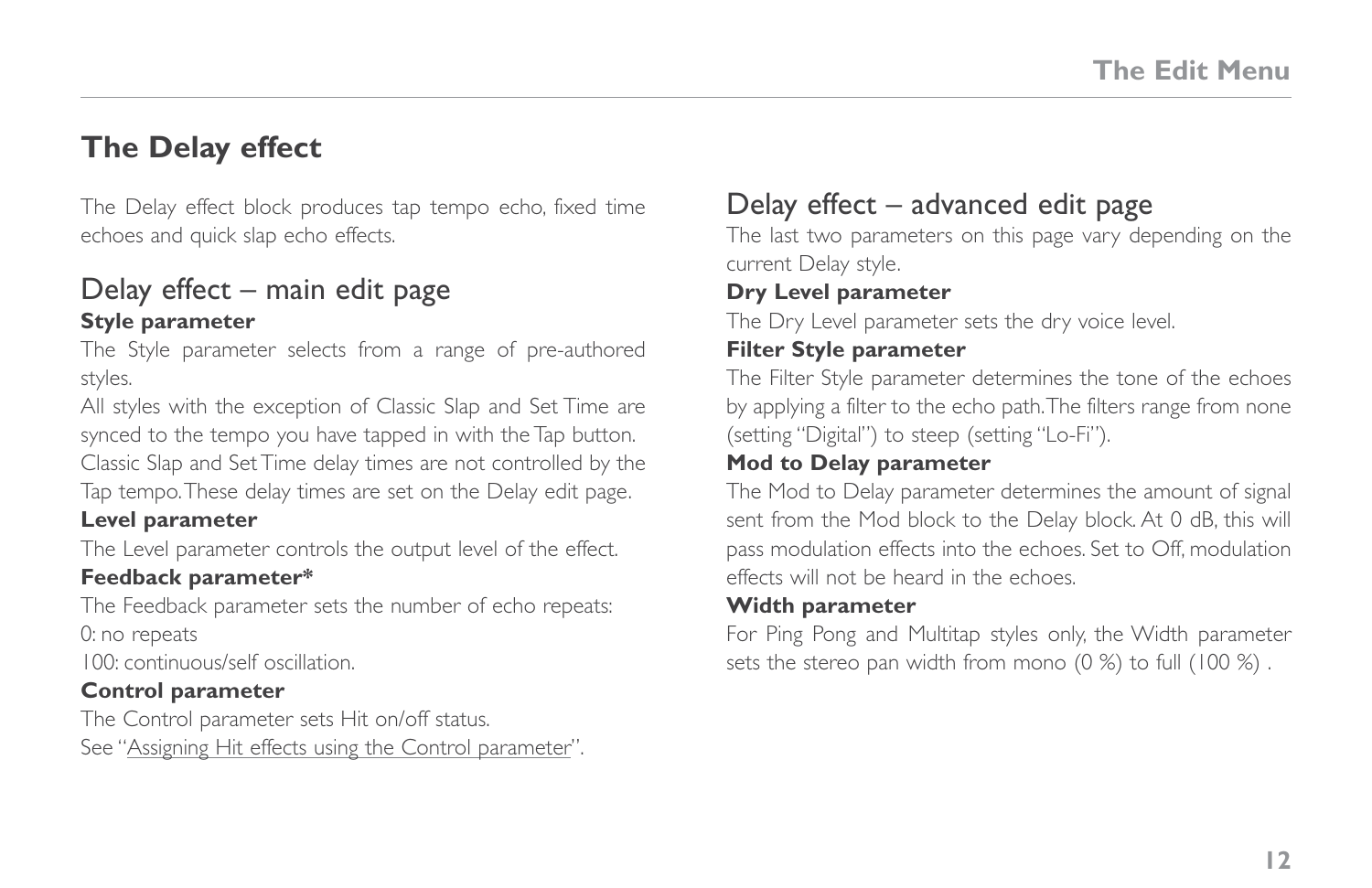#### **Tempo**

*For Tap tempo styles only,* the Tempo parameter sets the delay tempo in beats per minute. This is most useful when the Global Tap parameter (on the System page of the Setup menu) is set to *Off* and you want to store a pre-set tempo in each preset.

#### **Division\***

*For Tap tempo styles only,* the Division parameter sets the echo time to divisions of the bar.

#### **Delay Time\***

For the Slap and Set Time styles only, the Delay Time parameter sets the exact delay time from 0 to 2500 milliseconds.

\* This parameter is linked to the currently selected style.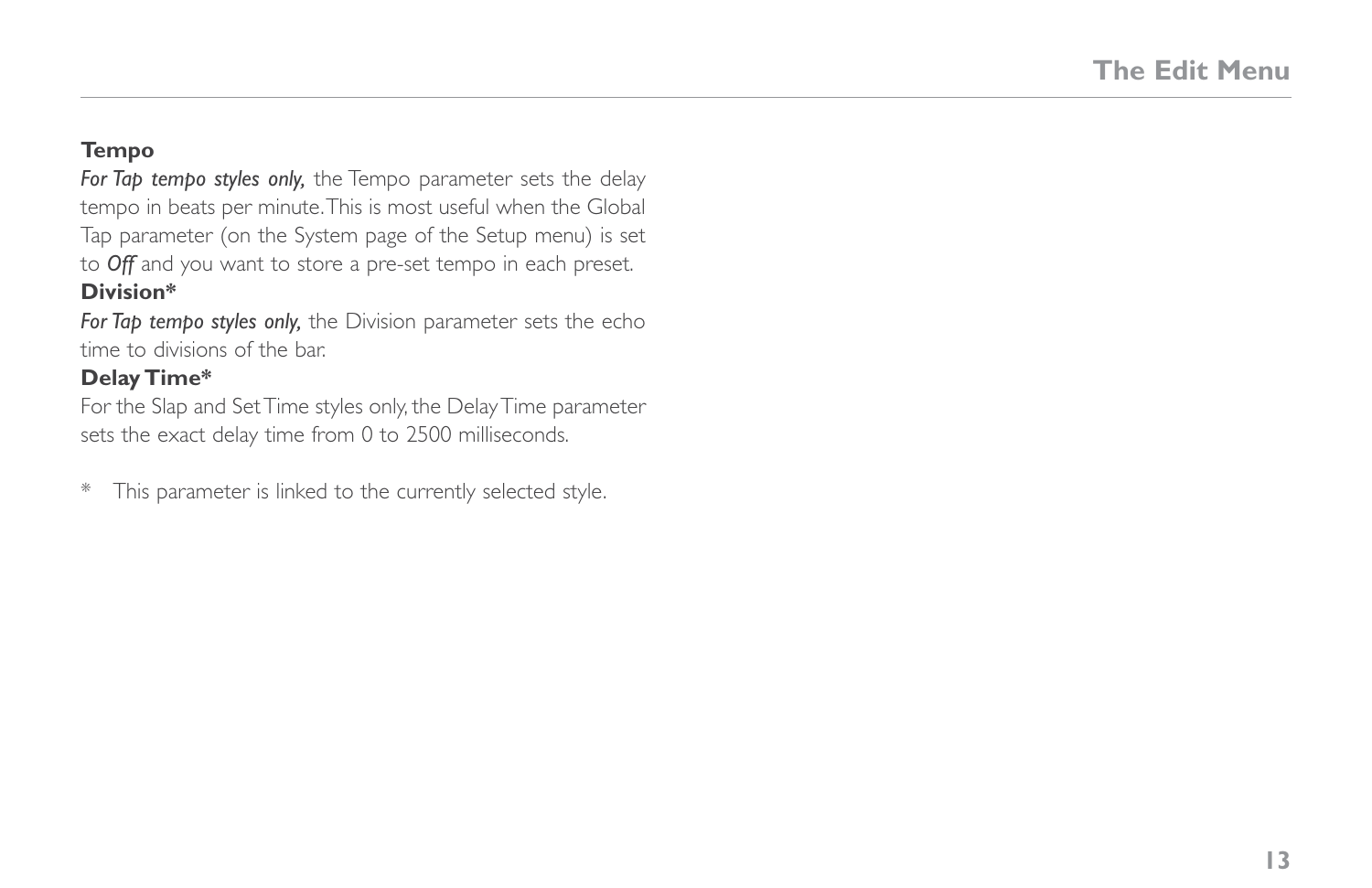## <span id="page-19-0"></span>**The Reverb effect**

The Reverb effect block contains a high-end TC Electronic reverb algorithm. Reverb simulates hearing your voice in acoustic spaces, such as a small reflective room or a large concert hall.

#### Reverb effect – main edit page **Style parameter**

The Style parameter selects from a range of pre-authored styles.

#### **Level parameter**

The Level parameter controls the output level of the effect.

#### **Decay parameter\***

The Decay parameter sets the length of time it takes for the effect to fade out.

#### **Control parameter**

The Control parameter sets Hit on/off status.

See "[Assigning Hit effects using the Control parameter"](#page-35-1).

## Reverb effect – advanced edit page **Dry Level parameter**

The Dry Level parameter sets the dry voice level.

#### **Pre Delay parameter\***

The Pre Delay parameter introduces a short delay between the dry audio signal and the onset of the reverb to help simulate larger spaces and separate the voice from reverb.

#### **Width parameter**

The Width parameter sets the stereo pan width from mono (0 %) to full (100 %)

#### **Delay to Reverb parameter**

The Delay to Reverb parameter determines the amount of signal sent from the Delay block to the Reverb block.

\* This parameter is linked to the currently selected style.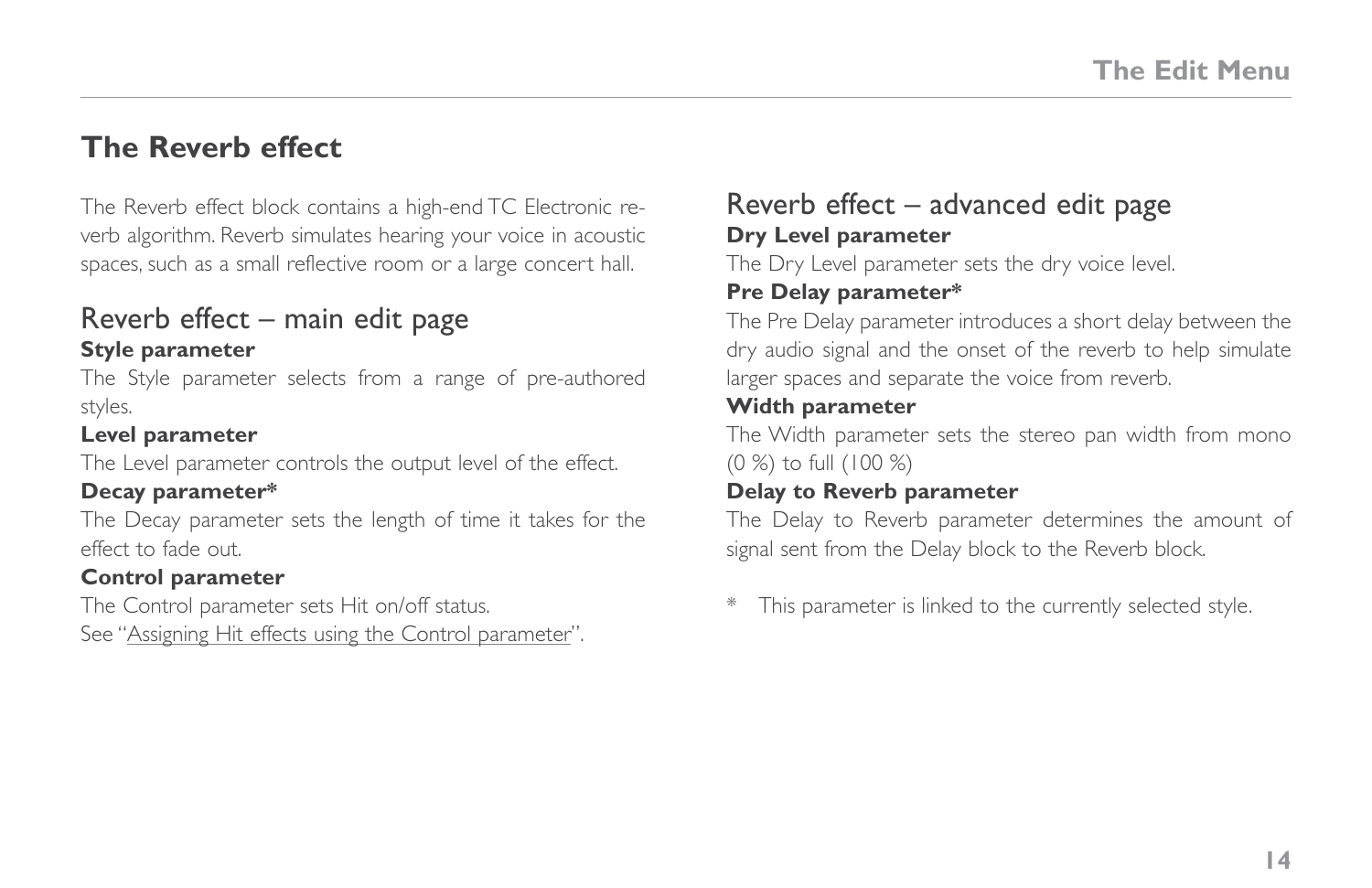## <span id="page-20-0"></span>**The Harmony effect**

The Harmony effect block produces the famous TC-Helicon harmony sound. Your voice is multiplied up to four times at musical intervals to simulate a group of singers.

"Using the Harmony and Hardtune effects" in the Quick Guide explains the different guide methods that make the harmonies sound musically correct.

#### Harmony effect – main edit page **Style parameter**

The Style parameter selects from a range of pre-authored harmony effects.

- The styles from "High" through "Lower Choir" are called the **Naturalplay** styles. Each offers a unique voicing arrangement. These styles follow the Key setting to guide the harmony voices. See the following description of the Key parameter.
- The styles from "Lower Monks" through "Octave Down Group" are called the **Shift styles**. These styles *ignore* the Key setting.

– The four **Notes styles** ("Humanized", "Tight", "Male" and "Female") shift your voice to any four notes played on a connected MIDI keyboard to produce harmony. These styles *ignore* the Key setting.

#### **Level parameter**

The Level parameter controls the output level of the effect.

#### **Key parameter**

The Key parameter sets whether detected chords or a fixed key is used to guide the Harmony and Hardtune effects.

- When you set the Key parameter to "Auto", VoiceLive Touch 2 adjusts harmony automatically by analyzing chords detected from a connected guitar, music player, MIDI keyboard, or the Roomsense mics.
- When you set the Key parameter away from Auto (C, C#, D ... to B), VoiceLive Touch 2 will ignore chordal input and instead will be guided by a combination of the displayed key and the Major or Minor scale set in the Advanced edit page. The Key parameter continues to guide the Hardtune effect even when Harmony is off or when the selected Harmony style ignores chords (Shift or Notes styles).

#### **Control parameter**

The Control parameter sets Hit on/off status. See ["Assigning Hit effects using the Control parameter](#page-35-1)".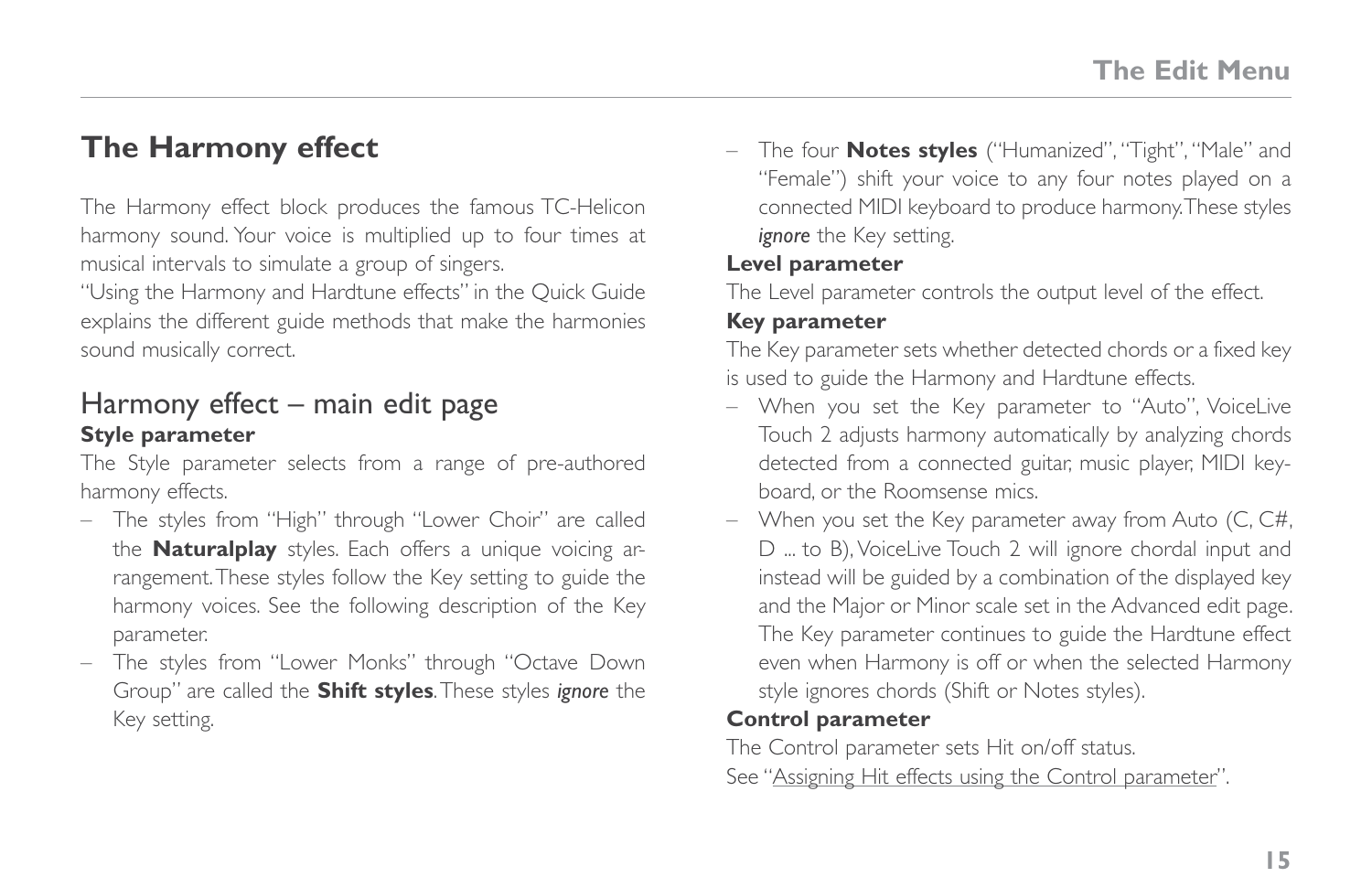### <span id="page-21-0"></span>Harmony effect – advanced edit page **Dry Level parameter**

The Dry Level parameter sets the dry voice level.

#### **Human Style parameter\***

The Human Style parameter lets you select from a range of Humanization styles that introduce subtle and not-so-subtle variances to Harmony pitch and timing. To hear the effects of the selected humanization style, the Human Amount parameter has to be set to a value greater than zero.

#### **Vibrato Style parameter\***

The Vibrato Style parameter selects from a range of humanmodeled vibrato styles that can, at moderate Vibrato Amount values, add a distinct pitch character to the harmonies.

#### **Scale parameter**

The Scale parameter applies when the Key parameter is set to a non-Auto setting to define a fixed key and scale, which is used to produce diatonic harmony.

There are three Major and three Minor scales that can work with different chord progression and melody combinations. See the following table for the Scale definitions.

#### **Human Amount parameter\***

The Human Amount parameter sets how much Humanization is applied. The *style* of humanization is defined by the Human Style parameter.

#### **Vibrato Amount parameter\***

The Vibrato Amount parameter sets how much Vibrato is applied. The *style* of the vibrato is defined by the Vibrato Style parameter.

This parameter is linked to the currently selected style.

## Scale definitions

The table below shows harmony notes in the key of C for the three major and three minor scales.

The shades cells indicate harmony intervals that illustrate the differences between scales. The abbreviation "nc" means "no change". This indicates that the harmony note will remain at the previous interval even though your sung note has changed from the adjacent upper or lower note.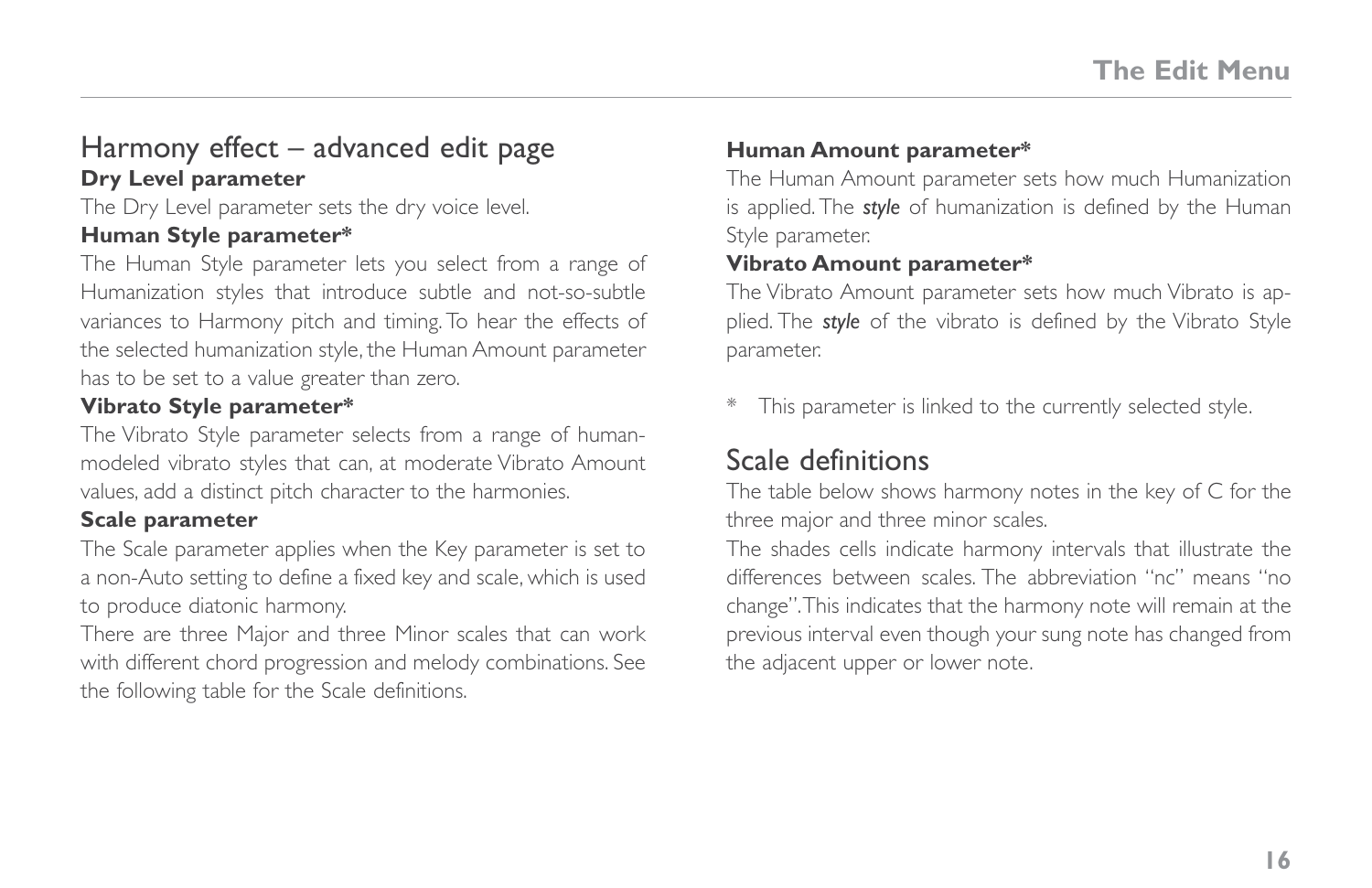<span id="page-22-0"></span>

|                  |         | Input (Sung) Note |    |           |    |           |          |    |           |    |    |           |    |
|------------------|---------|-------------------|----|-----------|----|-----------|----------|----|-----------|----|----|-----------|----|
|                  |         | C                 | C# | D         | Eb | F         | F        | F# | G         | G# | А  | <b>Bb</b> | B  |
| MAII             | 3rd ab. | F                 | nc | F         | nc | G         | А        | nc | B         | nc | C  | D         | D  |
|                  | 5th ab. | G                 | nc | А         | nc | B         | C        | nc | D         | nc | F  | F         | F  |
| MAI2             | 3rd ab. | F                 | nc | F         | nc | G         | А        | nc | C         | nc | C  | D         | D  |
|                  | 5th ab. | G                 | nc | А         | nc | C         | C        | nc | F         | nc | F  | F         | F  |
| MA 3             | 3rd ab. | F                 | nc | F         | nc | G         | А        | nc | <b>Bb</b> | nc | C  | D         | D  |
|                  | 5th ab. | G                 | nc | А         | nc | <b>Bb</b> | C        | nc | D         | nc | F  | F         | F  |
| MIN1             | 3rd ab. | Eb                | nc | F         | G  | nc        | Ab       | nc | <b>Bb</b> | C  | nc | D         | nc |
|                  | 5th ab. | G                 | nc | <b>Bb</b> | Bb | nc        | C        | nc | D         | Eb | nc | F         | nc |
| MIN <sub>2</sub> | 3rd ab. | Eb                | nc | F         | G  | nc        | $\wedge$ | nc | <b>Bb</b> | C  | nc | D         | nc |
|                  | 5th ab. | G                 | nc | $\forall$ | Bb | nc        | C        | nc | D         | Eb | nc | F         | nc |
| MIN3             | 3rd ab. | Eb                | nc | F         | G  | nc        | Ab       | nc | B         | C  | nc | D         | nc |
|                  | 5th ab. | G                 | nc | A         | Bb | nc        | C        | nc | D         | Eb | nc | F         | nc |

Scales definition table.

## **Harmony and the Voices menu**

Tapping the Voices button enters a menu where you can choose combinations of the nine harmony "voicings". **Voicings** are pre-set pitch intervals between your lead voice and a harmony voice generated by the VoiceLive Touch 2. The Voices menu offers the quickest way to experiment with harmony arrangements.

To hear the voicings, ensure the Harmony block is on in the Effects menu. Up to four voices may be active at a time. When four voices are active, turning on an additional voice will turn off one of the four active voices.

When a *Notes* harmony style is loaded, the MIDI notes you play determine the voicing. The Voices button displays settings that control *all four* Notes mode harmony voices as a group. Each preset may have a different selection of voicings and their names and intervals can vary according to the combination of Harmony Style and Key as shown in the table following.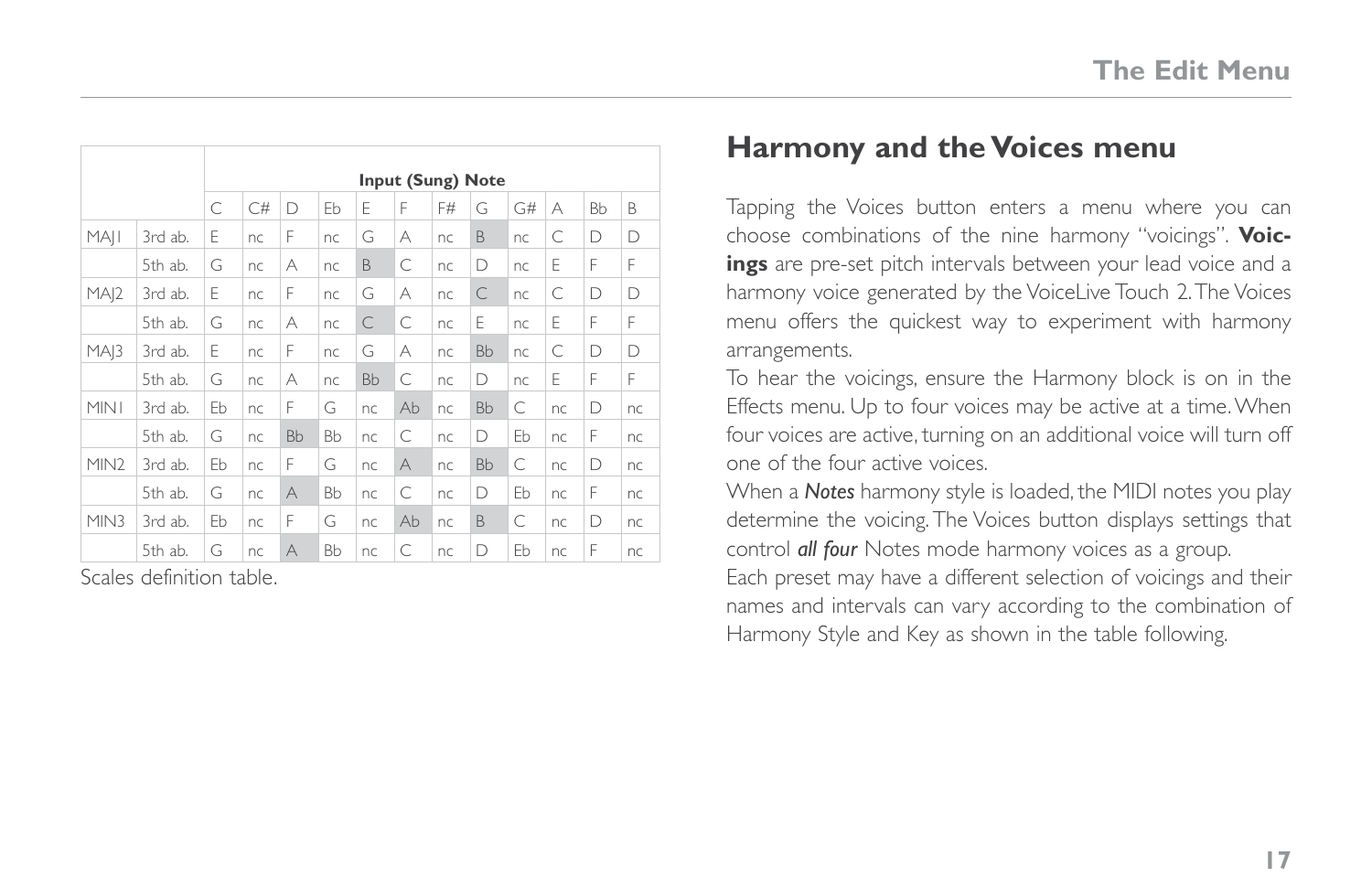## <span id="page-23-0"></span>The Voice Edit pages 1/9 through 9/9

Up to nine different voicings are possible, though only four may be active at one time. The following describes the parameters available for each voicing button. For Notes mode styles, each setting described below affects *all* Notes harmony voices.

To edit a voicing selection, tap the Voices menu button and hold any voicing button.

#### **Level parameter**

The Level parameter sets the output level of the current voicing.

#### **Pan parameter**

The Pan parameter sets the stereo placement of the voicing.

#### **Porta (portamento) parameter**

The Porta parameter sets values up to 200 ms (milliseconds) that slow pitch transitions as you sing from note to note. Values from 30-70 can help "humanize" harmonies.

#### **(NP, Scale, Shift) Voicing parameter**

This parameter sets the voicing interval. The name of this parameter and the value range changes according to the table following.

#### **Gender parameter**

The Gender parameter determines whether the voicing has deeper, male characteristics (values lower than 0), or female characteristics (values higher than 0).

#### **Smooth parameter**

Setting the Smooth parameter to low values compresses the pitch variations of your singing as they apply to the harmony voices. High values follow your singing more closely.

This parameter is used to differentiate your dry lead voice's pitch against the harmonies and serve to increase humanization.

#### **Transpose Parameter (Notes mode styles only)**

Raises or lowers the octave of harmony notes played on a MIDI keyboard.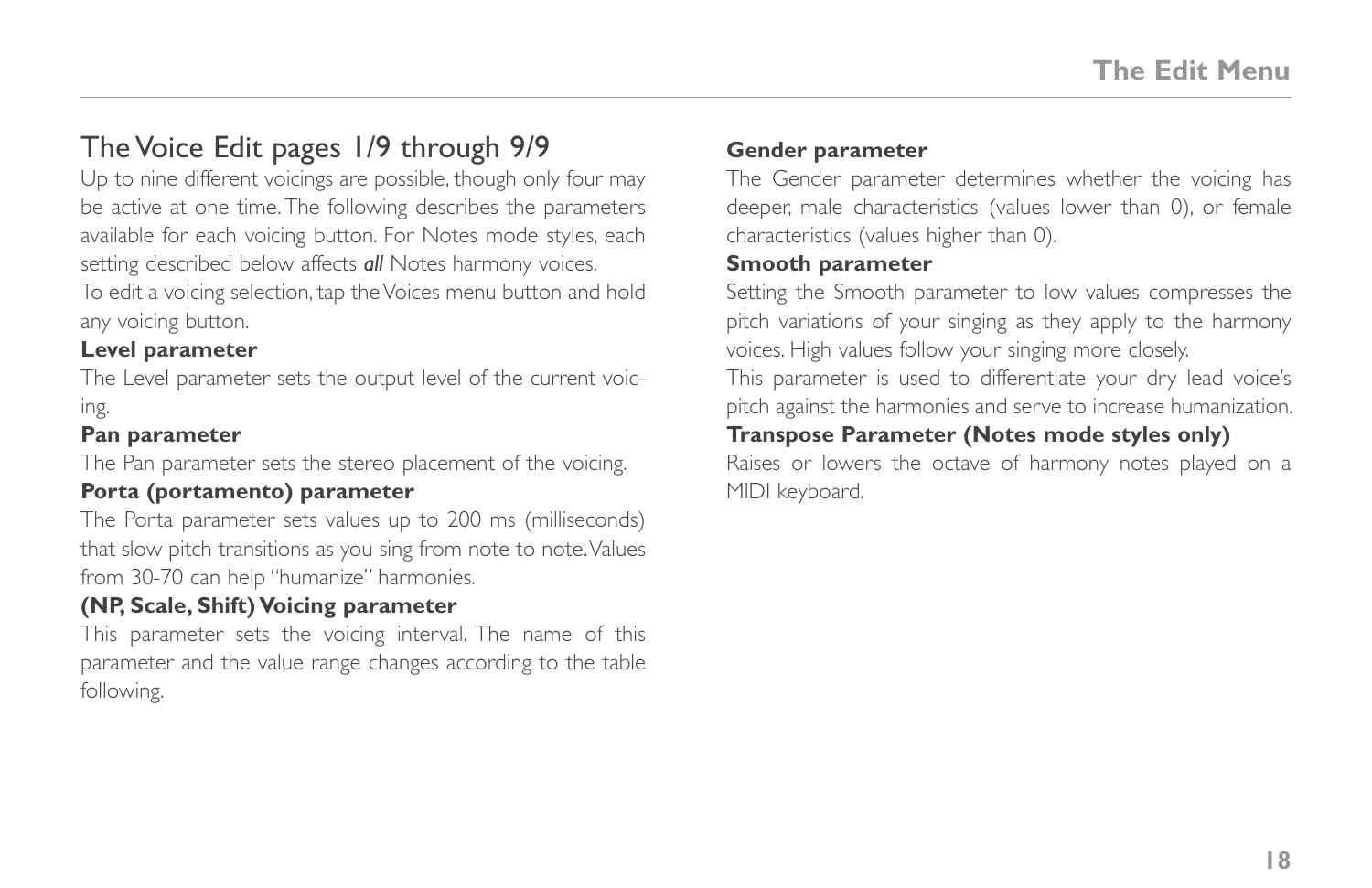<span id="page-24-0"></span>The following table shows how Harmony style and the value of the Key parameter affect voicing selection:

| Style range                                    | Key<br>parameter          | <b>Voicing names</b>                                                                     | <b>Harmony</b><br>type |
|------------------------------------------------|---------------------------|------------------------------------------------------------------------------------------|------------------------|
| "High" to<br>"I ower Choir"                    | Auto                      | 2 Oct Dn, Oct Dn, Naturalplay<br>Bass. Lower: Low.<br>Uni, High, Higher,<br>Oct Up       | (NP)                   |
| "High" to<br>"I ower Choir"                    | $C_{\cdot\cdot\cdot}$ . B | -2ve. --7--2. - I ve. Scale<br>-7th2nd, Uni,<br>$2nd7th.+ ve.$<br>$++2++7$ th.<br>$+2ve$ |                        |
| "Lower<br>Monks'' to<br>"Octave<br>Down Group" | (Ignored)                 | -24, -23  Uni<br>$\ldots$ +24                                                            | <b>Shift</b>           |

## Naturalplay, Scale, Shift and Notes harmony

#### **Naturalplay**

Most of the factory presets in VoiceLive Touch 2 are set to Naturalplay. Naturalplay is the easiest method of producing musically correct harmony over the largest number of chord sequences and melodies. Naturalplay follows the moment-bymoment chord changes from an instrument or the Roomsense mics to determine which harmony note is best for your current sung note.

Naturalplay also determines which of the Guitar, Aux input, MIDI input or Roomsense inputs is currently active and should be used for harmony guidance. This process is *dynamic and automatic* – which allows you to play guitar in one song then switch to a MIDI keyboard in the next without changing any parameters. When two or more inputs are simultaneously active, a pre-set hierarchy will choose one.

#### **Scale**

When you change the Key setting *away from Auto,* the momentby-moment harmony guidance described above is ignored in favor of a fixed Key and Scale that you set. This is known as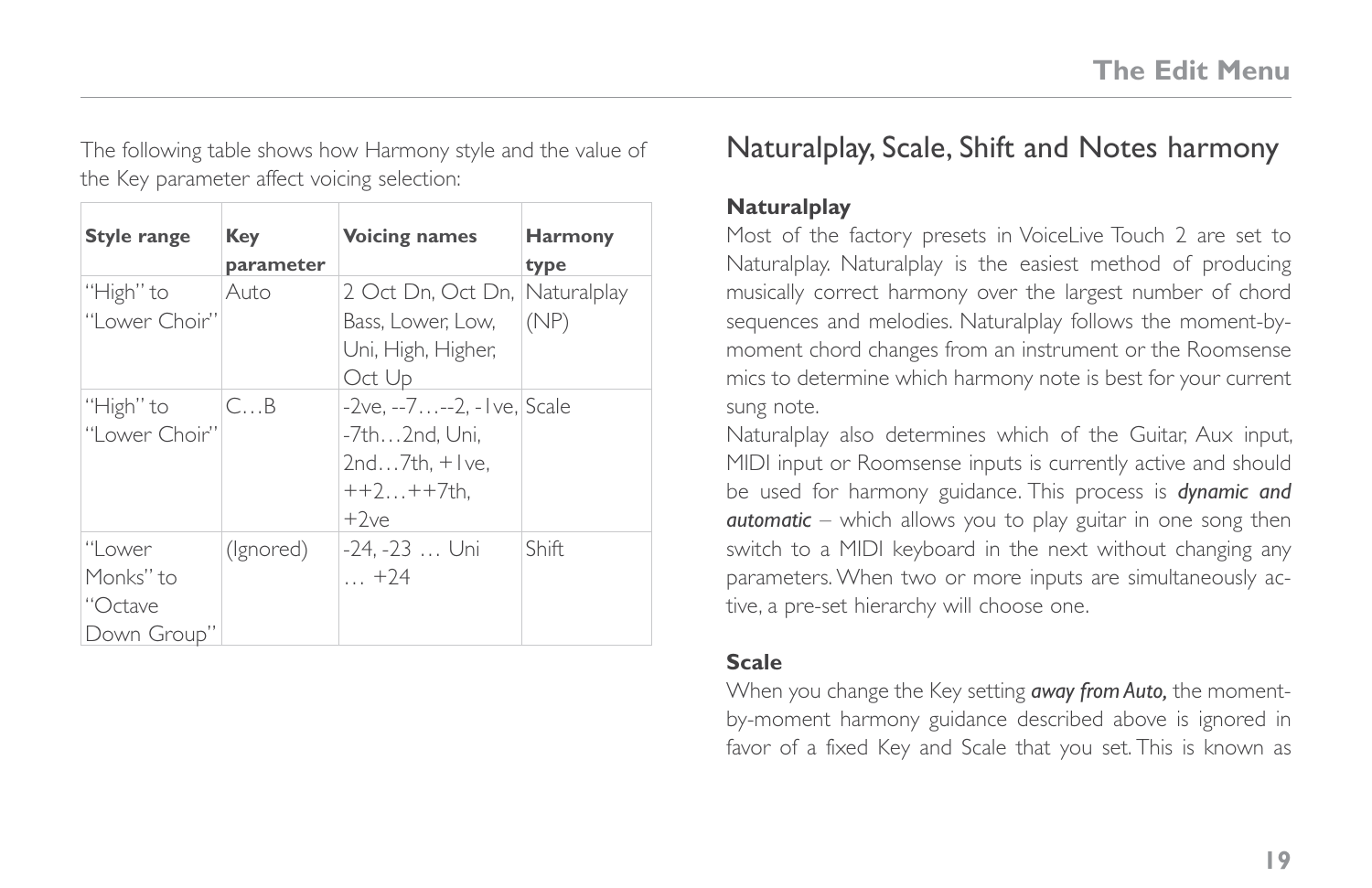*Diatonic harmony.* A single Key and Scale e.g. E Maj2, is typically used for a whole song or section when no instrument is available or when the sound of Scale harmony is preferred.

The pitch interval between your voice and a generated harmony voice varies between 3, 4 or 5 semitones away, depending on the scale tone you're singing at any moment. This produces more harmony note changes per octave than Naturalplay and can sound uncanny in its realism. The downside is that Scale harmony works for fewer chord change and melody combinations than Naturalplay, since it is not "listening" for the ongoing chords in your music. For good results with Scale harmony, avoid 5th voicings and, when a Major key is called for, use the Maj 2 scale.

#### **Shift**

With Shift harmony, intervals are solidly *fixed.* This is in contrast to Naturalplay and Scale harmony, where the pitch interval between your voice and the harmony voices varies according to chordal input or scale rules. Once you have specified a voicing interval, that harmony voice will remain at exactly that interval no matter what notes you sing.

In the factory presets, Shift mode is mostly used to produce group unison, octaves or 5th intervals. Via the Voices menu, you are able to choose other intervals from 1 semitone to 2 octaves above or below.

When using voicings other than octaves and fifths, Shift harmony can create unusual voicings and interesting sonic experiments, but it is usually not used for creating typical harmony sounds.

#### **Notes**

Preset #155 in the VoiceLive Touch 2 factory set is called "MIDI Notes". This preset requires a MIDI keyboard to be connected to the MIDI jack. Playing the keyboard while singing will shift the pitch of your singing voice to up to four notes played simultaneously on the keyboard. Additional held notes will not sound. MIDI Sustain pedal and Pitch bend messages will hold harmony notes and bend pitches respectively.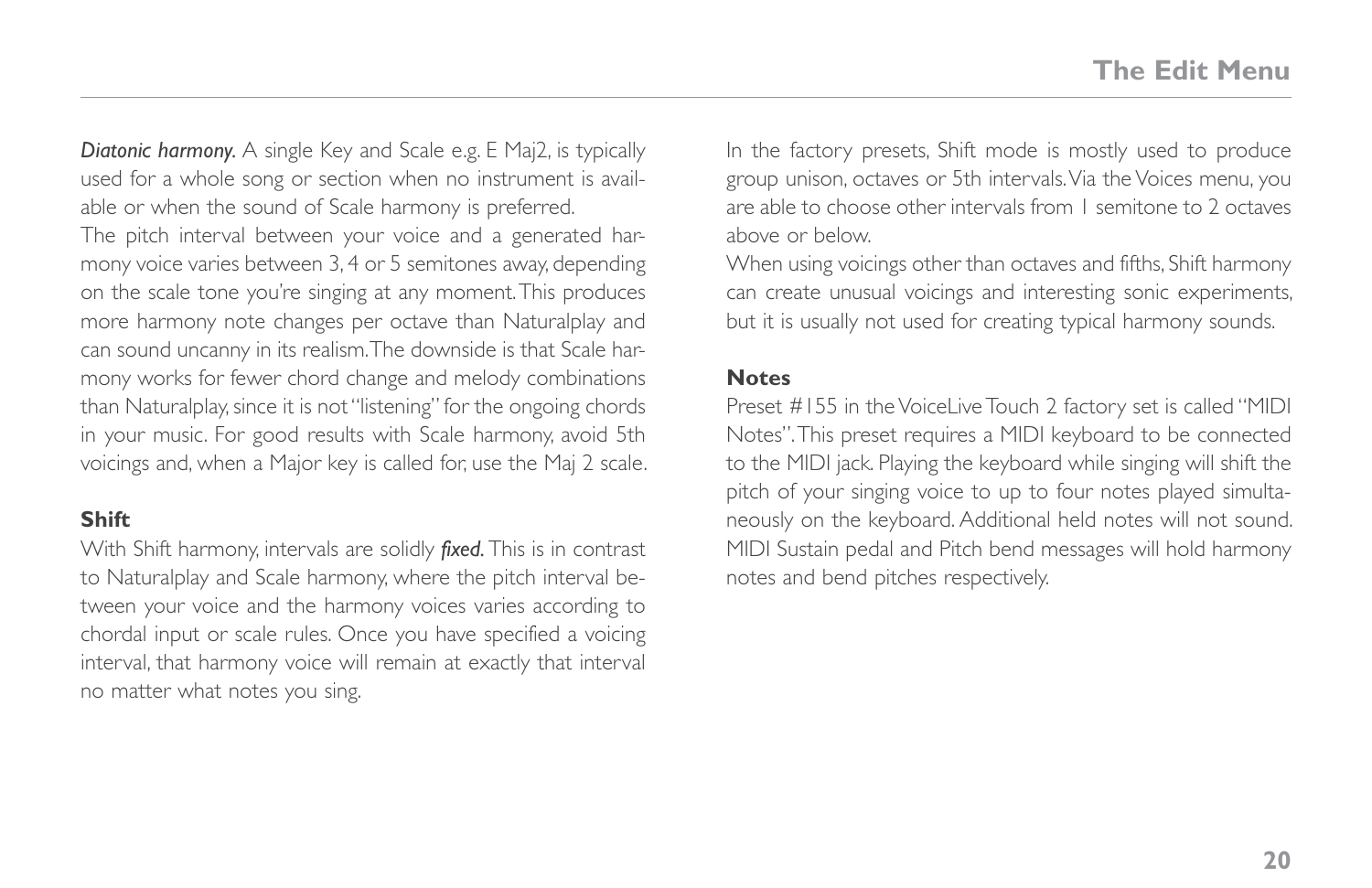## <span id="page-26-0"></span>**The Choir effect**

The Choir effect emulates the detuning, small timing variances and chorusing effects that occur when several people sing together in groups. New with VoiceLive Touch 2 is the ability to apply this thickening effect to both your lead voice and the Harmony and Doubling voices.

#### Choir effect edit page **Style parameter**

The Style parameter selects from a range of pre-authored styles.

#### **Level parameter**

The Level parameter controls the output level of the effect.

#### **Lead/Harmony Balance**

In presets where your lead voice is turned up and the Harmony and/or Doubling effects are on, the Lead/Harmony Balance parameter lets you tailor the amount of Choir effect on either.

#### **Control parameter**

The Control parameter sets Hit on/off status. See "[Assigning Hit effects using the Control parameter"](#page-35-1). For this effect, no Advanced edit page is available.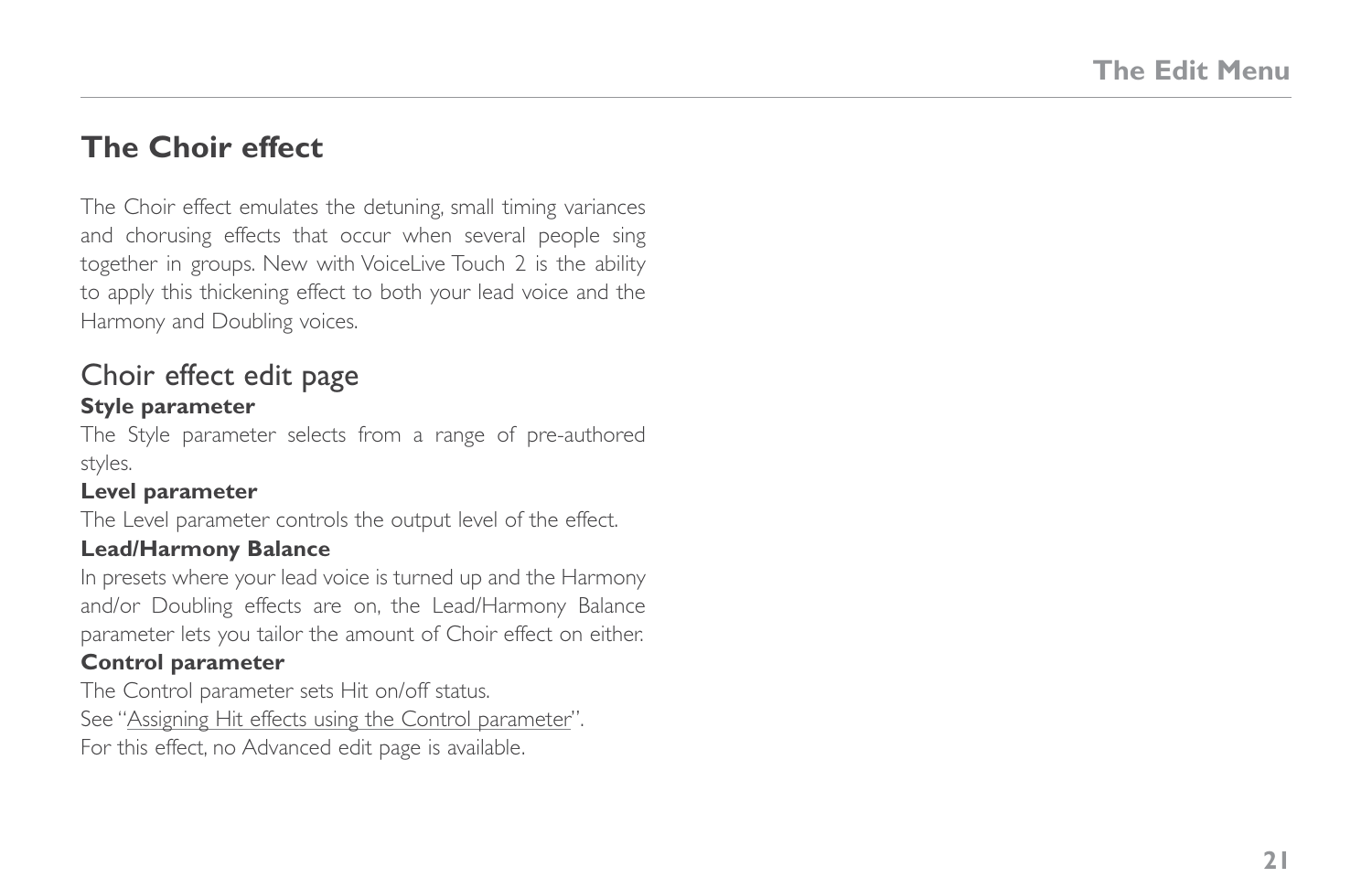## <span id="page-27-0"></span>**The Double effect**

"Doubling" is a time-consuming recorded effect to thicken a singer's voice by having them overdub the same melody several times. The Double effect in VoiceLive Touch 2 recreates this instantly by creating up to four copies of your voice and applying subtle pitch and timing variations.

#### Double effect – main edit page **Style parameter**

The Style parameter selects from a range of pre-authored styles.

#### **Level parameter**

The Level parameter controls the output level of the effect.

#### **Control parameter**

The Control parameter sets Hit on/off status. See "[Assigning Hit effects using the Control parameter"](#page-35-1).

## Double effect – advanced edit page **Lead Level parameter**

The Lead Level parameter sets the dry voice level.

#### **Human Style parameter\***

The Human Style parameter selects from a range of Humanization styles that introduce subtle and not-so-subtle variances to pitch and timing. To hear the effects of the selected humanization style, the Human Amount parameter has to be set to a value greater than zero.

#### **Human Amount parameter\***

The Human Amount parameter sets how much Humanization is applied. The *style* of humanization is defined by the Human Style parameter.

This parameter is linked to the currently selected style.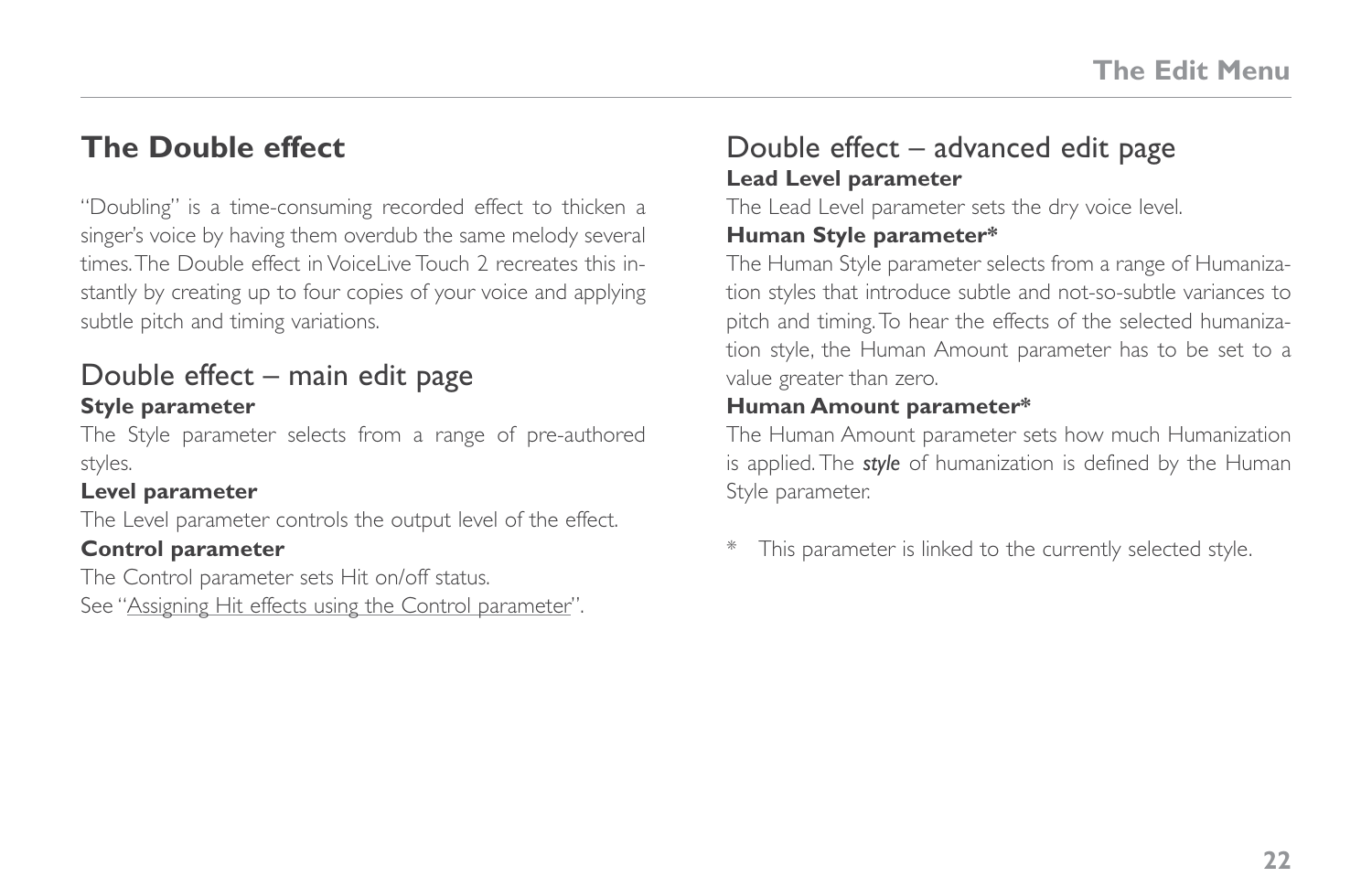## <span id="page-28-0"></span>**The Transducer effect**

The Transducer effects block uses distortion and steep filters to emulate the sound of radios, phones and devices that generally degrade the quality of an audio signal.

## A note about feedback

Sustained squealing (also known as feedback) can occur when the Transducer effect is active and the mic is near a PA speaker or monitor. Each Transducer style has a slightly different susceptibility to feedback. In the case of a particular preset/Transducer style causing feedback, lower the output level of the Transducer effect and try raising the Gate Threshold described below.

#### Transducer effect – main edit page **Style parameter**

The Style parameter lets you select from a range of preauthored styles. The last style, "Beatbox", is unique in that it temporarily overrides the global Tone feature to restore bass frequencies specifically for creating bass-heavy vocal beatboxing.

#### **Drive parameter\***

The Drive parameter adjusts the amount of distortion for the current style.

#### **Filter parameter\***

The Filter parameter adjusts the tone of the current style with the application of steep filters (EQ). Each style has it's own filter sound.

#### **Control parameter**

The Control parameter sets Hit on/off status. See ["Assigning Hit effects using the Control parameter](#page-35-1)".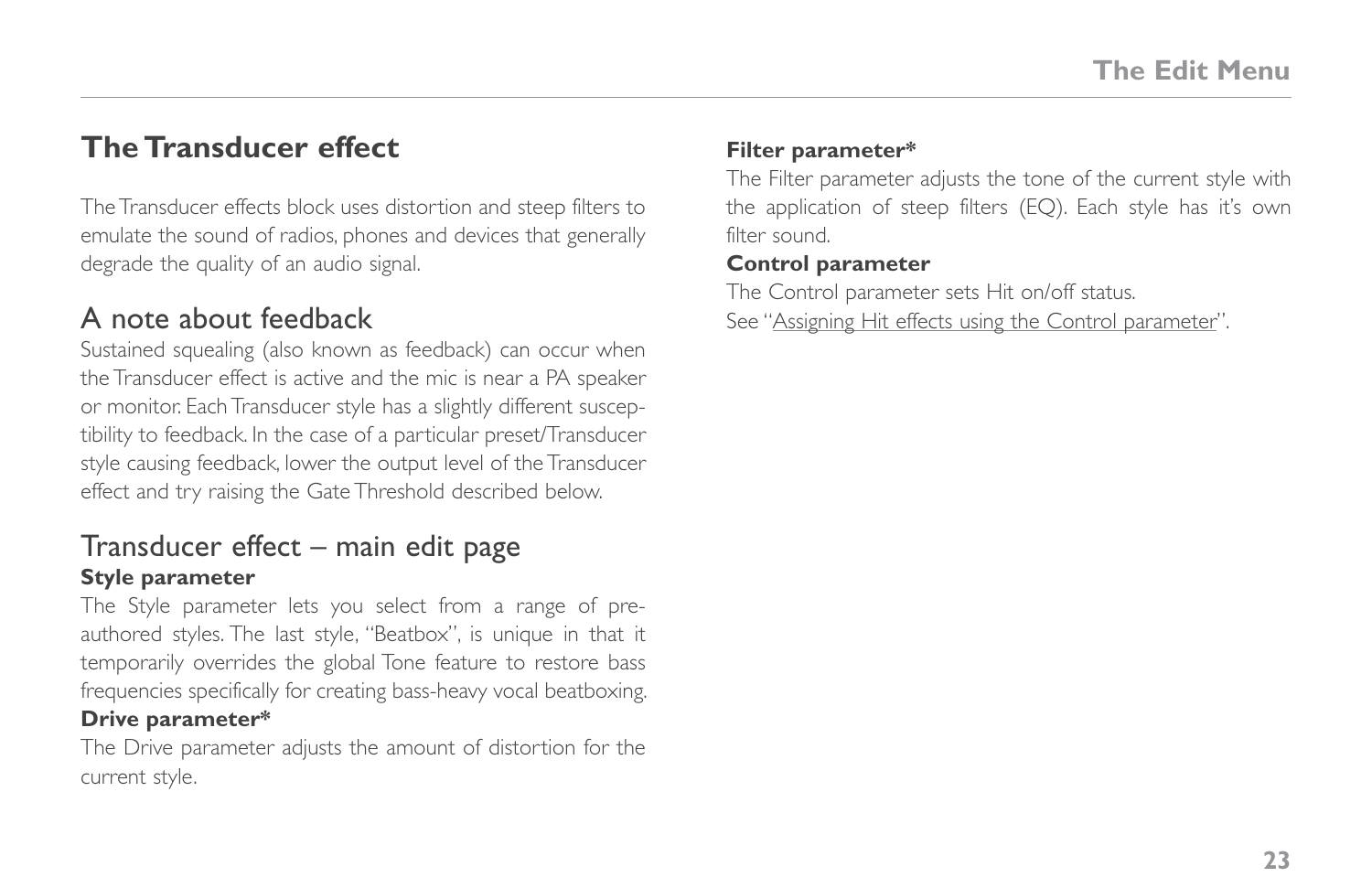### <span id="page-29-0"></span>Transducer effect – advanced edit page **Routing parameter**

The Routing parameter allows you to choose where to apply Transducer filtering. For example, you may want to add distortion to the lead voice, but not the harmony voices. The options are listed below:

*Output setting*

When the Routing parameter is set to "Output", the lead vocal and all its effects are fed through the Transducer.

*FX-Lead setting*

When the Routing parameter is set to "FX-Lead", the Transducer effect applies only to effects *fed* by the lead voice: Mod, Delay, Reverb and Choir.

*FX-Harmony setting*

When the Routing parameter is set to "FX-Harmony", the Transducer effect applies only to effects *fed* by the Harmony and Double voices: Mod, Delay, Reverb and Choir.

*Lead setting*

When the Routing parameter is set to "Lead", the Transducer effect applies only to the lead voice and its effects.

*Harmony setting*

When the Routing parameter is set to "Harmony", the Transducer effect applies only to the Harmony and Double voices and their effects.

#### **Low Cut parameter\***

The Low Cut parameter adjusts the frequency of the low cut filter applied by the current style. This and the High Cut filter are steep (4 pole) filters.

#### **Gate Threshold parameter**

This gate protects against feedback by shutting off the input signal when you're not singing. Around -60 to -50 dB, the slightest whisper will open the Transducer gate. At higher settings (e.g. -40 to -30 dB) you will need to sing loudly to open the gate.

#### **Gain parameter\***

The Gain parameter adjusts the output level of the current style. Be very careful when adding gain (above 0 dB) as serious feedback levels can occur!

#### **High Cut parameter\***

The High Cut parameter adjusts the frequency of the high cut filter.

\* This parameter is linked to the currently selected style.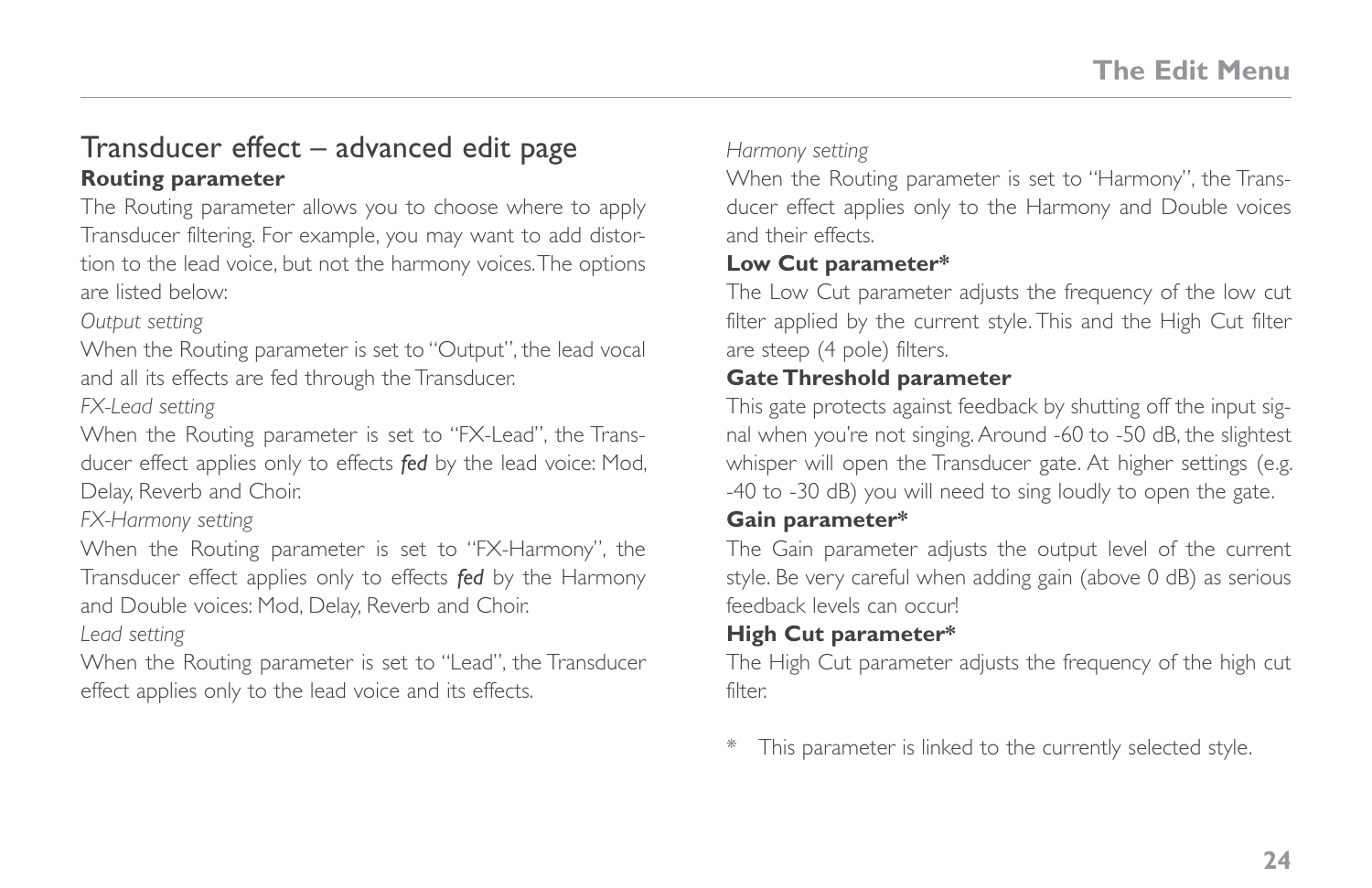## <span id="page-30-0"></span>**The Rhythm effect**

Rhythm produces chopping, panning and stuttering effects on your lead, Harmony and Double voices in various beat divisions of the current Tap Tempo.

This effect block actually offers two different effect variations: **Rhythm** and **Stutter/Sample** – each with slightly different settings.

Stutter/Sample styles require the Rhythm block to be turned on at the exact moment when you want to capture a short sound clip. Once captured, the clip will repeat indefinitely.

#### Rhythm effect  $-$  main edit page **Style parameter**

The Style parameter selects from a range of pre-authored styles.

The styles from "Chopper" to "Flutter Pan" are modulation-type effects, followed by the Stutter and Sample effects.

#### **Depth parameter**

This parameter is only available for the *Rhythm* styles.

The Depth parameter varies the intensity of the Rhythm effect.

#### **Target parameter\***

This parameter is only available for the *Rhythm* styles.

The Target parameter sets what paths will be modulated by the Rhythm effect (Lead voice, Harmony/Double voices) and what the pre-set Rhythm effect will be (Level or Gender modulation, panning).

#### **Division parameter\***

This parameter is only available for the *Stutter/Sample* styles. The Division parameter trims the length of the captured and repeated audio clip to divisions of the current Tap Tempo.

#### **Direction parameter\***

This parameter is only available for the *Stutter/Sample* styles. The Direction parameter sets Forward or Reverse playback of the captured audio clip.

#### **Control parameter**

The Control parameter sets Hit on/off status. See ["Assigning Hit effects using the Control parameter](#page-35-1)".

## Rhythm effect – advanced edit page **Division parameter\***

This parameter is only available for the Rhythm styles.

The Division parameter sets the resolution of the effect, defined as beat divisions of the current Tap Tempo. When the value is shown as "N/A", the Type parameter has been set to a noneditable syncopated pattern.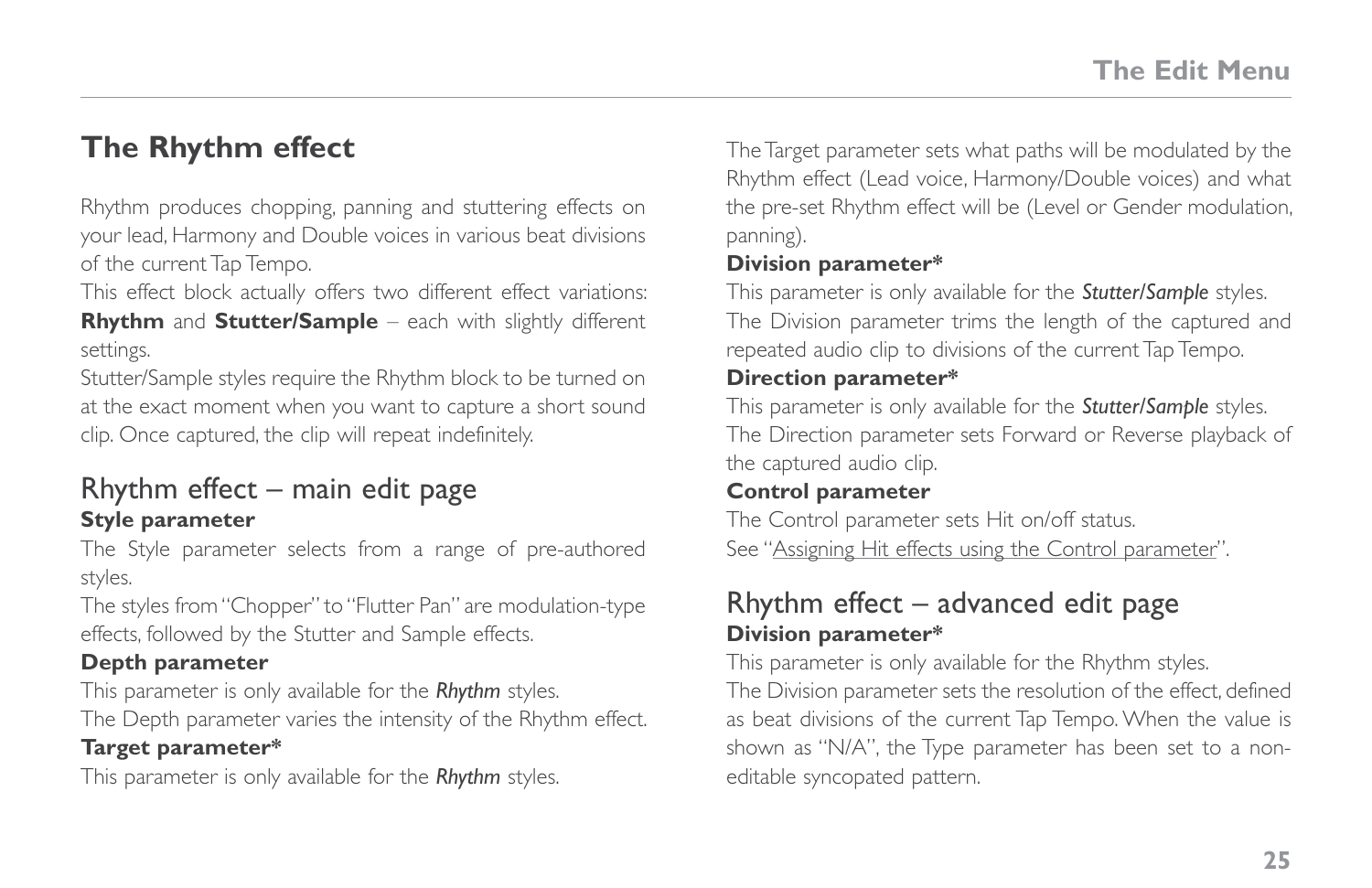#### **Type parameter**

This parameter is only available for the Rhythm styles.

The Type parameter sets the waveform for the rhythmic modulation applied to the signal. You can choose from standard waveforms ("Square" to "Sawtooth Down"), "Sample and Hold" (random), and syncopated patterns.

#### **Sample Capture\***

This parameter is only available for the Stutter/Sample styles of the Rhythm effect.

The Sample Capture parameter determines when audio sampling occurs as detailed following:

*End setting*

Sampling occurs previous to the point when you enable the Rhythm effect block.

*Start setting*

Sampling occurs after you enable the Rhythm effect block.

#### **Path parameter\***

This parameter is only available for the Stutter/Sample styles. The Path parameter sets how the other effects (all effect blocks except for Harmony, Double and Hardtune) are applied to the sample.

*Post setting*

When the Path parameter is set to Post, effects that are enabled when the audio clip is sampled will be integrated into the sample, but further effects cannot be layered upon it. *Pre setting*

When the Path parameter is set to Pre, the audio clip is sampled without effects, but once the clip is playing back, other effects can be layered on the fly.

This parameter is linked to the currently selected style.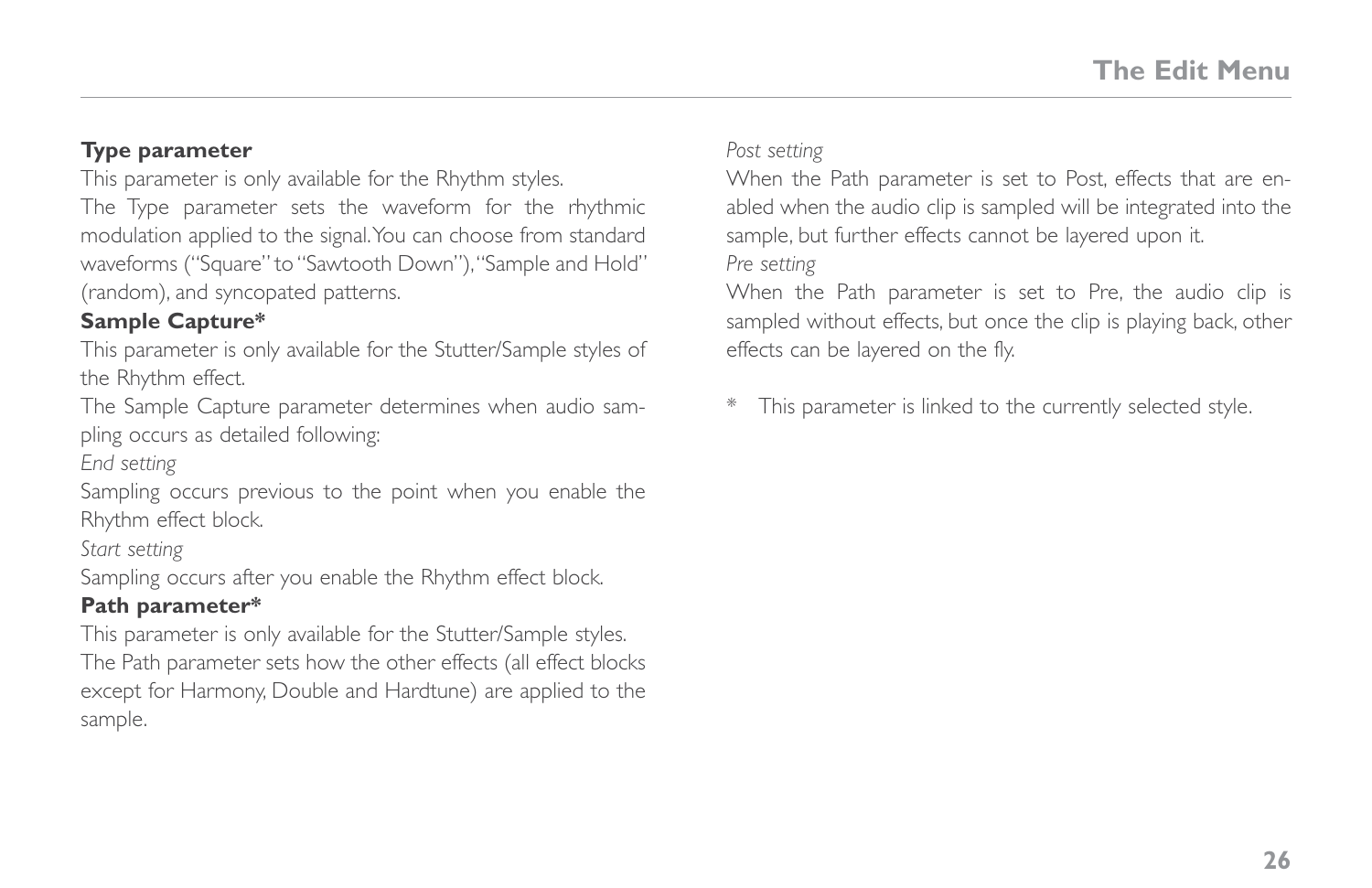## <span id="page-32-0"></span>**The Hardtune effect**

The Hardtune effect block corrects the pitch of the Lead voice by gently or not-so-gently nudging it to a target pitch.

This effect block can produce everything from the (in)famous Auto Tuning effect used by Cher and Kanye West to gentle pitch correction.

As with the Harmony effect, it requires either a stream of chords from an instrument or a fixed key and scale in order to sound musically-related to your songs. The Key and Scale parameters are found in the main and advanced edit pages of the Harmony effect respectively.

## Hardtune effect edit page

#### **Style parameter**

The Style parameter lets you select from a range of preauthored styles.

*Pop setting*

The pop setting creates the classic full-on Hardtune sound. *Country Gliss setting*

The Country Gliss setting leaves between-note pitch "slides" uncorrected – but closer to scale tones, hard correction is applied.

*Robot setting*

The Robot setting forces anything you sing or say to a single target note. For this setting, Key is ignored.

*Correct Natural setting*

The Correct Natural setting applies more subtle values for a natural correction sound.

*Correct Chromatic setting*

The Correct Chromatic setting allows you to use correction without setting Key and Scale. This is the same as the Pitch Correct Amount setting found in the Setup menu. However, using the Hardtune block with this setting gives you the luxury of using simple pitch correction just when you want it as opposed to having it set globally and active full-time.

*Drone setting*

When the Key parameter of the Harmony effect is set to Auto, the Drone setting forces your pitch to the root note of an instrument chord.

*Gender Bender*

The Gender Bender setting applies no pitch correction but instead enables pitch shifting and Gender manipulation.

#### **Shift parameter\***

The Shift parameter applies a pitch shift. The range is  $\pm 36$ semitones.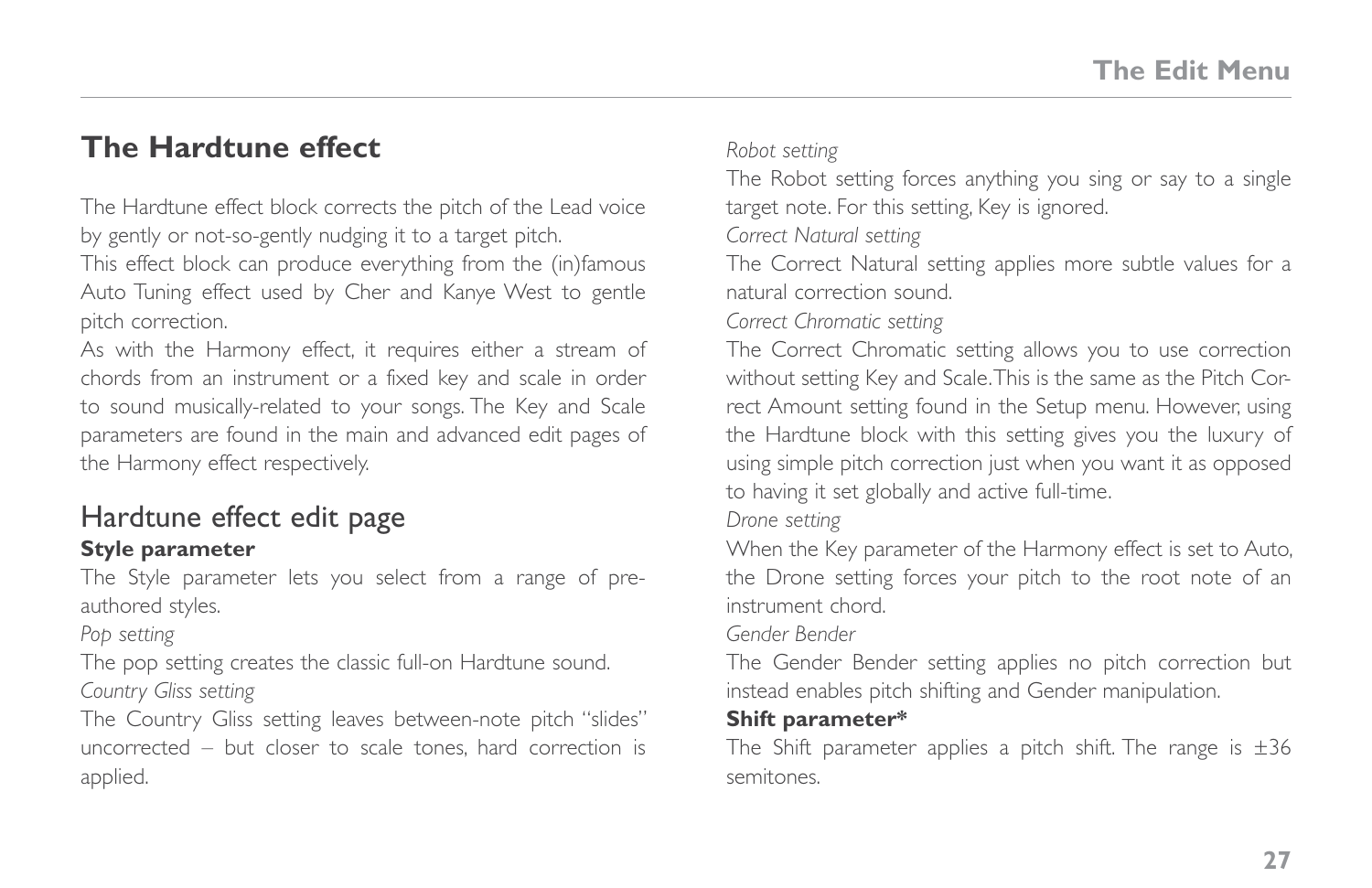#### **Gender parameter\***

The Gender parameter makes the voice sound deeper (settings -50 to -1) or more feminine (settings 1 to 50). **Control parameter**

The Control parameter sets Hit on/off status. See "[Assigning Hit effects using the Control parameter"](#page-35-1). For this effect, no Advanced edit page is available.

\* This parameter is linked to the currently selected style.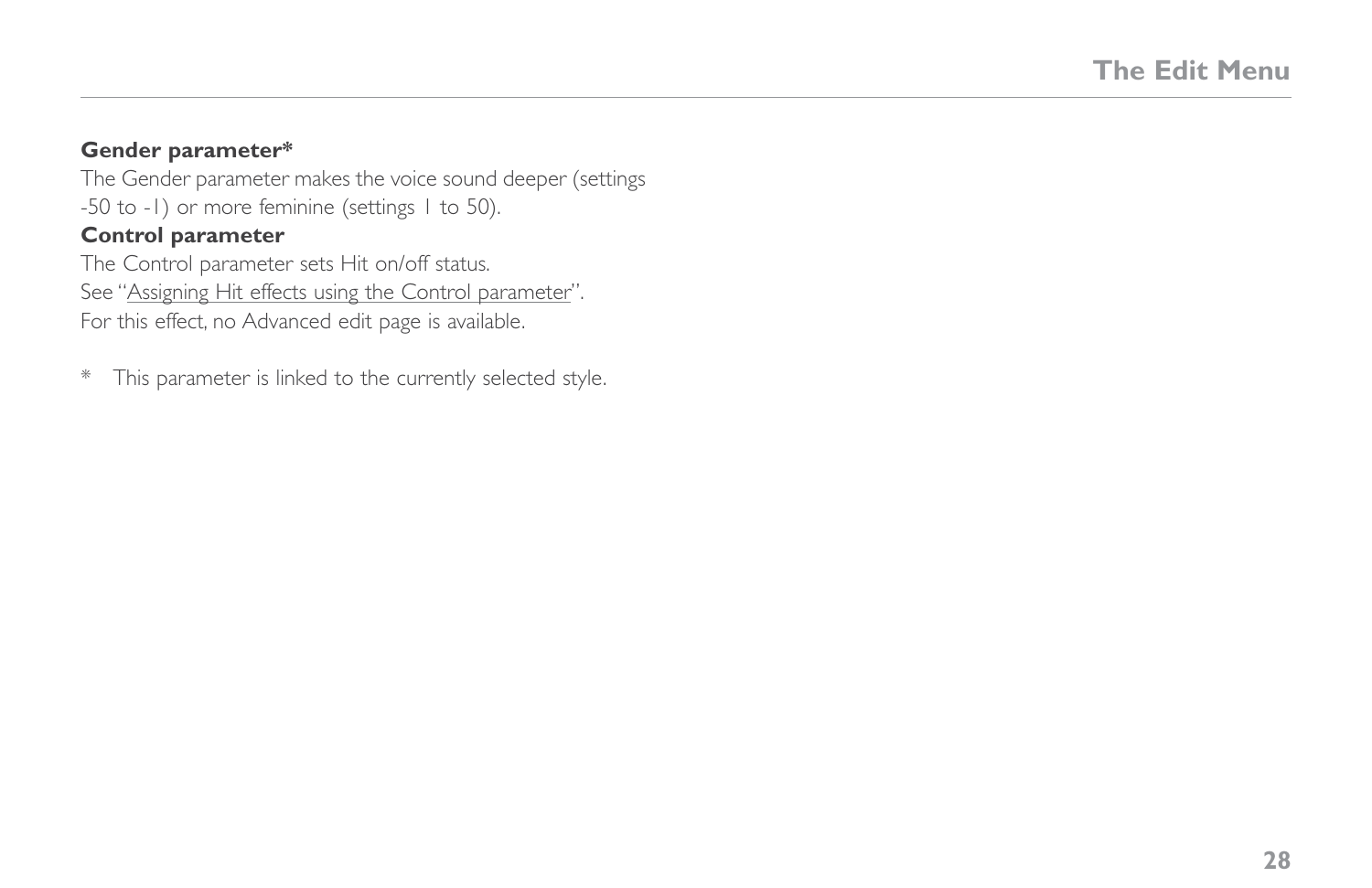## <span id="page-34-0"></span>**Assigning effects to the Hit button**

When you tap the Hit button, the effect status will change, allowing for some dramatic changes in your vocal sound. This provides a quick way of turning multiple effects on and off. Depending on the preset, there could be two completely different effect combinations: one for Hit On and another for Hit Off. You could also use Hit On to simply add one effect to your sound.

**Please note that the Hit button only turns one or several effects on or off – it does not change the settings of those effects.**

The following graphics show the difference between effect-on status and effect-off status and how Hit can affect a preset.

| MOD                | <b>DELAY</b>         | <b>REVERB</b> |  |
|--------------------|----------------------|---------------|--|
| <b>HARM</b>        | <b>CHOIR</b>         | <b>DOUBLE</b> |  |
| <b>TRANS</b>       | <b>RHYTHM</b> H-TUNE |               |  |
| <b>DUAL FILTER</b> |                      |               |  |

*Hit off – only one effect is active*

| <b>MOD</b>         | DELAY         | <b>REVERB</b> |
|--------------------|---------------|---------------|
| <b>HARM</b>        | CHOIR         | <b>DOUBLE</b> |
| <b>TRANS</b>       | <b>RHYTHM</b> | <b>H-TUNE</b> |
| <b>DUAL FILTER</b> |               |               |

*Hit on – four additional effects are activated.*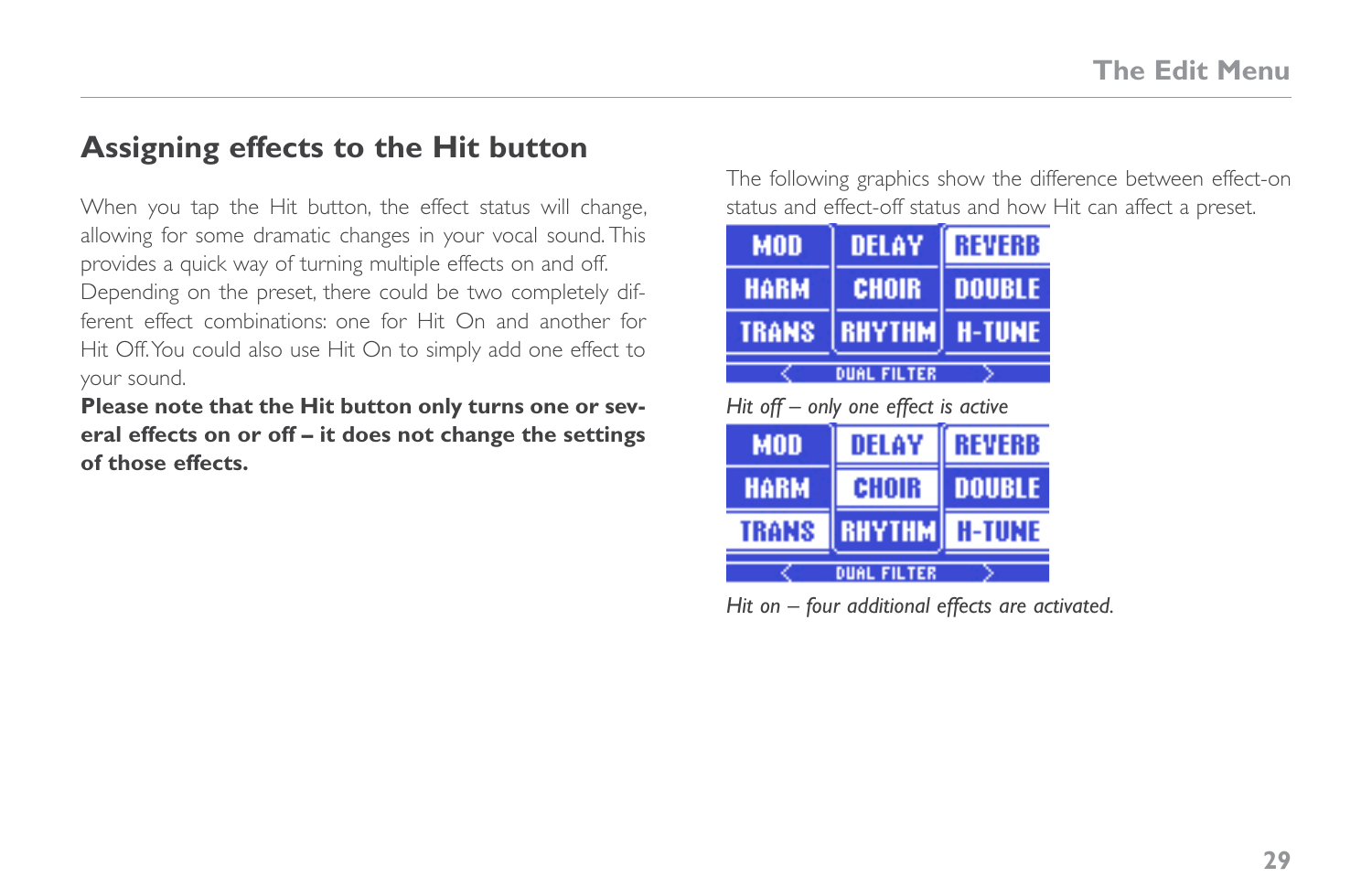## <span id="page-35-0"></span>Assigning Hit effects in Effects mode

- Tap the Effects button to enter Effects mode.
- Toggle the Hit button so its LED goes off.
- Tap any effects you want to be active when Hit is off (e.g. Reverb).
- Toggle the Hit button so it turns on.
- Tap any effects you want to be active when Hit is on (e.g. Reverb and Harmony).

## <span id="page-35-1"></span>Assigning Hit effects using the Control parameter

Each effects has a parameter called Control which also sets Hit assignment.

- Tap the Edit button to enter Edit mode.
- Select the Control parameter and set it to the desired setting.

*Off Setting*

– When you set Control to Off, the effect is always off – regardless of Hit on/off status.

*On Setting*

– When you set Control to Off, the effect is always off – regardless of Hit on/off status.

*Hit+ Setting*

– When you set Control to Hit+, this effect becomes active only when Hit is on.

*Hit- Setting*

– When you set Control to Hit, this effect becomes active only when Hit is off.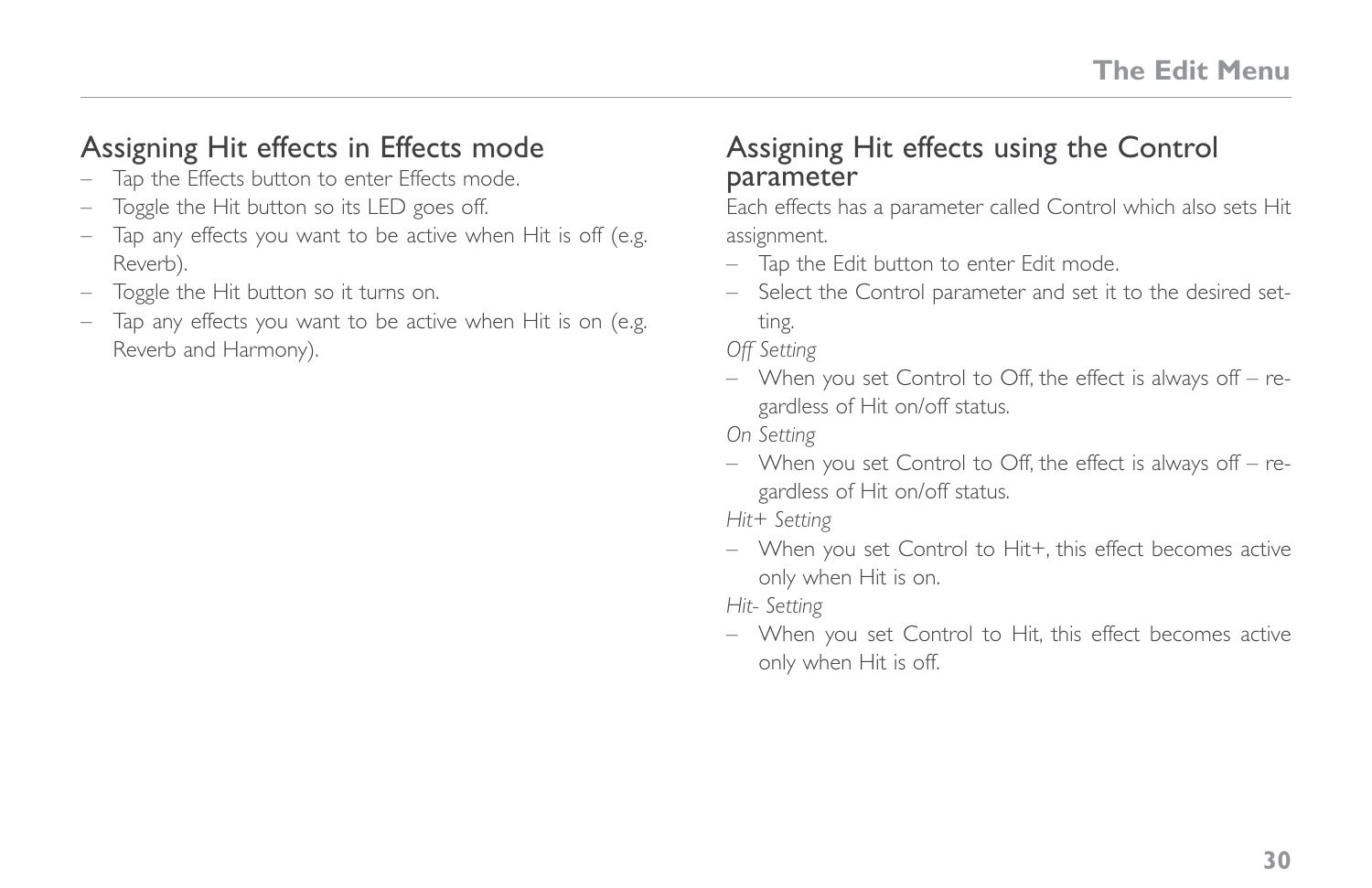# **The Slider FX**

In this chapter we describe the amazing Slider FX bar as it pertains to the vocal effects. For the Loop FX descriptions, see [What are Loop FX?](#page-54-0)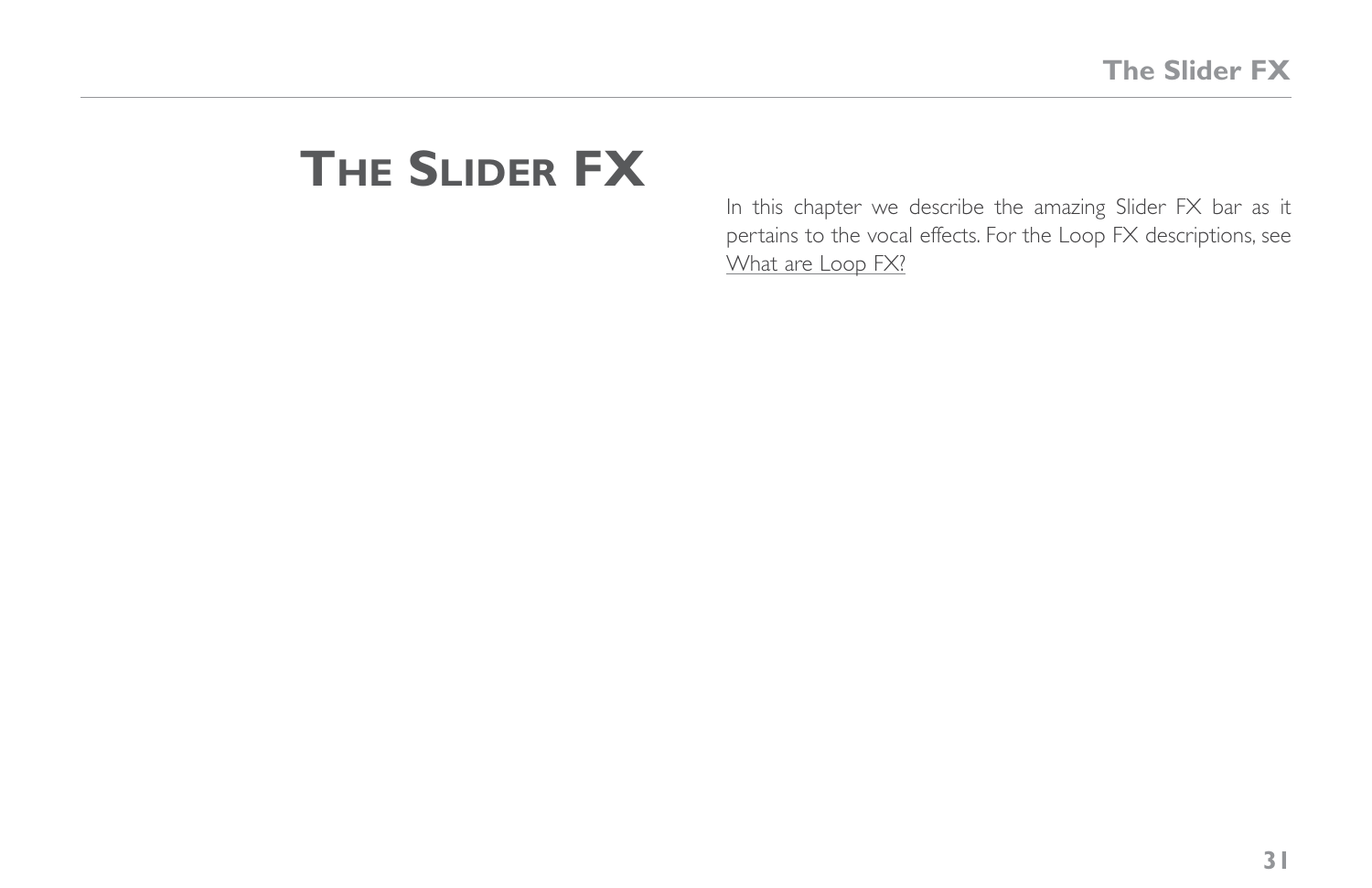### **Chapter Overview**

In Effects and Loop modes, the Slider FX Bar can be used to activate and modulate an effect. The selection of effects is different when in the Effects menu from when you're in the Loop menu. The name of the effect is shown at the bottom of the display. Slide your finger over the Slider FX bar, drag and stop or tap to use the effect.

Using and assigning the Slider FX is described in the "Slider FX Bar effects" section of the VoiceLive Touch 2 Quick Guide.

Following are descriptions of each effect that can be assigned to the Slider FX bar in the Effects menu.

### Gender Warp effect

Tap the Slider FX Bar to activate the Hardtune effect at its current settings.

Slide your finger over the Slider FX Bar to sweep the lead voice Gender setting from more male at the left to more female at the right.

### Delay Feedback effect

Tap the Slider FX Bar to activate the Delay effect at its current settings .

Slide your finger over the Slider FX Bar to change the *Feedback,* which extends or shortens the length of the echo effect.

### Harmony Hold effect

Tap the Slider FX Bar to activate the Harmony effect and apply Harmony Hold which produces infinite sustain of the harmony voices as long as you hold your finger on the Slider bar. Slide your finger over the Slider FX Bar to control the *volume* of the held harmony notes.

### Dual Filter effect

Tap the Slider FX Bar to activate the Transducer effect at its current settings.

Slide your finger over the Slider FX Bar to sweep the *Low Cut* and *High Cut* settings.

### Harmony Bend effect

Tap the Slider FX Bar to activate the Harmony effect at its current settings.

Slide your finger over the Slider FX Bar to sweep the *pitch* of the Harmony voices.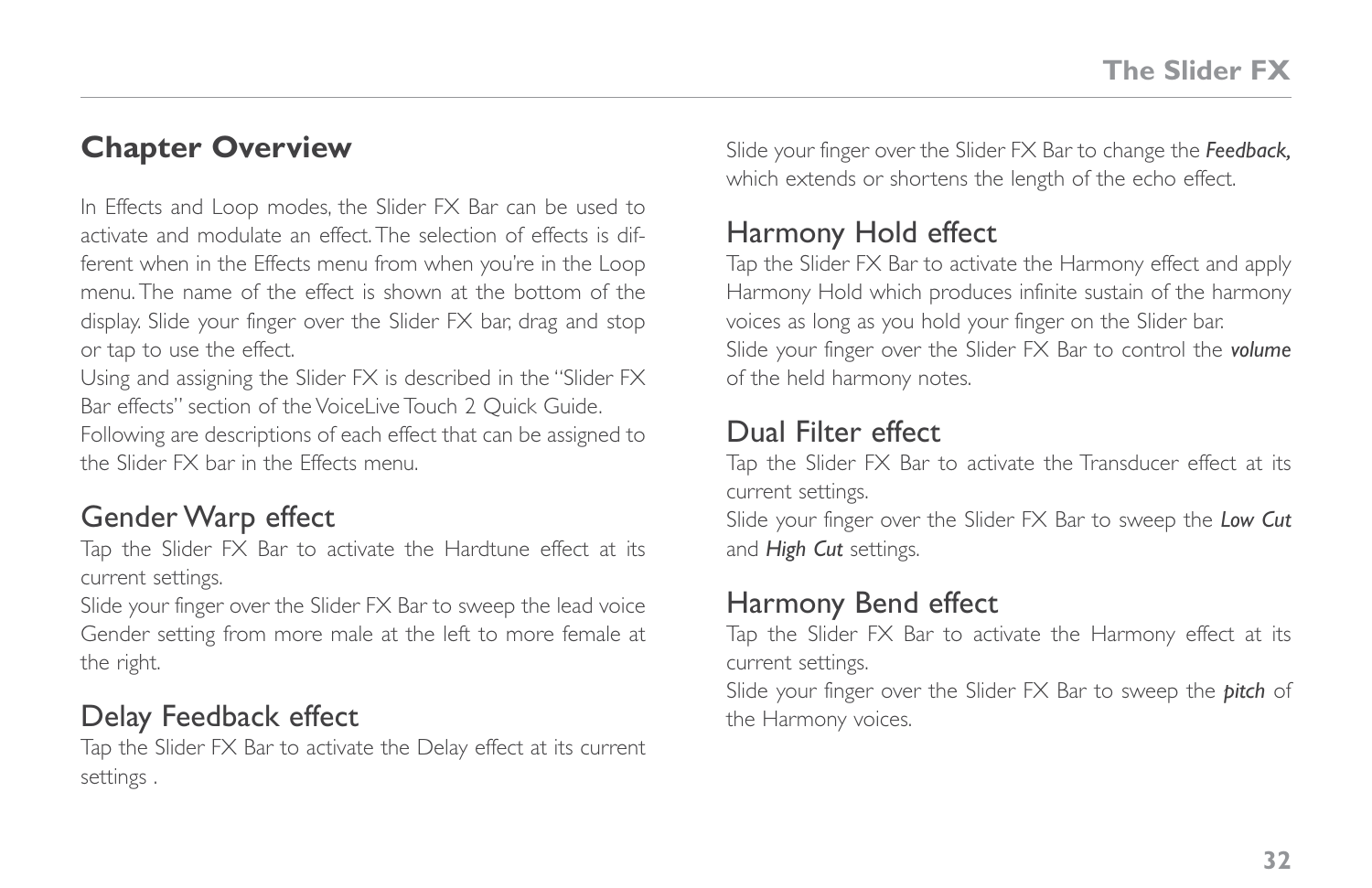#### Shift Wide effect

Tap the Slider FX Bar to activate the Hardtune effect at its current settings.

Slide your finger over the Slider FX Bar to sweep the *pitch* over a ±3 octave range in semitones. If Hardtune is already applying a pitch shift, the Slider bar will apply the balance of effective pitch range.

#### Shift Narrow effect

Tap the Slider FX Bar to activate the Hardtune effect. Slide your finger over the Slider FX Bar to sweep the *pitch* over  $a \pm 1$  octave range in semitones.

#### Rhythm Div effect

Tap the Slider FX Bar to activate the Rhythm effect. Slide your finger over the Slider FX Bar to modulate the *Chopper effect* faster or slower.

#### Rhythm Depth effect

Tap the Slider FX Bar to activate the Rhythm effect. Slide your finger from left to right over the Slider FX Bar to increase the *intensity* of the effect.

#### Stutter effect

Tap the Slider FX Bar to hold to sustain a short snippet of vocalization.

Slide your finger over the Slider FX Bar to change the *Division value* upwards from the initial value.

#### Hmny (Harmony) Rhythm effect

Tap the Slider FX Bar to apply the Rhythm effect to the Harmony voices only.

Slide your finger over the Slider FX Bar to change the *Division value.*

While holding the Slider FX bar, you can still turn other effects on and off using the Matrix buttons.

#### Slider FX actions

The *initial placement* of your finger on the Slider FX bar, the *direction* you slide over it and the resulting effect modulation is called the **action.**

There are four different action options to offer the widest range of control. The current effect action is indicated by the arrows on either side of the Slider FX name at the bottom of the display. These are detailed below.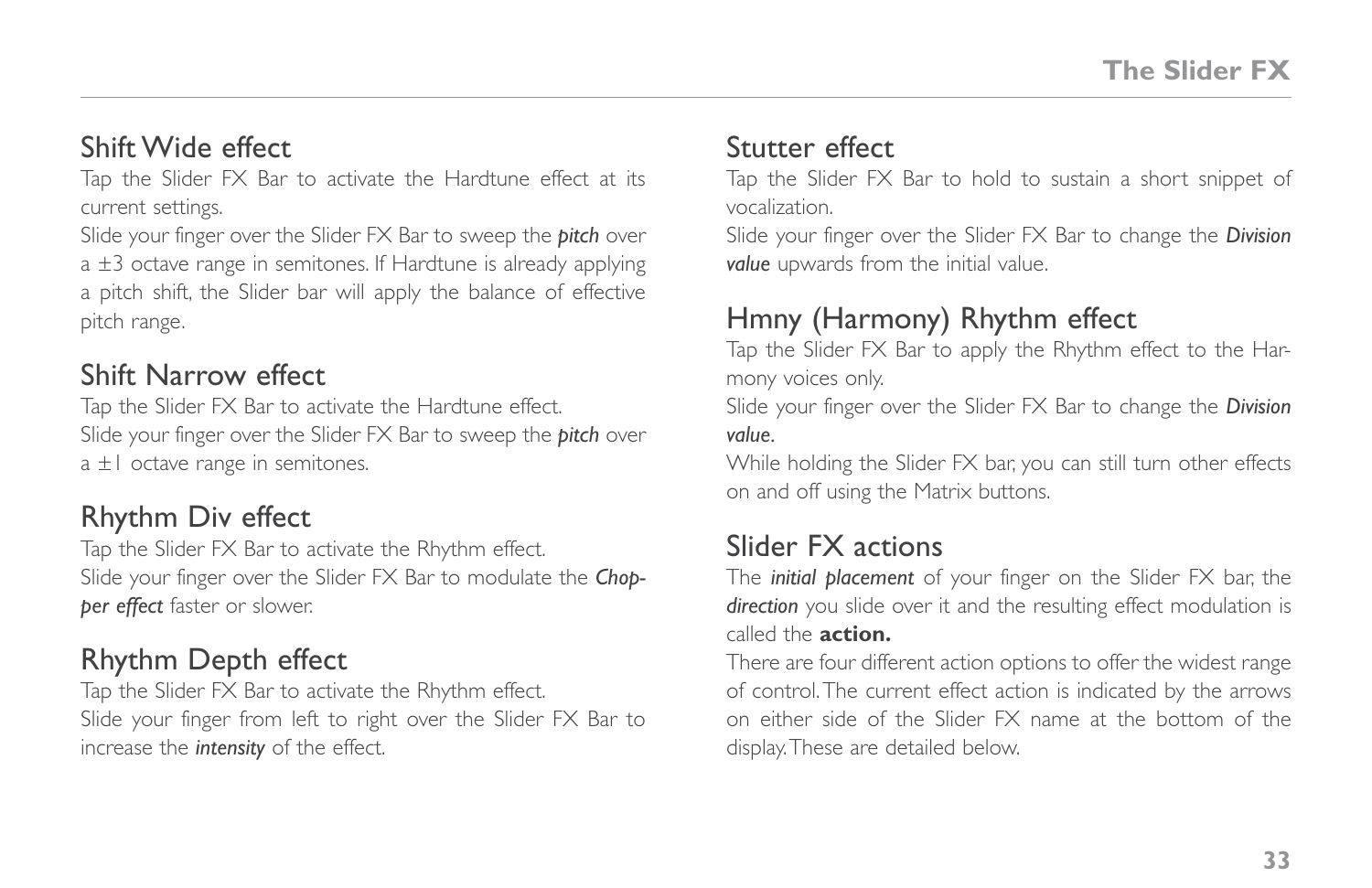| <b>Action</b>           | Left                                                                                                                                      | Center pos.              | Right        |
|-------------------------|-------------------------------------------------------------------------------------------------------------------------------------------|--------------------------|--------------|
| $<$ (Slider)<br>$FX)$ > | Min. value                                                                                                                                | Middle of<br>value range | Max. value   |
| > (Slider<br>$FX)$ >    | Middle value                                                                                                                              | 3/ <sub>4</sub> value    | Max. value   |
| $<$ (Slider<br>FX) <    | Max. value                                                                                                                                | $\frac{3}{4}$ value      | Middle value |
| > (Slider<br>FX) <      | The middle value is defined from where you<br>first tap and hold on the Slider FX Bar. This<br>offers higher resolution in one direction. |                          |              |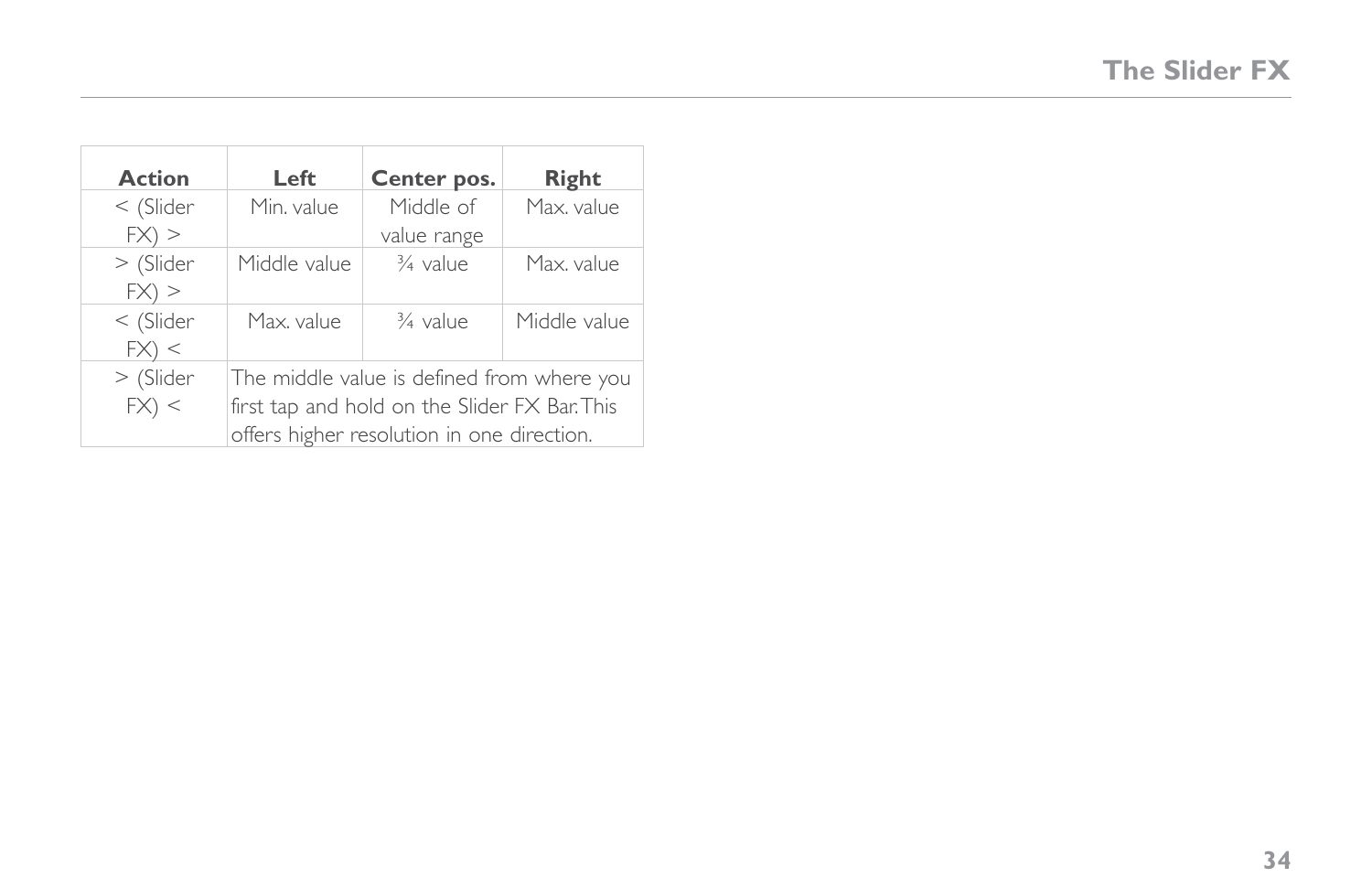# **The Loop Menu**

This chapter of the VoiceLive Touch 2 reference manual introduces the Looper.

Looping is an interesting topic. Even using the basic looping features can be a lot of fun, but there's a real treasure trove of features here allowing you to layer, reverse, mute, merge and tweak your loops in all sorts of ways. Have fun experimenting!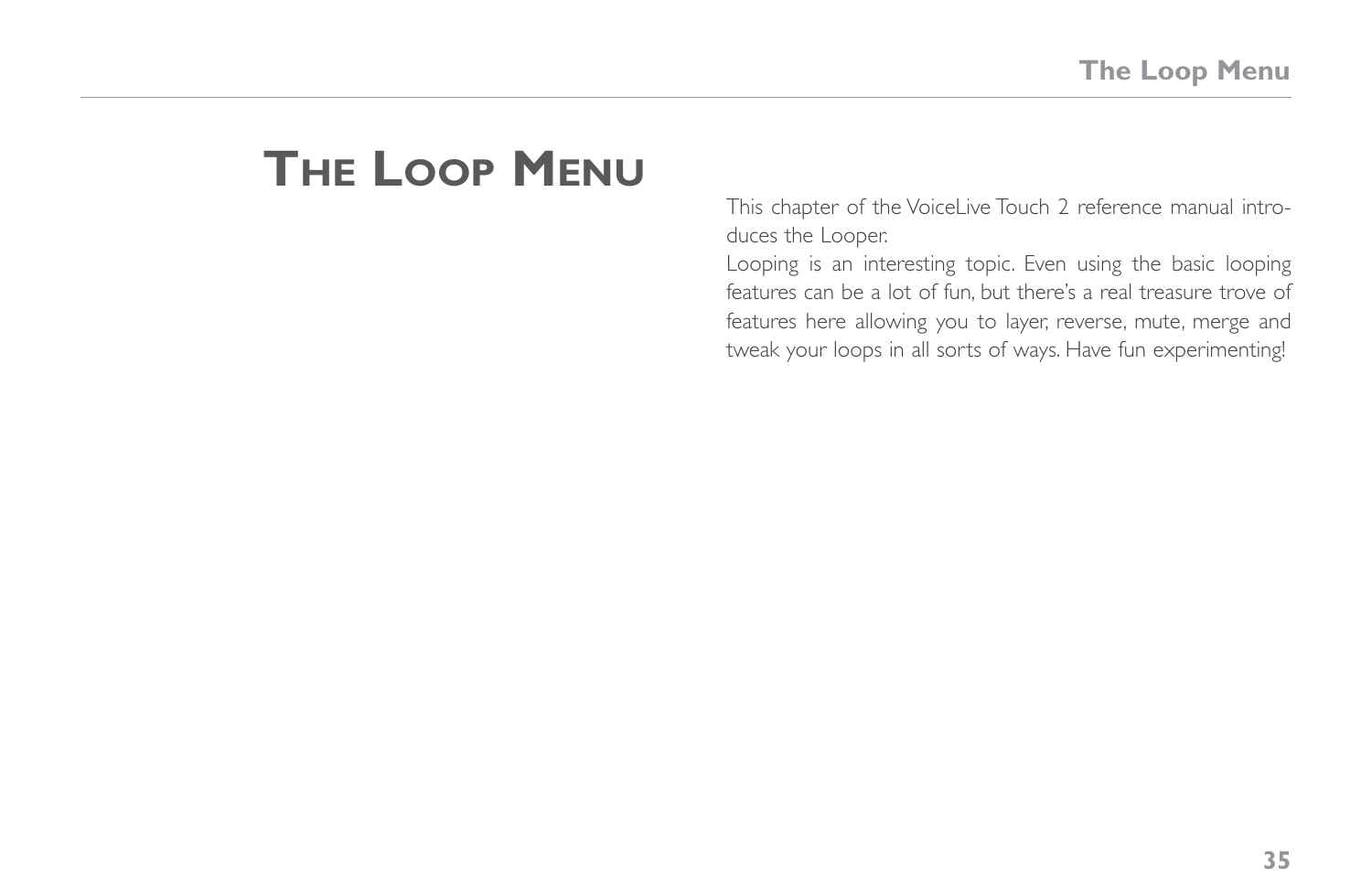### **Loops – Overview**

#### **Making loops is fun**

Whether you just want to create some accompaniment when there are no other musicians around, or whether you're a serious performer in front of an audience: The Loop features in VoiceLive Touch 2 can help you make exciting layers of melodies, harmonies and sounds.

There are **six loop layers** (or tracks) to record upon. Each of these layers can be…

- muted,
- overdubbed upon,
- reversed,
- cleared,
- re-recorded and
- triggered.

**The length of your first loop determines the length of all subsequent loops and the number of layers that you can record.**

When you are on the Loops Tools page, a counter shows the remaining loop time when you are recording the first loop.

Once the loop length has been set, the number of overdubs on any loop is unlimited.

#### Loop Assist

The Metronome and its ability to quantize your Record and Play button presses as well as the Auto Re-sync feature are known as Loop Assist. These help you make better-sounding and more consistent loops.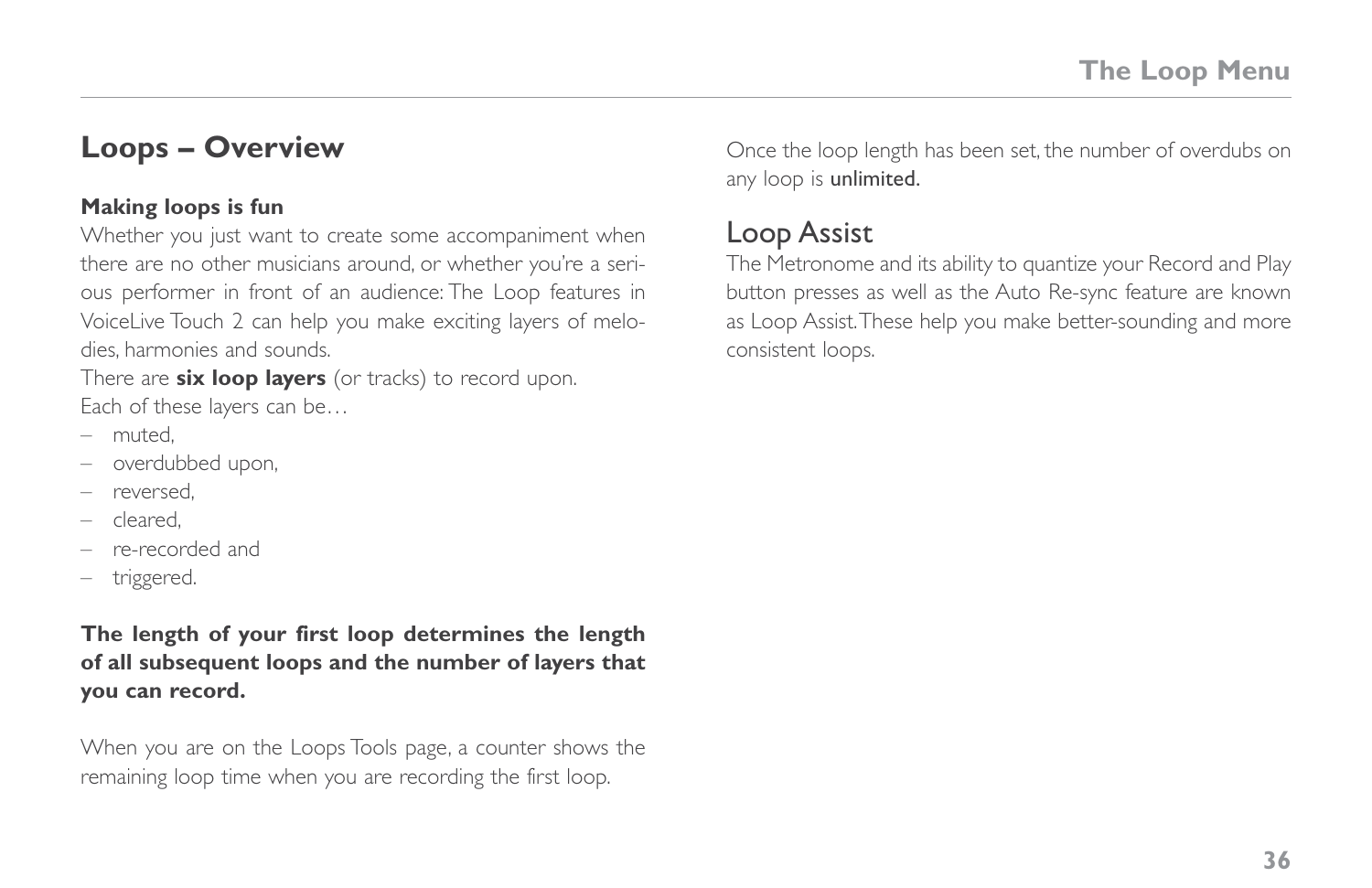### **The Loop menu pages**

There are two pages containing features for the looper. While not labeled onscreen, the two pages are thus:

| <b>SELECT</b>                  | <b>(MUTE)</b> | <b>SHOTS</b>   |  |  |
|--------------------------------|---------------|----------------|--|--|
| $=$ LOOP $=$                   | <b>LOOP 2</b> | <b>LOOP 3</b>  |  |  |
| <b>LOOP 4</b>                  | <b>LOOP 5</b> | <b>LOOP 6</b>  |  |  |
| <b>FILTER</b>                  |               |                |  |  |
| Loop menu – <b>Layers</b> page |               |                |  |  |
|                                |               |                |  |  |
| <b>ERASE</b>                   | <b>CLEAR</b>  | <b>UNDO</b>    |  |  |
| <b>MET:OFF</b>                 | 7 т           | <b>REVERSE</b> |  |  |

**FILTER** 

Loop menu – **Tools** page

### **The Loop Layers page**



- 1. Mode selection buttons
- 2. Loop layer selection
- 3. Current Loop FX assignment.

The main feature of this page is the collection of six slots containing the loop layers. Above the slots are modes in which you can interact with the various layers: Select, Mute and Shots. Shown at the bottom of this and the Tools page is the current Loop FX assignment which by default, is the Filter effect.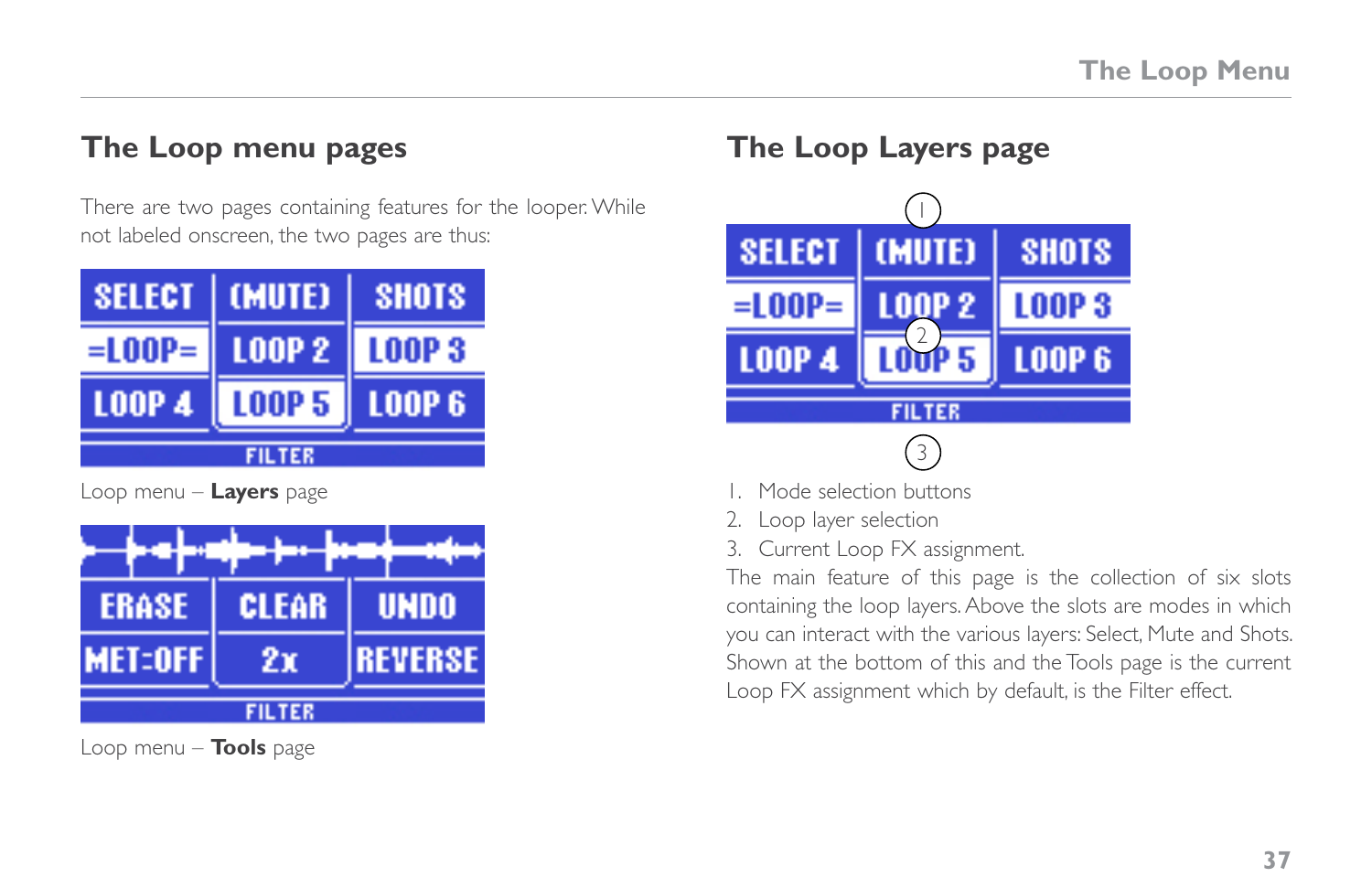# **The Loop Tools page**



- 1. Selected loop waveform display
- 2. Loop Tools
- 3. Current Loop FX assignment

Also see the "[Loop page](#page-69-0)" and "[Metronome page](#page-71-0)" section in the Setup menu chapter for additional loop configuration options. Note that there are MIDI CCs that can remotely control the looper as well.

The following sections add detail to the tutorials in the VoiceLive Touch 2 Quick Guide. The order is from simple to advanced operation.

### **Recording a basic loop**

- Press the Home button.
- Find a preset you like using the Slider FX bar.
- Prepare a short rhythmic phrase before recording for example, singing "Boom" and "Cha" a few times.
- When you're ready, press the Record button on your sung downbeat ("Boom").
- After singing the phrase a few times (multiples of 2 is best), press the Record button again to set the loop point and hear the loop play back.

This is your basic loop. Now you can sing over it while it plays.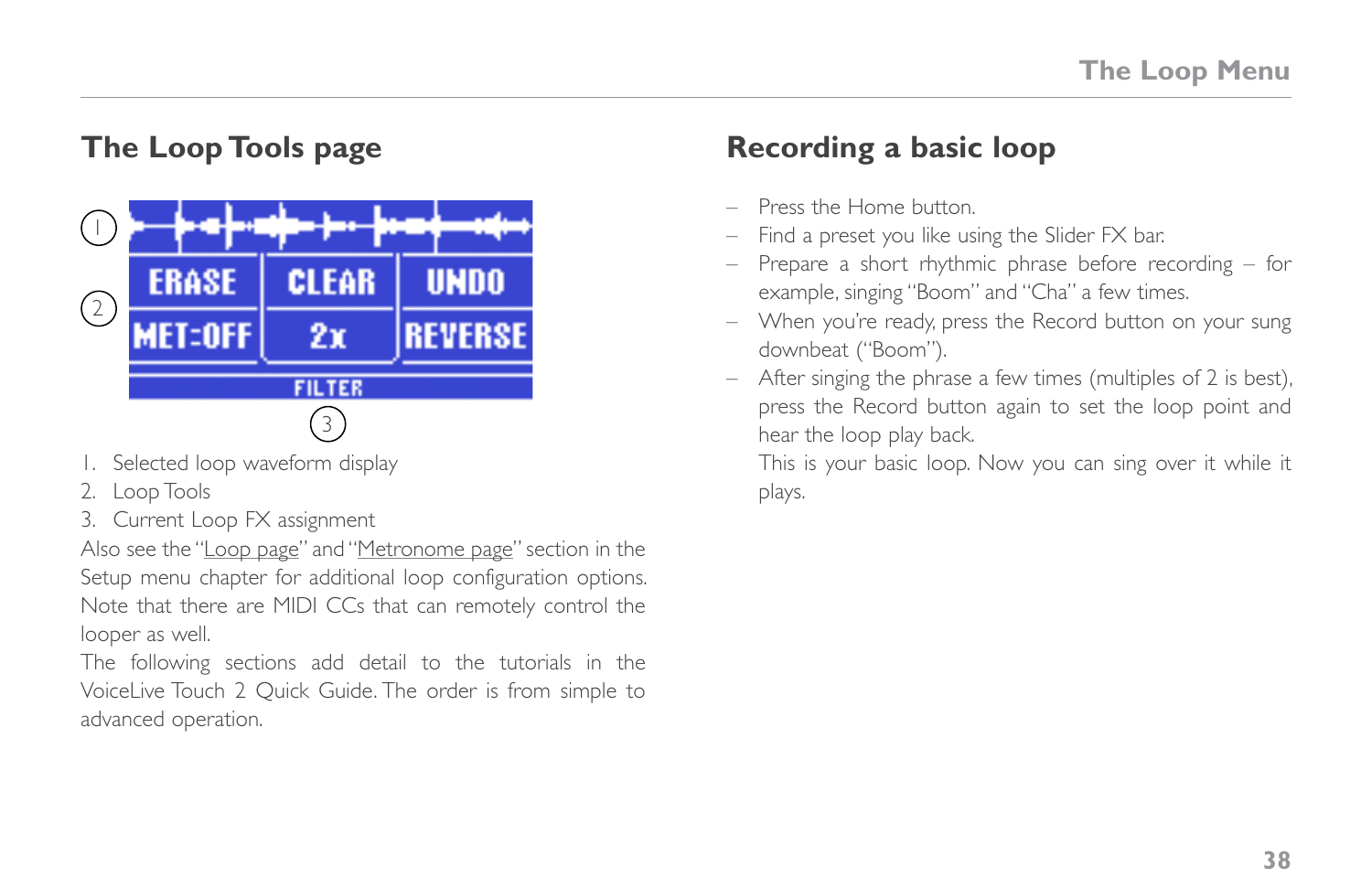### **Stopping and starting loops**

– Whenever a loop is present, press the Play button to either stop or start loop playback.

You can also assign this function (and many other important Loop-related functions) to:

- a microphone supporting Mic control,
- to a Switch-3 footswitch or
- to an external MIDI device.

Please refer to these sections:

- "[Mic Control parameter](#page-61-0)"
- "[Switch-3 page](#page-75-0)"
- "[MIDI Implementation"](#page-82-0)

# <span id="page-44-0"></span>**Erasing loops**

If the loop you just made isn't to your liking, or when you want to start completely from scratch, you use the Erase function. There are two ways to erase:

- 1. In Home mode, hold the Record button for a second at any time to erase the loop. Please note that there is **no undo** or "Are you sure?" prompt when erasing in Home mode.
- 2. On the Loop Tools page, tap the Matrix button corresponding to Erase. A prompt is shown, allowing you to cancel if desired. Press Erase again to complete the procedure.

### Notes about erasing loops

Other than Clear, the Erase feature deletes all information about a loop, including its length.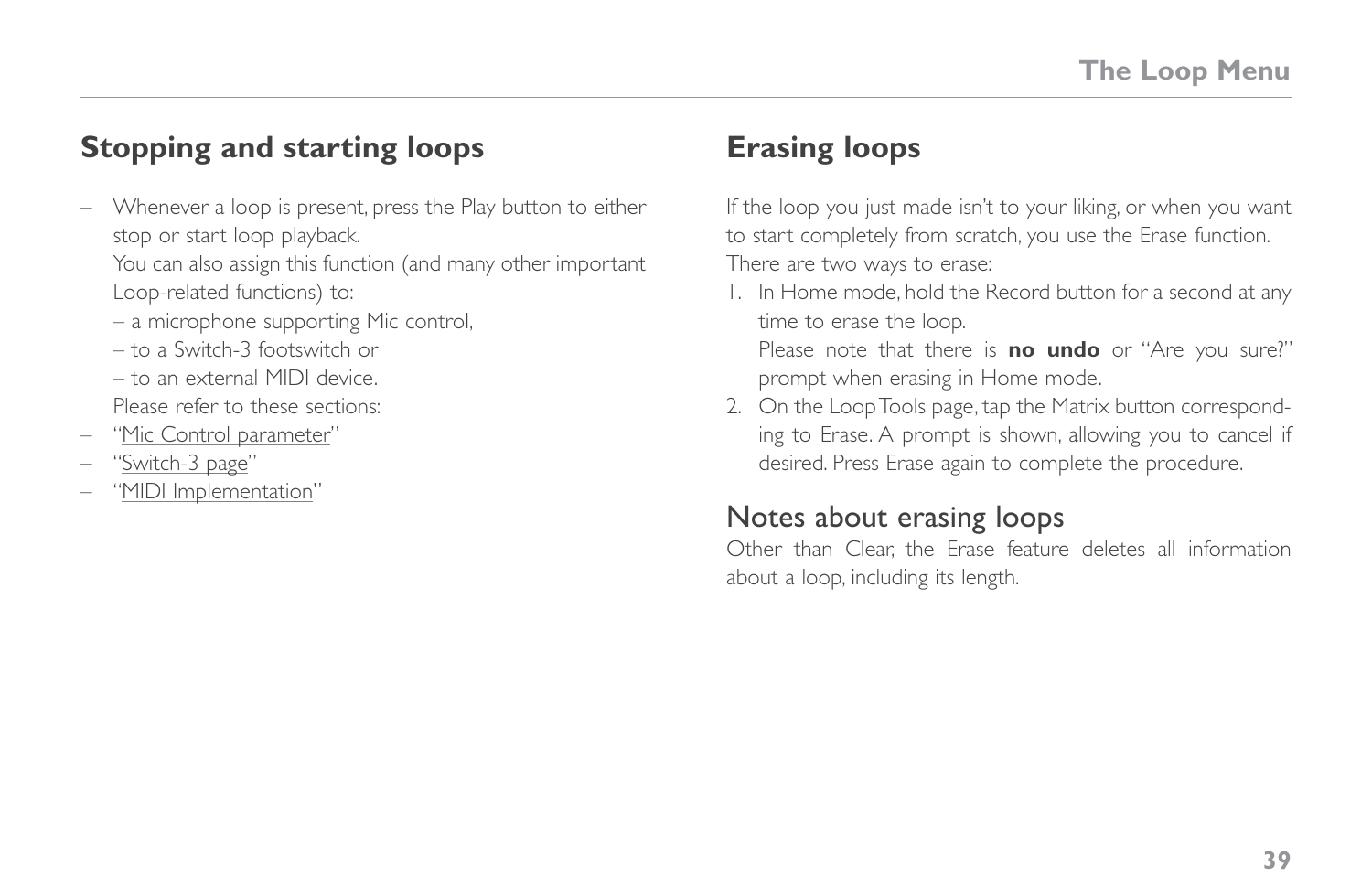### <span id="page-45-0"></span>**Overdubbing**

Once you have a basic loop you're satisfied with, you'll likely want to overdub – i.e., record more parts on top of it. Please note that while you may be overdubbing many times over, you are still creating *one single loop* without the ability to go back and listen to a particular, previously recorded "take". If this is what you want (creating layers that can be selected and muted independently), you will have to record a multitrack loop – see the "[Recording multitrack loops](#page-50-0)" section.

- Record a basic loop.
- As the loop plays, practice a part you would like to add.
- Press the Record button a little before the loop reaches the start again.
- Add your new part.

If you like, you can add more layers while in overdub record mode.

– Press Record again to end overdubbing and continue playing the loop.

When the transport is stopped, you can tap Record to arm the device and start recording immediately upon pressing Play.

### Notes about overdubbing

You can record as many overdubs as you like without consuming memory, but adding too many overdubs will eventually end up as noise.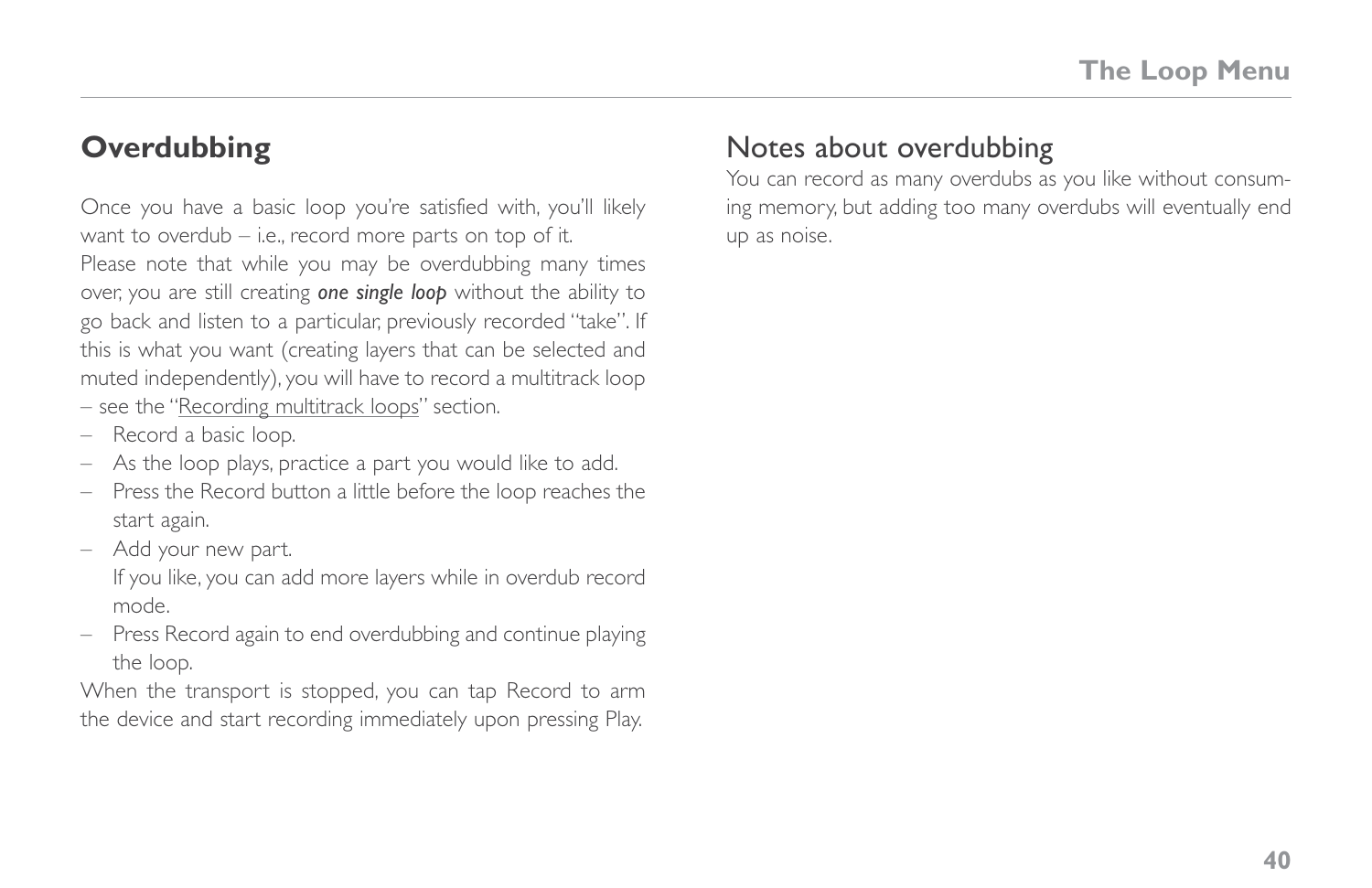### <span id="page-46-0"></span>**Undo**

#### What can be undone?

When you have made a mistake while overdubbing, you do not have to delete the whole loop and start from scratch. You can always delete the last recording you made, keeping the previous recording(s) intact.

Actually, using Undo will not really delete the last recording, but only mute it. So if you should change your mind after deleting the last recording, you can bring it back. This is called "Redo". There are also two other operations that can be undone:

- Using the Clear feature (see "[Clear](#page-48-0)")
- Using the 2x feature (see "[Extending loop length with 2x"](#page-47-0)).

### Undoing and redoing a recording

- Record a basic loop, then record an overdub.
- Press the Loop mode button once or twice to display the Loop Tools page.
- To undo your previous recording, press Undo.
- To redo a previously deleted/muted overdub, press Undo again.

You can do this as often as you like. In fact, it is an easy and useful way to build and remove preceding layers while using the Loop feature creatively.

### Limitations of the Undo feature

You can only undo the *last* operation – whether it's recording an overdub, using the Clear feature or using the 2x feature. You cannot undo the Reverse or Mixdown features.

You may switch off the Undo feature on the Loop page of the Setup menu. Doing this will effectively double the recording time available for Loops – see "[Undo parameter"](#page-69-1).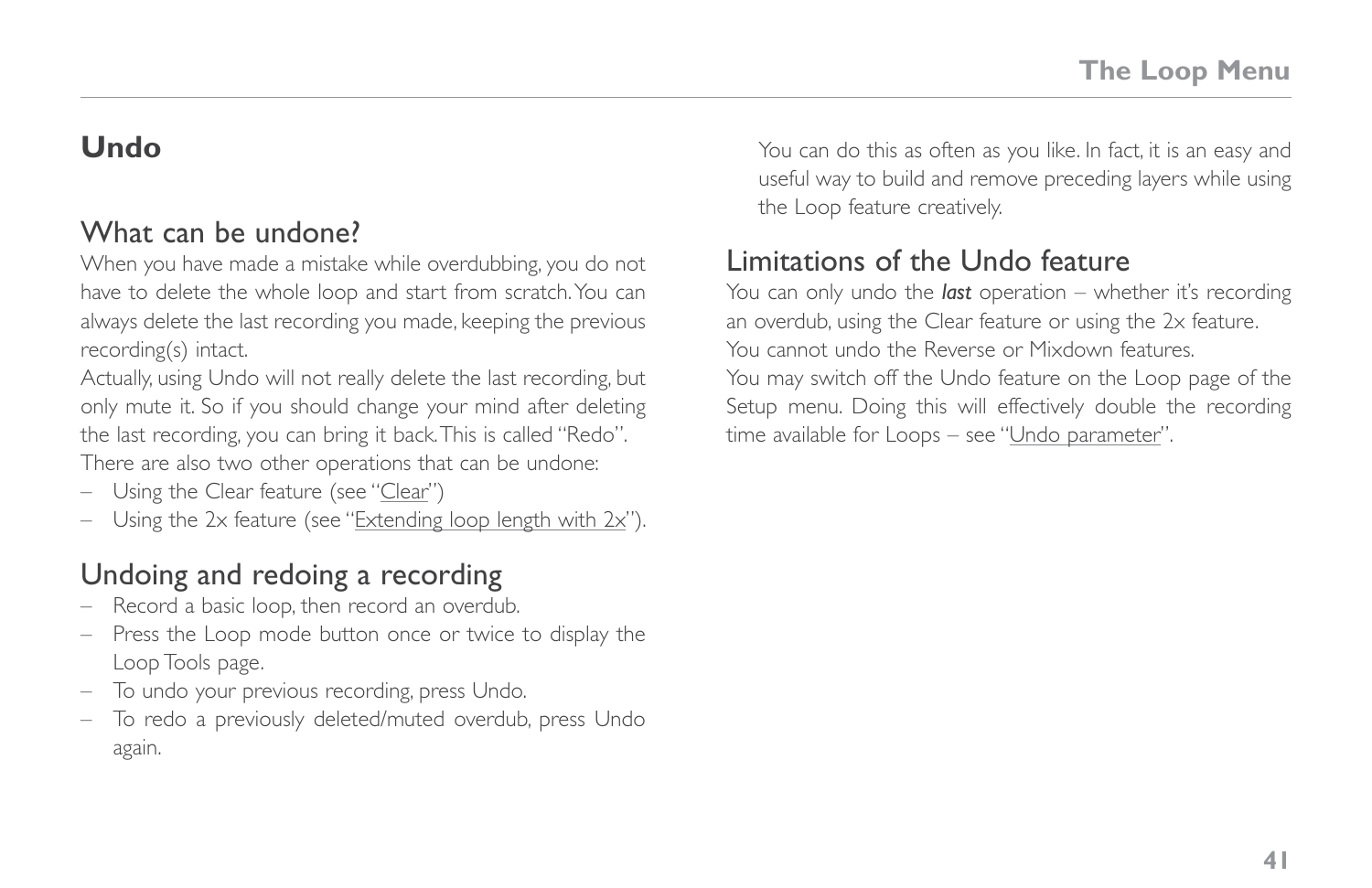### <span id="page-47-0"></span>**Extending loop length with 2x**

Use the 2x feature when you have just created a short, hypnotic loop and you would like to record a longer musical phrase on top of it. This is especially useful when you like to start your loop sessions with a repetitive percussive pattern.

- Record a two-beat "Boom Cha" loop. Overdub if you like.
- Press 2x to multiply the length of the loop you just recorded. When the Loop Tools page is displayed, you will see the waveform display updating to show the new length.
- Press 2x again to continue multiplying, or press Undo to revert to the previous length.

#### Notes about using the 2x feature

Every time you are using the 2x feature to double loop length, the memory available for recording additional loop layers is reduced. Keep this in mind when creating very long loops. The ability to multiply loop length becomes unavailable when you select a different loop slot and record a new loop layer there.

#### **Reverse**

Reversing a recording is a classic studio trick to create interesting effects. You can use it as part of your loop sessions in real-time.

– Press the Loop mode button.

When the Loop Layers page is displayed, press the Loop mode button again to bring up the Loop Tools page.

- Press the Reverse button any time to reverse the content of the currently selected loop slot. This includes all overdubs.
- When you have recorded multiple loop layers (see "[Re](#page-50-0)[cording multitrack loops](#page-50-0)"), using the Reverse feature will only reverse the currently selected slot.
- Press Reverse again to play the loop forwards again.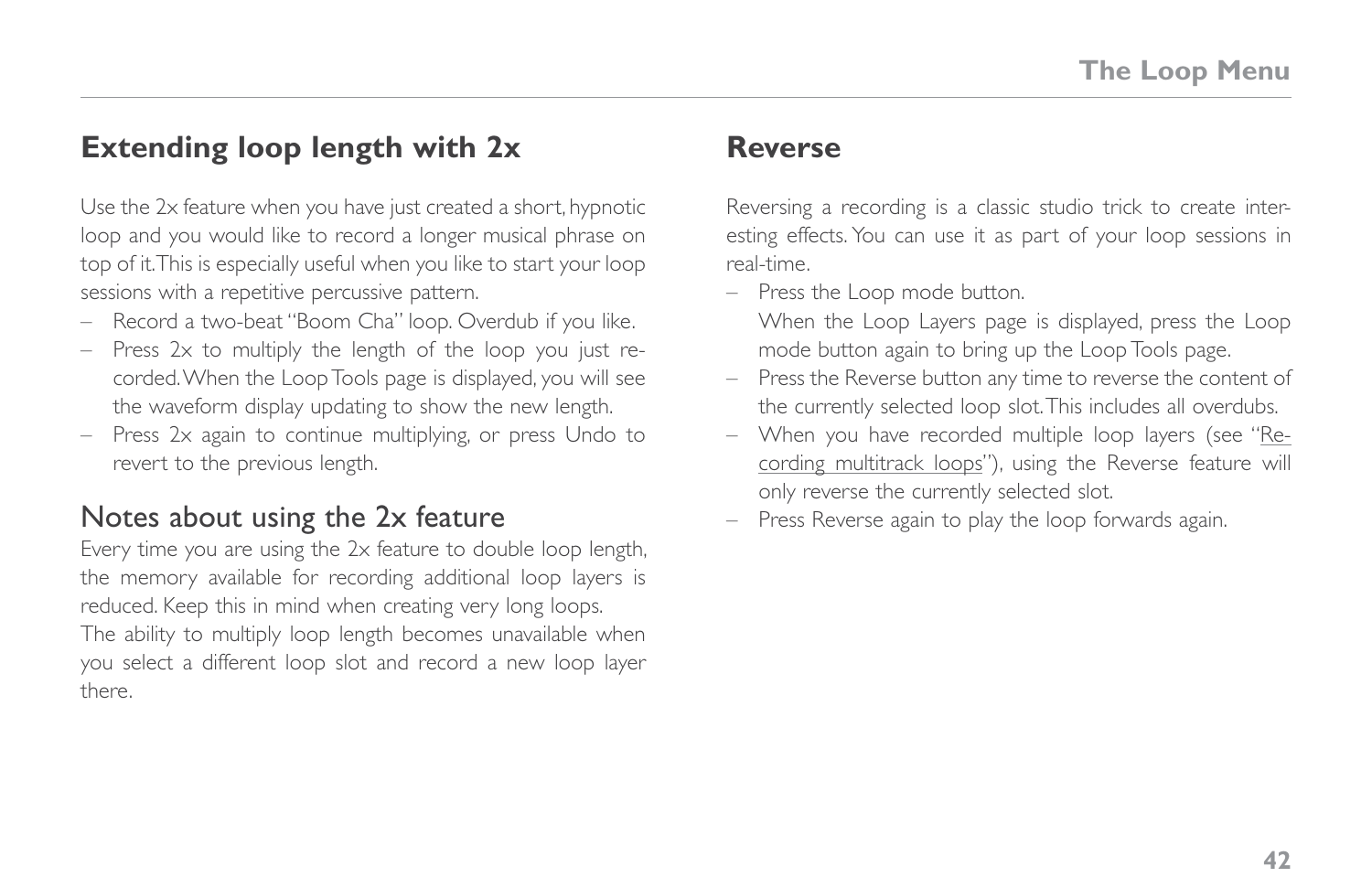### <span id="page-48-0"></span>**Clear**

The Clear feature allows you to erase a loop layer while keeping the original loop start and end points.

This is most useful when there is at least one other loop layer that you would like to keep.

Using the Clear feature is undo-able.

– Press the Loop mode button.

When the Loop Layers page is displayed, press the Loop mode button again to bring up the Loop Tools page.

– Press the Clear button any time to clear the content of the currently selected loop slot. This includes all overdubs.

### **Metronome**

The Metronome is a component of Loop Assist.

Recording loops by singing or playing in time with a metronome has distinct advantages:

- The metronome helps you create more natural-sounding loop points by correcting your button taps to the nearest beat. This is called quantizing.
- Your loops will be in sync with the other effects based on Tap Tempo, Delay and Rhythm.
- The metronome will help you record loops that play in sync to an external MIDI clock source such as tracks played back on a computer or a drum machine. See "[Synching loops to](#page-53-0)  [MIDI Clock](#page-53-0)".

There are three Metronome settings.

- Press the Loop mode button.
- When the Loop Layers page is displayed, press the Loop mode button again to bring up the Loop Tools page.
- Tap the "Met:" button to cycle through the three choices:

### Metronome – Off setting

When set to off, the metronome is muted and quantizing is off.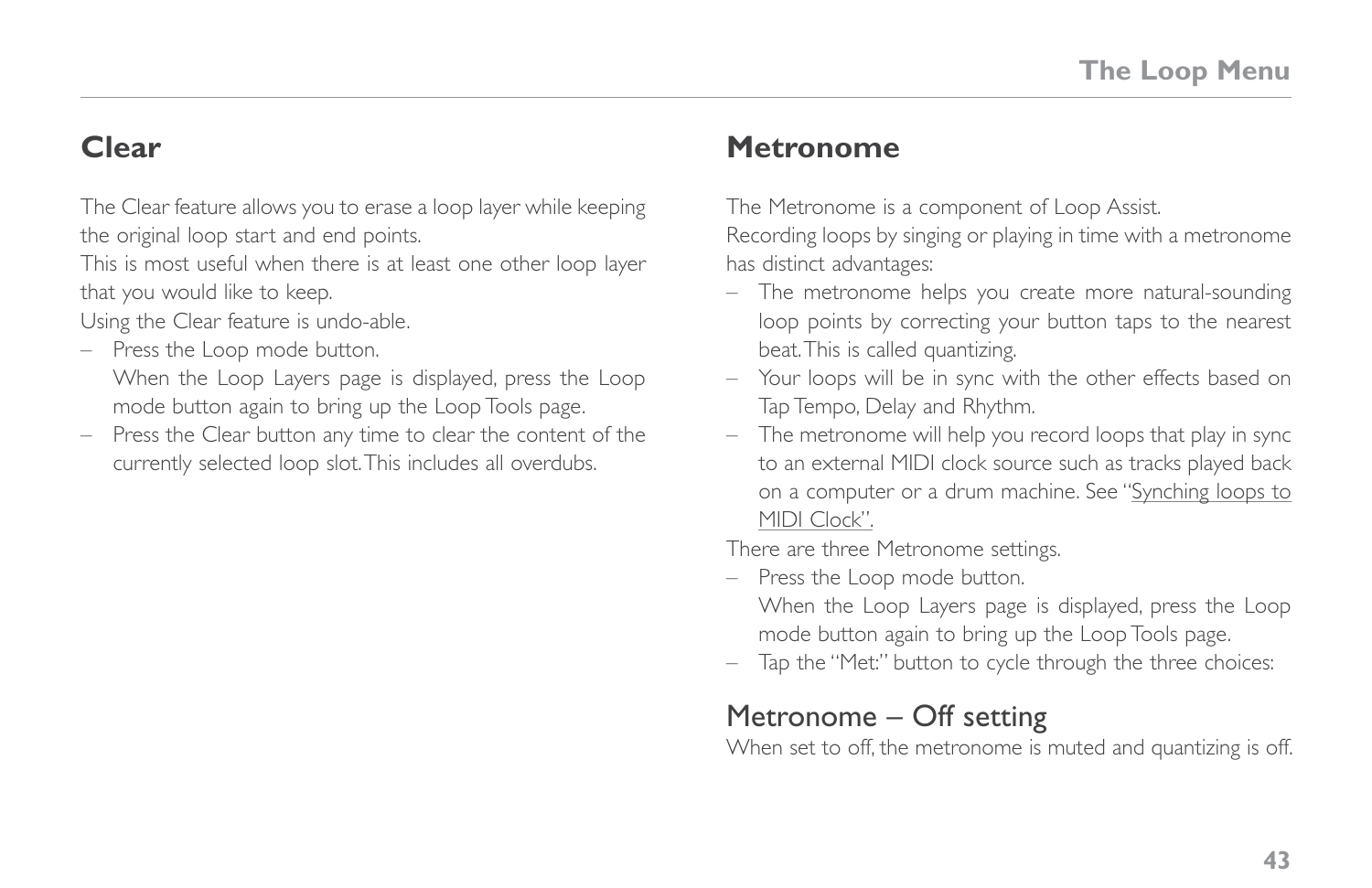### Metronome – On setting

When set to on, the metronome is audible. This will also activate the quantize feature, which will correct your record and loop button presses to the nearest beat.

### Metronome – Shh setting

When set to the Shh, the metronome is not audible, but the quantize feature is activated.

This setting is useful if you are on stage and you don't want the audience to hear the metronome. Note that you can still see the current tempo indicated by the LED of the Tap button. Also, if you are synced to a computer playback, you likely won't need to hear the metronome.

### Other metronome-related parameters

Please see the ["Loop page](#page-69-0)" section in the Setup menu chapter to learn about other features such as adjusting the metronome's volume and sound, sending the metronome to headphones only or synching it to MIDI Clock.

#### **Recording a loop using the metronome**

- Press the Loop mode button once or twice to show the Loop Tools page.
- Tap the Met:Off button once to unmute the metronome. It will display Met:On, and you should hear the default metronome sound (Kick drum).
- Set the tempo by tapping the Tap button rhythmically a few times.
- Tap the Record button near a metronome beat to start recording your loop.
- Sing a short rhythmic phrase in time with the metronome beat.
- Tap the Record button near a metronome beat to set the loop point. This will switch from recording to playback. If the loop is satisfactory, this can become your base loop to overdub upon or to add more loop layers to.
- Tap the Met button once to set it to Shh or twice to set it to Off. This will switch off the metronome sound and allow you to add overdubs and layers with your original recording as a beat reference.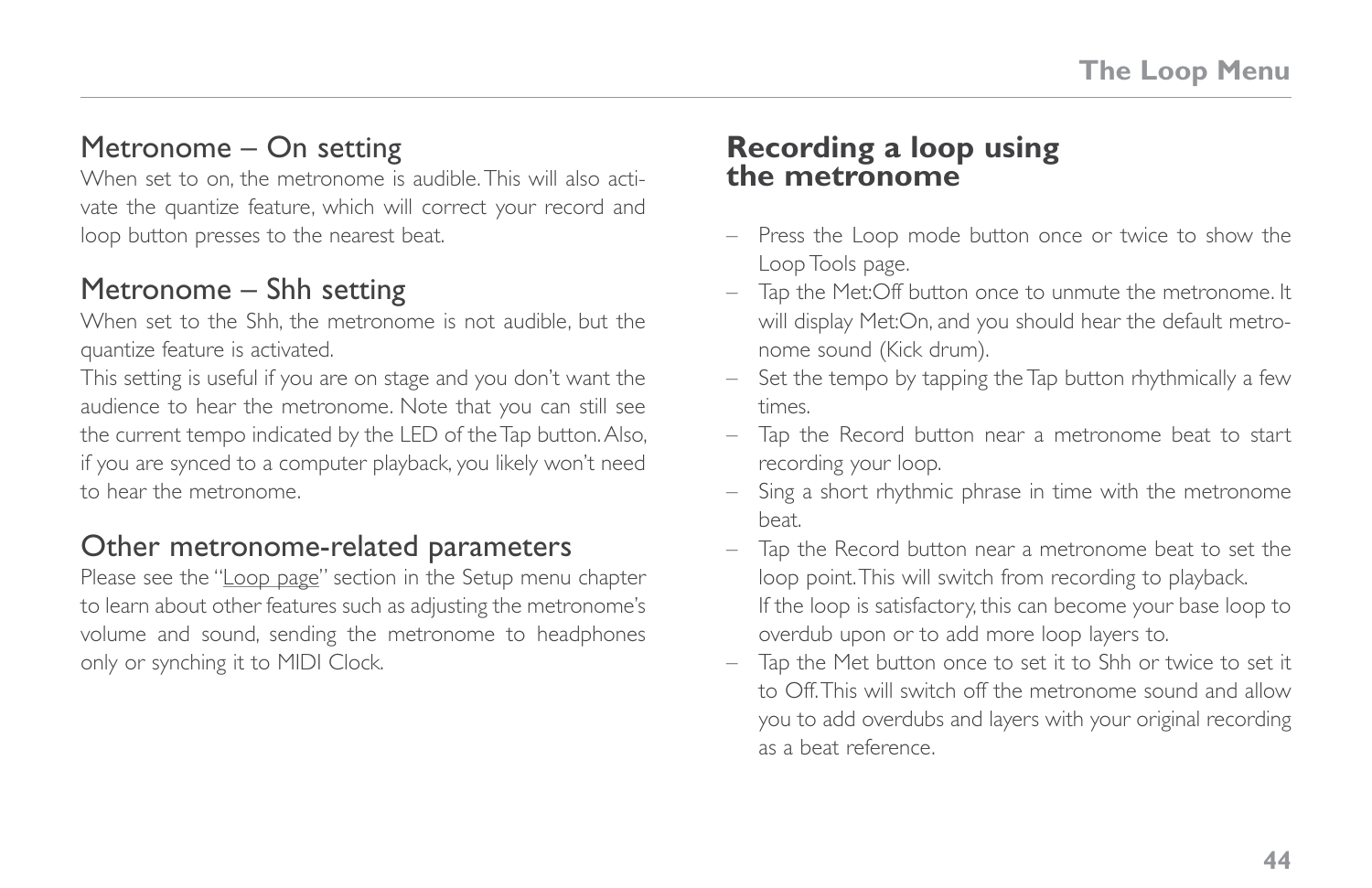#### Notes about using the metronome

If the Metronome is set to On or Shh and a loop is present, playback will wait until the next beat before commencing. In that case, the Loop button LED will flash temporarily to show that playback is waiting for the next beat.

Once you have recorded a loop and the metronome is set to On or Shh, you cannot change Tap Tempo anymore – trying to do so will result in a "Loop Synched" message. This is to ensure that Delay and Rhythm effects stay in sync with your loop. To change Tap Tempo, set Metronome to Off.

When you have recorded a loop using the metronome, and you have switched off the metronome later, changing Tap Tempo results in the metronome and the timing of your loop going out of sync. To restore Tap Tempo-to-loop sync after Tap Tempo has been changed:

- Set the metronome to Off.
- Tap the tempo of your previous recording. If you can't get the tempo just right, you can trim it to the exact BPM value using the Arrow buttons (you'll need to have remembered the initial tempo).
- Set metronome to On or Shh.
- Press the Play button.

Transport will wait until the next beat before starting.

### <span id="page-50-0"></span>**Recording multitrack loops**

In the "[Overdubbing](#page-45-0)" section of this chapter, we said that when overdubbing, all your overdubs are "baked" into one single loop. You can always undo the immediately preceding recording (see ["Undo](#page-46-0)") – but other than that, you cannot mute or delete a particular take.

Now if you want more flexibility, you'll like the loop layers feature of the VoiceLive Touch 2. It allows you to work with six independent loop layers in selectable slots that allow you to individually delete, undo and reverse them to your heart's content. These six distinct loop layers share the same loop length – but other than that, you have all creative freedoms.

### Recording your first multitrack loop

- Start by recording a loop. This will serve as your base layer. This first loop will define the length of the resulting multitrack loop. If you want to change the length, you'll have to erase the loop and start again – see "[Erasing loops"](#page-44-0).
- Press the Loop mode button.
	- When the Loop Tools page is displayed, press the Loop mode button again to bring up the Loop Layers page.
- Tap the Select mode button.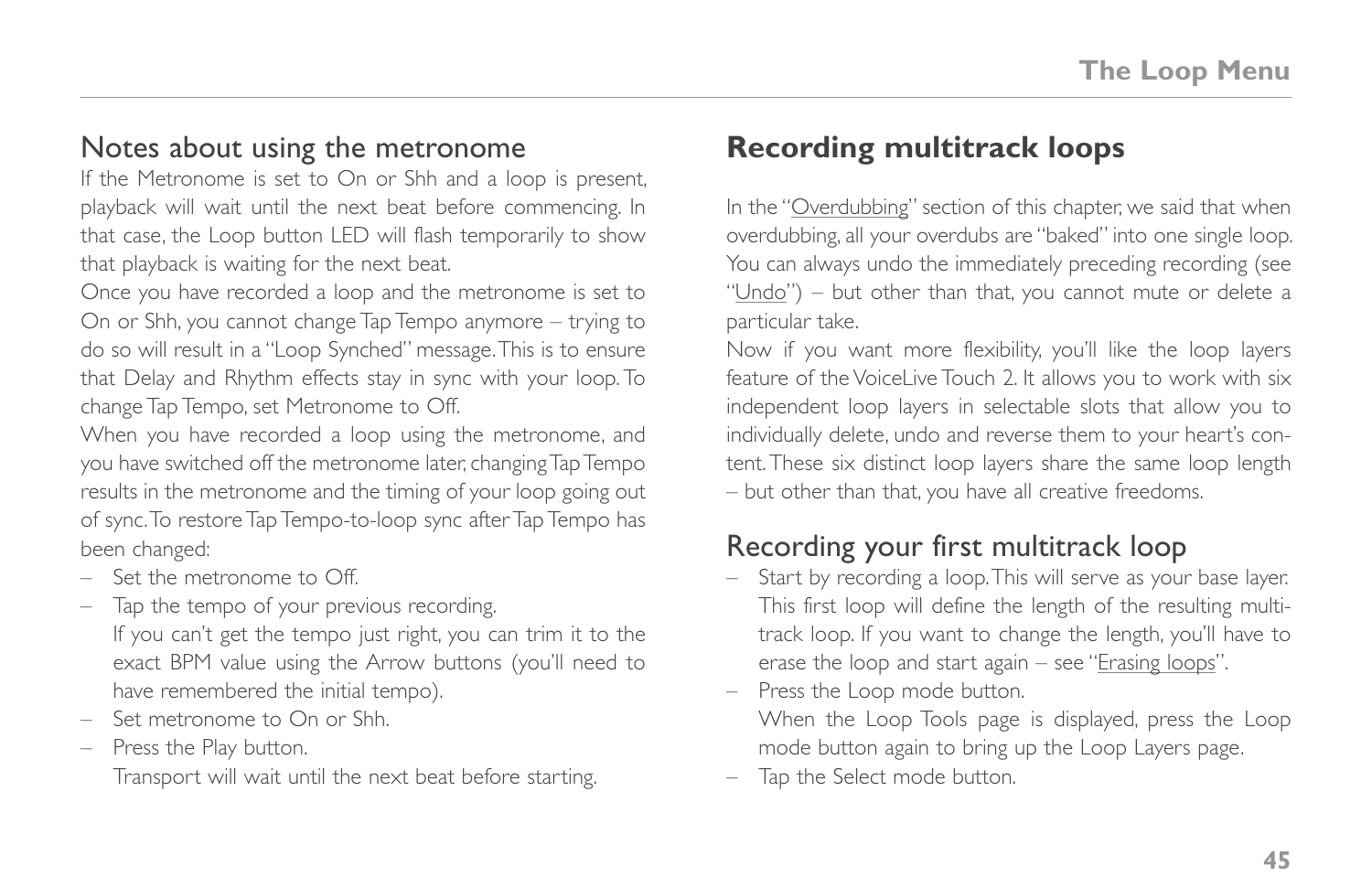The Label "Select" will be surrounded by brackets, indicating that you are now in Select mode.

The currently selected loop slot is shown as "=Loop=" By default, the first loop you recorded (the base layer) is stored in loop slot 1. This means that at this point, the display will look like this:



- 1. Loop Layers page set to Select mode (indicated by the brackets around the word "Select").
- 2. Loop slot one selected as the current loop slot (shown as "=Loop=").

Let's move to another loop slot and record something else. Note that you can remain recording or stop and start recording with each new loop layer.

– Tap Loop 2.

- Record another part on Loop 2.
- You can repeat this process until you have filled up all six available loop slots.

In Select mode, you can select any recorded layer. You can then overdub upon, reverse, clear or mute the selected layer.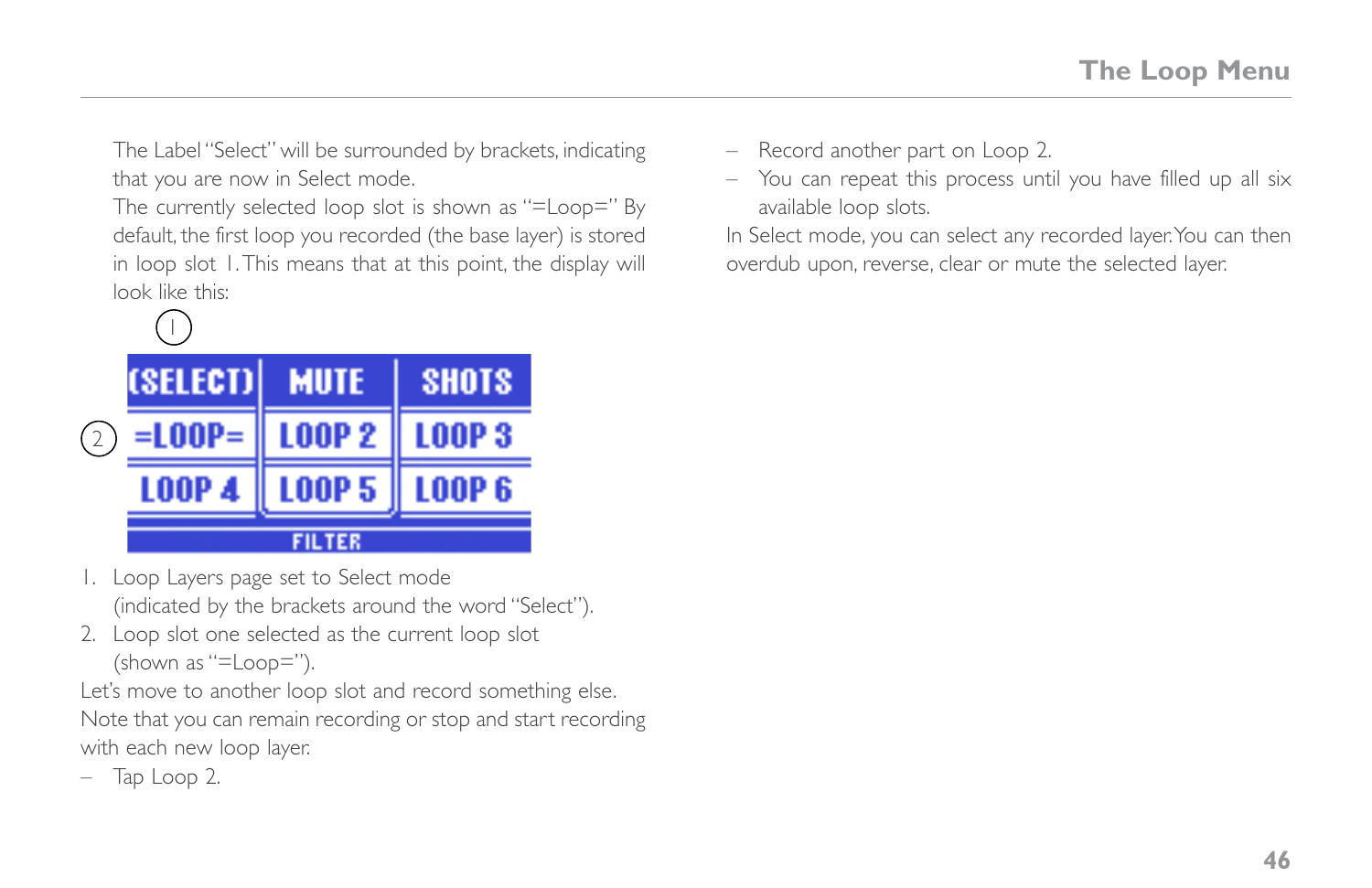### **Muting loop layers**

Loop layers can be muted (i.e., silenced temporarily) using Mute mode.

- Record several loop layers to the loop slots as described in the "[Recording multitrack loops](#page-50-0)" section.
- Make sure the Loop Layers page is displayed.
- Tap the Mute mode button.

The Label "Mute" will be surrounded by brackets, indicating that you are now in Mute mode.

- Tap the button of any loop layer you want to mute. You can press multiple buttons simultaneously.
- Tap again to unmute.

Muted loops are shown with the Loop text reversed.



Mute mode with loop layers 2, 4 and 6 muted.

### Muting vs. selecting loops

Muting loop layers does not affect selection. This means that you could select, for example, Loop 1 in Select mode, then switch to Mute mode, mute one or several loop slots and continue overdubbing the still selected Loop 1.

### Muting and recording

It is possible to record one or all layers while they are muted.

### Muting loops in Select mode

You can mute loop layers while in Select mode, although the mute action is not instantaneous. To mute in Select mode, hold any single loop slot button to mute it. You cannot mute or unmute multiple loop layers simultaneously in Select mode.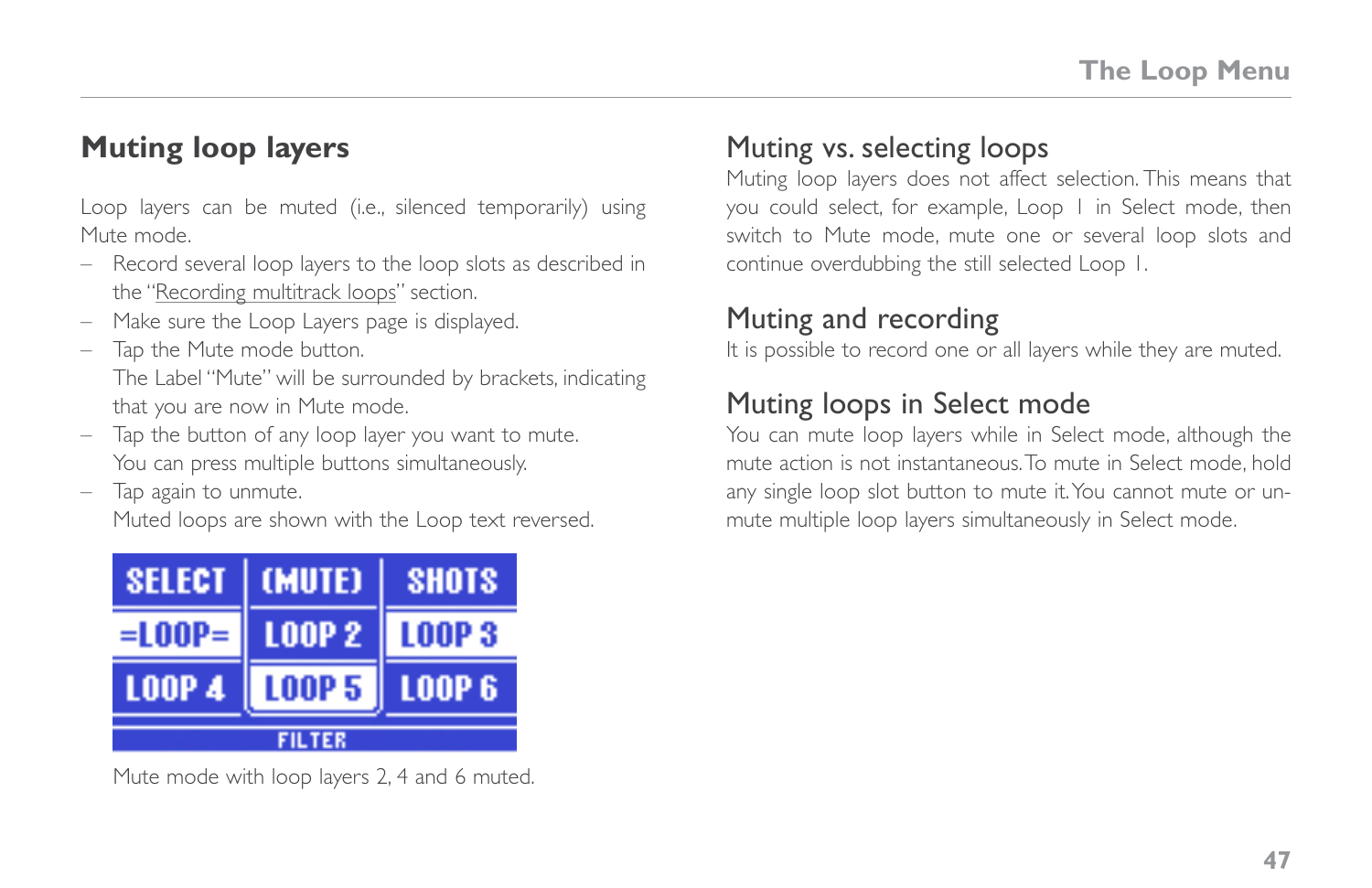### <span id="page-53-0"></span>**Synching loops to MIDI Clock**

VoiceLive Touch 2 can sync to MIDI Clock received at either its USB or physical MIDI inputs. This allows you to make new loops and play them back in time with a computer audio sequencer (DAW), a drum machine or an arranger keyboard. Note that MIDI Clock is not MIDI Time Code (MTC), which VoiceLive Touch 2 does not support.

- Connect VoiceLive Touch 2 to your DAW or MIDI Clock source via USB or physical MIDI cable.
- When using the physical MIDI In on Touch 2, set the MIDI CTRL setting in the MIDI page of the Setup menu to MIDI. Otherwise, leave it set to Merge.
- Ensure that your clock source is set to transmit MIDI Clock to Voice-Live Touch 2.
- Set MIDI Tempo in the Setup menu Metronome page to Slave.
- Set Met:Off in the Loop Tools menu to On or Shh.
- Initiate playback on your clock source.
- Record and play back loops as you would using the Metronome. Your Record and Play button presses will be quantized to the closest beat. Note that VoiceLive Touch 2 syncs to beats only, not bars.

### **Triggering loops in Shots mode**

Normally, looping is all about having rhythm, harmonies and melodies play back in consistent patterns. But sometimes, it's fun to trigger the beginning of a loop instantaneously. This is what Shots mode is there for: to start playback the instant you tap a loop button.

- Record loops to several loop slots (see "[Recording multi](#page-50-0)[track loops](#page-50-0)").
- Continue playback.
- Make sure the Loop Layers page is displayed.
- Tap the Select mode button.
- Select the one loop that will be soloed when you enter Shots mode.
- Tap the Shots mode button.

The Label "Shots" will be surrounded by brackets, indicating that you are now in Shots mode.

- Whichever loop you have previously selected will now become soloed – i.e., only the selected loop will be heard.
- Tap any other loop button to retrigger playback of the loop stored in that loop slot.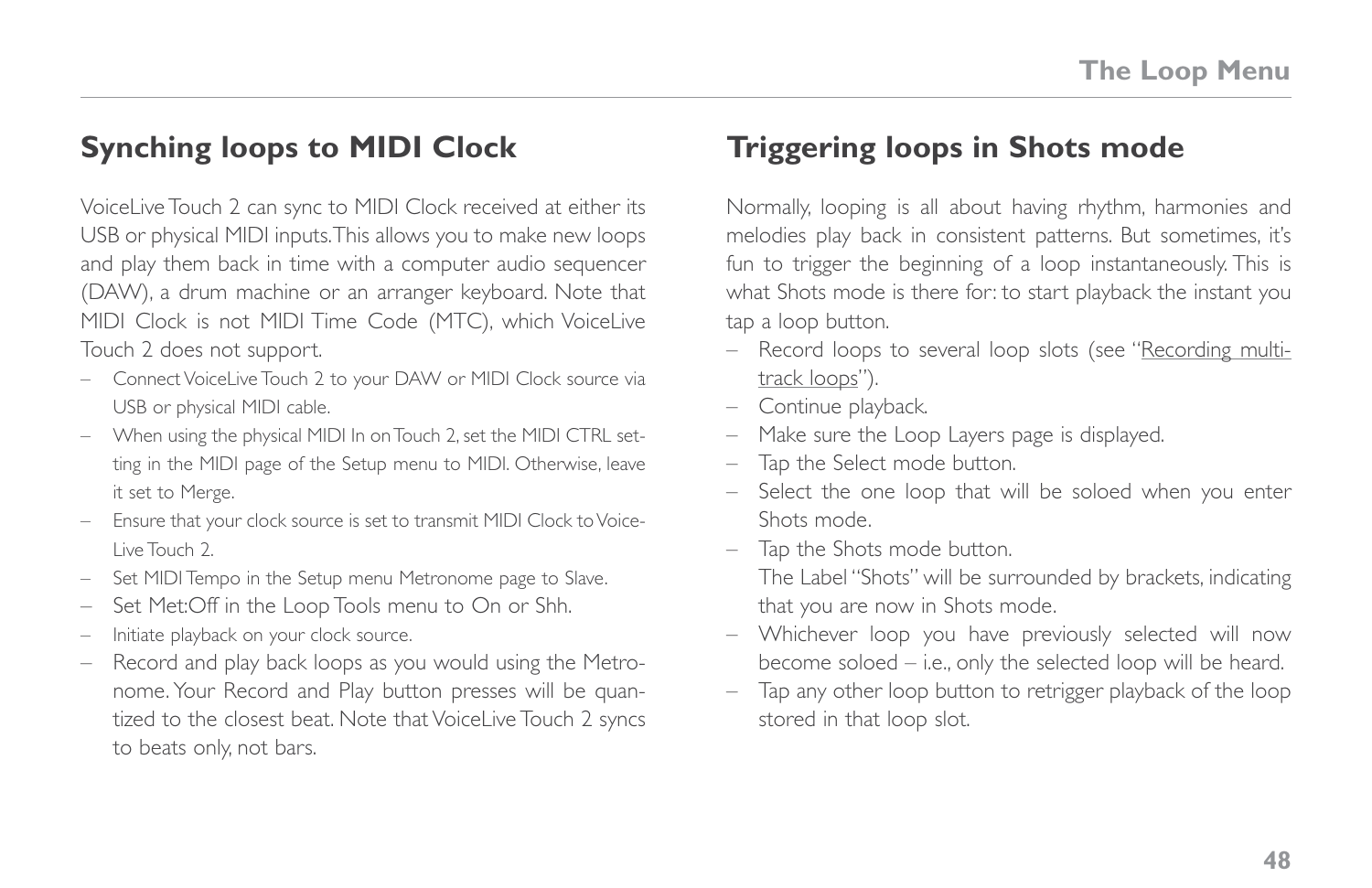### Shots mode and playback

When you are in Shots mode and the Play button is lit, each loop will continue playing when you release its button. When you are in Shots mode and the Play button is not lit (i.e., when transport is stopped), a loop will only play back as long as you hold its button.

Multiple buttons can be held and started at different times. This allows you to create interesting sonic collages from your loops.

# **Loop FX**

### <span id="page-54-0"></span>What are Loop FX?

The VoiceLive Touch 2 comes with four special effects that have been specifically designed to modify loop playback. You can select one of these effects and control it using the Slider FX Bar when you are playing back loops.

## Using Loop FX

The name of the current Loop FX is shown at the bottom of the two Loop menu pages.

- Record a loop.
- To control the currently selected Loop FX, drag your finger up and down the Slider FX bar while the loop plays. Loop FX will modify all loop layers currently playing.

## Changing Loop FX

– To change the current Loop FX assignment, hold the Loop menu button and tap either arrow button.

The name of the current Loop FX is shown at the bottom of the display.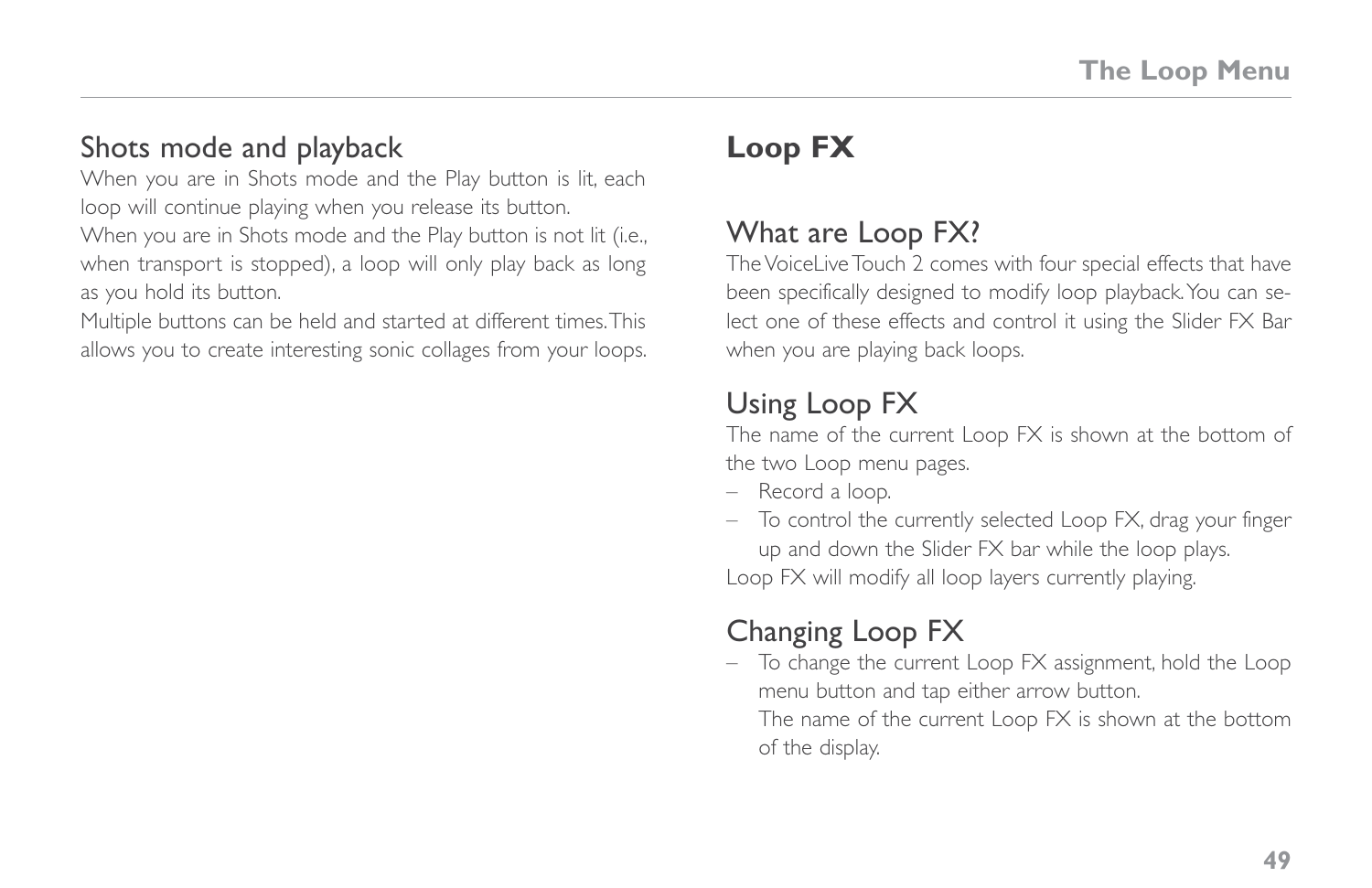– Slide your finger over the Slider FX Bar to hear the new Loop FX.

#### Loop FX descriptions **Loop FX – Filter**

This setting activates a resonant filter that creates a "swooshing" sweep as you drag your finger down the Slider bar. You can adjust the filter resonance on the Loop page of the Setup menu – see ["Filter Resonance parameter](#page-69-2)".

#### **Loop FX – Slow Speed**

This setting allows you to drastically slow down loop playback (with appropriate sonic degradation) by dragging your finger over the Slider FX Bar.

#### **Loop FX – Squeeze Select**

This setting retriggers the beginning of the loop. The length of the repeated snippet (and thus the frequency of repeats) is defined by the position on the Slider FX Bar where you are holding down your finger.

#### **Loop FX – Squeeze Auto**

This setting retriggers a snippet from anywhere in the loop, then automatically halves and quarters the retrigger length as you hold the Slider bar.

### Making the most of Loop FX

- The Squeeze effects work best when the loop has been recorded to the Metronome. This is because the length of the retriggered clip is a division of the current Tap tempo (and thus, based on the metronome).
- It is possible to hold the Slider bar while tapping other Loop-related buttons. This allows you to slow down playback using the Slow Speed FX setting and then stop playback/recording at the slowest speed. You could also mute and unmute loops while holding a particular Filter setting.
- There are no "action" settings for Loop FX.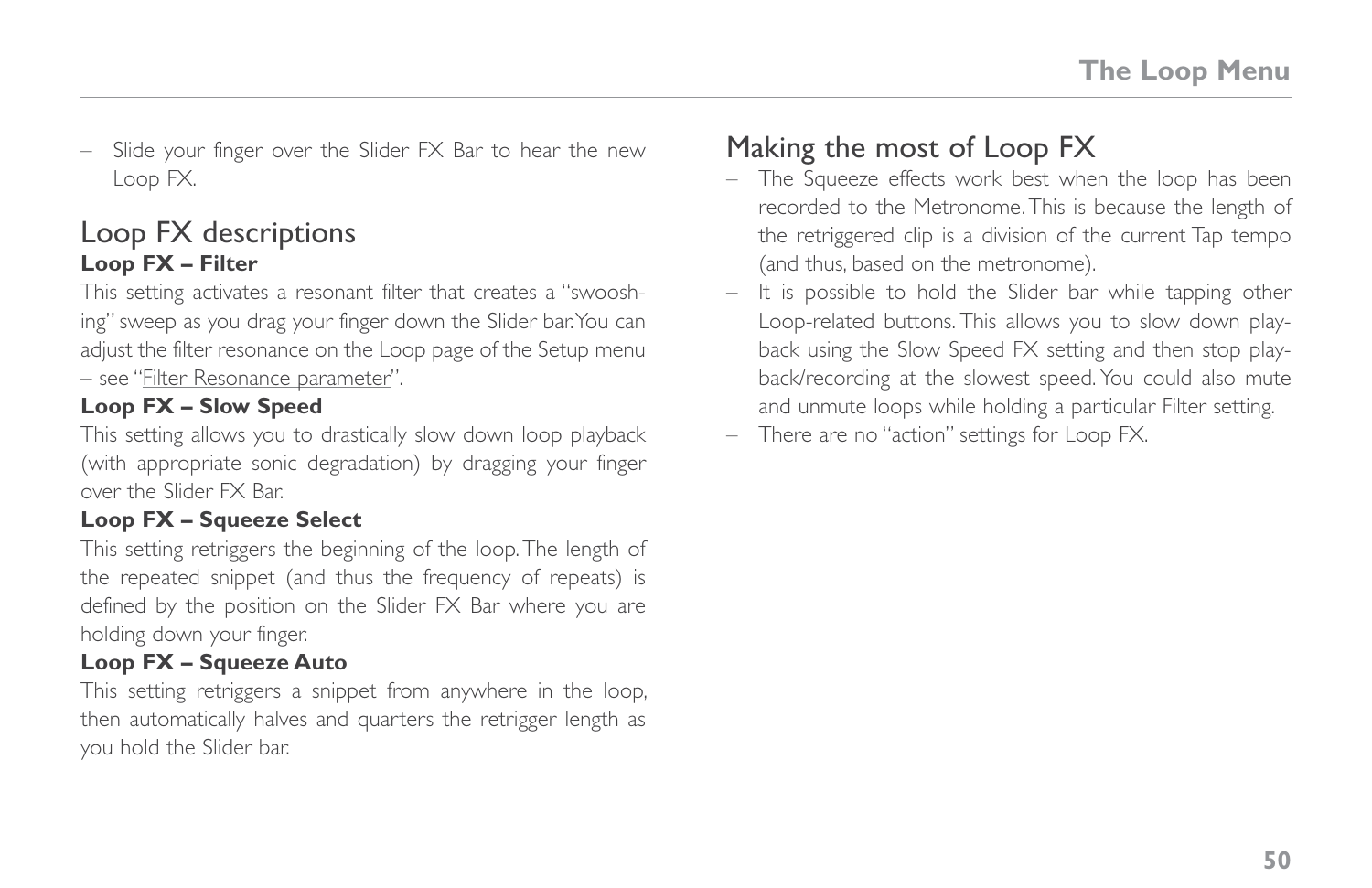#### **Re-sync**

Re-sync is another component of Loop Assist.

If you use any of the time-altering loop effects (Slow Speed, Squeeze or Shots), you don't want your loop timing to stumble. Re-sync works automatically in the background to keep track of the correct order of beats when using these effects. Upon releasing the effect, loop playback continues where it would have been as though there had been no interruption.

This is especially useful if you are syncing the looper to a computer with MIDI Clock.

Re-sync also returns loop playback to the correct position when you have triggered loops "wildly" or un-synched in Shots mode. When you return from Shots mode to Select mode, playback is automatically synched to the previous rhythm. Resync will occur whether the metronome is on or off.

### **Layer Mixdown**

The ability to mute and erase loop layers independently is useful but eventually you may run out of layers. In that case, you can mix multiple loop layers down to one slot, freeing up loop slots. Mixdown is also useful when you want to Reverse or trigger Shots of all your tracks. Mixdown is not undo-able.

- Record several loops into several loop slots (see "[Recording](#page-50-0)  [multitrack loops"](#page-50-0)).
- Press the Loop mode button.

When the Loop Tools page is displayed, press the Loop mode button again to bring up the Loop Layers page.

- Tap the Select button.
- Tap the button of the target slot, i.e. the loop slot that you want to mix down to.
- Hold the Select button.
- Tap Select to confirm mixdown action.

All *audible* loop layers will be mixed down to the selected target slot, and the original layers will be cleared. If the selected target loop layer is audible when you perform the mixdown, its content will be mixed down along with all other loop layers.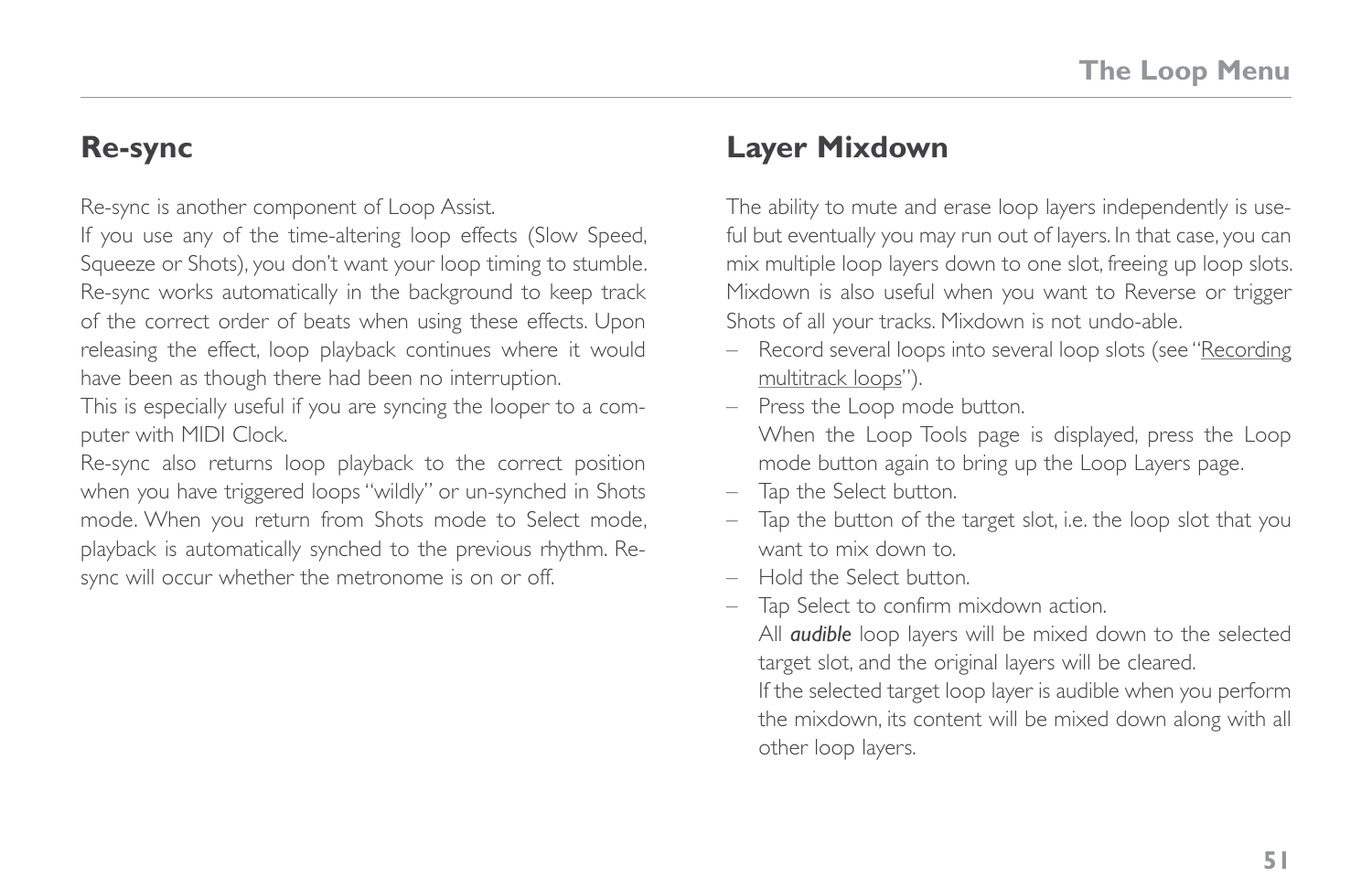If the selected target loop slot is muted when you perform the mixdown, the other loops will **overwrite** whatever was there.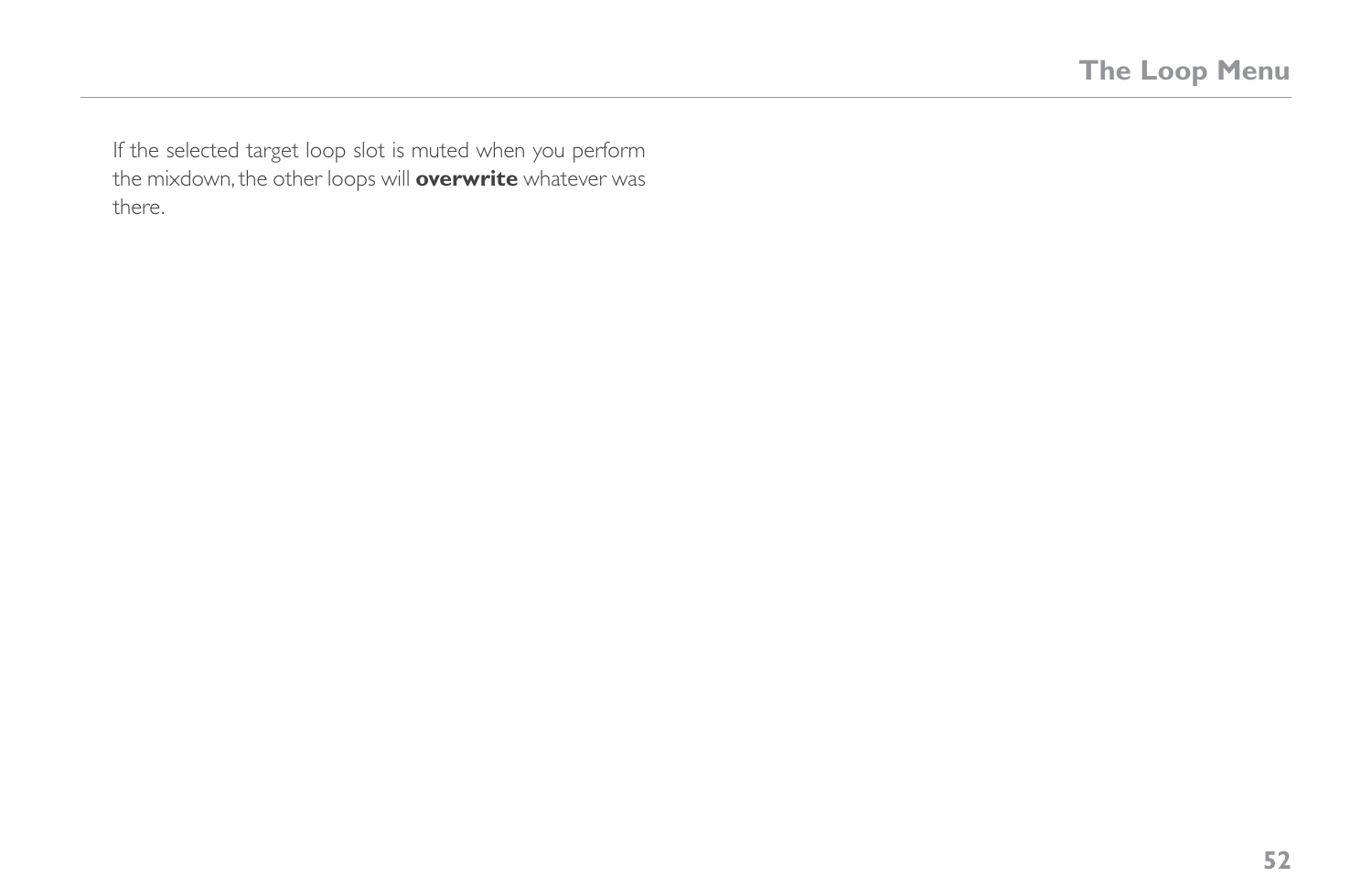# **The Setup menu**

This chapter of the VoiceLive Touch 2 reference manual introduces the setup menu, where you make global settings.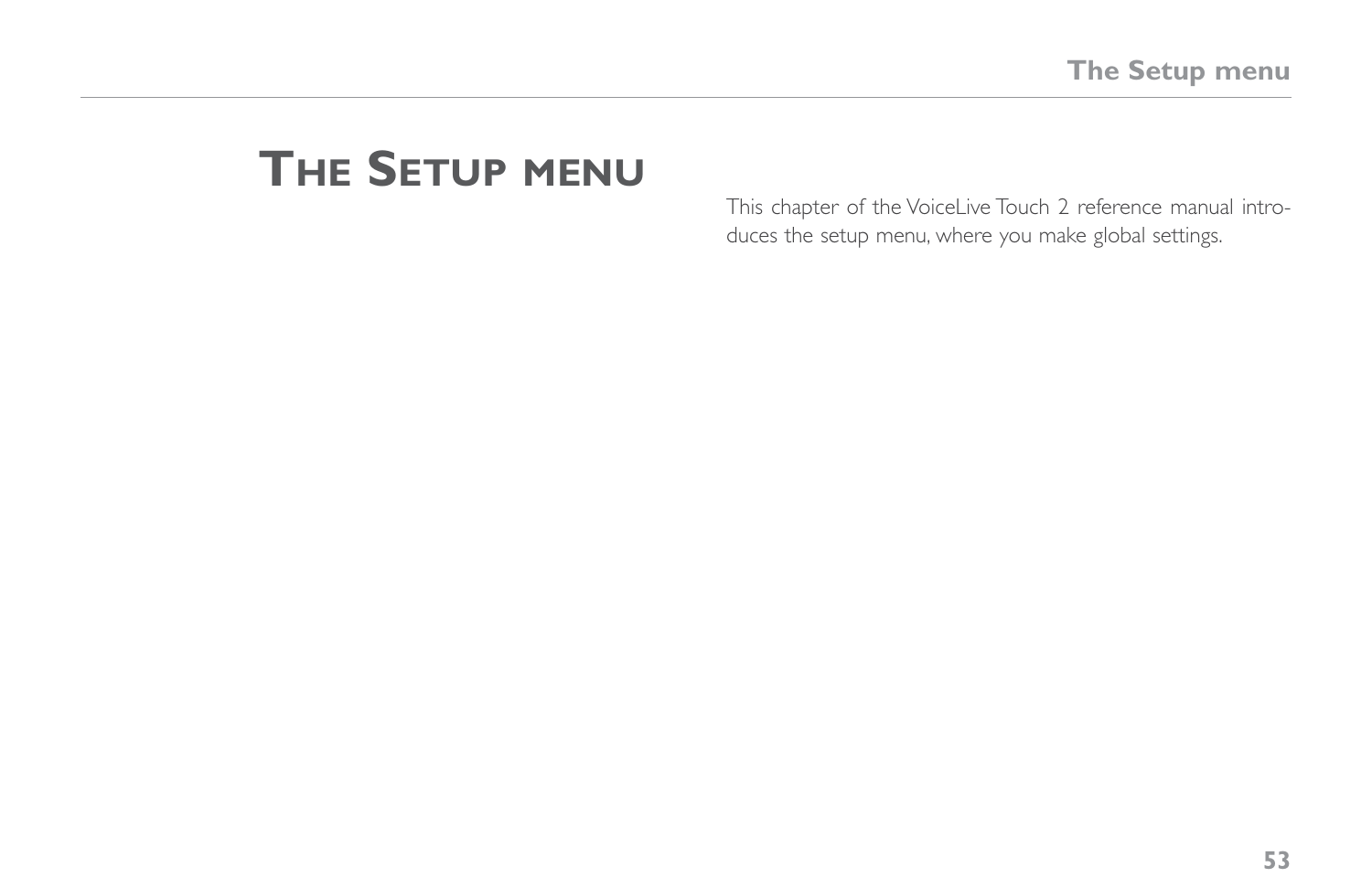### **Setup Menu Overview**

The Setup menu allows you to make changes to global settings. Typical settings control phantom power, MIDI, global effect settings and more. Global settings are not affected by preset changes.

To enter the Setup menu, press the Setup button.

To exit the Setup menu, press any other menu button

The Setup menu has 11 numbered pages, each relating to a specific function group. For example, "Input 1/11" indicates that the Input page is the first of eleven pages.

| INPUT 1/11       |                   |  |
|------------------|-------------------|--|
| <b>INFUT</b>     | MIC CONTROL       |  |
| DYNAMIC MIC      | N/A               |  |
| <b>RODMSENSE</b> | <b>TOME STYLE</b> |  |
| <b>AMBIENT</b>   | NORMAL            |  |
| <b>GUITAR</b>    | PITCH COR AMT     |  |
| 10 JB            | пы                |  |

Making changes in the Setup menu do not require storing – they are automatically applied and stored.

### **Input page**

The input page offers settings relating to how audio signals enter VoiceLive Touch 2 and how they are processed.

#### Input parameter

The Input parameter determines which input feeds the vocal effects and controls phantom power.

*Dynamic Mic setting*

If you are using a dynamic (non-condenser) microphone without the Mic Control feature, set the Input parameter to Dynamic Mic.

*Condenser Mic setting*

If you are using a condenser microphone, set the Input parameter to Condenser Mic. This applies phantom power to the microphone.

*MP-75 Mic setting*

If you are using a TC-Helicon MP-75 microphone, set the Input parameter to MP-75 Mic. This applies phantom power to the microphone and lets you use the Mic Control feature.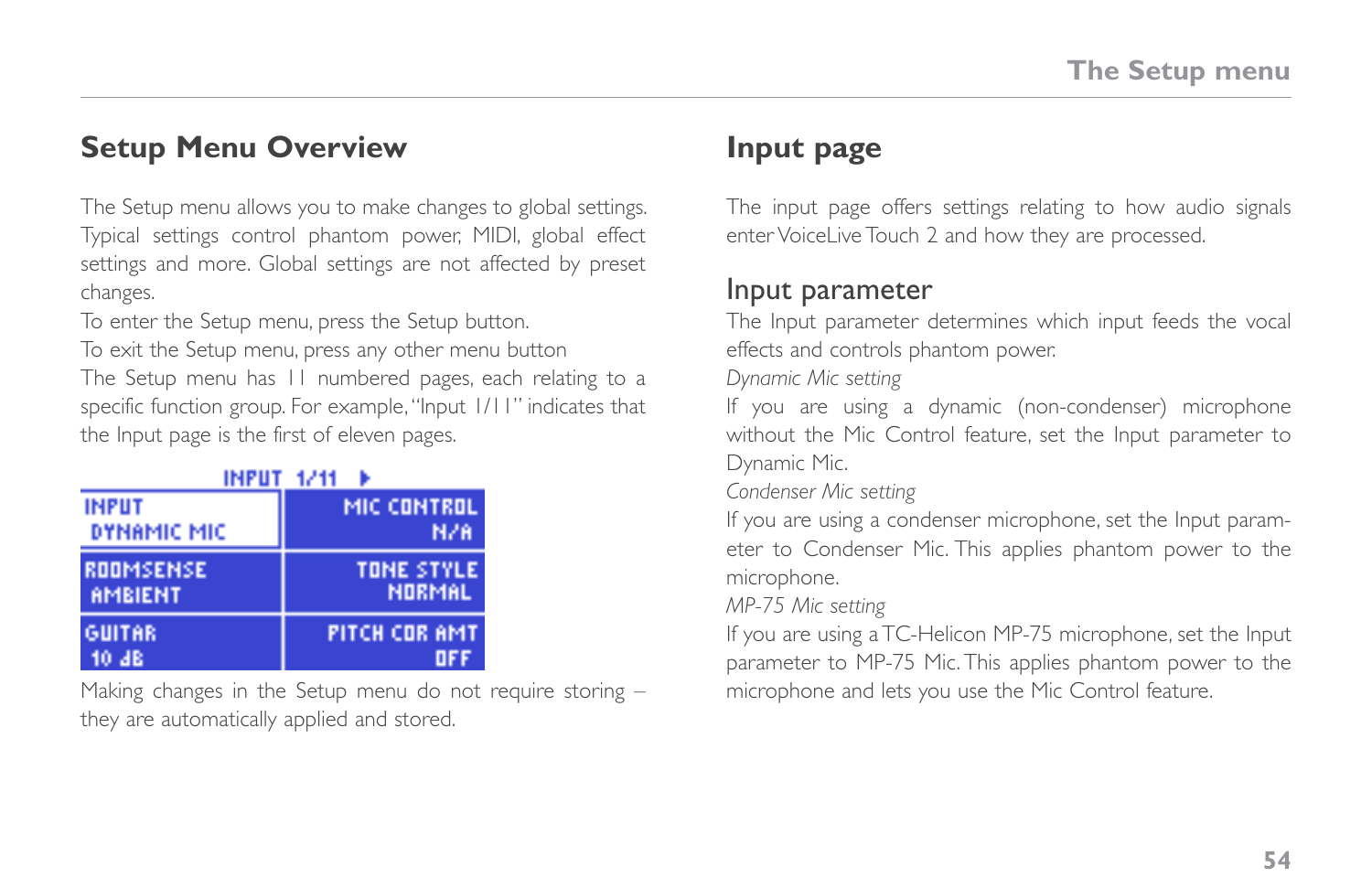*E835fx Mic setting*

If you are using a Sennheiser E835fx microphone, set the Input parameter to E835fx Mic. This applies phantom power to the microphone and lets you use the Mic Control feature. *USB setting*

If you want to add effects to an audio signal from a computer connected to your TC-Helicon device, set the Input parameter to USB. This disables the hardware microphone and guitar inputs. The left audio channel from the USB in is routed to the voice effects, and the right audio channel from the USB in is routed to the guitar path for guiding harmony and guitar effects. *Roomsense setting*

If you want to use the two onboard microphones of the device as inputs, set the Input parameter to Roomsense. Please not that with this setup, external sounds will also be detected, so a quiet environment is essential.

#### *Headphone Mic setting*

If you are using cellular-phone style headphones with an integrated mic, set the Input parameter to "Headphone". The Roomsense setting below it will change to "Headphone Mic", allowing adjustment of the mic level.

#### Roomsense parameter

This feature allows you to route the audio signals from the two onboard microphones to various destinations. Note that Roomsense audio signals are *never* routed to the main outputs to prevent feedback.

#### *Ambient setting*

The Ambient setting sends sounds from around VoiceLive Touch 2 to the headphone output only. This allows singers using headphones for monitoring to hear music and audience sounds. *Ambient/Auto setting*

The Ambient/Auto setting sends sounds from around VoiceLive Touch 2 to the headphones and to the NaturalPlay feature in order to derive musical information that drives the Harmony and Hardtune effects.

*"n/a" (Input set to Roomsense)*

When you have set the Input parameter to Roomsense, the Roomsense parameter will show "n/a" (not available).

#### Guitar parameter

The Guitar parameter calibrates the Guitar input sensitivity to the level of your guitar.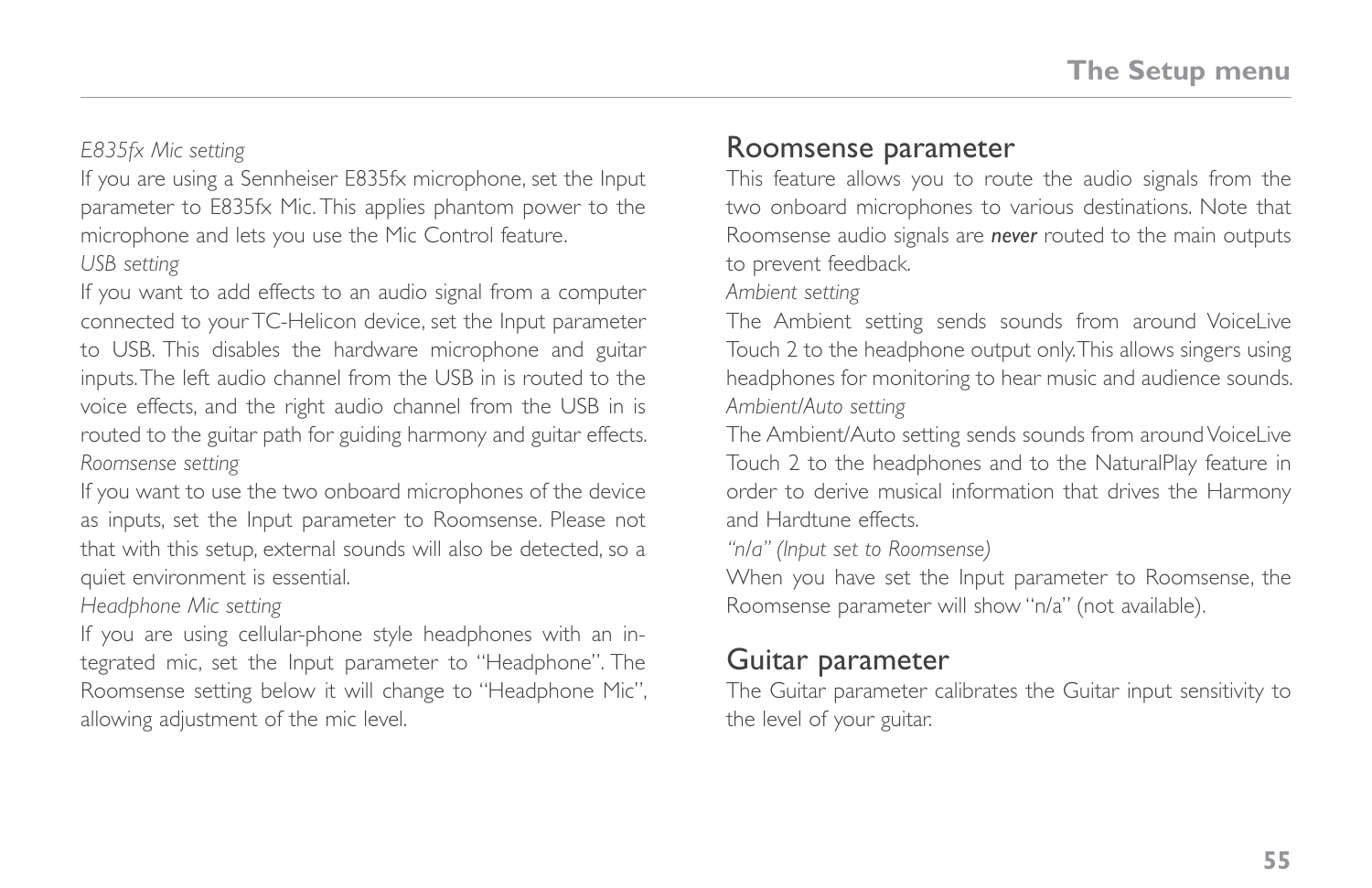Please note that this is not a mix level control. If you are hearing distortion, or if you see the red clip LED light on your loud strums, reduce the default gain of 10 dB to a smaller value until the distortion/clip indication stops.

If your guitar seems too quiet in relation to your vocal and effects and the Guitar parameter in the Mix menu is already set to full, increase this value.

### <span id="page-61-0"></span>Mic Control parameter

The Mic Control parameter sets the target feature you want to control using the Mic Control button.

To use this feature, you will need to connect a Mic Controlcompatible microphone to the VoiceLive Touch 2 and set the Input parameter to the correct setting.

*N/A*

This is shown when the Input parameter is set to a microphone or input type not supporting Mic Control. In this case, no target may be set.

*Hit setting*

When Mic Control is set to Hit, tapping the Mic Control button has the same effect as tapping the Hit button with no hold function.

*Hit + Talk setting*

When Mic Control is set to Hit + Talk, *tapping* the Mic Control button has the same effect as tapping the Hit button. *Holding*  the Mic Control button activates the Talk function. Tap to exit Talk.

*Hit + Tap setting*

When Mic Control is set to Hit + Tap, *tapping* the Mic Control button has the same effect as tapping the Hit button. *Holding* the Mic Control button activates a temporary mode where you can tap the tempo used by Delay, Rhythm and Metronome features. The mode will exit automatically after your last tempo tap. *Hit Moment setting*

When Mic Control is set to Hit Moment, *tapping* the Mic Control button momentarily activates the Hit feature with no hold function.

*Favorite setting*

When Mic Control is set to Favorite, *tapping* the Mic Control button scrolls forward through the 9 Favorite presets. *Holding* the Mic Control button will enter reverse scroll mode. Hold the Mic Control button *again* to scroll forward.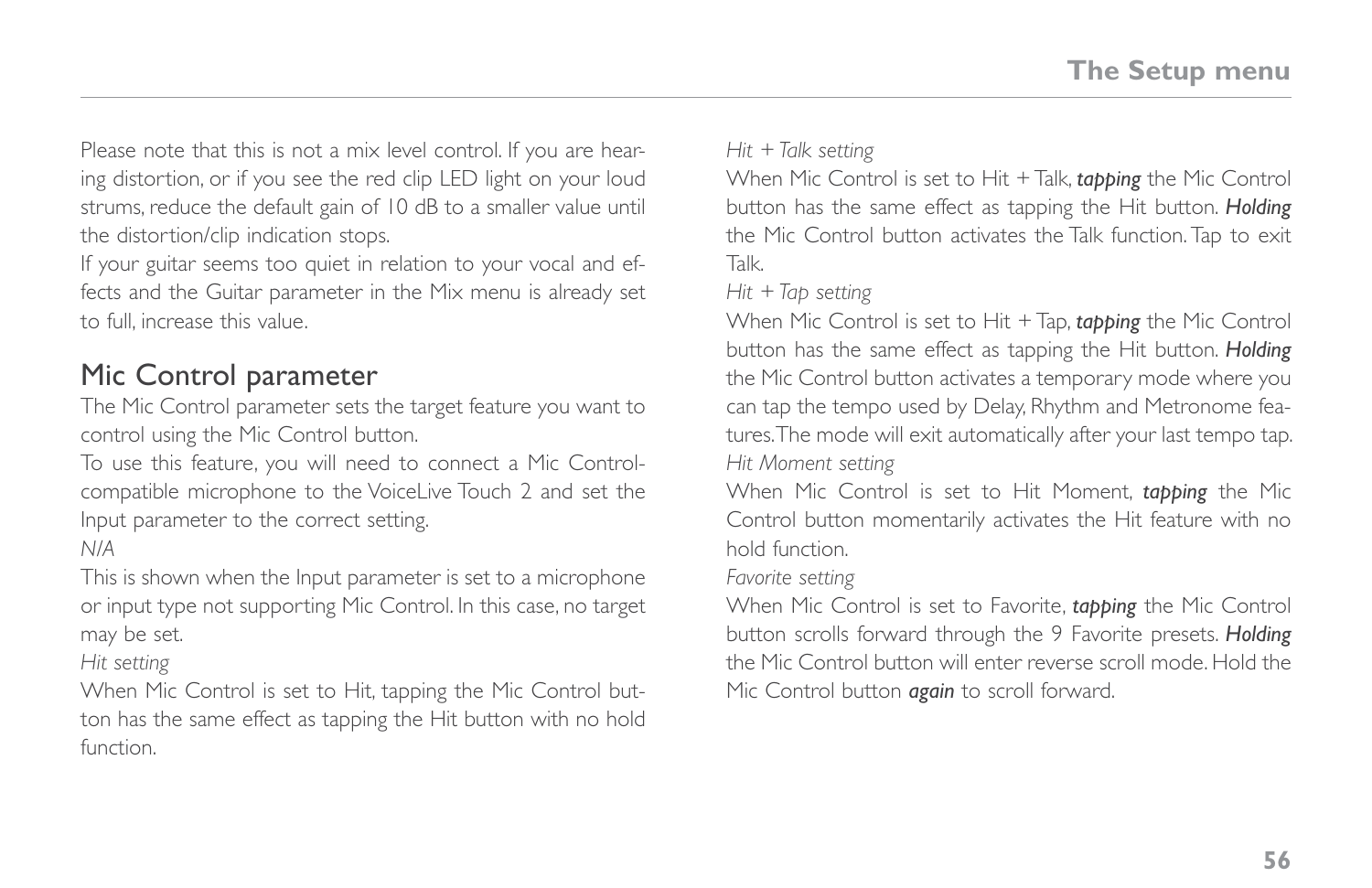*Loop setting*

When Mic Control is set to Loop, the Mic Control button acts as a **1 Button Looper.** See the **[1 Button Looper setting](#page-76-0) sec**tion for details.

*Loop Start/Stop setting*

When Mic Control is set to Loop Start/Stop, the Mic control button allows only starting and stopping of an existing loop with no hold functions.

*Harm + H. Hold setting*

When Mic Control is set to Harm + H. Hold, *tapping* the Mic Control button latches the Harmony effect on or off with each tap. *Holding* the Mic Control button while Harmony is active engages the Harmony Hold effect.

### Tone Style parameter

The Tone feature engages four automatic audio signal processors that adjust the EQ and dynamic nature of your vocals. The overall effect is to reduce mud, brighten your vocal sound and reduce level peaks to make your live voice sound more like a studio recording. There is also a noise gate that helps reducing problems when you *aren't* singing, such as feedback and harmony chattering.

These processes are automatic and respond to your specific voice. When active, Tone remains on, even in Talk mode.

*Off setting*

When the Tone Style parameter is set to Off, Tone is disengaged. *Normal setting*

For most voice types and PAs, Normal is the correct setting. This is also the default setting.

*Less Bright setting*

If feedback is a problem, or when you are using a condenser mic, you can try the Less Bright setting to reduce high frequencies slightly.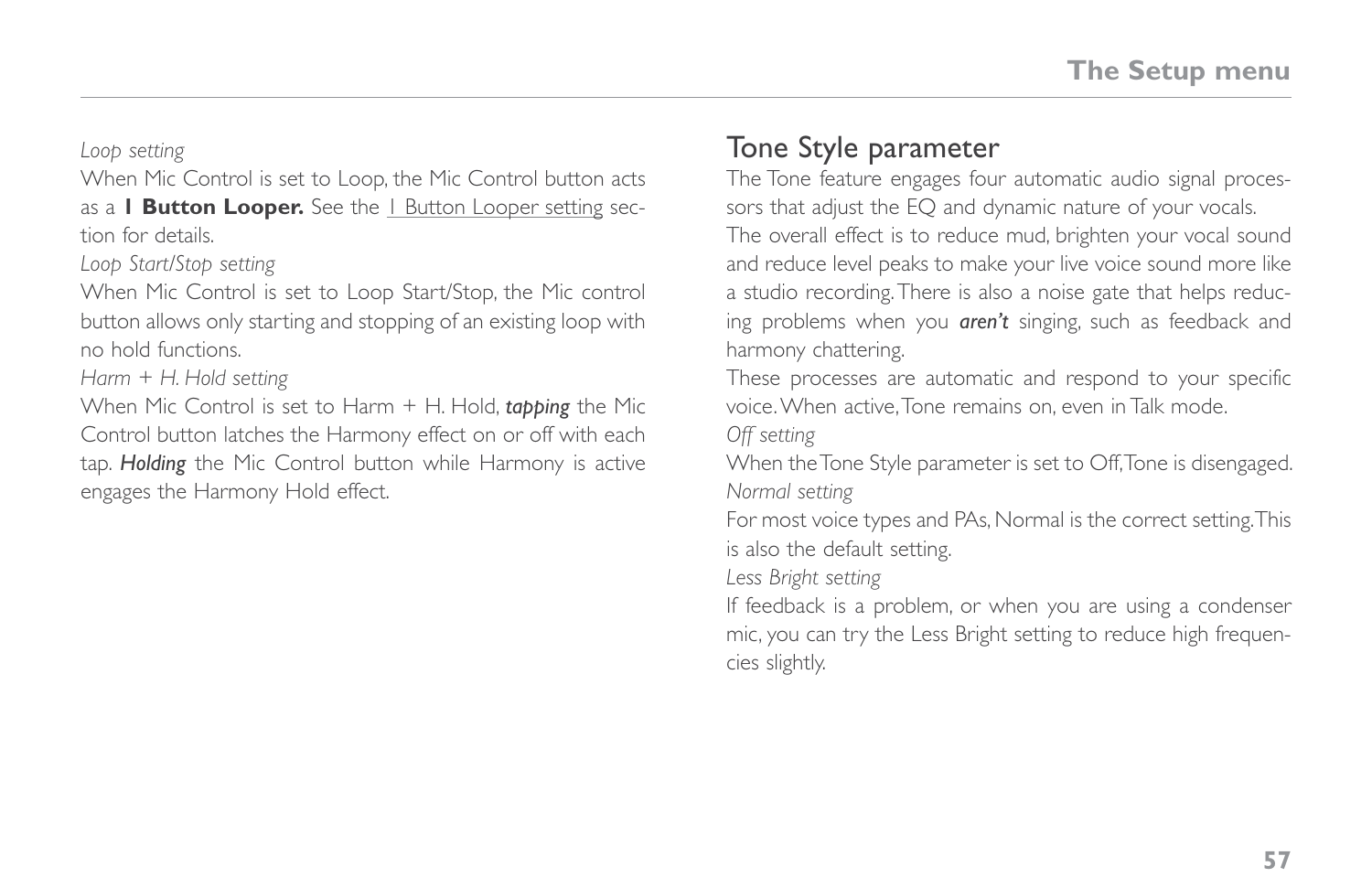*Norm + Warmth setting*

The Norm + Warmth setting restores a small amount of lows while still reducing muddiness. Use this setting when you feel your voice sounds thin, or when you are singing vocal parts in the Bass range.

*More Comp setting*

The More Comp setting reduces level peaks even more for a slightly more compressed sound.

*Norm No Gate setting*

The Norm No Gate setting is the same as the Normal setting, but with the gate turned off.

*Less Bright NG setting*

The Less Bright NG setting is the same as the Less Bright setting, but with the gate turned off.

*Norm + Warmth NG setting*

The Norm + Warmth NG setting is the same as the Norm +

Warmth setting, but with the gate turned off.

*More Comp NG setting*

The More Comp NG setting is the same as the More Comp setting, but with the gate turned off.

#### Pitch Cor Amt

The Pitch Cor Amt (Pitch Correction Amount) parameter applies a small amount of chromatic pitch correction to gently improve the accuracy of your output pitch. No scale reference is required for this feature.

When Pitch Correction is engaged, you will hear a slight chorusing as you sing, which is illustrating the difference between your sung pitch and the corrected pitch. This is normal.

In Talk mode, Pitch Correction is turned off. Note that even at maximum, this is not intended to sound like the typical "Auto Tune" effect. If this is what you want, engage the Hardtune effect.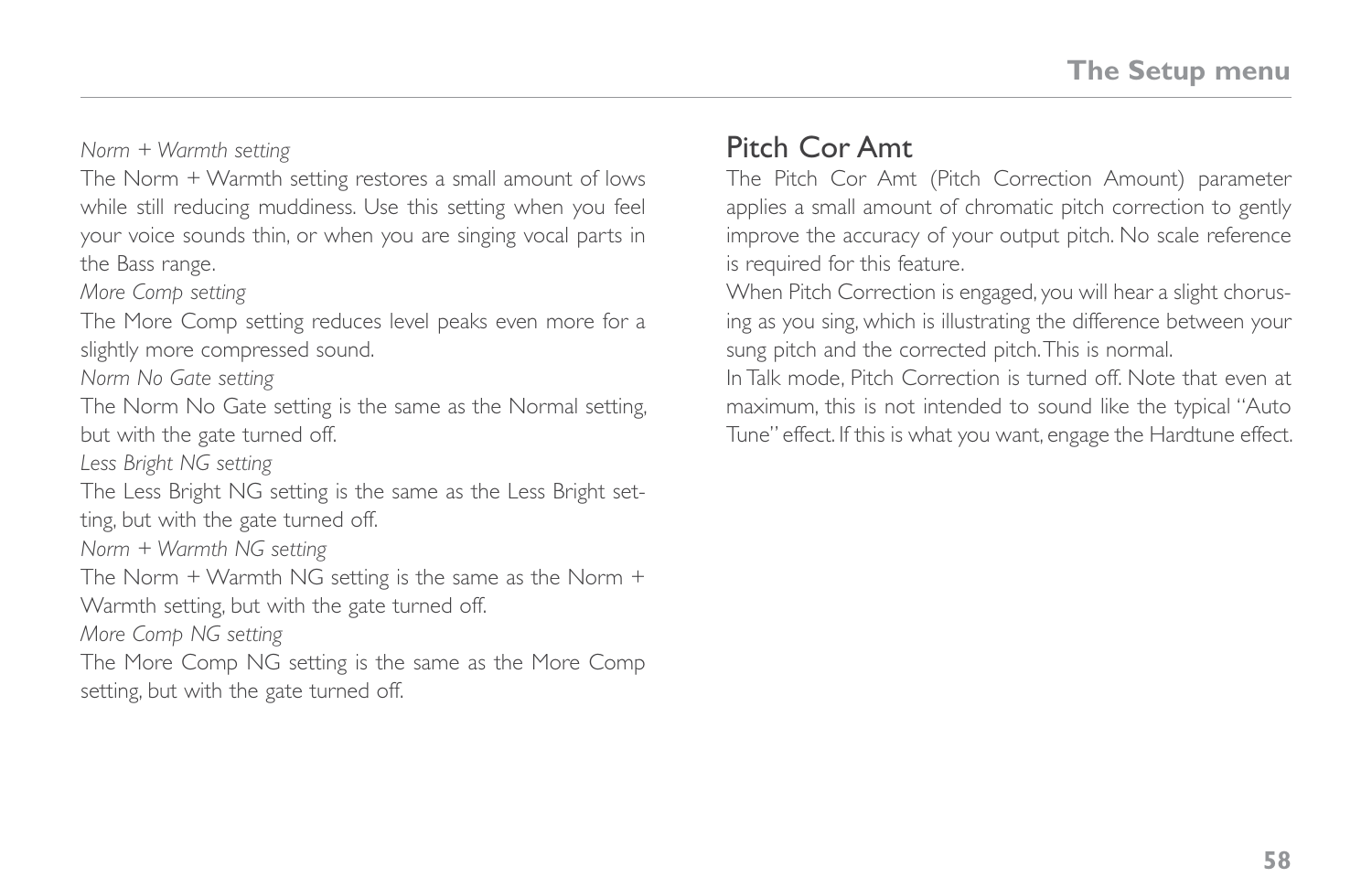### **Output page**

#### Output parameter

#### *Stereo setting*

When you set the Output parameter to Stereo, the left and right audio channels are output to the left and right ¼" TRS jacks when connected to a stereo monitor or PA system.

The XLR jack will output the left side audio only.

#### *Mono setting (default)*

The factory setting is that the left TRS output and the XLR output contain the summed mono mix including effects. The right TRS jack outputs your dry voice with Tone applied to the mic input signal but no effects. Sending both a mono mix of the effects and the dry signal to a mixing desk is useful when a live sound engineer wants to control the balance of wet/dry mix at the mix position. In this case, set the Lead Mute parameter to On.

#### *Dual Mono setting*

When you set the Output parameter to Dual Mono, the left TRS output and the XLR jacks output the effected vocal, and the effected guitar signal is output from the right TRS jack. In this configuration, a sound engineer can control the level balance between the mono wet vocal (i.e. vocal with harmonies and effects) and the mono wet guitar signal.

### Vocal Cancel feature

The Vocal Cancel parameter engages signal processing on the Aux input only that can reduce the vocal in a stereo music and vocal recording.

### Lead Mute parameter

When you have connected your microphone to an external preamp that is feeding a PA, and VoiceLive Touch 2 is fed from that PA mixer's aux send, set the Lead Mute parameter to On. This removes your dry voice from the mix. With Lead Mute on, only the effects are heard on the outputs.

### Headphone Limiter parameter

If you set the Headphone Limiter parameter to values less that 0 dB, a peak limiting processor is engaged on the headphone output only that can prevent hearing damage from unexpected loud peaks.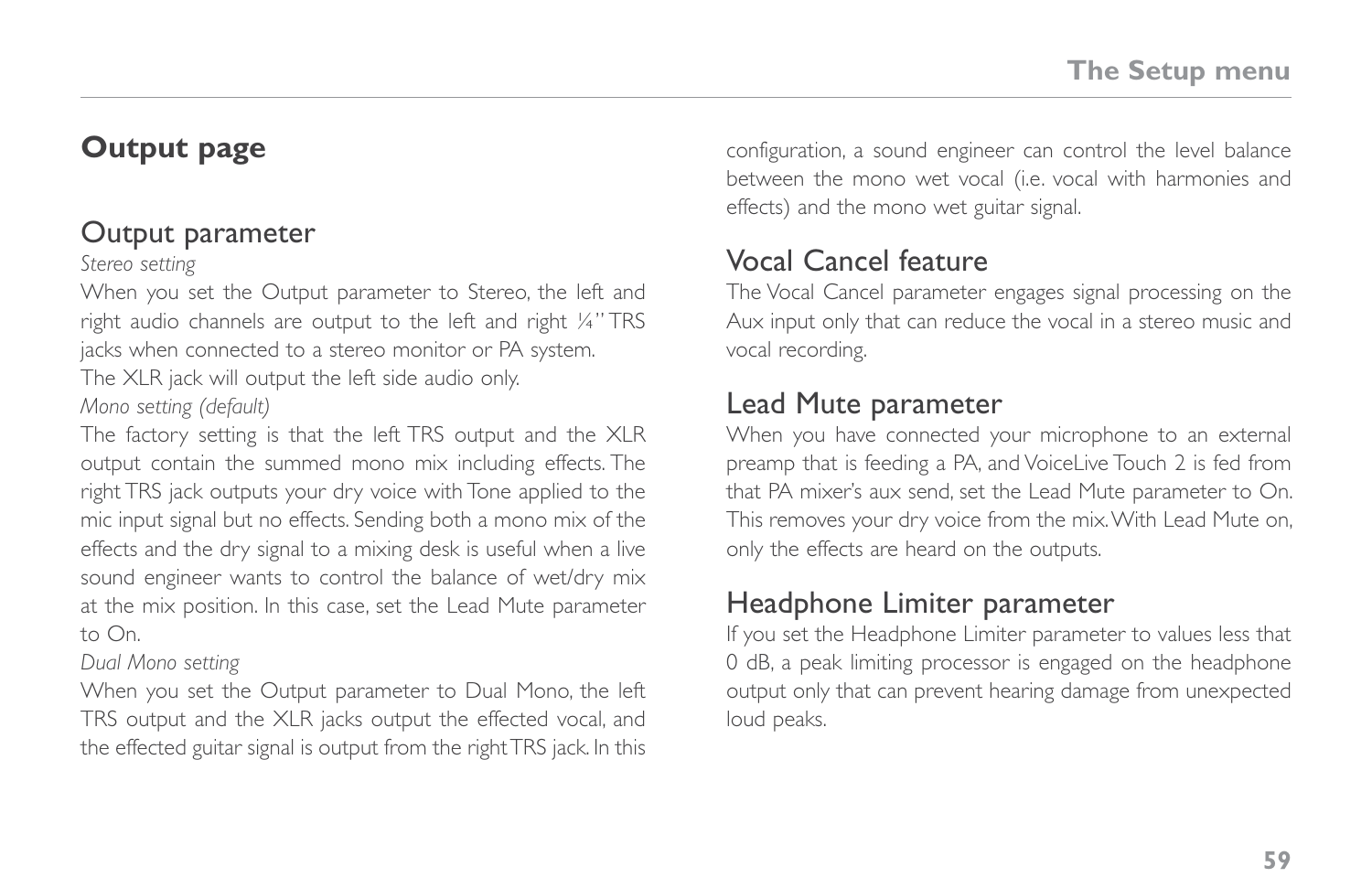#### Lead Delay parameter

The Lead Delay parameter inserts a short delay on the dry voice to make up for the slight processing delay when using the Harmony and Double effects.

*None setting*

When you set the Lead Delay parameter to None, no dry voice delay is added.

*Voice Sync setting*

When you set the Lead Delay parameter to Voice Sync, a short, fixed delay is inserted on dry vocal. This is preferable when you are using the device to process a recorded track, not the signal from a live mic. In live performances, the delay may be noticeable.

*Auto setting*

When you set the Lead Delay parameter to Auto, the dry vocal is only delayed when the Harmony or Double effect blocks are active.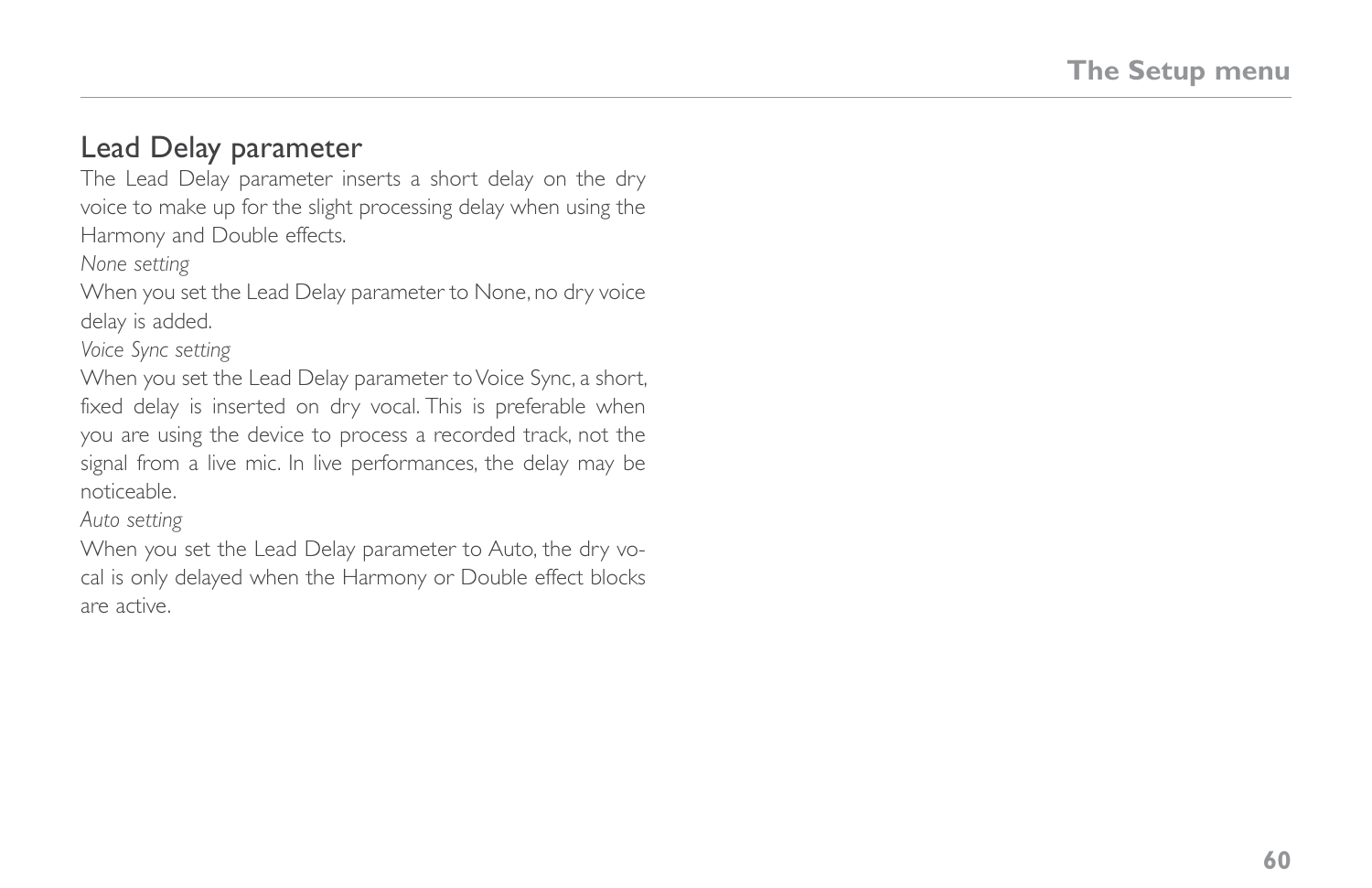# **Guitar page (1)**

A guitar connected to the Guitar In jack can have separate Reverb, Modulation and Compression effects, which are adjusted on this page. The resulting processed signal will be output via the main TRS outputs.

Please note that if you connect the Guitar Thru jack of the VoiceLive Touch 2 to another device, the processed guitar signal will be removed from the mix output of the VoiceLive Touch 2 automatically.

### Reverb Style parameter

The Reverb Style parameter on the Guitar page offers the same styles as the Reverb effect block for vocals does.

### Reverb Level parameter

The Reverb Level parameter sets the amount of the Reverb effect applied to the guitar signal in the mix.

### Mod Style parameter

The Mod Style parameter offers the first seven styles from the Mod effect block, ranging from "Micromod Clone" to "Mono Chorus". These effects are useful for chorusing/thickening effects.

#### Mod Level parameter

The Mod Level parameter sets the amount of the Mod effect applied to the guitar signal in the mix.

### Compressor Ratio parameter

The Compressor Ratio parameter adds audio compression to the guitar by simultaneously lowering peaks and raising quieter details.

At the 1.0 setting, the Compressor is off.

For the Compressor to have any effect, the Compressor Threshold parameter must be set to a value lower than 0 dB.

### Compressor Threshold parameter

The Compressor Threshold parameter sets how loud your guitar chords have to be in order to trigger compression as set by the Compressor Ratio parameter.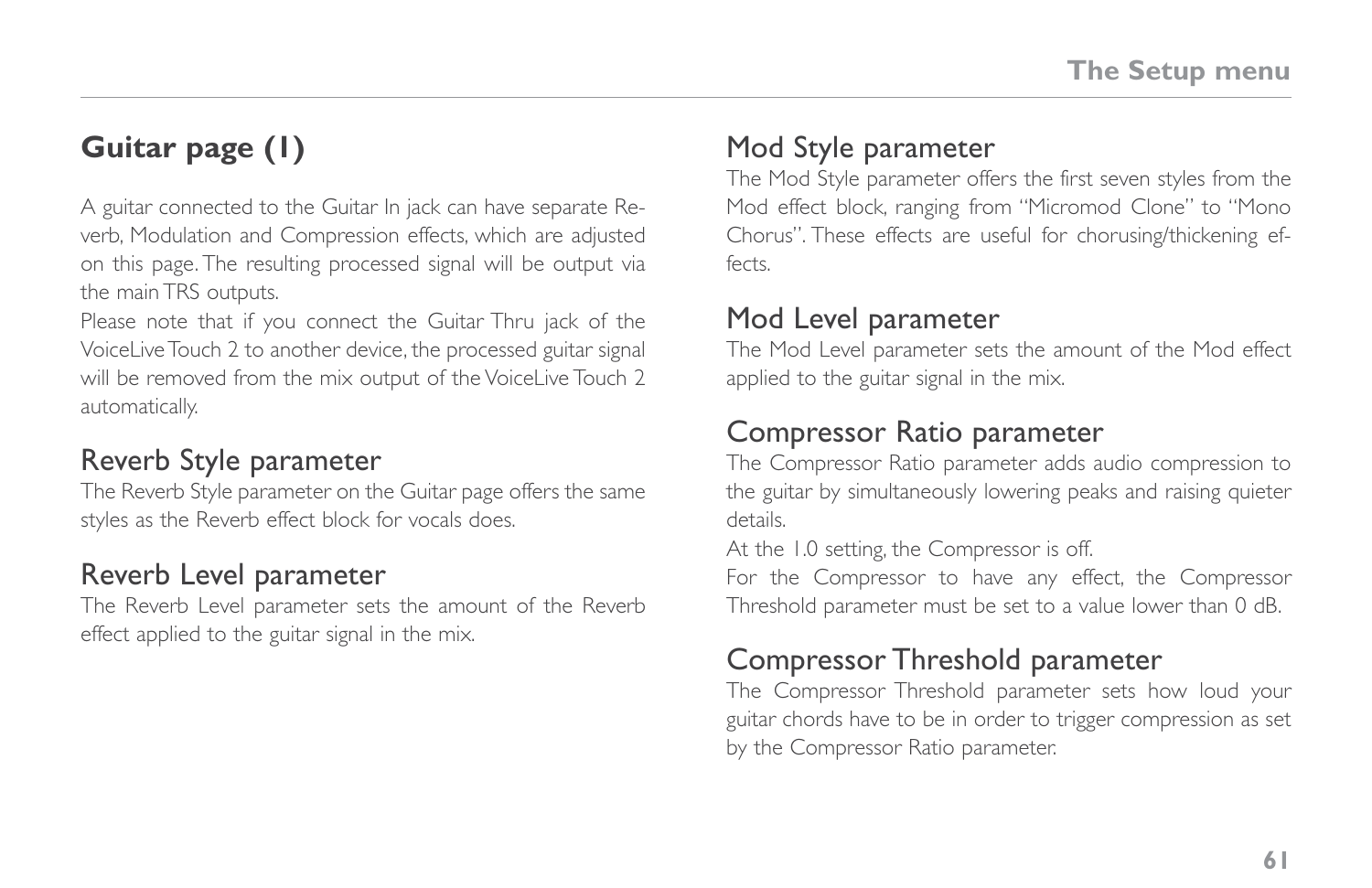#### A note regarding compression on an acoustic guitar

Because the compressor effect automatically adds considerable gain as you adjust the Ratio and Threshold controls, feedback can become an issue. Modest compression settings, e.g. Ratio @ 2.0, Threshold @ -10, can produce contained, pleasing dynamics for acoustic guitars without excessive feedback.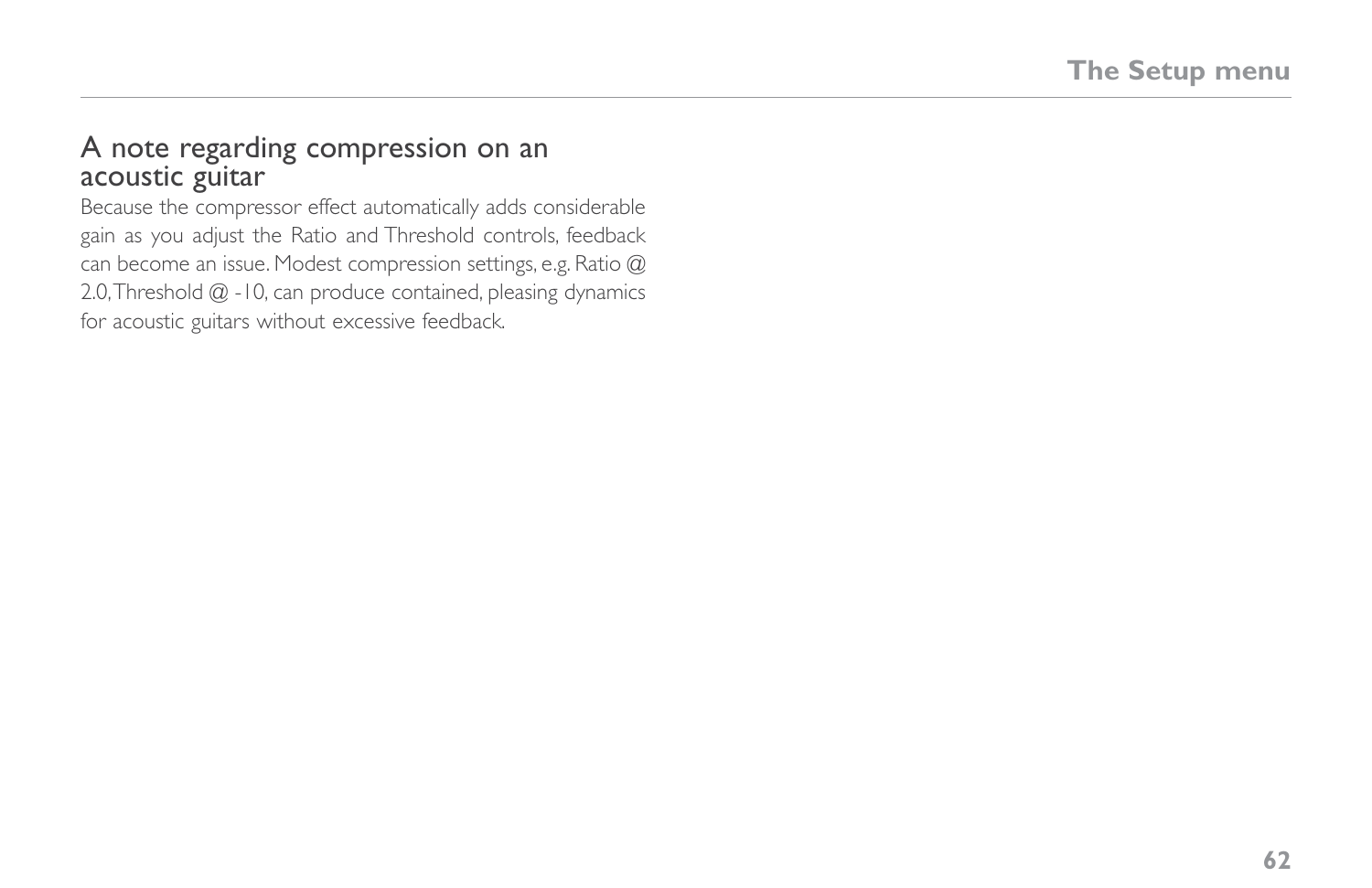# **Guitar page (2)**

A three band, semi-parametric EQ built into the VoiceLive Touch 2 allows you to shape the sound of the guitar connected to the Guitar input.

The range of the three EQ bands is  $\pm$ 12 dB.

#### High Frequency parameter

The High Frequency parameter sets the frequency above which the High Shelf EQ takes effect.

### High Gain parameter

The High Gain parameter sets the amplification or attenuation of the high frequencies in dB.

### Mid Frequency parameter

The Mid Frequency parameter sets the center frequency for the mid band.

### Mid Gain parameter

The Mid Gain parameter sets the amplification or attenuation of the mid frequencies in dB.

### Low Frequency parameter

The Low Frequency parameter sets the frequency below which the Low Shelf EQ takes effect.

### Low Gain parameter

The Low Gain parameter sets the amplification or attenuation of the low frequencies in dB.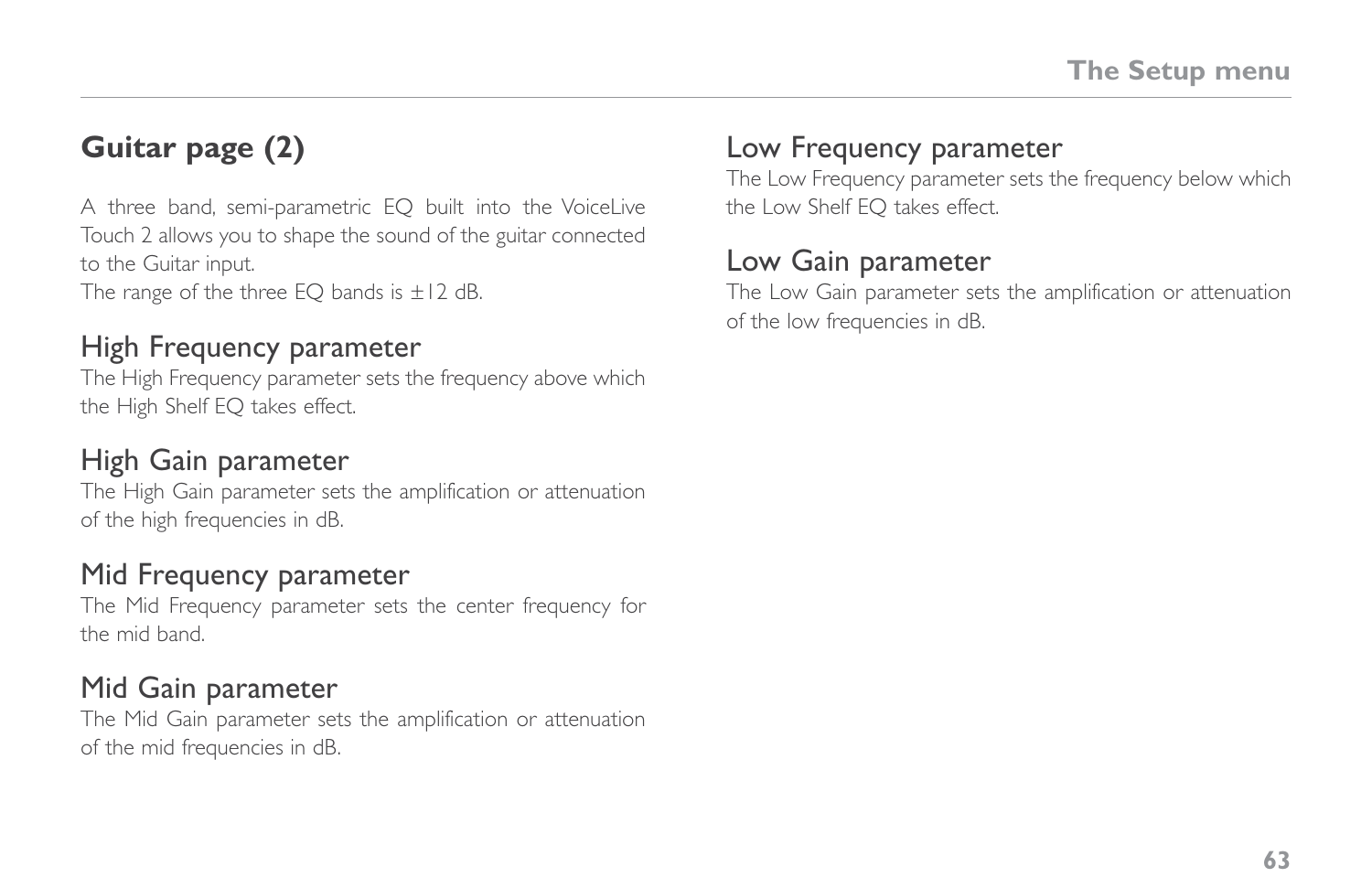### <span id="page-69-0"></span>**Loop page**

There are several useful Loop-related parameters on the Loop page of the Setup menu.

#### Input parameter

While VoiceLive Touch 2 has vocal, guitar and aux inputs, you can separate out which inputs you want to loop.

*Lead + Guitar setting (default)*

Your voice plus the guitar and its EQ and effects are looped. Input coming from the Aux in jack is not looped.

*Guitar setting*

Only the EQ'd and effected guitar is looped. Your voice and input coming from the Aux in jack are not.

*Lead setting*

Only your voice and the vocal effects are looped. Guitar and aux input are not.

*Aux setting*

Only audio arriving at the Aux in jack is looped.

### <span id="page-69-2"></span>Filter Resonance parameter

The Filter Resonance parameter changes the sound of the Loop FX filter by reducing or increasing the mid boost at the filter frequency.

#### <span id="page-69-1"></span>Undo parameter

Setting Undo to On allows you to undo the previous recording when recording loops. Setting Undo to Off doubles the amount of looping time – but of course, at the expense of the ability to undo overdubs.

### Loop Feedback parameter

At the default setting (98%), the Loop Feedback parameter helps prevent overdriving and distortion that can occur when a large number of overdub layers exceed the output capability of the unit. Any setting less than 100% will gently reduce the amount of audio fed back into the loop during each successive overdub.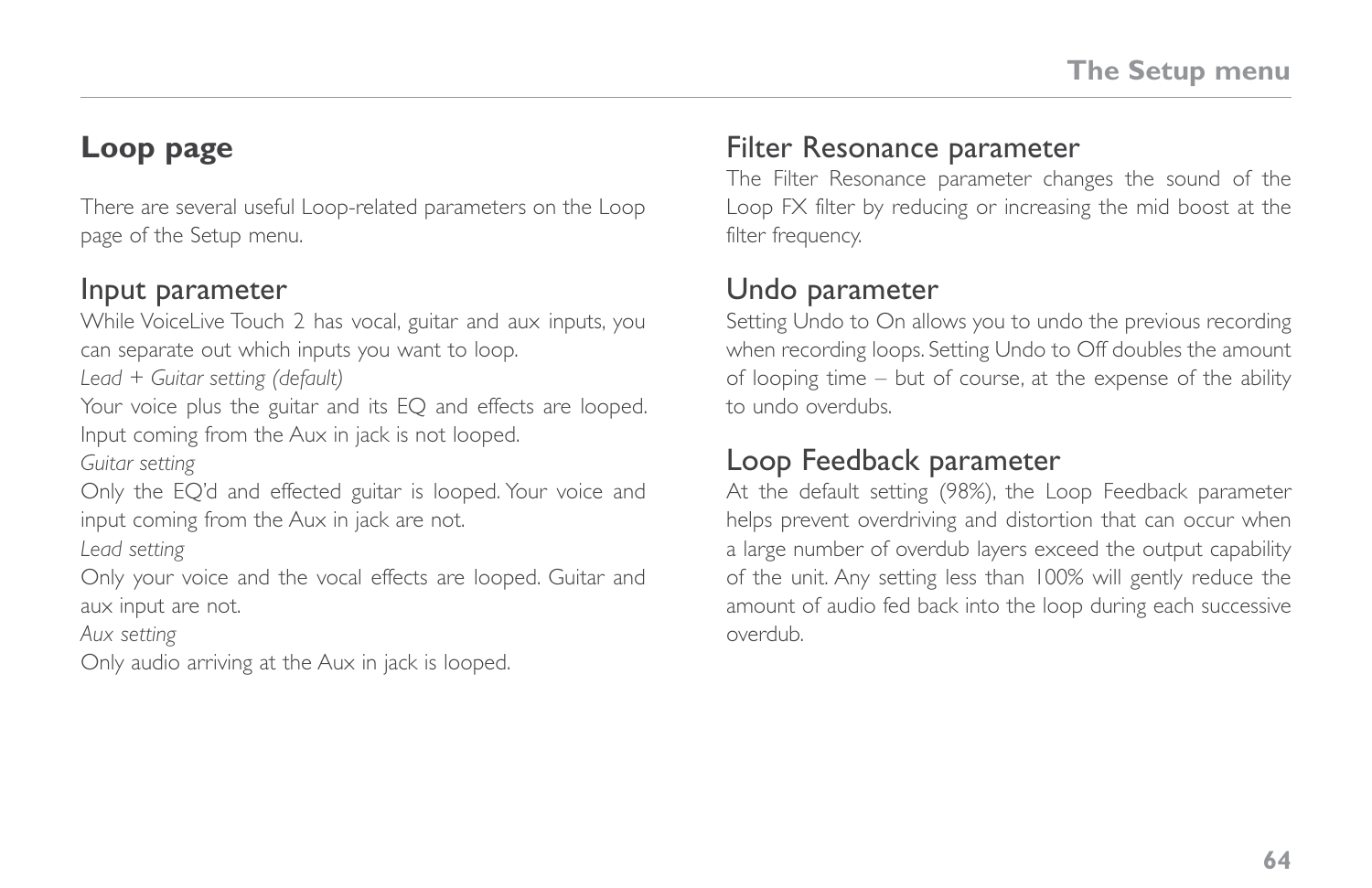### MIDI Control parameter

The VoiceLive Touch 2 Looper can be remotely controlled using MIDI CC messages. If you want to ensure that no received MIDI CC messages will accidentally start or stop Loop features, set this parameter to Off.

#### Queued Mode parameter

When you set Queued Mode to On, the Looper will wait until the next loop point before entering or exiting Overdub mode. You can use this feature to prepare for recording or punch out in advance. If you set Queued Mode to Off, you can punch in and out freely.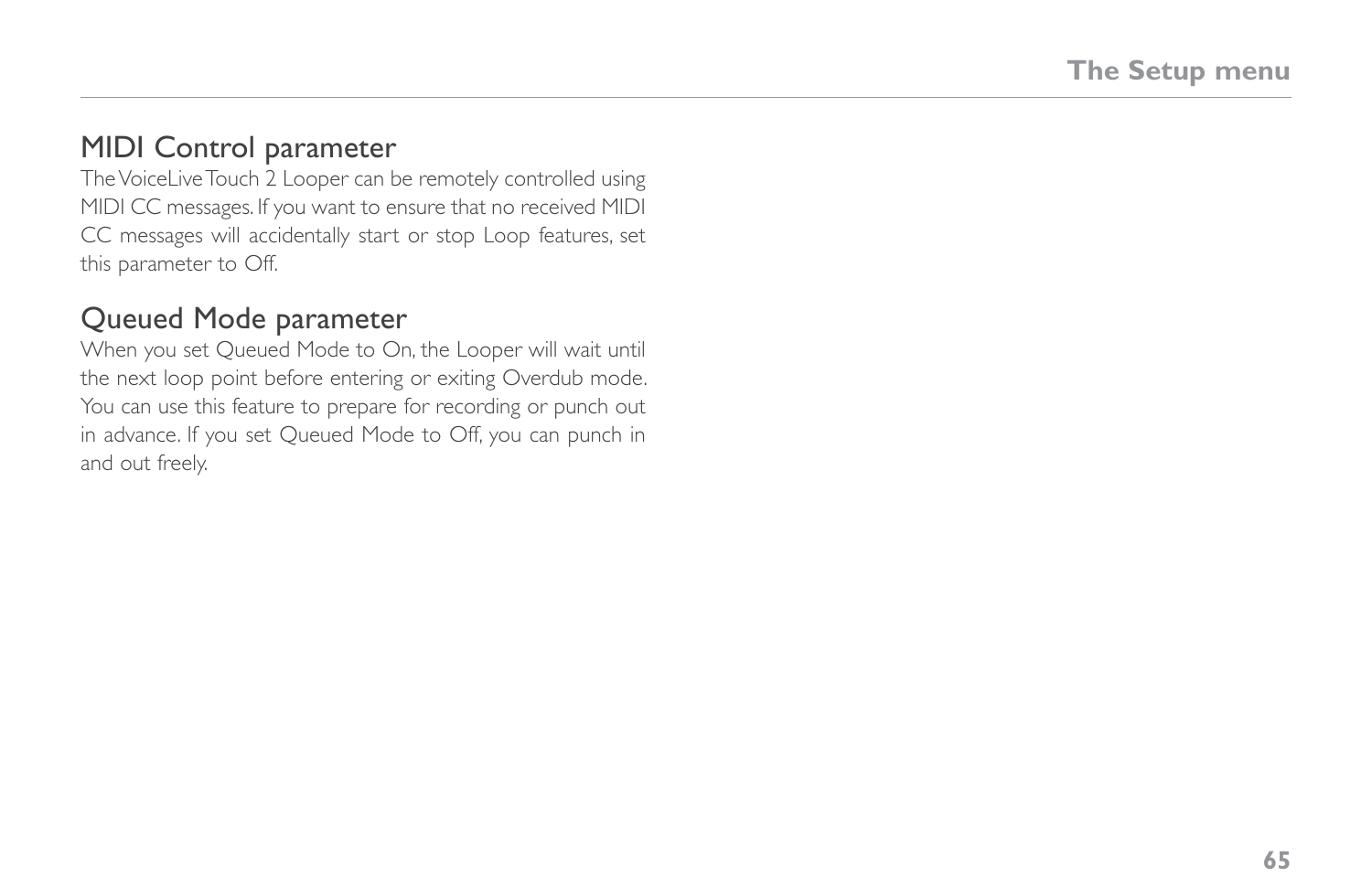### <span id="page-71-0"></span>**Metronome page**

The Metronome page controls the settings for the Loop Metronome feature.

#### Routing parameter

Use the Routing parameter to define where the sound of the built-in metronome click should be heard.

*All setting*

If you want to hear the Metronome on the main outputs and the headphone outputs, set the Routing parameter to All.

*Headphone setting*

If you want to hear the Metronome on the headphone outputs only, set the Routing parameter to Headphone. This allows you to build loops synced to a predefined tempo (which you can hear over headphones) without the metronome disturbing the audience.

#### MIDI Tempo parameter

The MIDI Tempo parameter allows you to synchronize the Loop Metronome and the queued loop features of the Voice-Live Touch 2 to an external MIDI Clock signal.

*Off setting*

When you set the MIDI Tempo parameter to Off, the Metronome is synced to Tap Tempo.

*Slave setting*

When you set the MIDI Tempo parameter to Slave, the Metronome is synced to incoming beats from an external MIDI Clock signal.

When the MIDI Tempo parameter is set to Slave, tapping the Tap button will show a popup message: nnn BPM (MIDI Sync).

### Sound parameter

The Sound parameter allows you to choose from three different metronome sounds: Sine, Kick Drum and HiHat.

### Level parameter

The Level parameter sets the volume of the metronome.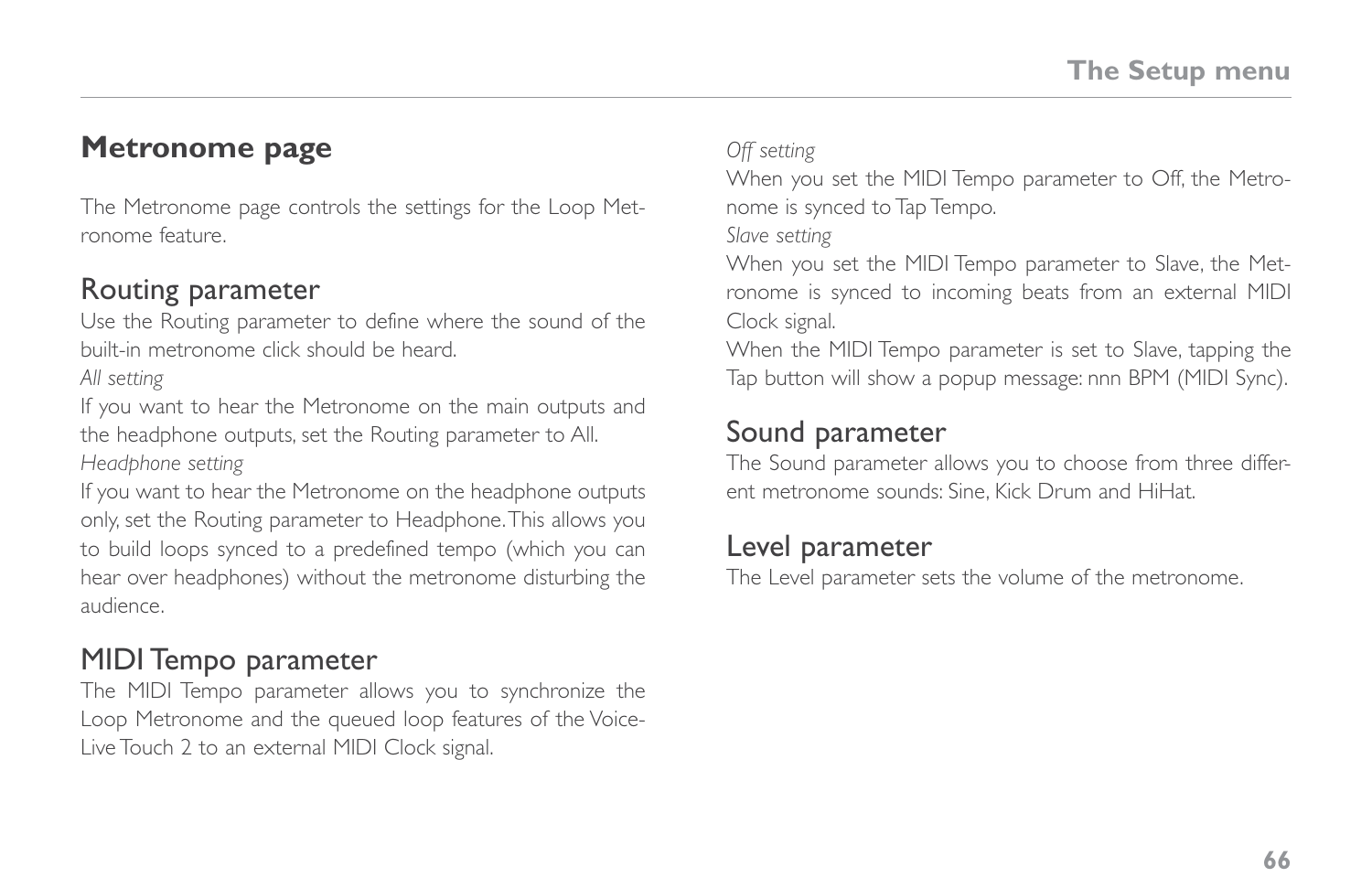# **MIDI page (1)**

This is one of two pages of MIDI settings.

#### MID Channel parameter

The MIDI Channel parameter sets the MIDI channel that VoiceLive Touch 2 uses for preset change messages and MIDI harmony control.

#### Filter parameter

Use the Filter parameter to filter out and block MIDI messages that you would like VoiceLive Touch 2 to ignore. *None setting* No MIDI messages are filtered. *PRG Change setting* MIDI Program Change messages are filtered. *SYSEX setting* MIDI System Exclusive messages are filtered. *PC+SYSEX setting* MIDI Program Change and System Exclusive messages are filtered.

#### CC Channel parameter

If you want the VoiceLive Touch 2 to receive MIDI CC messages on a specific channel (different from the channel used for transferring MIDI notes), use the CC Channel parameter to set this channel.

#### Transpose parameter

In MIDI NOTES mode, the Transpose parameter is used to transpose the harmony voices. The value corresponds to octaves.

This allows you to control harmony voices using the upper or lower sections of a MIDI keyboard if required and ensure the resulting harmony voices are in the correct range.

### SplitDir (Split Direction) parameter

If you have defined a split point using the Split Note parameter, the Split Direction parameter sets whether MIDI notes above or below the split point are used to control harmony voices. This parameter is applied in MIDI Notes presets only.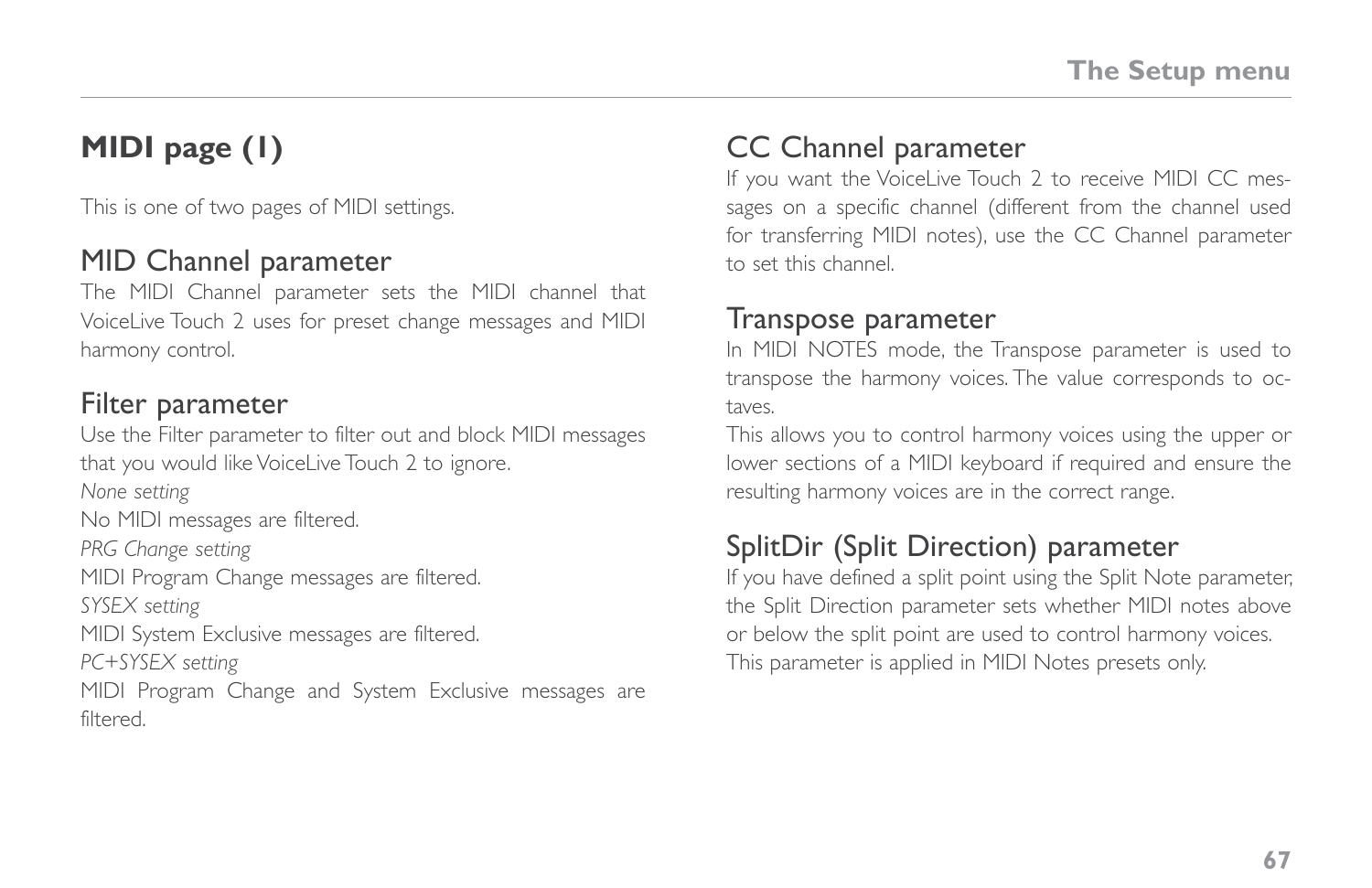#### Split Note parameter

Use the Split Note parameter to define a split point. Only notes above or below this split point are used to control harmony voices.

This parameter is applied in MIDI Notes presets only.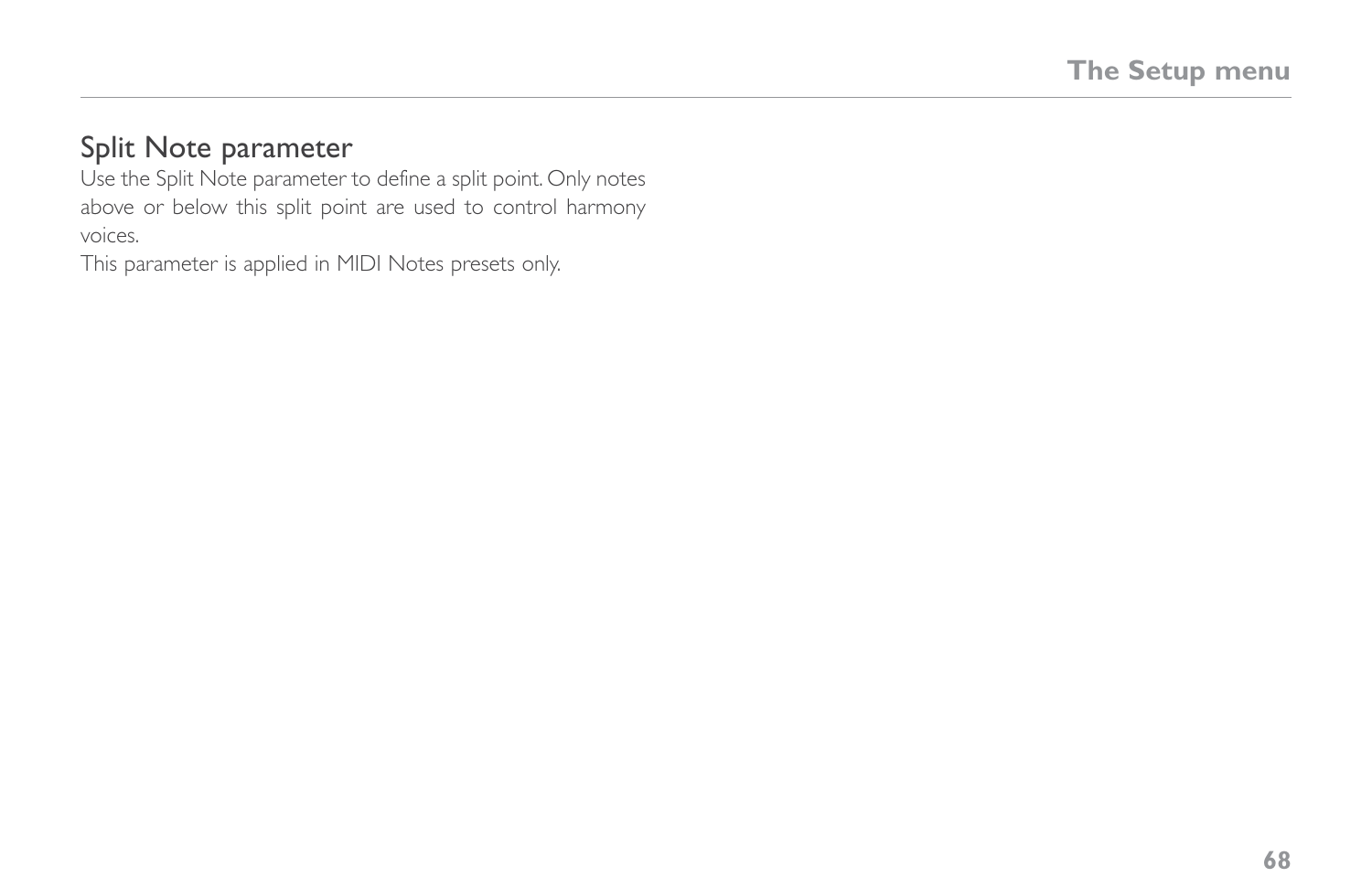# **MIDI page (2)**

#### SysEx ID parameter

The SysExID parameter sets the MIDI System Exclusive ID number of the VoiceLive Touch 2. When addressing *multiple* VoiceLive Touch 2 units on the same MIDI In/Thru chain with a SysEx editor, each device should have its own  $ID - or$  they all will be edited in the same way.

#### PB Range parameter

The PBRANGE (Pitch Bend Range) parameter sets the range (in semitones) that MIDI pitch bend information will alter voice pitch shifts.

### MIDI CTRL parameter

The MIDI CTRL (Control) parameter defines which ports (USB and/or the physical MIDI input) are used by VoiceSupport software and for MIDI keyboard input and control.

*Merge setting (default)*

When you set the MIDI Control parameter to Merge, a computer running VoiceSupport software can be connected to the USB port to control and update the device. MIDI notes, control messages and MIDI Clock are received via the physical MIDI Input jack on the device.

*MIDI setting*

When you set the MIDI Control parameter to MIDI, the USB port is ignored. MIDI notes and control messages are received via the physical MIDI Input jack on the device. You can also use MIDI System Exclusive messages on the MIDI Input jack to import presets using librarian software on a computer.

*USB setting*

On this setting, the physical MIDI In is ignored. The USB port on the VoiceLive Touch 2 is used for both VoiceSupport and MIDI notes and control messages.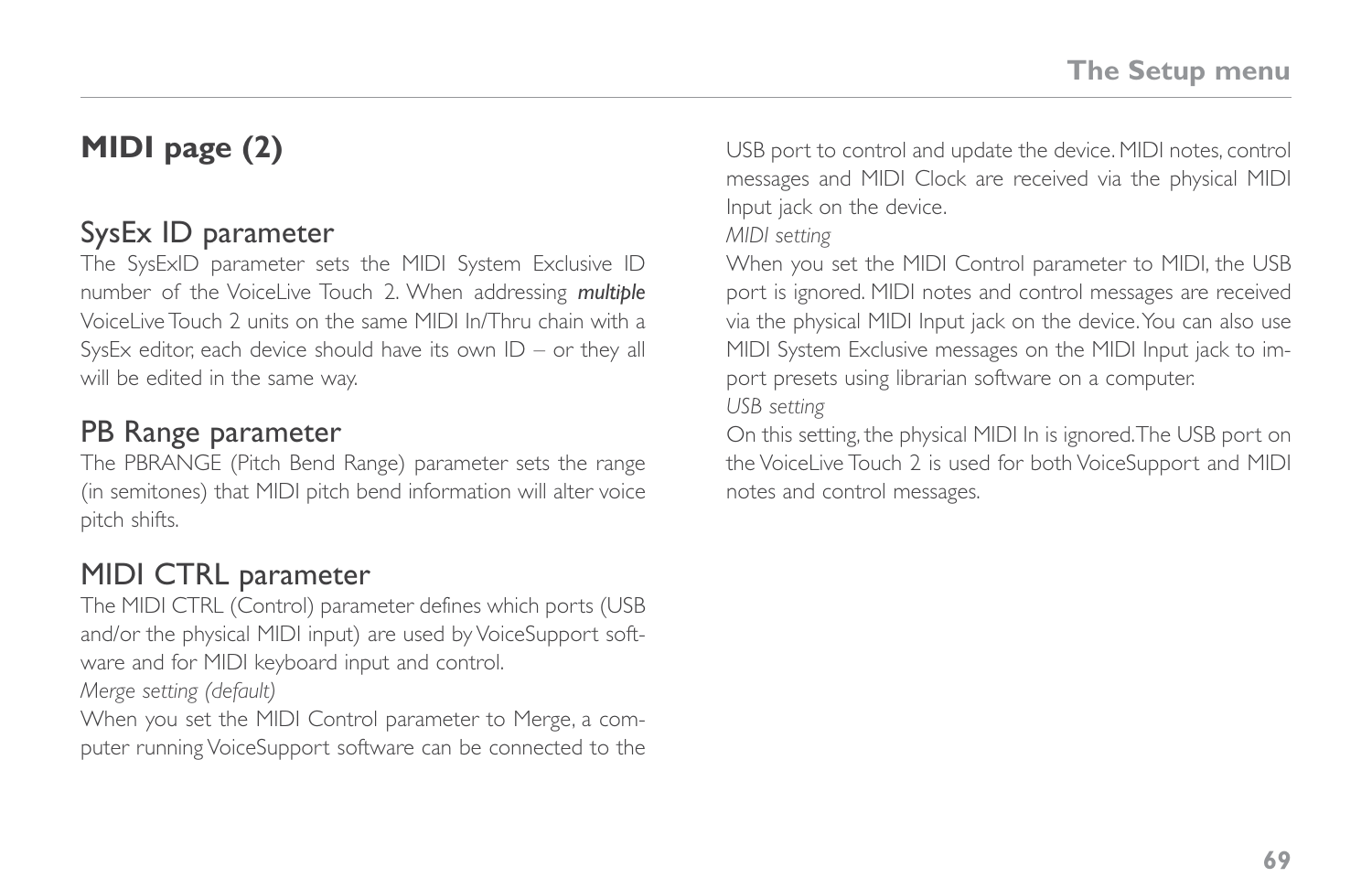## **Switch-3 page**

The optional three button footswitch, Switch-3, offers handsfree control of VoiceLive Touch 2. You can assign individual functions to any footswitch to control presets, looping, Hit etc.

#### Customizing Switch-3 footswitch assignments

- Connect Switch-3 to the Footswitch jack.
- Set the Control parameter on the Switch-3 page to "Custom".
- Adjust any of the Switch 1, 2, or 3 settings.

#### Control parameter

Allows quick switching between pre-set footswitch profiles and your custom profile.

*Default setting*

Set the Control parameter to Default for the following settings:

- $-$  Switch  $1 =$  Preset Down
- $-$  Switch  $2$  = Preset Up
- $-$  Switch  $3 = H$ it & Talk

#### *Looping setting*

Set the Control parameter to Looping for the following settings:

- $-$  Switch  $1 =$  Loop Record / LoopPlay
- $-$  Switch  $2 =$  Loop Stop/Clear
- $-$  Switch  $3 =$  Loop Undo

*Custom setting*

Set the Control parameter to Custom to assign the three footswitches of the Switch-3 freely.

### Switch 1, Switch 2 and Switch 3 parameters

These parameters can be used to assign the three footswitches on a Switch-3 individually to the following features: *Preset Down setting*

When a footswitch is assigned to Preset Down, tapping that footswitch will switch to the previous preset.

*Preset Down & Key setting*

When a footswitch is assigned to Preset Down & Key, *tapping*  that footswitch will switch to the previous preset. *Holding* the footswitch allows Harmony key input via a special menu.

*Preset Up setting*

When a footswitch is assigned to Preset Up, tapping that footswitch will switch to the next preset.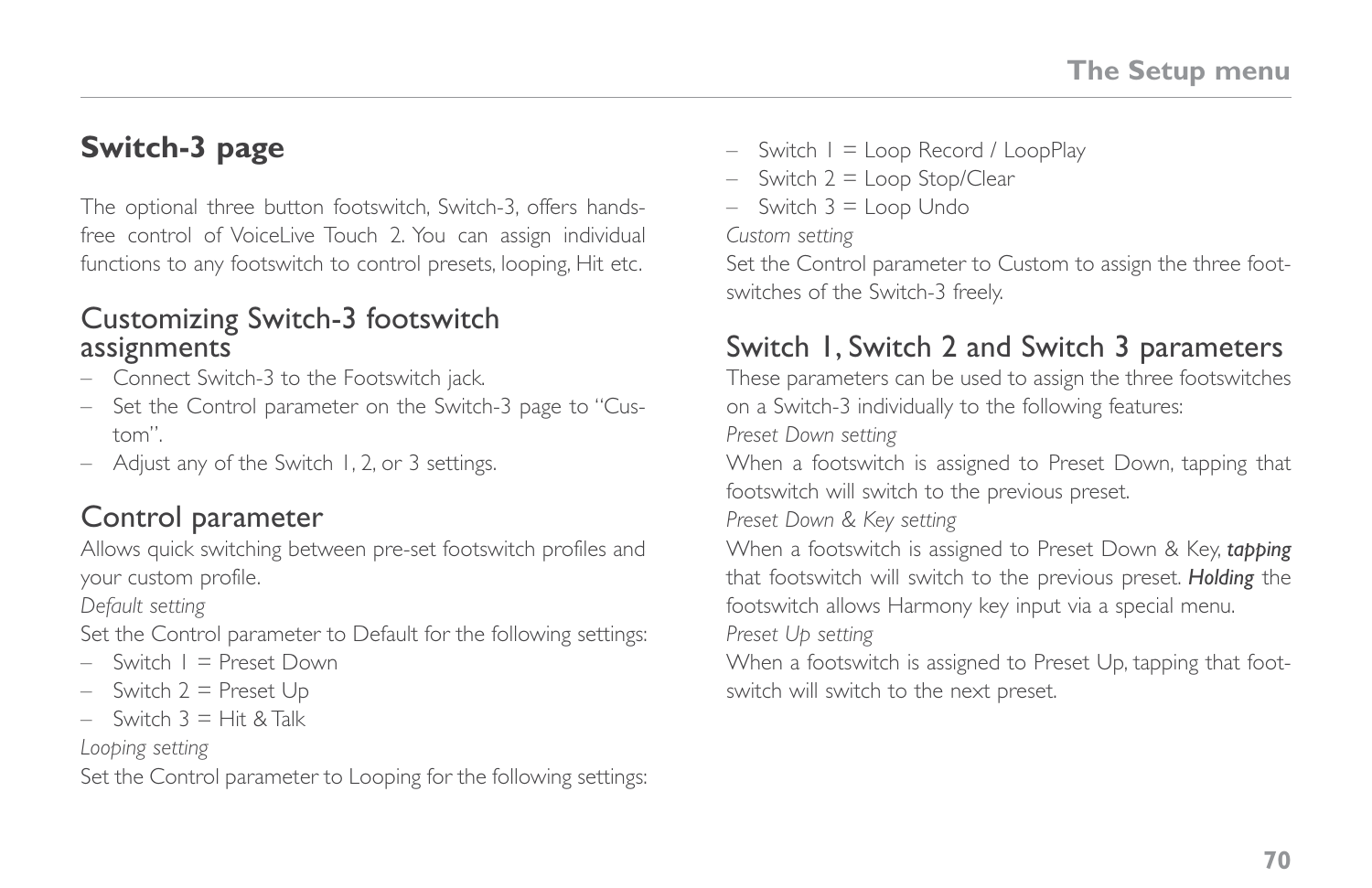#### *Preset Up & Tap setting*

When a footswitch is assigned to Preset Up, tapping that footswitch will switch to the next preset. *Holding* the footswitch temporarily enters Tap Tempo mode.

*Hit & Talk setting*

When a footswitch is assigned to Hit & Talk, tapping that footswitch will cycle Hit mode. *Holding* the footswitch enters Talk mode.

*Hit & Key setting*

When a footswitch is assigned to Hit & Talk, tapping that footswitch will cycle Hit mode. Holding the footswitch allows Harmony key input via a special menu.

*Loop Record/Play setting*

When a footswitch is assigned to Loop Record/Play, tapping that footswitch will switch to Loop Record mode. Tapping the footswitch again will switch to loop playback.

*Loop Stop/Clear setting*

When a footswitch is assigned to Loop Stop/Clear, tapping that footswitch will stop playing the loop. Holding the footswitch will clear the loop.

*Loop Undo setting*

When a footswitch is assigned to Loop Undo, tapping that footswitch will immediately undo the previous Loop recording. Tapping the footswitch again will restore (redo) the recording. *Loop Start/Stop setting*

When a footswitch is assigned to Loop Start/Stop and a loop exists, tapping the footswitch will start playback. Tapping the footswitch again will stop playback. There are no record or hold functions in this mode.

*1 Button Looper setting*

The 1 Button Looper setting is a convenient way to control all relevant Looper functions using a single footswitch. This allows you to assign the two remaining buttons on a Switch-3 for other features (e.g. Hit).

- With no loop present, tap the footswitch once to record.
- Tap the footswitch again to define the loop length and switch to loop playback.
- Tap the footswitch again to overdub during playback.
- Hold the footswitch to undo the last overdub.
- Hold the footswitch again to restore (redo) the last overdub.
- Tap the footswitch twice quickly to stop.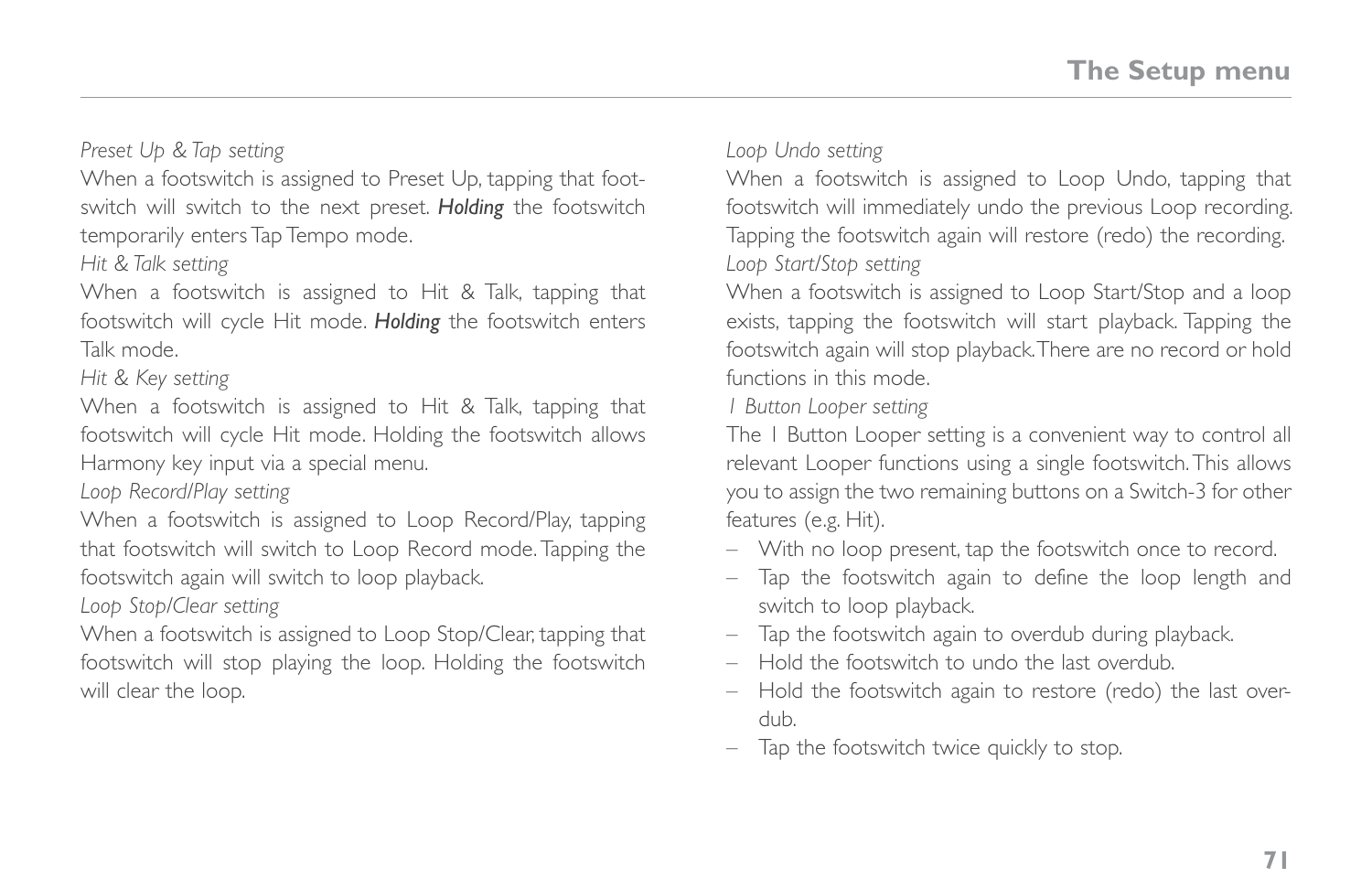- Please note that when stopping, a short portion of audio is recorded.
- Tap the footswitch to play or hold to erase the loop.
- A short portion of audio is played when erasing a loop. *Tap Tempo setting*

When a footswitch is assigned to Tap Tempo, tapping that footswitch will set the tempo for the tempo-based effects. *Mod setting*

When a footswitch is assigned to Mod, tapping that footswitch will activate or deactivate the Mod effect. There is no hold function for this setting.

#### *Delay setting*

When a footswitch is assigned to Delay, tapping that footswitch will activate or deactivate the Delay effect. There is no hold function for this setting.

*Delay Moment*

When a footswitch is assigned to Delay Moment, holding that footswitch will temporarily activate the Delay effect.

*Reverb setting*

When a footswitch is assigned to Reverb, tapping that footswitch will activate or deactivate the Reverb effect. There is no hold function for this setting.

*Harmony setting*

When a footswitch is assigned to Harmony, tapping that footswitch will activate or deactivate the Harmony effect. There is no hold function for this setting.

*Harmony Moment setting*

When a footswitch is assigned to Harmony Moment, holding that footswitch will temporarily activate the harmony voices. *Harmony & Key setting*

When a footswitch is assigned to Harmony & Key, tapping that footswitch will activate or deactivate the harmony voices. Holding the footswitch allows Harmony key input via a special menu. *Harmony Hold setting*

When a footswitch is assigned to Harmony Hold, tapping that footswitch will activate the harmony feature, sustaining the harmony voices infinitely.

*Choir setting*

When a footswitch is assigned to Choir, tapping that footswitch will activate or deactivate the Choir effect. There is no hold function for this setting.

*Doubling setting*

When a footswitch is assigned to Doubling, tapping that footswitch will activate or deactivate this effect. There is no hold function for this setting.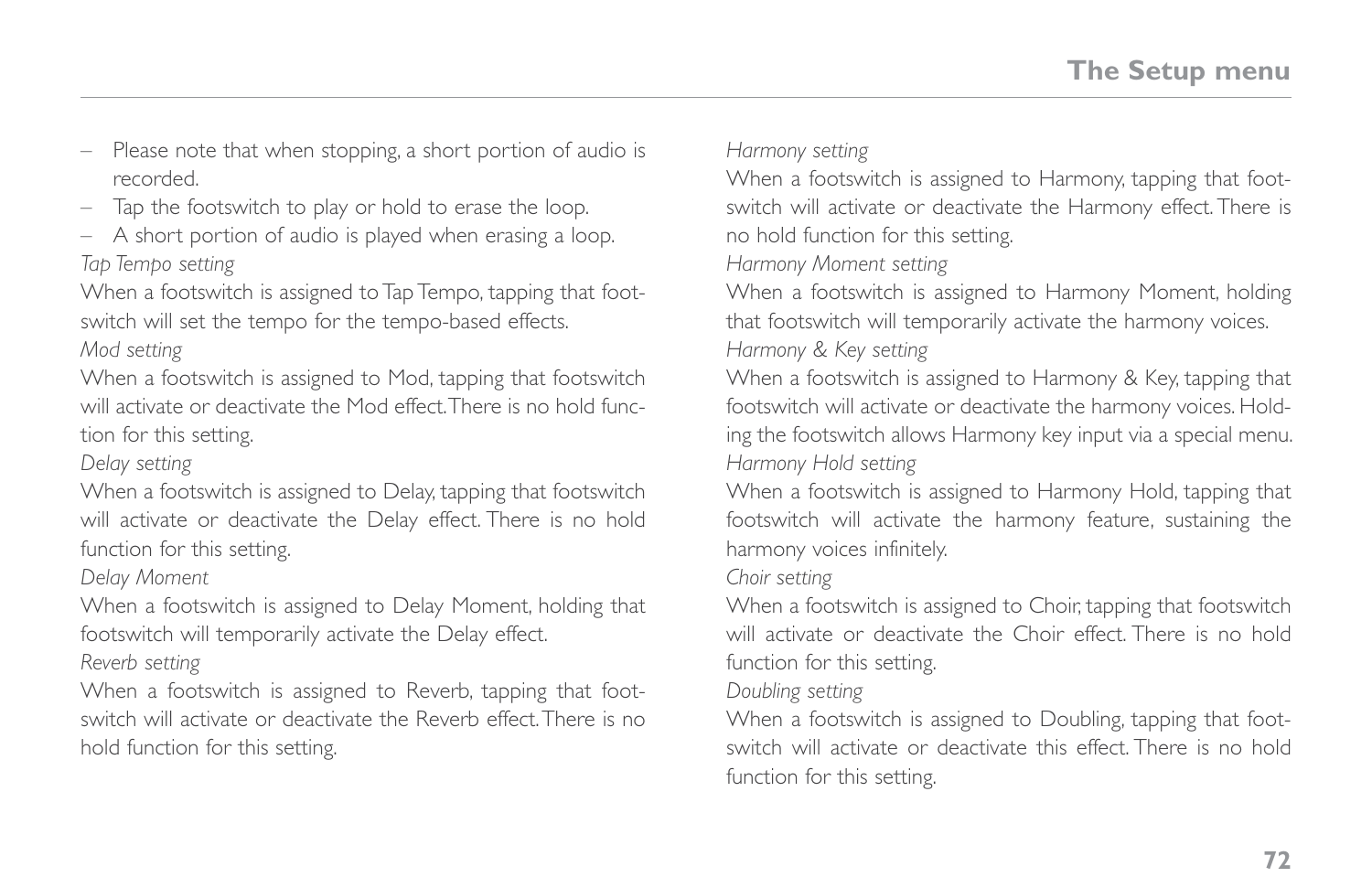*Transducer setting*

When a footswitch is assigned to Transducer, tapping that footswitch will activate or deactivate this effect. There is no hold function for this setting.

*Rhythm setting*

When a footswitch is assigned to Rhythm, tapping that footswitch will activate or deactivate this effect. There is no hold function for this setting.

*Hardtune setting*

When a footswitch is assigned to Hardtune, tapping that footswitch will activate or deactivate this effect. There is no hold function for this setting.

*Guitar Reverb setting*

When a footswitch is assigned to Guitar Reverb, tapping that footswitch will activate or deactivate this effect. There is no hold function for this setting.

*Guitar Mod setting*

When a footswitch is assigned to Guitar Mod, tapping that footswitch will activate or deactivate this effect. There is no hold function for this setting.

*Guitar All setting*

When a footswitch is assigned to Guitar All, tapping that footswitch will activate or deactivate the Guitar Reverb and Guitar Mod effects. There is no hold function for this setting.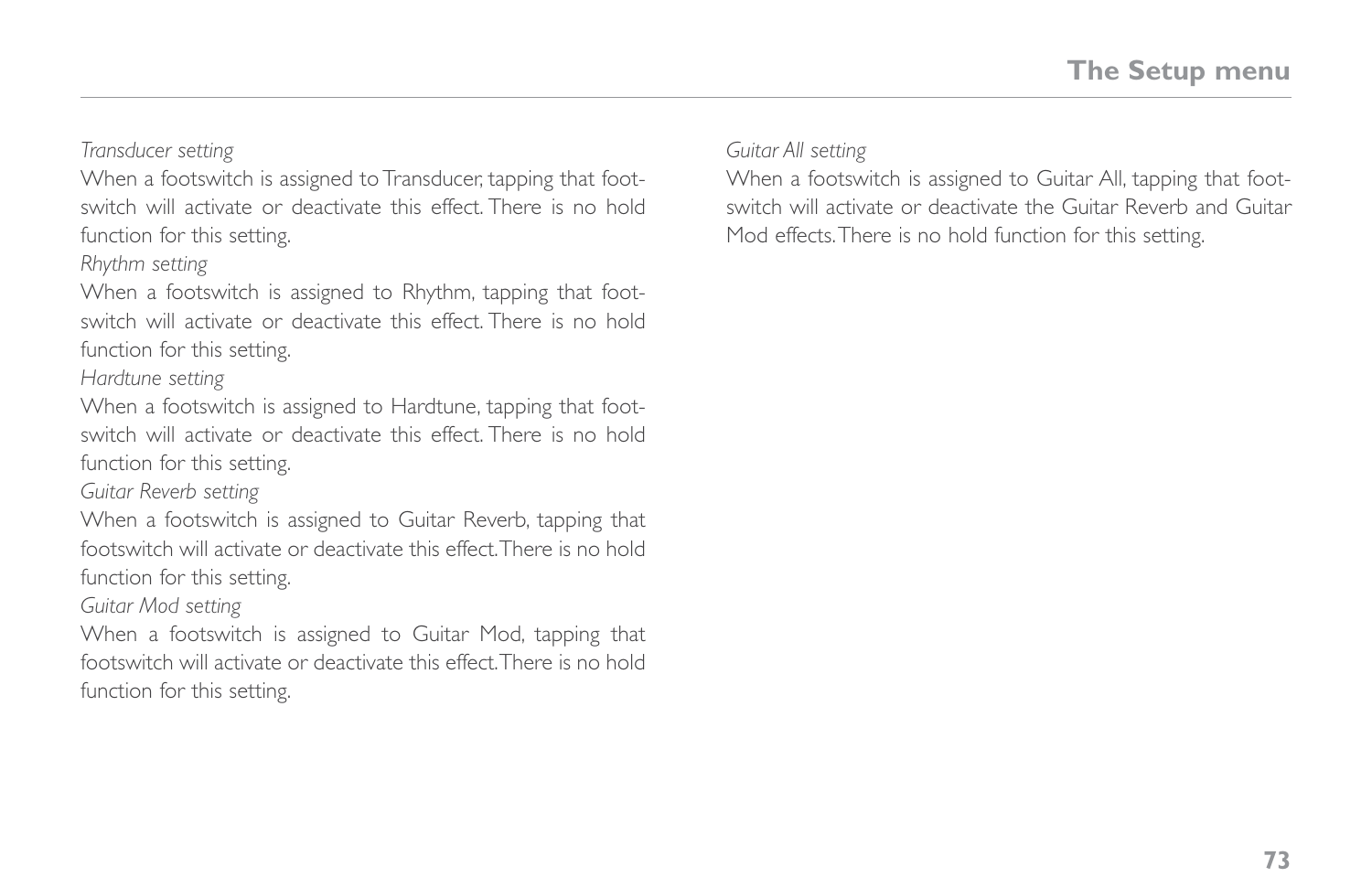### **System page**

#### LCD Contrast parameter

The LCD Contrast parameter adjusts the display to best match ambient lighting.

#### Mic Boost parameter

The Low and High settings for the Mic Boost parameter add digital gain to the incoming mic signal so that quiet singing and/ or low output microphones can use the middle, broader adjustment range of the Input knob.

### Global Key parameter

The Global Key parameter can be useful when you've found a good fixed key for your song but want to try different presets. *On setting*

When Global Key is set to On, all presets are set to the same Harmony Key – whether it is set to Auto or a fixed key such as E Major 2. Global Key can be set by either the Key parameter in the Harmony edit menu (there is no need to store) or via the Switch-3.

*Off setting (default)* When Global Key is set to Off, individual presets may be stored with any Key setting.

#### Tune Reference parameter

The Tune Reference parameter trims the overall tuning reference for the Harmony and Hardtune effect blocks with respect  $\text{to } A = 440$  Hz. This parameter is very useful when an accompanying instrument has changed overall pitch, such as a piano that is in tune with itself – but not with  $A = 440$  Hz.

#### Aux In Type parameter

The Aux In Type parameter helps reduce Harmony chord change latency when you're singing to music coming from an MP3 player connected to the Aux input. It does so by delaying the MP3 audio signal slightly.

*Live setting*

When setting the Aux In Type parameter to Live, no delay is added.

*Tracks setting (default)*

When setting the Aux In Type parameter to Tracks, delay is added to the incoming audio.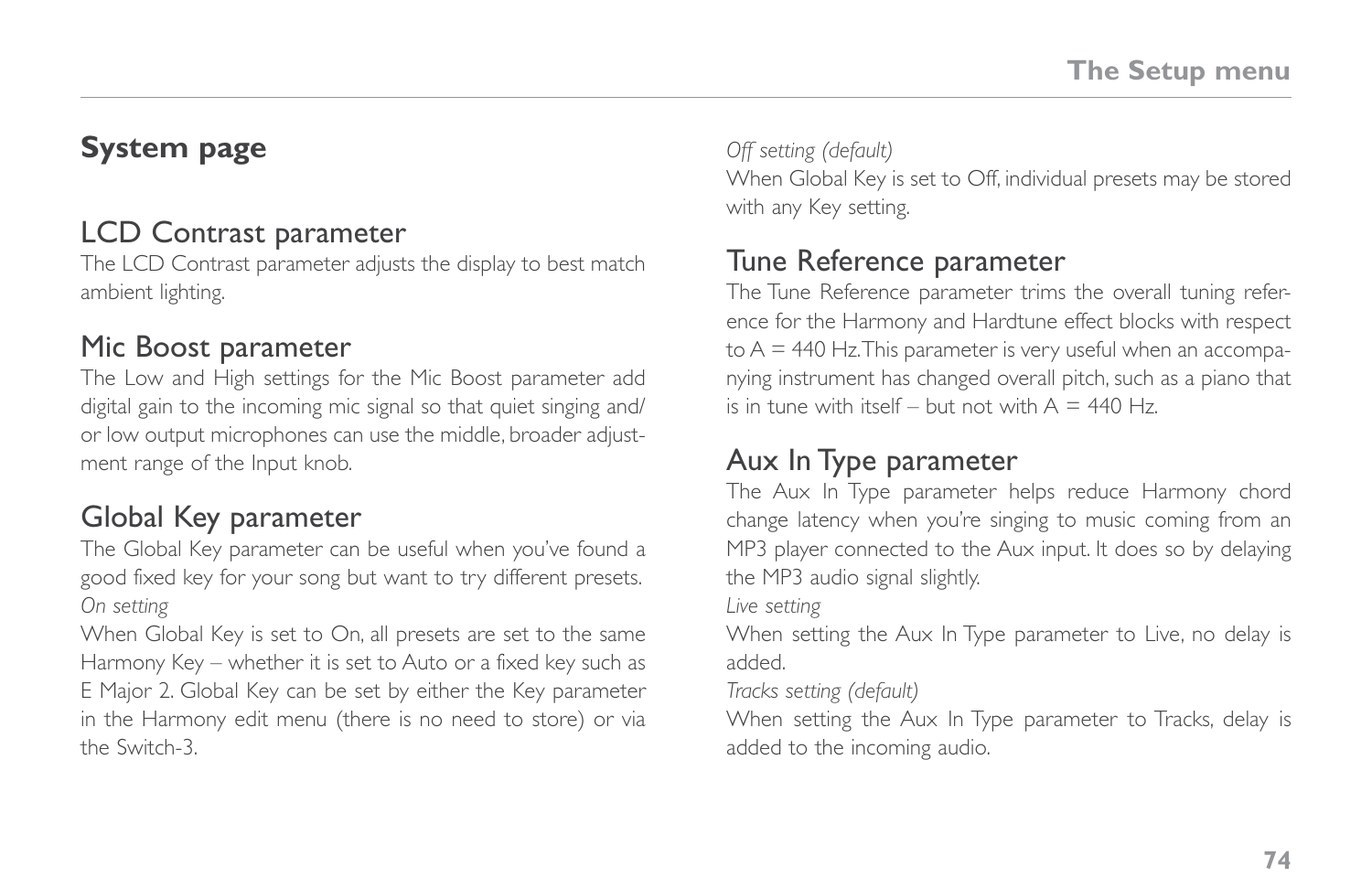#### Global Tempo parameter

*On setting (default)*

When you set the Global Tempo parameter to On, all presets adhere to the most recent Tap Tempo. This is so that Rhythm, Delay and the Loop Metronome can all synchronize to the same tempo as you change presets. Note that the Slap and Set Time styles within the Delay block will remain at their own settings.

*Off setting*

When you set the Global Tempo parameter to Off, the individual tempo for each preset is recognized as you change presets.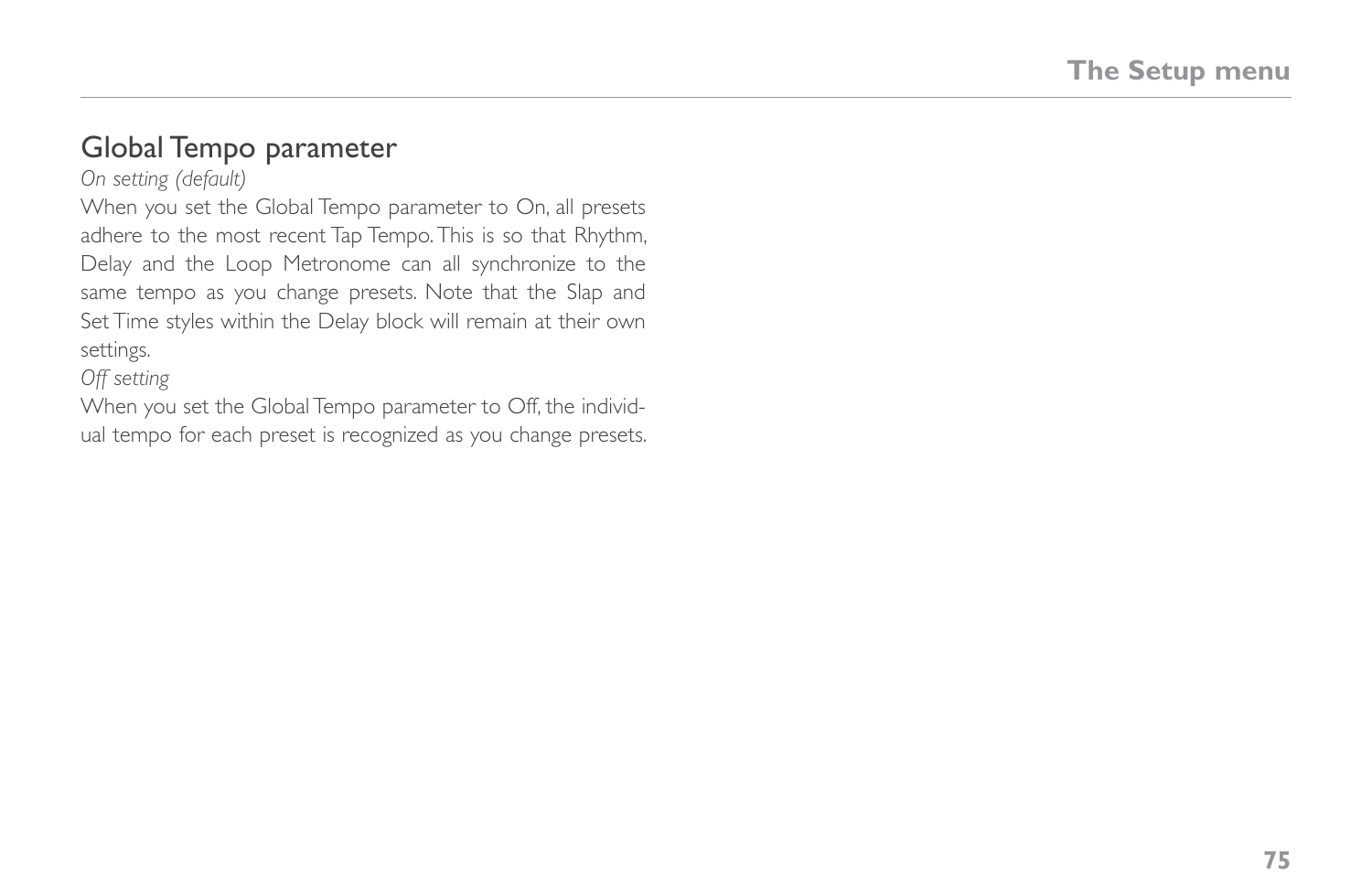### **Product Info page**

The Product Info page displays the current firmware version, the product serial number and the manufacturing date. Having this information handy allows for quicker troubleshooting with TC-Helicon support.

#### Factory initialization procedure

This returns the unit to all of its default system and preset values. If you want to preserve your presets, back them up using VoiceSupport. You can view the VoiceSupport manual on the support page of the TC-Helicon website.

- Power up the unit.
- When the display shows text, hold the *left bottom* and *left top* Matrix buttons until the display shows the initialization message.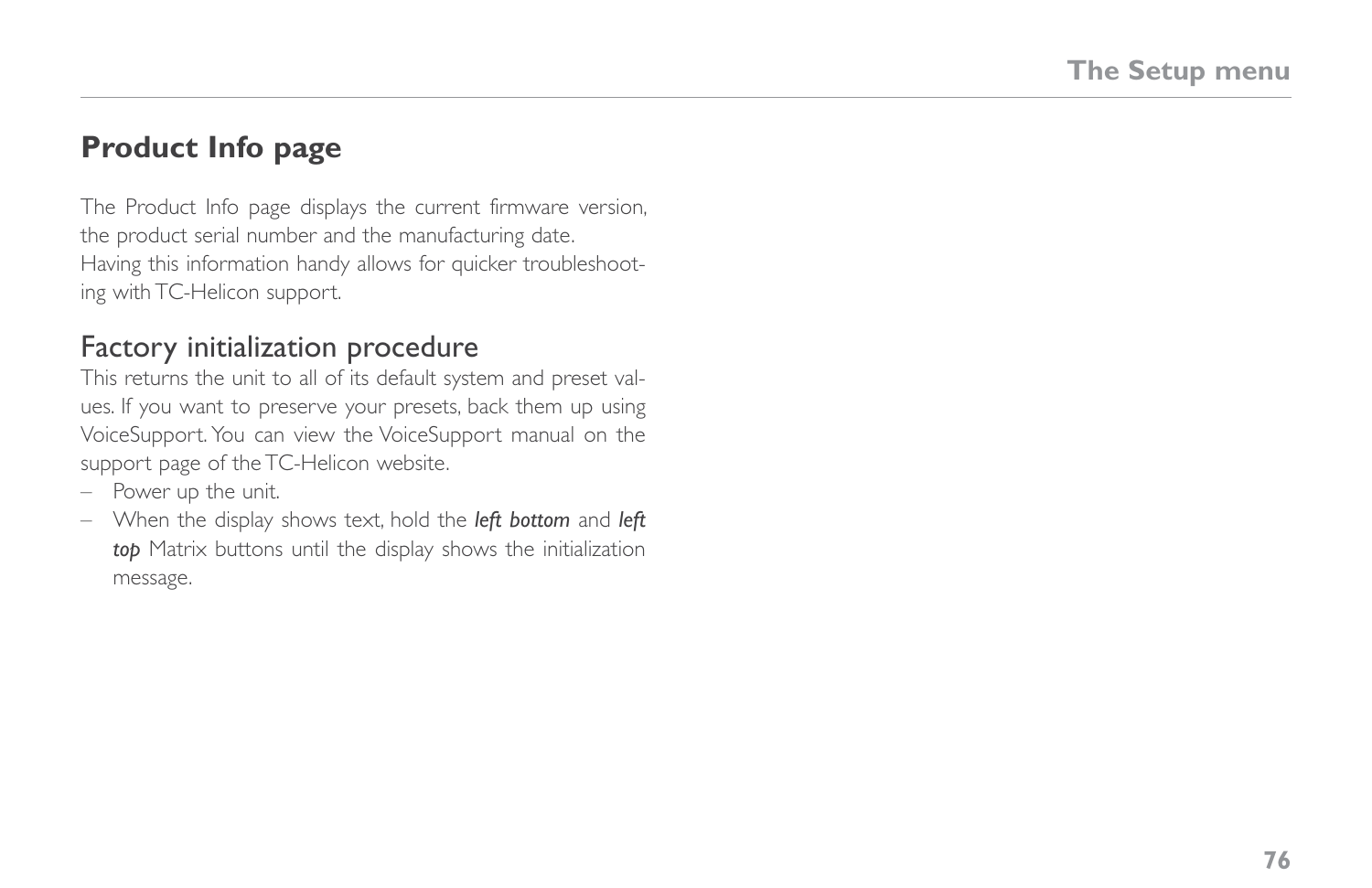# **MIDI Implementation**

This chapter of the VoiceLive Touch 2 reference manual contains the MIDI implementation of the device.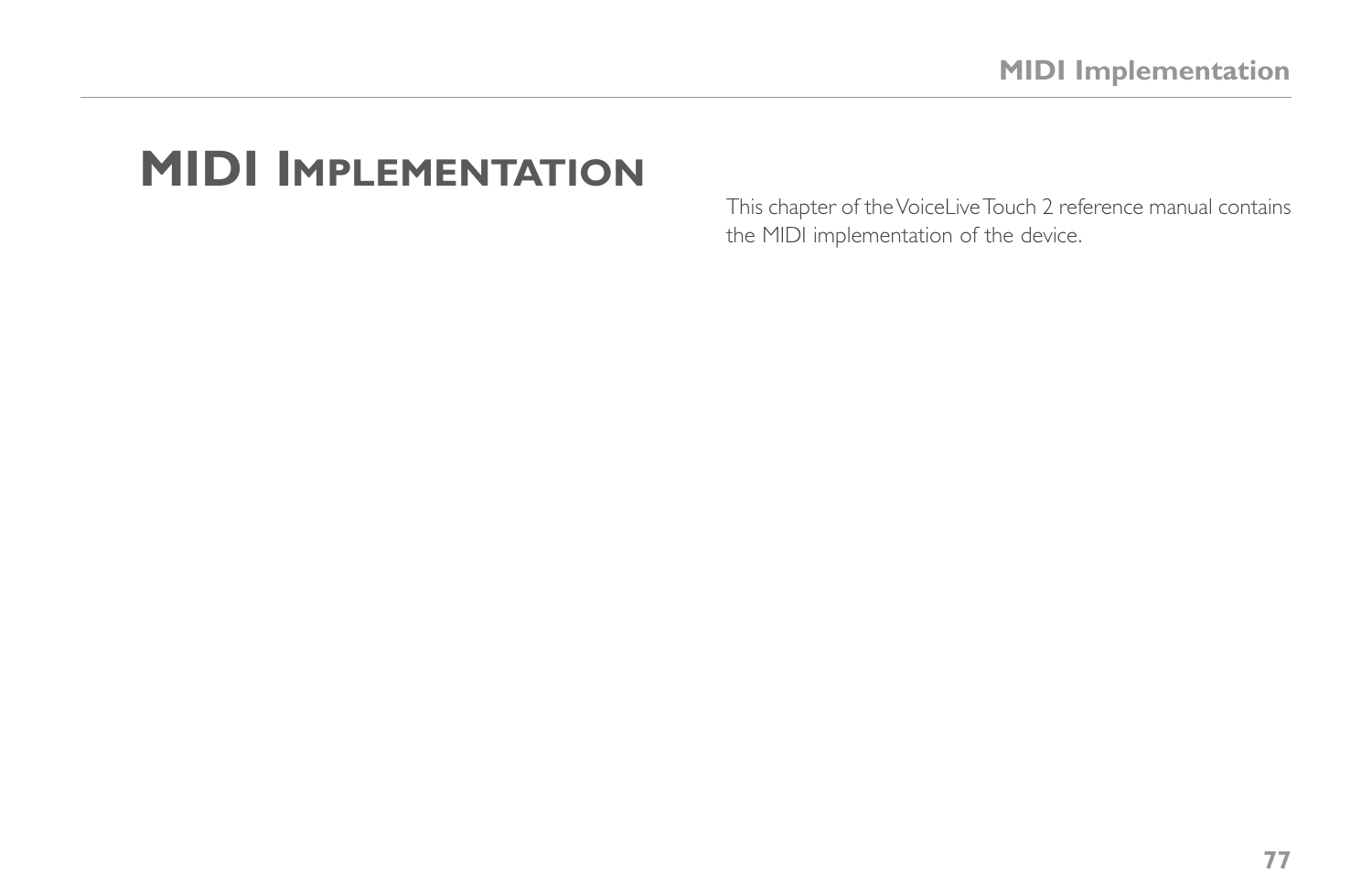| Parameter           | CC no. Range   |                          | <b>Comments</b> |
|---------------------|----------------|--------------------------|-----------------|
| <b>Effect Block</b> |                |                          |                 |
| On/Off              |                |                          |                 |
| Harmony On/Off      | 110            | $0-63 =$ off.            |                 |
|                     |                | $64 - 127 = 0n$          |                 |
| Double On/Off       | $\Box$         | $\cdots$                 |                 |
| Reverb On/Off       | 112            | $\mathbf{H}$             |                 |
| MicroMod On/        | 116            | $\overline{\phantom{a}}$ |                 |
| Off                 |                |                          |                 |
| Delay On/Off        | 117            | $\overline{\phantom{a}}$ |                 |
| Rhythm On/Off       | 102            | $\overline{\phantom{a}}$ |                 |
| Transducer On/      | 103            | $\overline{\phantom{a}}$ |                 |
| Off                 |                |                          |                 |
| Choir On/Off        | 113            | $\overline{\phantom{a}}$ |                 |
| Hardtune On/Off     | 108            | $\overline{\phantom{a}}$ |                 |
| <b>Block Edits</b>  |                |                          |                 |
| Mod Style           | 50             | $0 - 23$                 |                 |
| Mod Level           | 90             | $0 - 127$                |                 |
| Mod Speed           | 8              | $0 - 127$                |                 |
| Mod Depth           | 93             | $0 - 127$                |                 |
| Delay Style         | 51             | $0 - 18$                 |                 |
| Delay Level         | 62             | $0 - 127$                |                 |
| Delay Feedback      | 20             | $0 - 128$                |                 |
| Delay Filter        | 28             | $0 - 12$                 |                 |
| Reverb Style        | 52             | $0 - 27$                 |                 |
| Reverb Level        | 9 <sub>1</sub> | $0 - 127$                |                 |
| Reverb Decay        | 63             | $0 - 127$                |                 |
| Doubling Style      | 53             | $0 - 11$                 |                 |

| Parameter        | CC no.         | Range     | <b>Comments</b>         |
|------------------|----------------|-----------|-------------------------|
| Doubling Level   | 15             | $0 - 127$ |                         |
| Transducer Style | 55             | $0 - 8$   |                         |
| Transducer Gain  | 105            | $0 - 127$ |                         |
| Transducer Low   | 4 <sub>1</sub> | $0 - 127$ |                         |
| Cut              |                |           |                         |
| Transducer High  | 57             | $0 - 127$ |                         |
| Cut              |                |           |                         |
| Choir Style      | 118            | $0 - 14$  |                         |
| Choir Level      | 22             | $0 - 127$ |                         |
| Hardtune Style   | 24             | $0 - 6$   |                         |
| Hardtune Shift   | 60             | $0 - 127$ |                         |
| Rhythm Style     | 115            | $0 - 14$  |                         |
| Rhythm Division  | 83             | $0 - 19$  | Only when style is not  |
|                  |                |           | Stutter/Sample          |
| Rhythm Depth     | 80             | $0 - 127$ |                         |
| Rhythm Type      | 104            | $0 - 22$  | Only when style is not  |
|                  |                |           | Stutter/Sample          |
| Rhythm Stutter   | 26             | $0 - 19$  | Only for Stutter/Sample |
| Division         |                |           | styles                  |
| Harmony Style    | 56             | $0 - 19$  |                         |
| Harmony Level    | 12             | $0 - 127$ |                         |
| Harmony Key      | 30             | $0 - 11$  | $0=C, I=CH, 2=D,$       |
|                  |                |           | 3=Eb, 4=E, 5=F, 6=F#,   |
|                  |                |           | 7=G. 8=G#. 9=A.         |
|                  |                |           | $10 = Bb$ , $11 = B$    |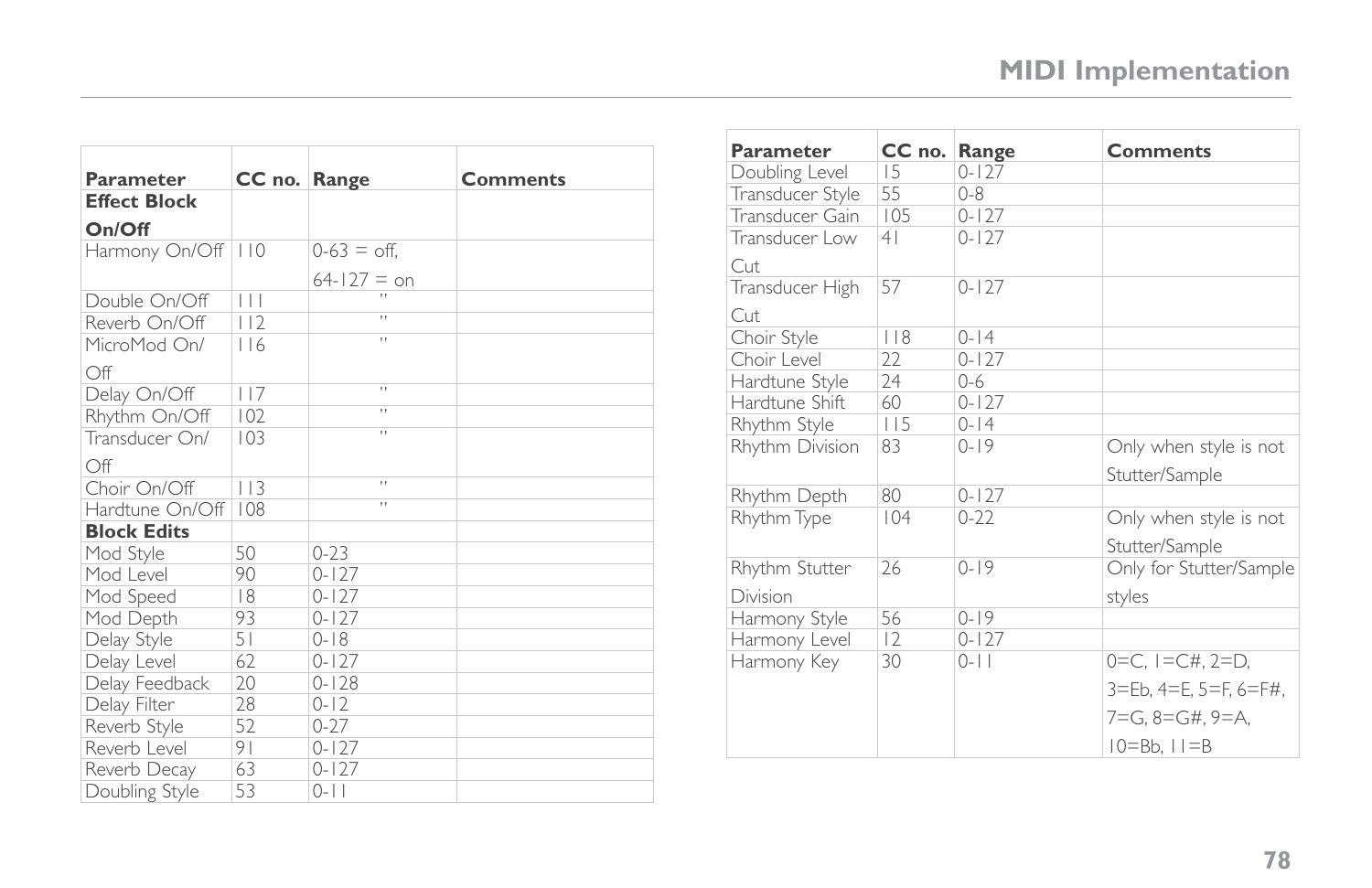| Parameter       | CC no. Range   |                             | <b>Comments</b>         |
|-----------------|----------------|-----------------------------|-------------------------|
| Harmony Scale   | 31             | $0 - 5$                     | $0 = Maj I, I = Maj2,$  |
|                 |                |                             | $2 = Maj3, 3 = Min1,$   |
|                 |                |                             | $4 = Min2, 5 = Min3,$   |
| Voice   Level   | 46             | $0 - 127$                   |                         |
| Voice 2 Level   | 17             | $\overline{\phantom{a}}$    |                         |
| Voice 3 Level   | 21             | H.                          |                         |
| Voice 4 Level   | 25             | $\overline{\phantom{a}}$    |                         |
| Harmony Master  | 59             | $\overline{\phantom{a}}$    |                         |
| Gender          |                |                             |                         |
| Voice   Gender  | 29             | $\overline{\phantom{a}}$    |                         |
| Voice 2 Gender  | 9              | $\overline{\phantom{a}}$    |                         |
| Voice 3 Gender  | 23             | $\overline{\phantom{a}}$    |                         |
| Voice 4 Gender  | 27             | $\overline{\phantom{a}}$    |                         |
| Voice   Voicing | 89             | 0-8 (NP styles:             | N/A for Notes styles    |
|                 |                | $Key = Auto),$              |                         |
|                 |                | 0-28 (NP styles:            |                         |
|                 |                | $Key = C.B$ , 0-48          |                         |
|                 |                | (Shift styles)              |                         |
| Voice 2 Voicing | 61             |                             |                         |
| Voice 3 Voicing | 88             | $\overline{\phantom{a}}$    |                         |
| Voice 4 Voicing | 3              | $\overline{\phantom{a}}$    |                         |
| Harmony Hold    | 119            | $0-64 = \bigcirc$ ff.       |                         |
|                 |                | $65 - 127 = On$             |                         |
| Harmony Master  | $\overline{0}$ | $0 = \text{Left} \dots 127$ | Pans all active voices. |
| Pan             |                | $=$ Right                   |                         |
| Looping         |                |                             |                         |

| Parameter        | CC no. Range   |                       | <b>Comments</b> |
|------------------|----------------|-----------------------|-----------------|
| Master Loop      | 44             | $0 =$ Play button     |                 |
| Control          |                | press, $I = Rec$      |                 |
|                  |                | button Press, $2 =$   |                 |
|                  |                | Stop, $3 =$ Undo,     |                 |
|                  |                | $6 = 2X$ , $10 =$     |                 |
|                  |                | Clear, $26$ = Erase.  |                 |
|                  |                | $27 =$ Reverse        |                 |
| Loop Play        | 47             | any 2 values          |                 |
|                  |                | toggle Play/Stop      |                 |
| Loop Stop        | 48             | any                   |                 |
| Loop Rec         | 49             | any 2 values          |                 |
|                  |                | toggle state          |                 |
| Loop Play Re-    | 54             | any                   |                 |
| trigger          |                |                       |                 |
| Overdub          | 57             | $0-64 = \bigcirc$ ff. |                 |
|                  |                | $65 - 127 = On$       |                 |
| <b>Setup</b>     |                |                       |                 |
| Tone Style       | 106            | $0 - 8$               |                 |
| Guitar Gain      | 109            | $0 - 127$             |                 |
| Pitch Correct    | 107            | $0-64 = \bigcirc$ ff, |                 |
| On/Off           |                | $65 - 127 = On$       |                 |
| Lead Mute        | $\overline{3}$ |                       |                 |
| Talk Mode        | $ $  4         | H.                    |                 |
| Analog Out Level | 7              | $0 - 127$             |                 |
| Aux Level        | 58             | y y                   |                 |
| Harmony Level    | 85             | H.                    |                 |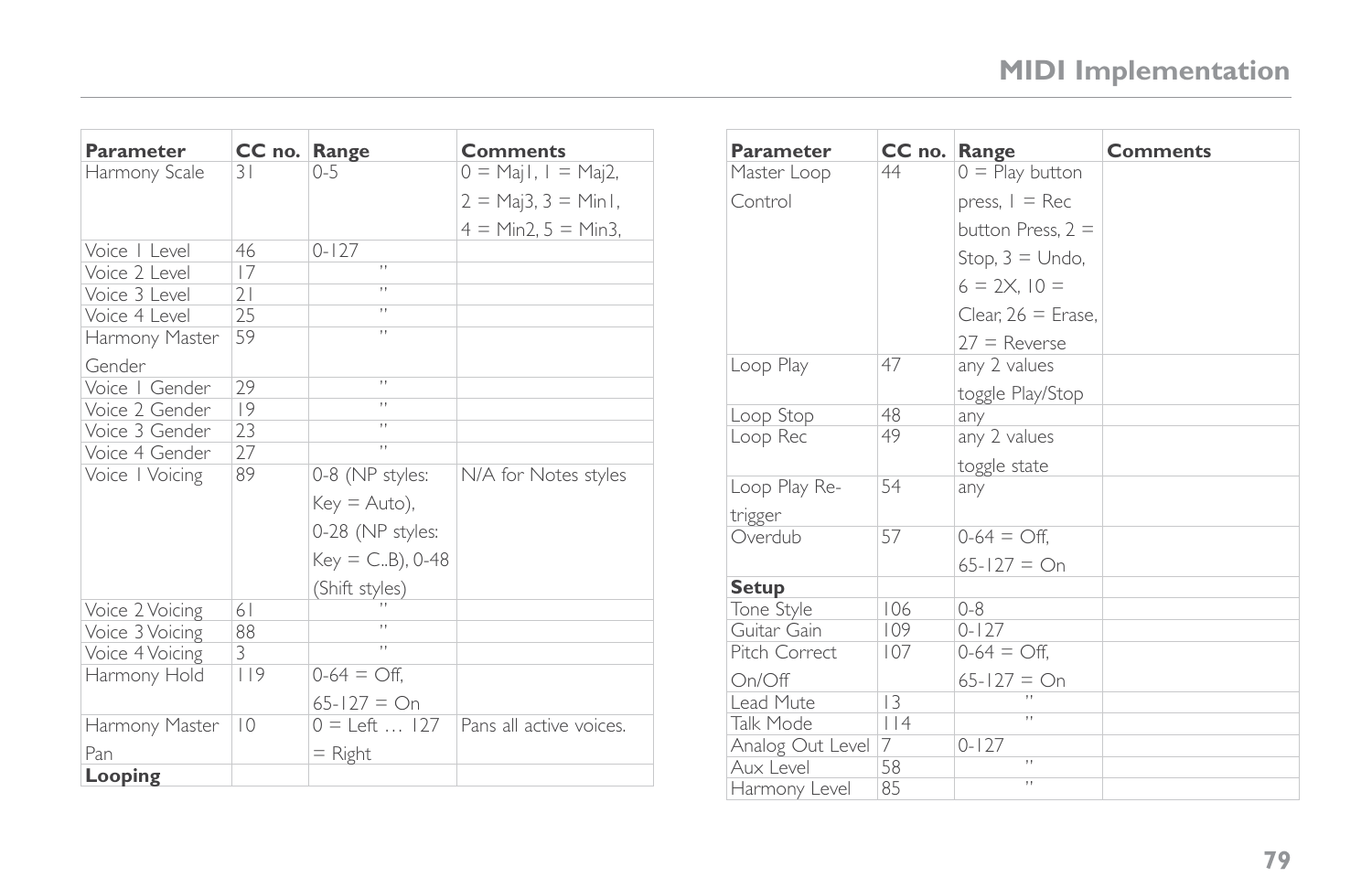| <b>Parameter</b> | CC no. Range |                       | <b>Comments</b>          |
|------------------|--------------|-----------------------|--------------------------|
| Delay/Reverb     | 86           |                       |                          |
| l evel           |              |                       |                          |
| Talk Mode +      | 4            | $0-64 = \bigcirc$ ff, |                          |
| Tuner            |              | $65 - 127 = On$       |                          |
| Hit On/Off       | 87           | $0-64 = \bigcirc$ ff, |                          |
|                  |              | $65 - 127 = On$       |                          |
| Non-CC mes-      |              |                       |                          |
| sages            |              |                       |                          |
| Pitch Bend       |              |                       | Applied to Harmony       |
|                  |              |                       | voices only              |
| Bank select      |              | $0-2 =$               |                          |
|                  |              | presets 1-127,        |                          |
|                  |              | $=$                   |                          |
|                  |              | presets 128-256,      |                          |
|                  |              | $2 =$                 |                          |
|                  |              | presets 257-300       |                          |
| Preset select    |              | $0 - 127$             | $0 =$ preset #1,         |
|                  |              |                       | $\vert$ = preset #2 etc. |
|                  |              |                       | Favorites are loaded     |
|                  |              |                       | by loading associated    |
|                  |              |                       | preset.                  |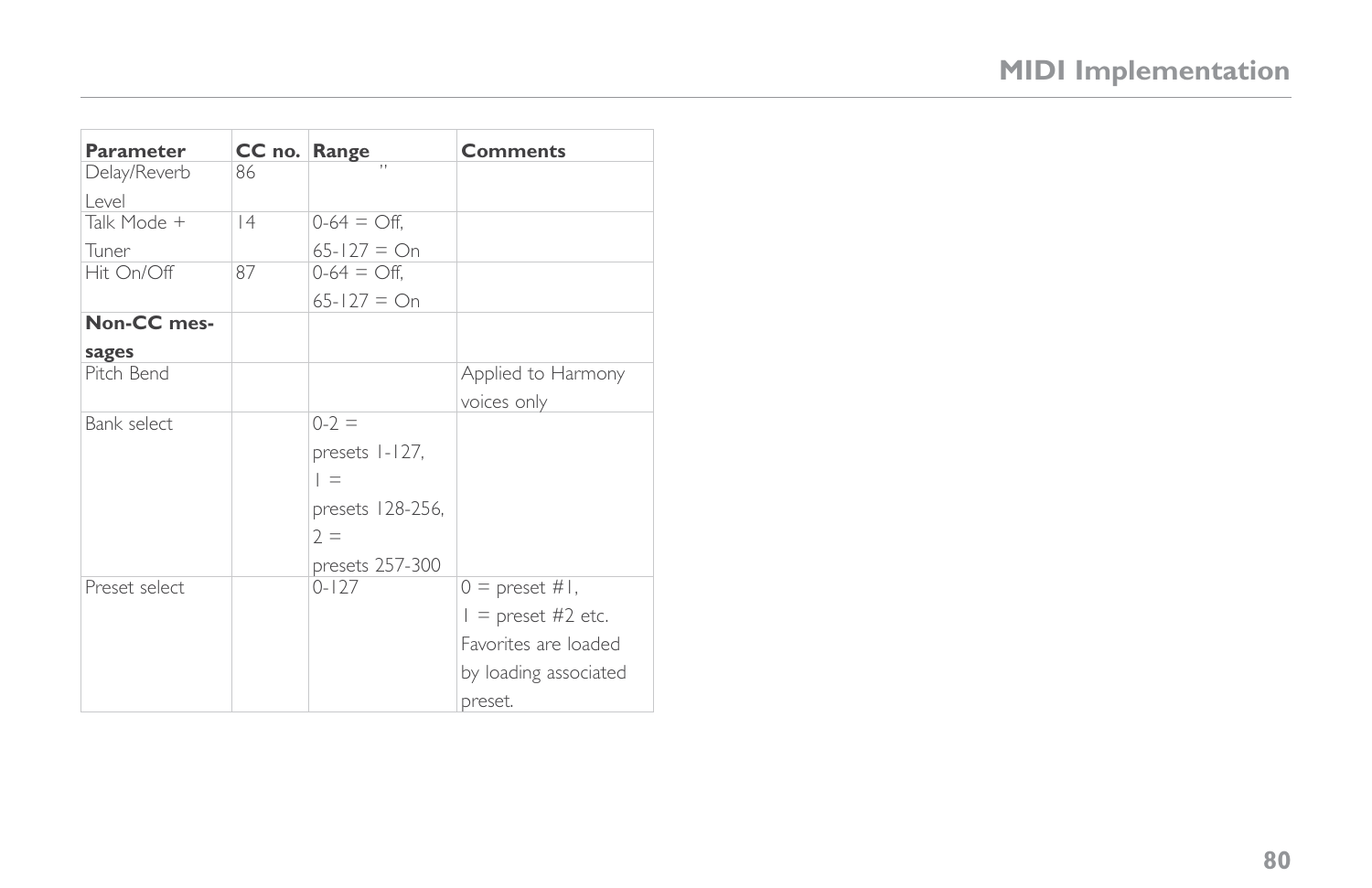# **Preset list**

This chapter of the VoiceLive Touch 2 reference manual shows the pre-programmed factory presets of the VoiceLive Touch 2. Please note that this device has 300 preset slots. The first 200 preset slots contain the pre-programmed factory presets. The remaining 100 slots are empty and can be used for variations of the factory presets or your own creations. Every preset can be overwritten.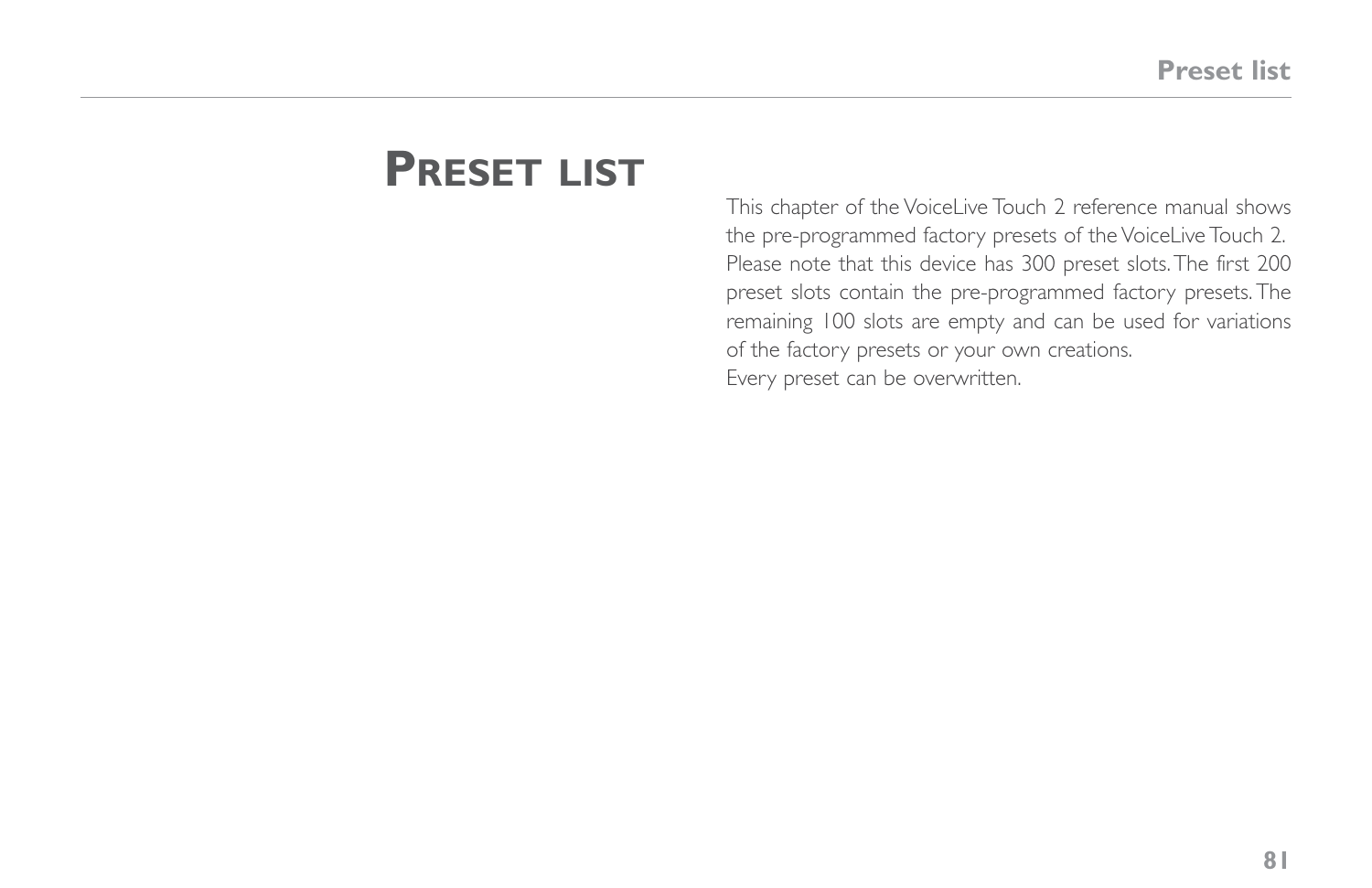| WE WILL ROK U          | 24:    | JAYLO ON FLOOR         |
|------------------------|--------|------------------------|
| <b>KATY'S AWAKE</b>    | 25:    | <b>ANTE JUSTAKISS</b>  |
| <b>CHUMBATHUMPNG</b>   | 26:    | <b>BROWN ID GIRL</b>   |
| <b>I AM EGGMAN</b>     | 27:    | <b>ELLIE LIGHTS</b>    |
| <b>FEELING PEAS</b>    | 28:    | <b>FRIENDS LO PLCS</b> |
| <b>BLUE TOWER 65</b>   | 29:    | <b>GOOD VIBES MMRK</b> |
| ABBA MIA               | 30:    | EDGE OF GAGA           |
| <b>ANOTHER BRICK</b>   | $3!$ : | <b>GEDDIT STARTED</b>  |
| <b>FEELGD GORILLAS</b> | 32:    | <b>AMERICA HORSE</b>   |
| <b>BEST OF MY LUV</b>  | 33:    | OW! CITY FLIES         |
| PUMP UP VOLUME         | 34:    | <b>CRAZY GNARLES</b>   |
| LAZY BRUNO             | 35:    | PMORE IGNORANCE        |
| SABOTAGE BEASTI        | 36:    | <b>ABC LOVE</b>        |
| <b>BABY MIXALOT</b>    | 37:    | WOOD STOCK             |
| FLEET HYMNAL           | 38:    | <b>HILLS OF BEVRLY</b> |
| <b>STAYING A LIVE</b>  | 39:    | YOU BELONG W/ME        |
| <b>CALLING MAROON</b>  | 40:    | <b>ICE BABY</b>        |
| <b>BKEYS TIGHTN UP</b> | 4 I :  | YMCA PEOPLE            |
| <b>GALAXIES OWL CT</b> | 42:    | <b>BNL I WEEK</b>      |
| <b>HONKY TONK WMN</b>  | 43:    | <b>I OF THE TYGER</b>  |
| MUM&SONS WINDS         | 44:    | LUMPY PREZ USA         |
| DJ GOT US FALLN        | 45:    | <b>REDNECK WMN</b>     |
| <b>DIGITAL U DANCE</b> | 46:    | LOSE YOUR M+M          |
|                        |        |                        |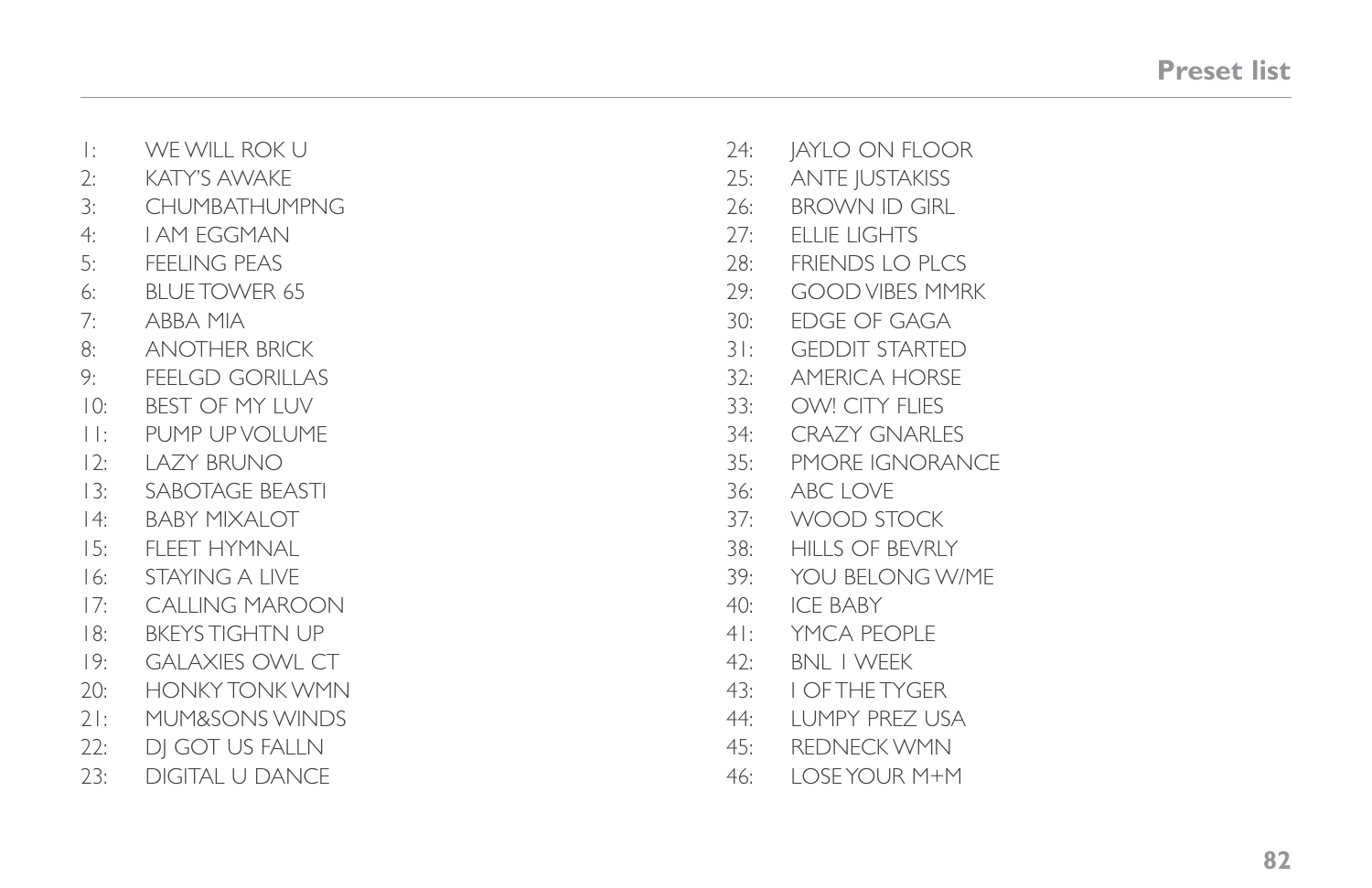| 47:    | <b>CLUB CANT HNDL</b>    | 70:    | <b>WAYNE'S MIRROR</b>  |
|--------|--------------------------|--------|------------------------|
| 48:    | BREAKEVEN                | 71:    | <b>MAKING AIR SPPL</b> |
| 49:    | <b>BLUE RHIMES</b>       | 72:    | <b>BURNNG DN HOUSE</b> |
| 50:    | <b>CLOSER NIN</b>        | 73:    | AINT OVER LENNY        |
| $5!$ : | <b>TAYLOR SPARKS</b>     | 74:    | <b>METRIC ALIVE</b>    |
| 52:    | MAMA SAID COOL           | 75:    | SOLDIER DIXIES         |
| 53:    | <b>WHERE THEM GRLS</b>   | 76:    | <b>INTER GALACTIC</b>  |
| 54:    | UM BRELLA RIH            | 77:    | <b>BILLIE GENE</b>     |
| 55:    | WITCH E. WOMAN           | 78:    | <b>CAN'T TOUCH DIS</b> |
| 56:    | PB& YOUNGSTRS            | 79:    | CALI HOTEL             |
| 57:    | <b>BAREFOOT BLUEIN</b>   | 80:    | <b>EASY FLATTS</b>     |
| 58:    | FIGHT POWER              | $8!$ : | M&M NOT AFR8D          |
| 59:    | <b>TICKTOCK</b>          | 82:    | <b>CRASH TEST FEET</b> |
| 60:    | BRIT WMNIZER             | 83:    | <b>ENTER METALLICA</b> |
| $6!$ : | DUSTIN THE WIND          | 84:    | <b>BET DANCE FLOOR</b> |
| 62:    | <b>AWOL SAIL</b>         | 85:    | LIKE U WERE DNG        |
| 63:    | <b>BOYS O' FALL</b>      | 86:    | DIED IN ARMS 2N        |
| 64:    | STREET DIGGITY           | 87:    | <b>WKIN ON THE SUN</b> |
| 65:    | <b>BREAKIN' ACHY</b>     | 88:    | <b>BNL MILLION</b>     |
| 66:    | ROCKY MTN WAY            | 89:    | DIFD IN ARMS 2N        |
| 67:    | <b>CAN SEE CLEARLY</b>   | 90:    | LOAD ME UP MATT        |
| 68:    | <b>C&amp;COLOUR BIRD</b> | $9!$ : | <b>TWICE S HARD</b>    |
| 69:    | TAKE A B ROAD            | 92:    | MOMENT SHANIA          |
|        |                          |        |                        |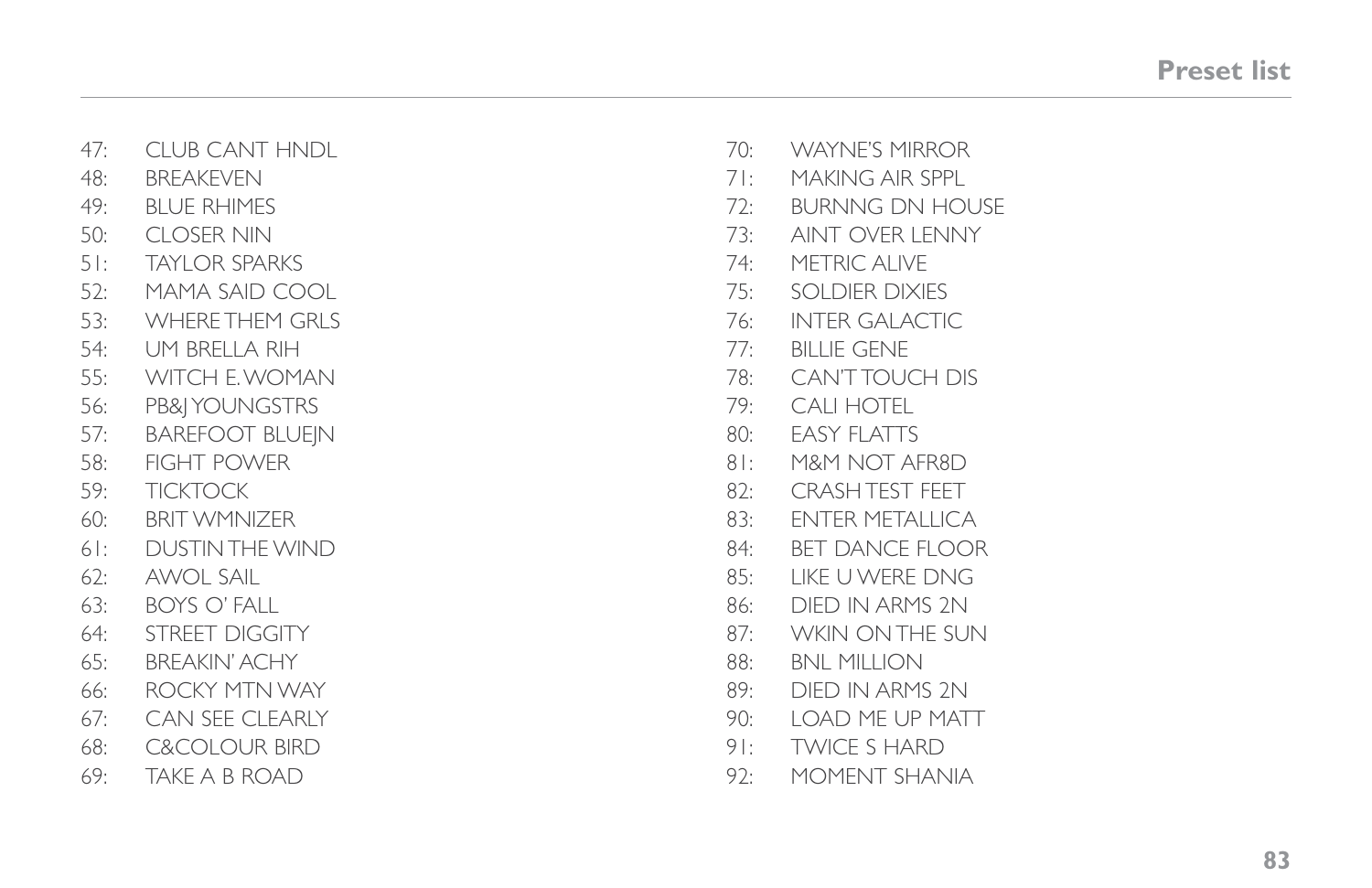|      | 93: 50 CENT CANDY          |      | 116: LIVING ON PRAYR |
|------|----------------------------|------|----------------------|
| 94:  | AS GOOD AS I WS            |      | 117: MOM&POP DREAMS  |
| 95:  | SUMMER 1969                |      | 118: JUNGLE GUNS     |
| 96:  | <b>B4 HE CHEATS</b>        |      | 119: FLIPS YAYA SNG  |
| 97:  | GANGAM                     |      | 120: I LOVE R&R      |
|      | 98: AMERICAN GRNDAY        |      | 121: NEED U NOW      |
| 99:  | STORY OF TAYLOR            |      | 122: TAINTED MARILYN |
| 100: | <b>GENIE BOTTLE</b>        | 123: | <b>PCAT BUTTONS</b>  |
| 101: | IN AIR 2NIGHT              |      | 124: HOW U REMIND    |
|      | 102: ELVIRA O-R BOYS       |      | 125: PURPLE PRINCE   |
| 103: | GOOD TIME                  |      | 126: HEART NERVE ANA |
| 104: | TALKING N SLEEP            |      | 127: SINK GONNA B    |
|      | 105: GIVE HART BREAK       | 128: | <b>CH SUPERNOVA</b>  |
|      | 106: PINK MONEY            | 129: | SOUNDS O SILENC      |
|      | $107:$ $ B-BF $            |      | 130: SCORPION WINDS  |
|      | 108: GTTA B SOMEBODY       |      | 131: UP WEAR W BLONG |
|      | 109: JUDAS                 |      | 132: I WANNA SHERYL  |
| 110: | SURRENDER                  |      | 133: HOLD ON CORN    |
|      | <b>III: MATERIAL GRRRL</b> |      | 134: LALONE LIVE     |
|      | 112: SHOOK ALL NIGHT       |      | 135: UNBELIEVABLE    |
|      | 113: MAD MUSIC             | 136: | <b>BOBA FETT</b>     |
|      | 114: SKULL DIAMONDS        |      | $137:$ JABBA         |
| 115: | MI PYT                     | 138: | <b>BARI WHITE</b>    |
|      |                            |      |                      |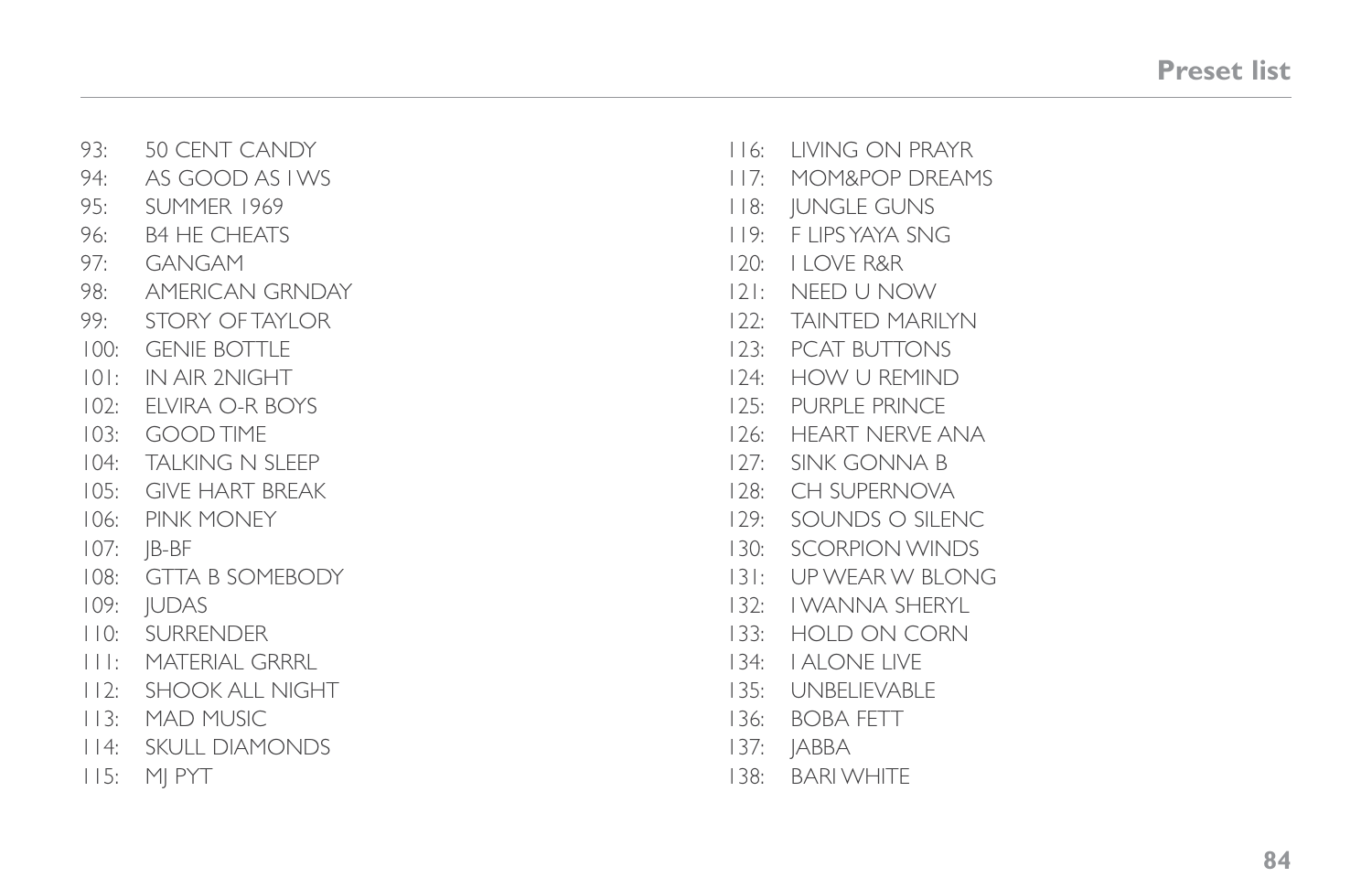| 139:    | <b>EMIAY 2011</b>      | 162:    | ROCKABILLY SLAP        |
|---------|------------------------|---------|------------------------|
| 140:    | TINKER BELL            |         | 163: LO FIECHO         |
| $ 4 $ : | <b>POPEYE</b>          | 164:    | <b>SHOPPING CENTER</b> |
| 142:    | MAI F TO FFMAI F       | 165:    | SI AP ROOM VERB        |
|         | 143: DEEP TALKER       | 166:    | <b>GROUP SHOUT</b>     |
| 144:    | LOOP-IST CHORD         | 167:    | <b>DOUBLE DOWN</b>     |
| 145:    | LOOP-BASS TUNED        | 168:    | <b>DOUBLE UP</b>       |
| 146:    | LOOP-BASS              | 169:    | <b>GORGEOUS HALL</b>   |
| 147:    | RHYTHM CHOP            | 170:    | MONO SPRING VRB        |
| 148:    | LOOP-ETHEREAL          | $17!$ : | PRACTICE ROOM          |
| 149:    | LOOP-SING SOLO         | 172:    | <b>NATURAL CORR</b>    |
| 150:    | LOOP-MEGAPHONE         | 173:    | <b>CLOSE UP 3RD</b>    |
| $ 5 $ : | LOOP-PING PONG         |         | 174: TUNED UP + DOWN   |
| 152:    | I OOP-I G CHOIR        |         | 175: TWO HIGH          |
| 153:    | LOOP-MED HARMNY        |         | 176: RADIOHARMNYDLY    |
| 154:    | <b>BIG JAZZ GROUP</b>  | 177:    | <b>FEMALE TO MALE</b>  |
| 155:    | MIDI NOTES             | 178:    | <b>CLOSE BELOW</b>     |
| 156:    | <b>WARTIME RADIO</b>   | 179:    | <b>COUNTRY GIRLS</b>   |
|         | 157: UNISON CHOIR      | 180:    | <b>POPTRIO</b>         |
| 158:    | <b>CHORDS CHOIR</b>    | $ 8 $ : | LOWER + DOUBLE         |
| 159:    | ECHO VERB              | 182:    | <b>SLAP ABOVE</b>      |
| 160:    | <b>HIT DOUBLING</b>    | 183:    | <b>BEACH BOYS</b>      |
| $ 6 $ : | <b>STEREO GOLD DBL</b> | 184:    | TUNED 2 UP             |
|         |                        |         |                        |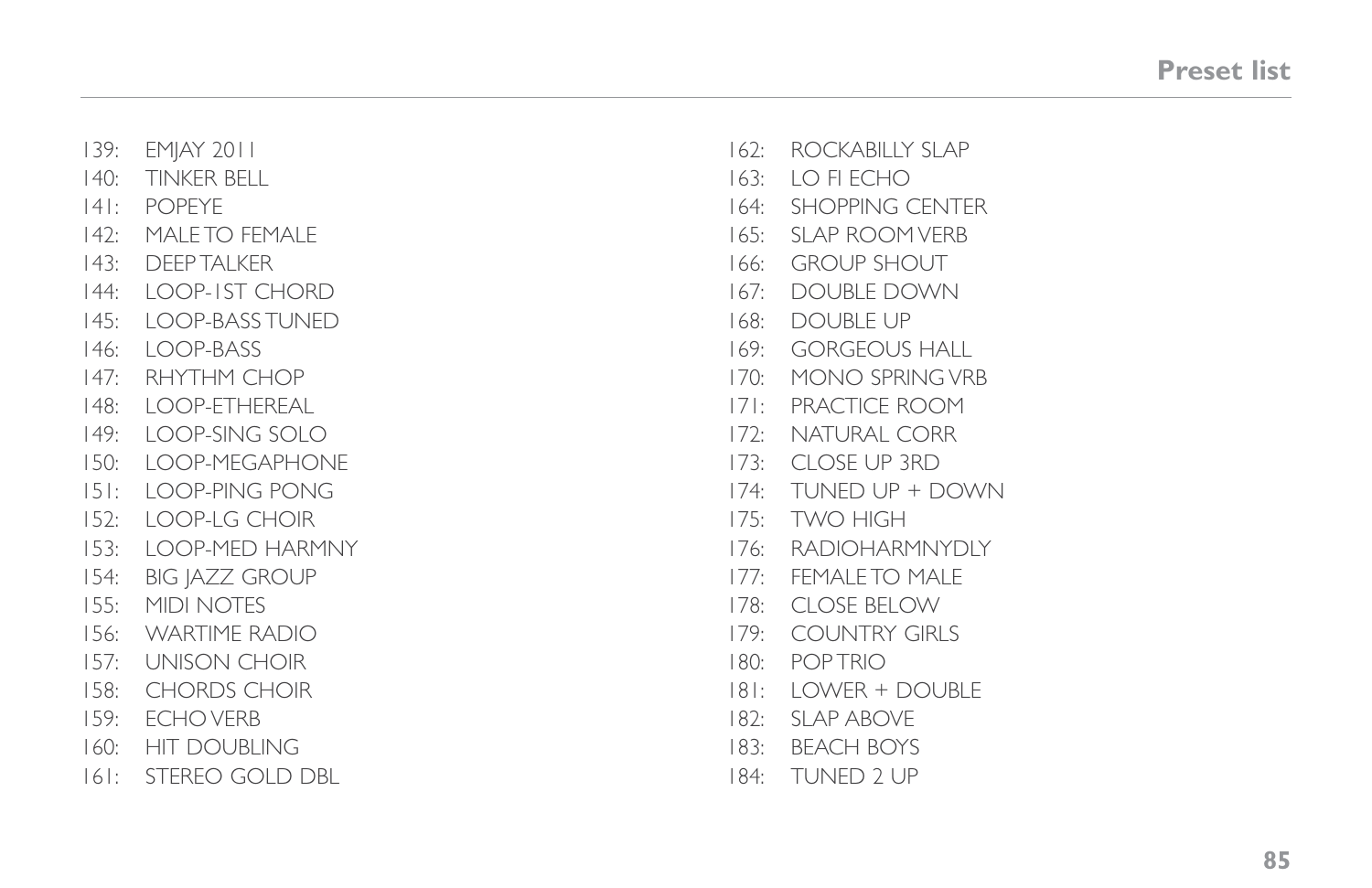- 185: AUTOTUNE RADIO
- 186: ROBO DELAY
- 187: MEGAPHONE
- 188: DISTORT DOWN
- 189: DISTORTED RADIO
- 190: TOTALLY ALIEN!
- 191: FLANGER
- 192: STRANGE ECHO
- 193: EFFEMINATE
- 194: STEREO ECHO
- 195: OCTAVE FLANGE
- 196: BUNCH O BASS
- 197: OL' BLUE EYES
- 198: MEDIEVAL MONKS
- 199: VALKERIE
- 200: POWER CHORD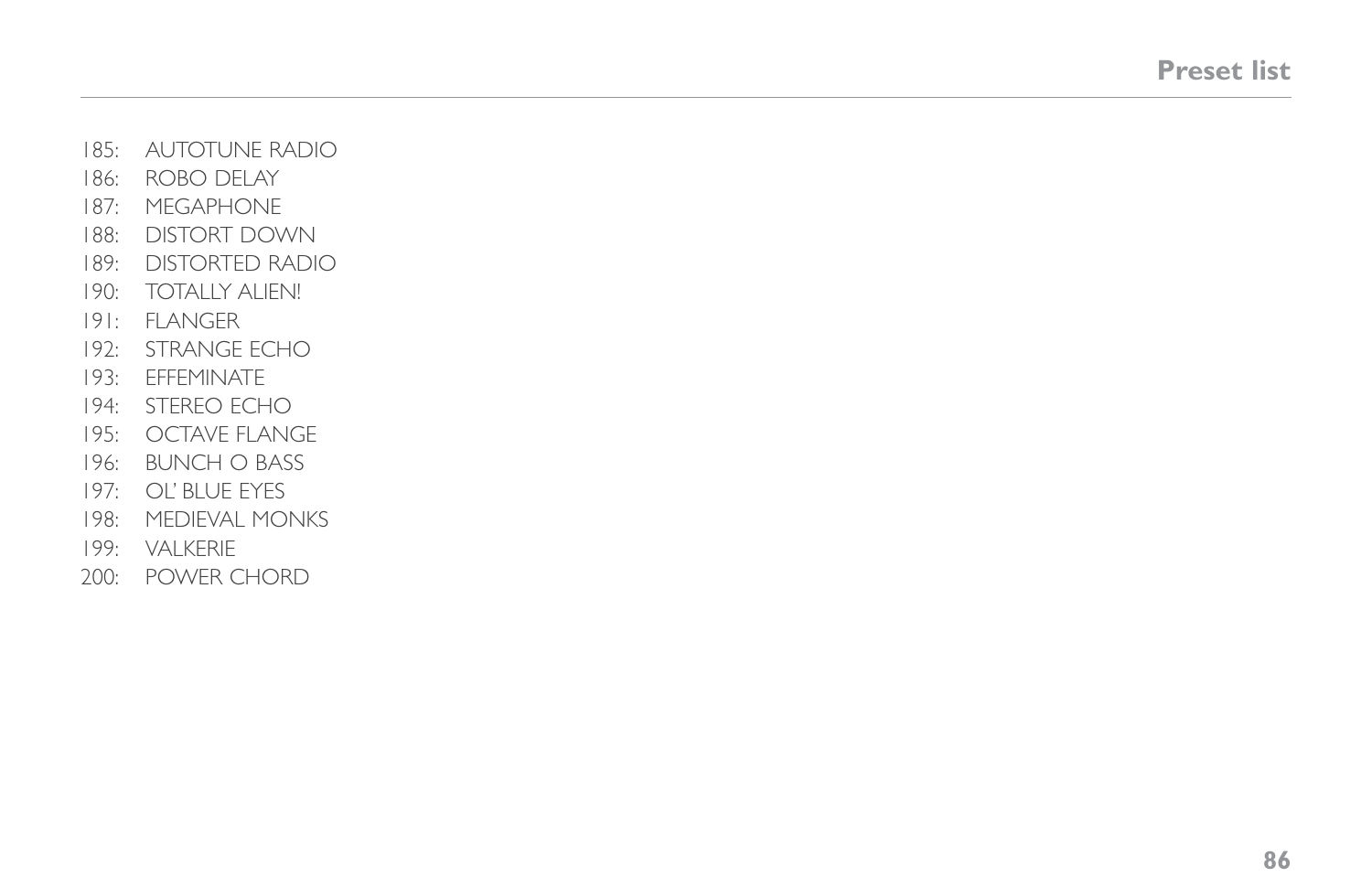# **Styles list**

This chapter of the VoiceLive Touch 2 reference manual shows the styles of the VoiceLive Touch 2 effects.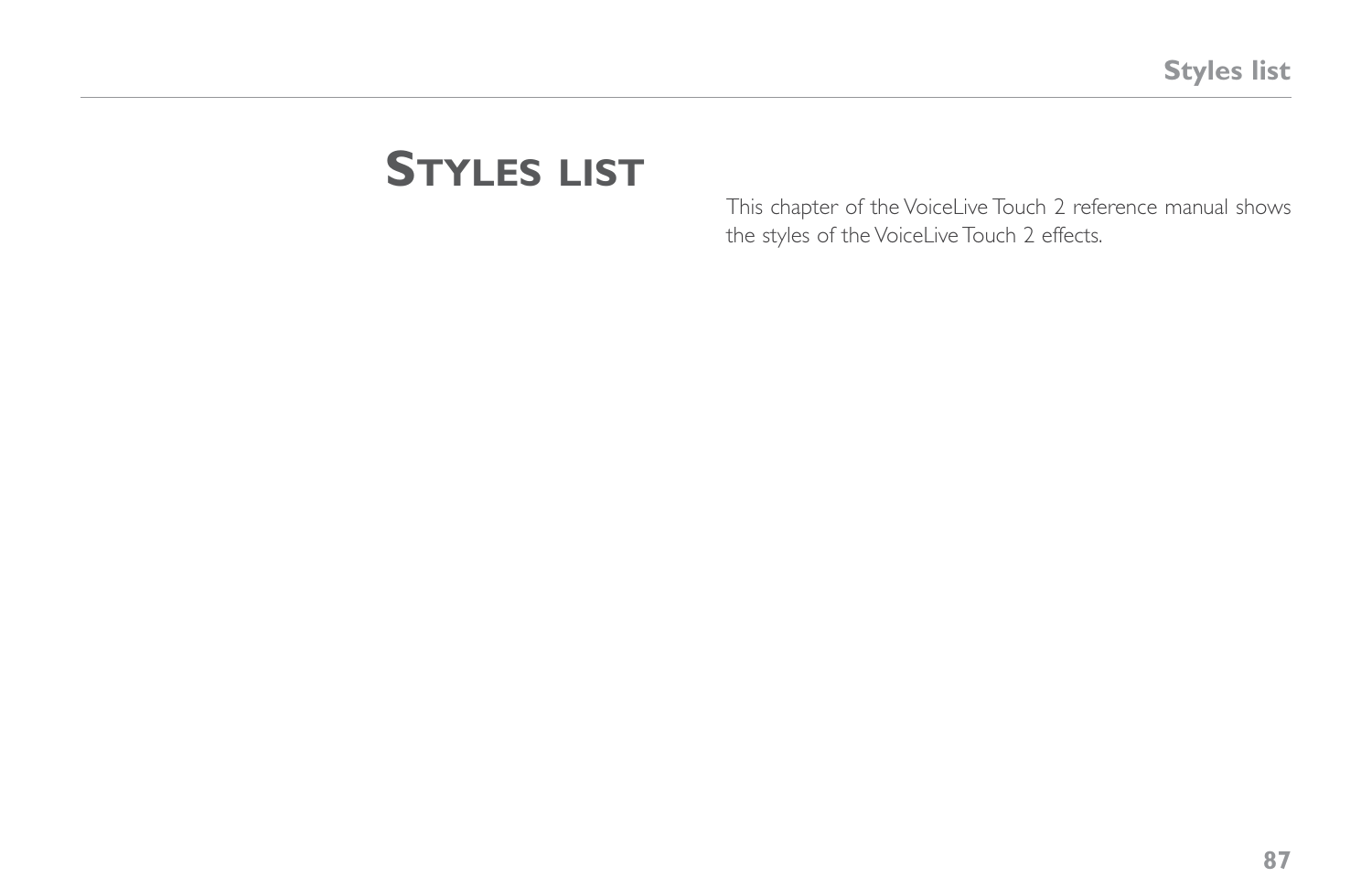# Mod Styles

See "[The Mod effect"](#page-16-0).

- MicroMod Clone
- MicroMod Wider
- Thicken
- Light Chorus
- Medium Chorus
- Wide Chorus
- Mono Chorus
- Fast Rotor
- Panner
- 
- Flanger Flange Feedback
- Flange Negative
- Mono Flange
- Soft Flange
- Tube
- Up Tube
- Down Tube
- Down & Up Tube
- Rise And Fall
- Auto Wah
- Underwater
- Cylon Mono
- Cylon Stereo
- Alien Voiceover

# Delay Styles

See ["The Delay effect"](#page-17-0).

- Half
- Quarter
- Eighth
- Triplet
- Dotted 1/8
- Dotted 1/4
- 1/4 Triplet
- Sixteenth
- Ping Pong 1
- Ping Pong 2
- Ping Pong 3
- MultiTap 1
- MultiTap 2
- MultiTap 3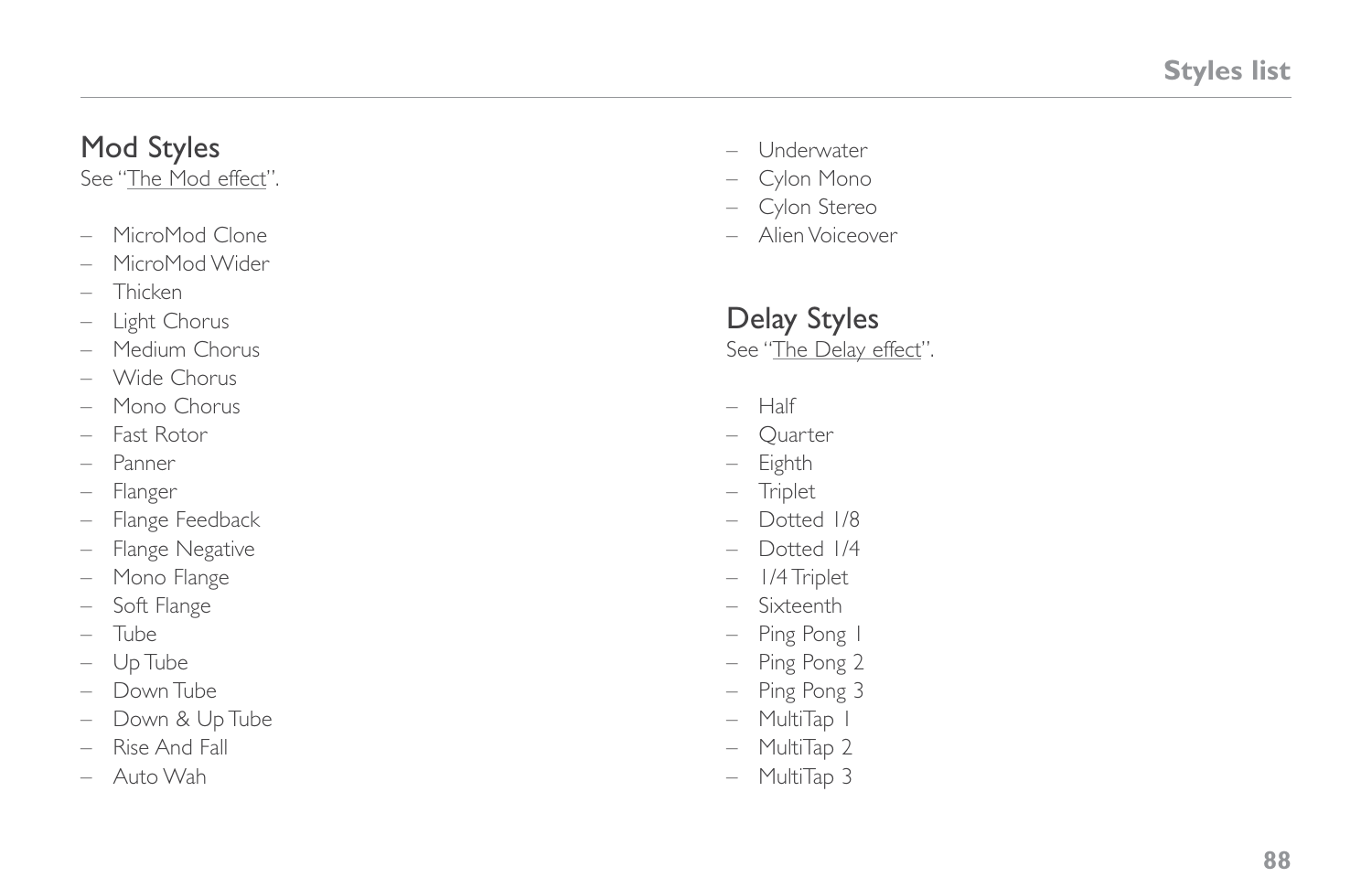- MultiTap 4
- MultiTap 5
- MultiTap 6
- Classic Slap
- Set Time

# Reverb Styles

See "[The Reverb effect](#page-19-0)".

Please note that the reverb styles are the same for voice and guitar.

- Smooth Plate
- Reflection Plate
- Thin Plate
- Bright Plate
- Real Plate
- Real Plate Long
- Jazz Plate
- Quick Plate
- $-$  Soft Hall
- Amsterdam Hall
- Broadway Hall
- Snappy Room
- Library
- Dark Room
- Music Club
- Studio Room
- Bouncy Room
- Cozy Corner
- Bright Chamber
- Wooden Chamber
- St. Joseph Church
- Dome Chapel
- Hockey Arena
- Museum
- Indoor Arena
- Warehouse
- Thin Spring
- Full Spring

# Harmony Styles

See ["The Harmony effect](#page-20-0)".

- High
- $-$  Low
- High & Low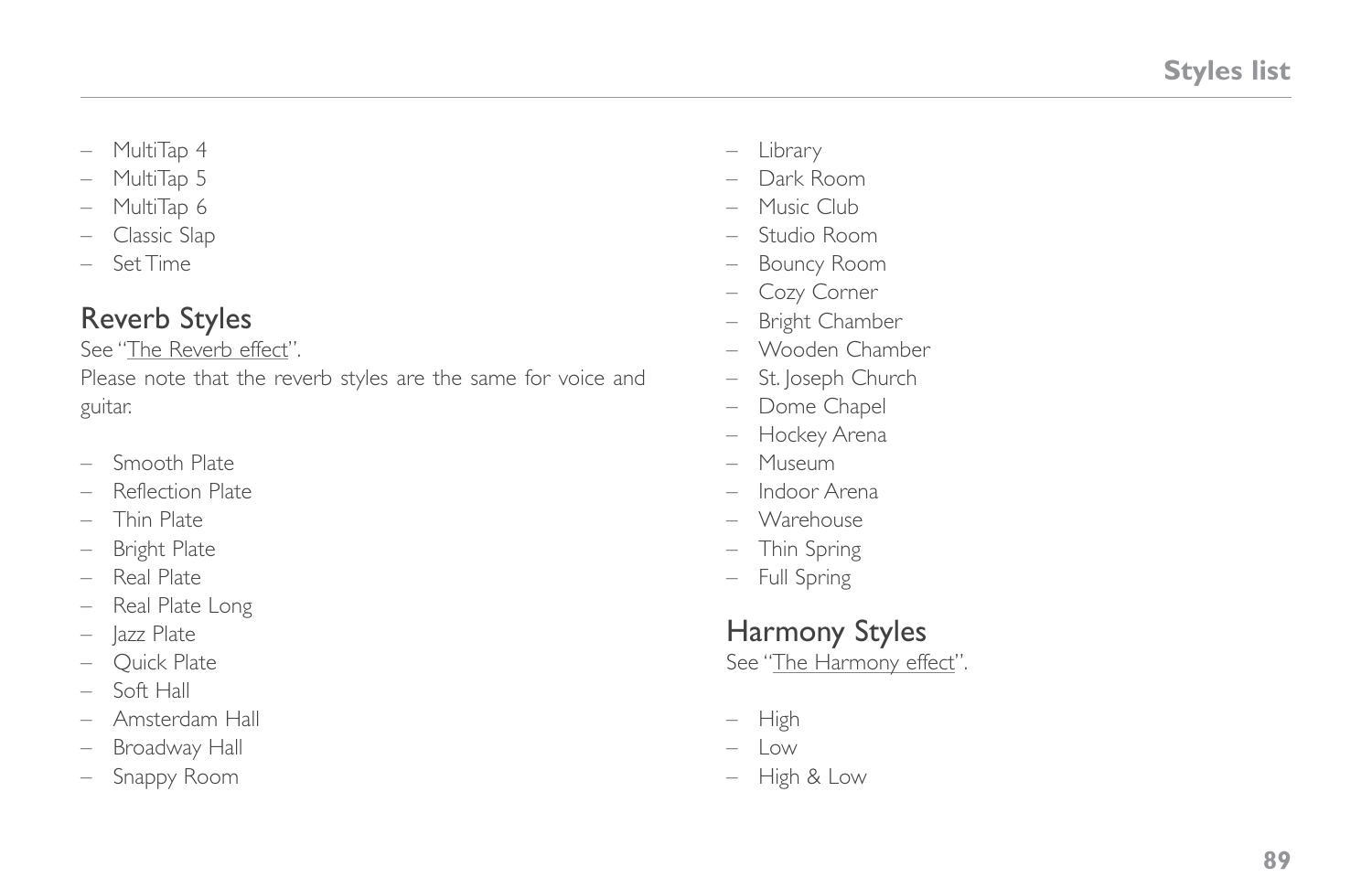- High & Higher
- Low & Lower
- Higher & Lower
- Bass & High
- Gospel Choir
- Upper Choir
- Lower Choir
- Lower Monks
- Upper Monks
- +7 Semitones
- -5 Semitones
- Octave Up Group
- Octave Dwn Group
- Humanized Notes
- Tight Notes
- Male Notes
- Female Notes

# Doubling Styles

See ["The Double effect](#page-27-0)".

- 1 Voice Tight
- 1 Voice Loose
- 2 Voices Wide
- 4 Voices Tight
- 4 Voices Wide
- Mixed Doubles
- 4 Voices Mono
- Oct Dn Double
- Oct Up Double
- Oct Dn Group
- Oct Up Group
- Mixed Octaves

## Hardtune Styles

See ["The Hardtune effect"](#page-32-0).

- Pop
- Country Gliss
- Robot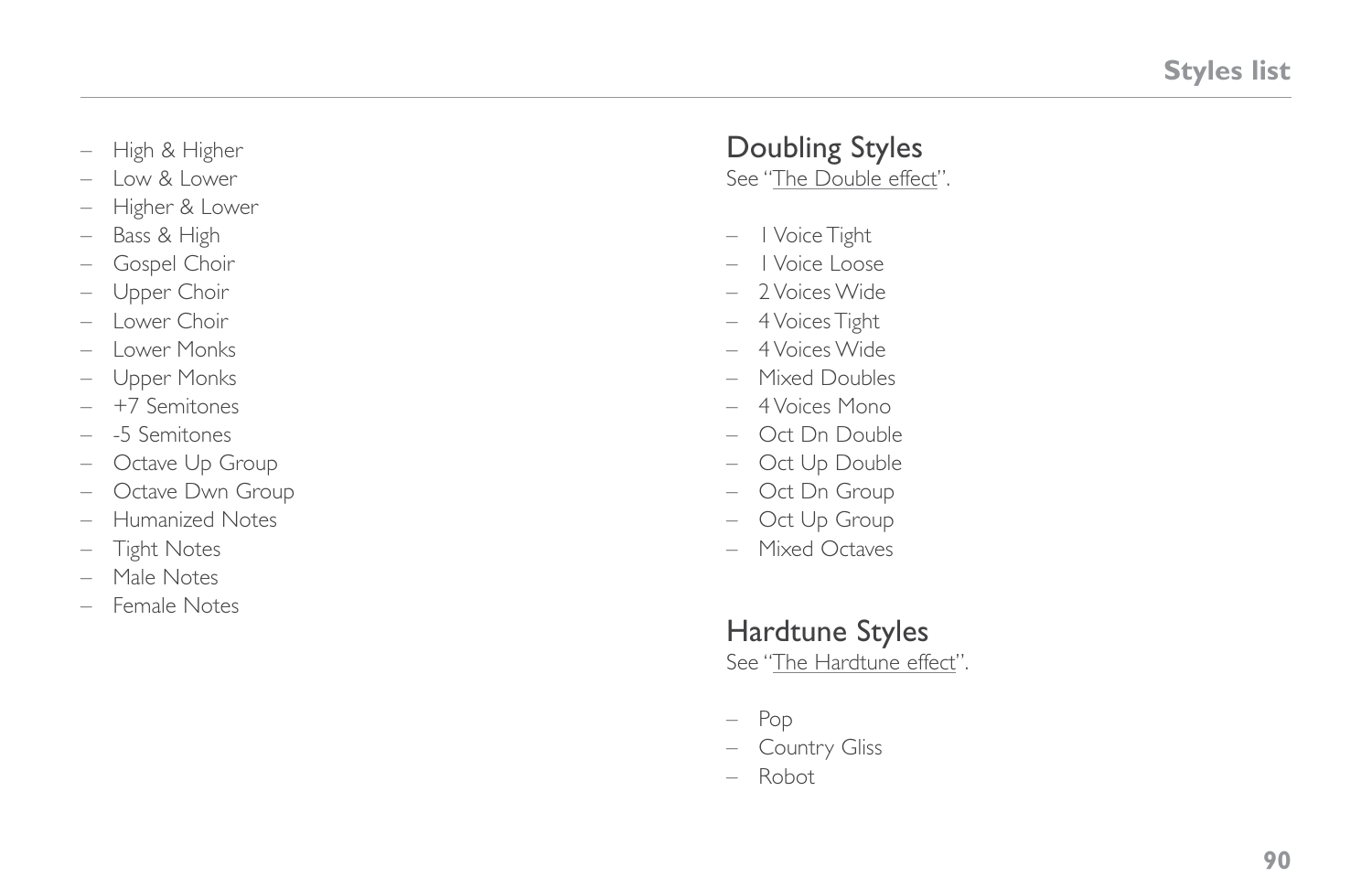- Correct Natural
- Correct Chromatic
- Drone
- Gender Bender

#### Transducer Styles

See "[The Transducer effect](#page-28-0)".

- Megaphone
- Radio
- On the Phone
- Overdrive
- Buzz Cut
- Stack
- Tweed
- Combo
- High Pass
- Beatbox

# Delay Filter Styles

See ["The Delay effect"](#page-17-0).

- Digital
- Tape
- Analog
- Radio
- Megaphone
- Cell phone
- Lo-Fi
- Hi Cut 1
- Hi Cut 2
- Hi Cut 3
- $-$  Low Cut 1
- Low Cut 2
- Low Cut 3